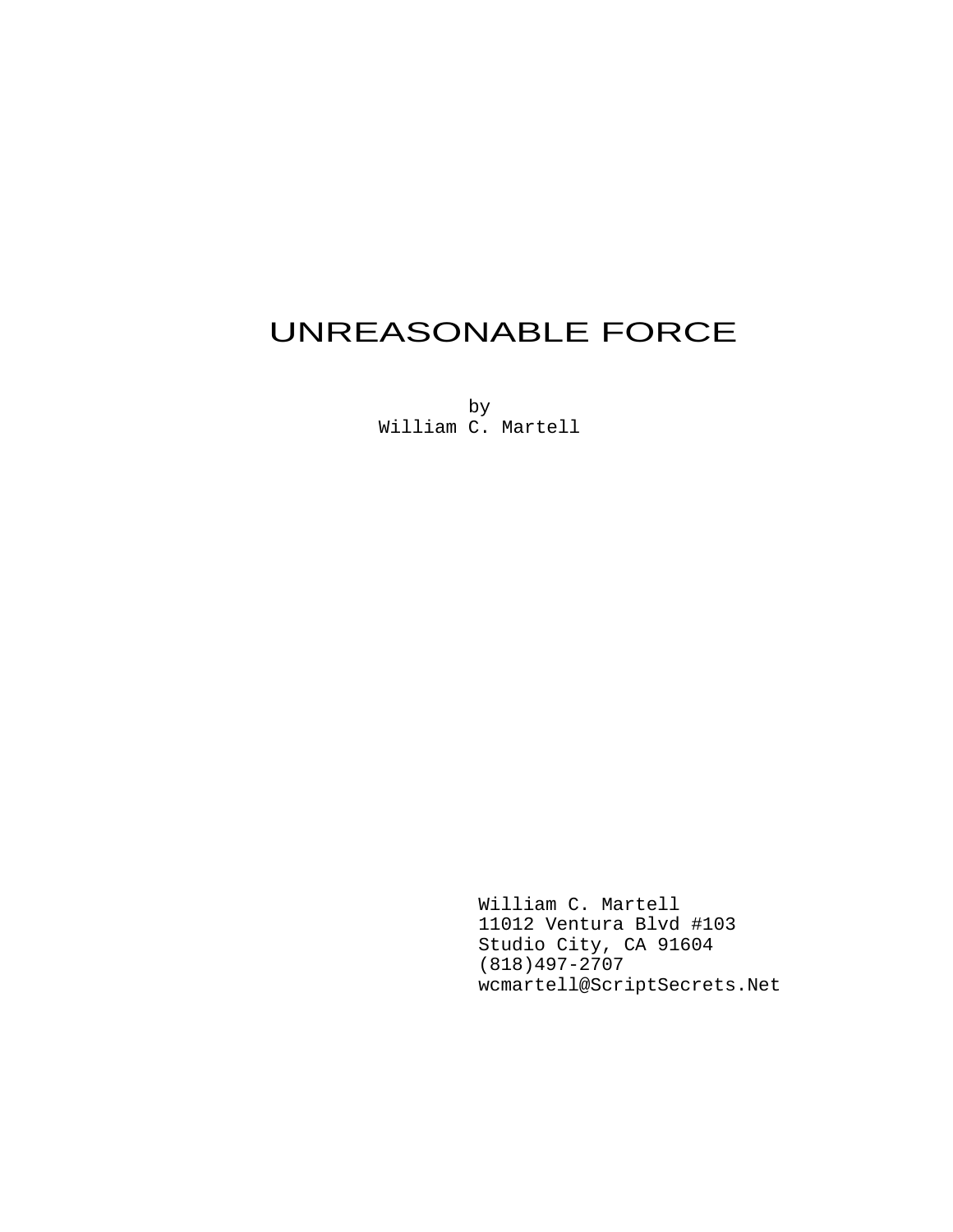INT. SEASIDE RESTAURANT -- NIGHT

PENNY WALKER, fresh-faced freckled hostess, weaves through the crowded restaurant to an empty table. A middle aged couple in evening wear try to keep up with her youthful pace.

JAMES MENDOLSON is chief of the Harbor Patrol, more at home with the boys at the station house, than with his wife PATTY.

AT THE TABLE

Penny hands the Mendolsons their menus.

PENNY Will this be alright?

MENDOLSON

Yes, fine.

When Patty opens her menu, Penny realizes she gave her the one with the prices.

> PENNY Opps. Sorry about that.

Penny switches the menus.

PENNY My first day. I hope you don't mind.

MENDOLSON Not at all, dear. You're doing fine.

PENNY Thank you. It's a little hectic. Your waiter will be here in a minute. Enjoy your meal.

Penny smiles, weaves though the restaurant to the front desk.

AT THE PODIUM

Penny signals a passing WAITER.

PENNY Roger, I just dropped a duce at 16.

WATTER Penny... You're not at Denny's anymore.

Penny laughs, the Waiter leaves.

A lock of hair falls over Penny's eyes. She sweeps it away, accidentally un-clipping one of her ear rings.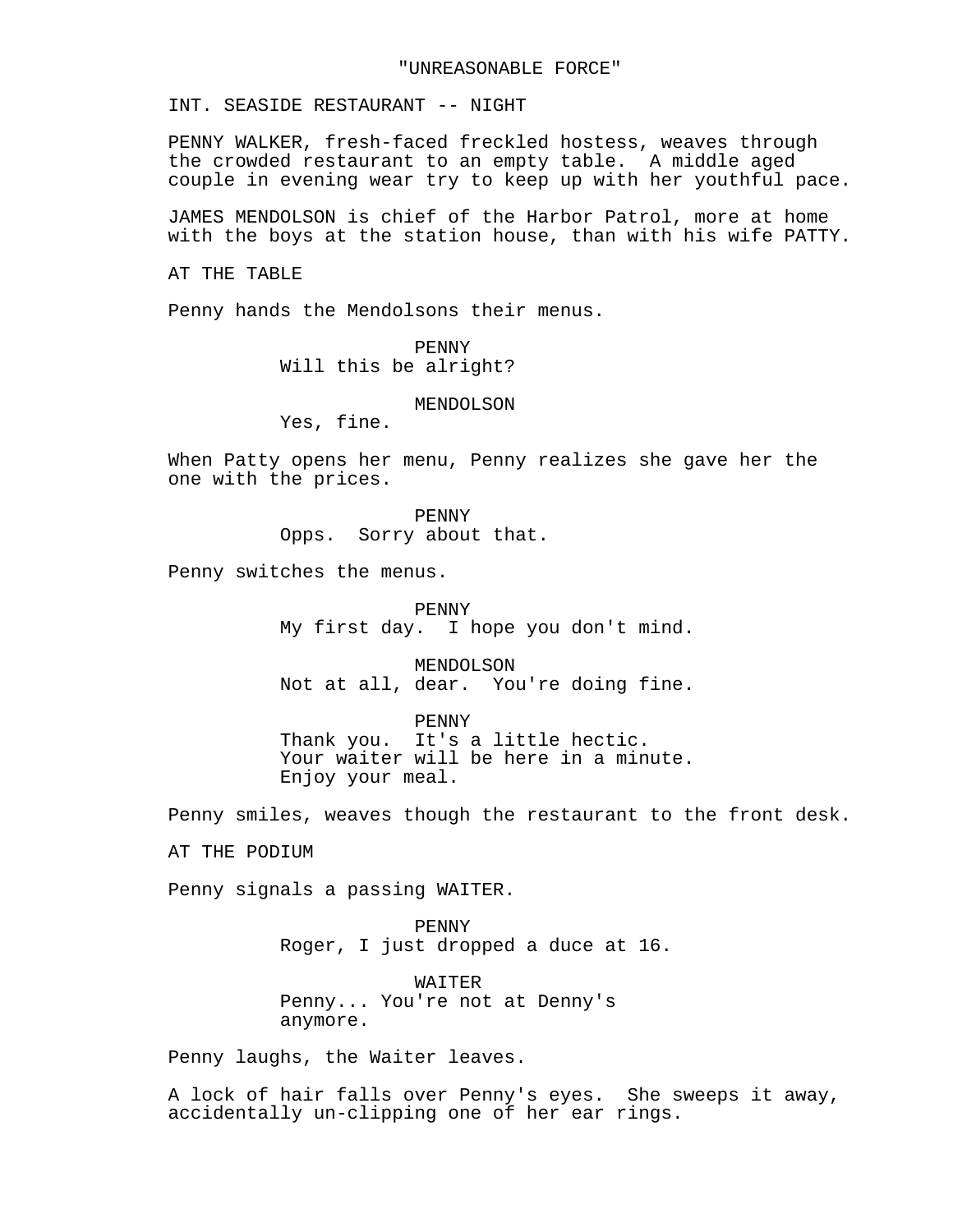THE EAR RING falls to the floor.

Penny bends to pick it up, hears the front door open.

Changing angles, she sees three sets of men's shoes enter the restaurant.

Clipping on the ear ring, she pulls menus from the bin.

# PENNY

Table for three?

The three men wear ski masks over their faces.

The one in the YELLOW MASK aims an Uzi at her. RED MASK holds a sawed off shotgun. BLUE MASK (Zucker) holds a Mac-10 'burp gun'.

ZUCKER

I don't think we'll be staying for dinner. But thank you, darlin'.

Penny lets go of the menus, raising her hands. Zucker prods Penny deeper into the restaurant.

Zucker, Yellow, and Red move to the center of the restaurant. Red fires his gun into the ceiling. BLAM!

A frightened hush falls over the restaurant. Zucker jumps up onto a table, like a crazed master of ceremonies.

> ZUCKER Alright! Now that we have your attention, this is a robbery! Everybody sit still! Hands on the table! No sudden moves! (grins) Anyone moves, we shoot!

PATRONS carefully put their hands, palms down, on the tables.

When Mendolson puts his hands on the table, his coat opens, briefly exposing a Smith and Wesson 38 in a shoulder rig.

> ZUCKER Now! With a crowd this big, there's liable to be a couple of people who own guns! This is a special message to YOU. Pull a gun, we kill you! For every shot you fire, we kill one innocent person! No kidding!

Patty looks at Mendolson's hand, inching towards his gun.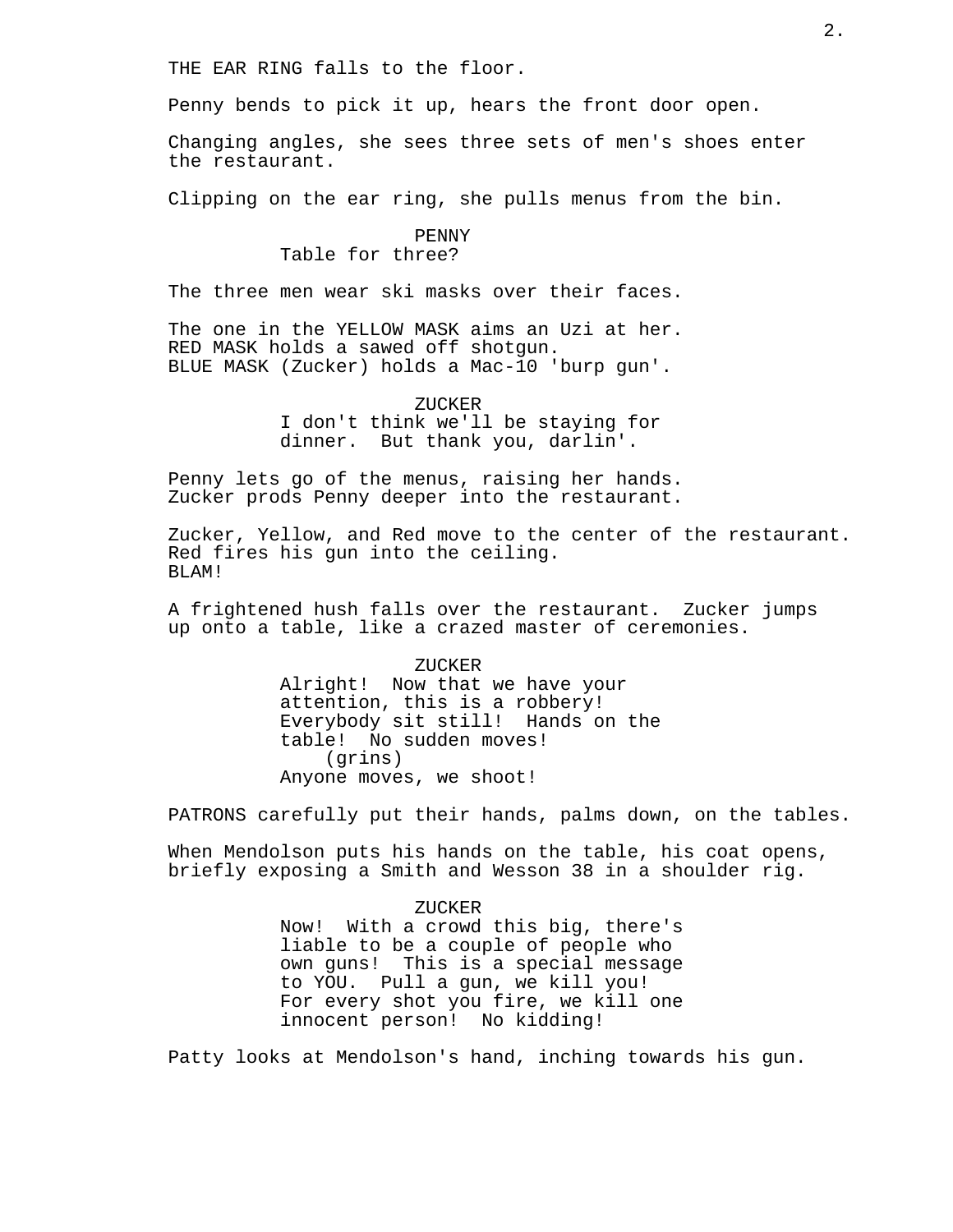# ZUCKER

The only heroes in this room are going to be dead heroes! All we want is your money and your jewelry! If you cooperate with us, no one will get hurt, and tomorrow you'll be the life of the party telling everyone how you spent your evening.

Patty's hand covers her husband's, stops it from grabbing<br>the qun. Shakes her head no. Shakes her head no.

Yellow points the Uzi from face to face, keeps everybody covered.

> ZUCKER My friends will be making the rounds with the donation bag! So remember to give, and give generously!

Zucker snaps his fingers. Red pulls out plastic bag, moves from table to table.

CUSTOMERS drop wallets, watches, rings and jewelry into it.

Zucker watches from his vantage point atop the table. Occasionally, he has to prompt a patron with a suggestion.

## ZUCKER

(to an Old Man) The whole wallet, sir, not just the cash. That's better.

To an OLIVE COMPLECTED WOMAN:

ZUCKER Don't forget those ear rings, darling.

To a SOCIETY WOMAN:

#### ZUCKER

Lady, I know it's your wedding ring, but it has a rock the size of Alcatraz on it. Your hubby can afford another one, and if not, well, it's the thought that counts. Right?

Red finally comes to millionaire ALAN WOODBRIDGE, who refuses to surrender his wallet.

Zucker smiles at Woodbridge.

ZUCKER Well? Come to see the show?

Woodbridge stares him down.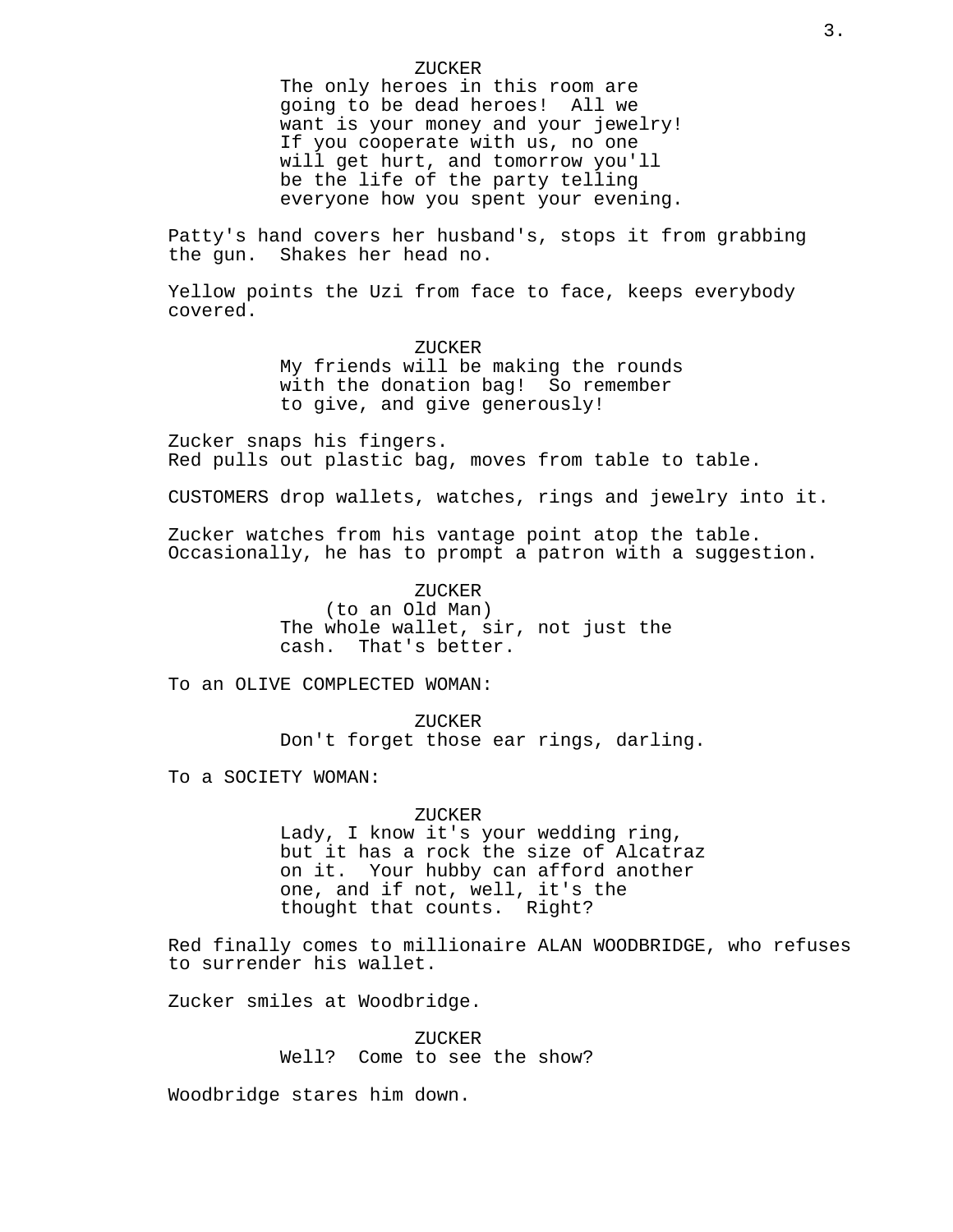Zucker aims his MAC-10 directly at Woodbridge.

ZUCKER You still have to pay the admission.

Woodbridge studies Zucker's eyes, behind the mask. Tension as they stare each other down.

Zucker's finger TIGHTENS on the trigger. Ready to fire.

Finally Woodbridge drops his wallet into the bag.

Red to the next table.

ZUCKER Darlin', what about the pearl necklace? Yeah! In the bag!

Red comes to Mendolson's table with the bag.

Patty drops her ear rings, wedding ring into the bag. Mendolson carefully reaches inside his suit jacket.

Patty looks from the shotgun, to her husband's hand under his lapel... Going for his gun?

Zucker watches Mendolson's hand.

Patty closes her eyes... As if not seeing her husband draw his gun will save him.

Mendolson's hand comes out... With his wallet. Drops it in the bag, places his hands back on the table.

Patty opens her eyes and smiles.

The bag comes to Penny. She drops in her ear rings, looking up at Zucker. She notices a mark on his arm. A tattoo. ABRAHAM LINCOLN from the five dollar bill.

Zucker notices her staring, and she quickly looks away.

Red hits the last two tables, filling the bag.

RED That's everyone.

He ties the bag, hands it up to Zucker.

ZUCKER

Thank you one and all! You've been a very cooperative group! We'll be leaving, now. If any one follows us... Show`em what will happen.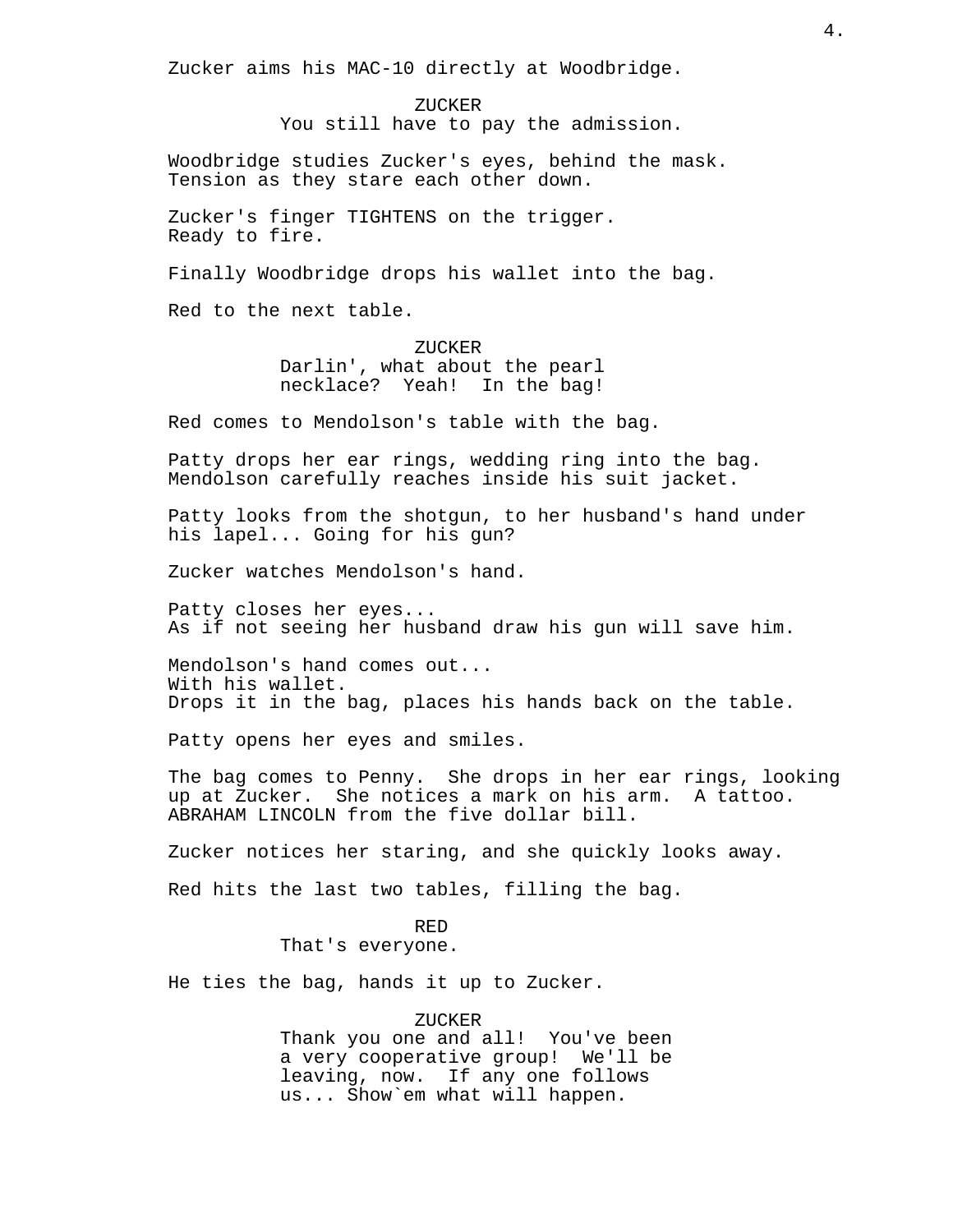Patty flies backwards from the force of the blast, slamming into the wall, leaving a huge red smear as she hits the floor.

THE THREE ROBBERS run out of the restaurant.

Penny grabs the phone, dials 911.

PENNY Emergency! Emergency! A woman's been shot. Seaside Restaurant.

Woodbridge looks shocked.

Mendolson bends down over his dead wife, screaming and crying.

MENDOLSON No! No! Patty! Talk to me Patty! Oh, God! Oh, help me, God....

INT. SEASIDE RESTAURANT -- LATER

The police have arrived.

Patrons have been dismissed, to be questioned later, except for Mendolson, who sits in a back booth with a police officer.

The TECH CREW has photographed the corpse, chalked the outline, and is dusting the table Zucker was standing on.

HOMICIDE SERGEANT'S POV

Moving through the restaurant. A UNIFORM cop salutes.

#### **IINTFORM**

Sergeant.

The PHOTOGRAPHER stops short of saluting, total respect.

PHOTOGRAPHER She's all yours. Pictures in about an hour. Medical examiner's over there.

He wipes sweat from his brow.

PHOTOGRAPHER Jeez. Hot enough for you?

The Photographer walks away.

The FINGERPRINT man looks away from his work.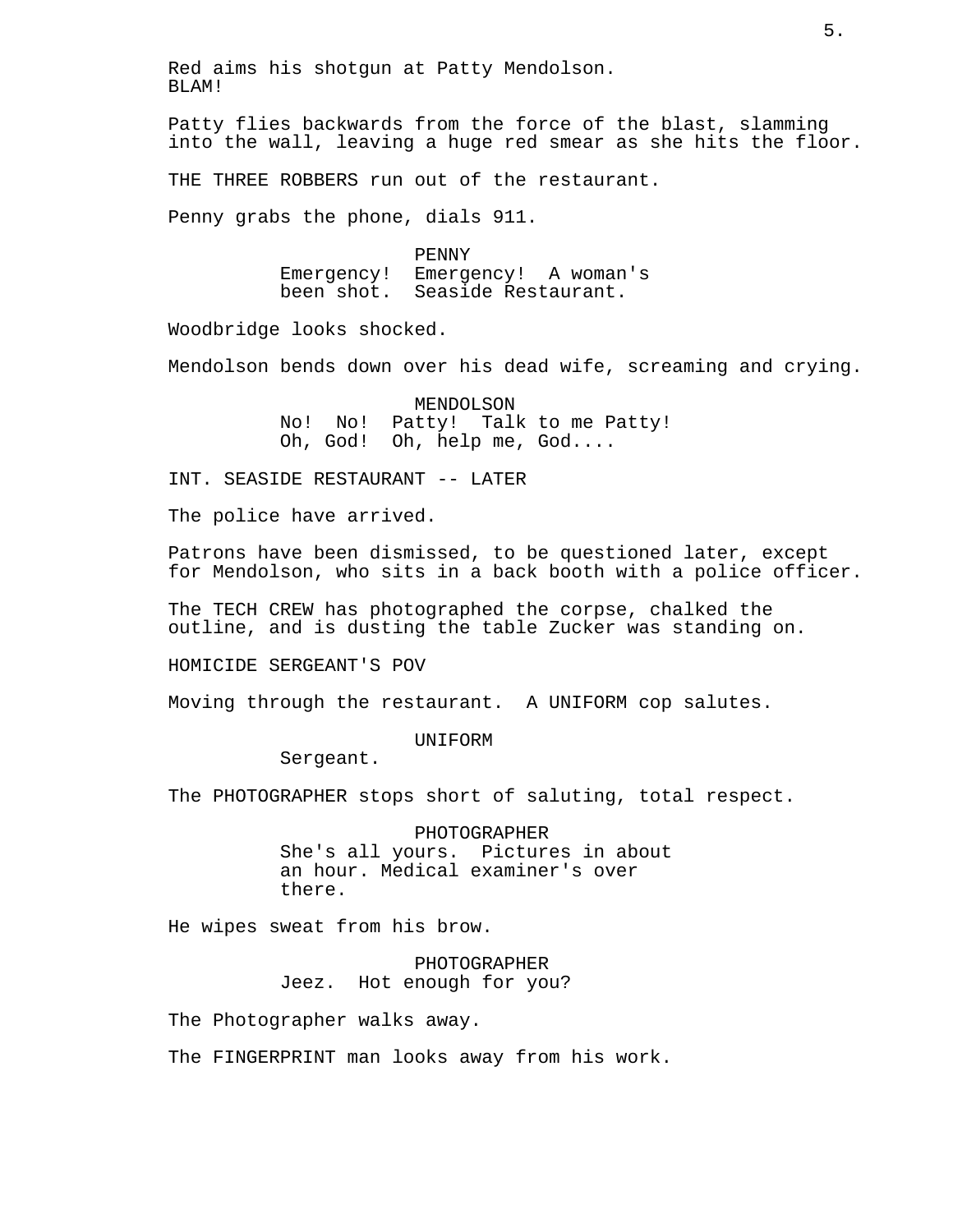FINGERPRINT Nothing here, Sarge. Just a bunch of smears, and a little Hollandaise sauce. (joking) The sauce is pretty good, if you want to try some.

The MEDICAL EXAMINER bends over the sheet covered body.

MEDICAL EXAMINER Cause of death: shotgun, close range. Looks like a 12 gauge. (frowns) Not a pretty picture.

He pulls back the sheet, exposing the bloody corpse. We may feel queasy, but the Homicide Sergeant has seen it all before.

A UNIFORM cop moves in with his report.

UNIFORM Sergeant. Here goes: Three men, caucasians, wearing ski-masks over their faces, pull a hold up. (beat) Well, they get wallets and some jewelry, no scuffles, no hang ups. Then they shoot the woman and leave. (beat) We've got thirty witnesses. I got their names and numbers. Set up interviews, here, tomorrow, then released them. Okay?

WE SWING AROUND to see the Homicide Sergeant's face.

KELLY BROOKS is an attractive woman in her early thirties, dressed in a sharp, tailored suit. Her revolver sits in a clip holster under her left arm. She's not at all what we expect to see as a homicide cop.

#### BROOKS

Couldn't these people get killed at a reasonable hour? Do you know what I'm paying for a baby sitter?

#### **IINTFORM**

No, mam. (beat) Victim's husband's over there.

He points to Mendolson in the booth.

UNIFORM Name's Mendolson.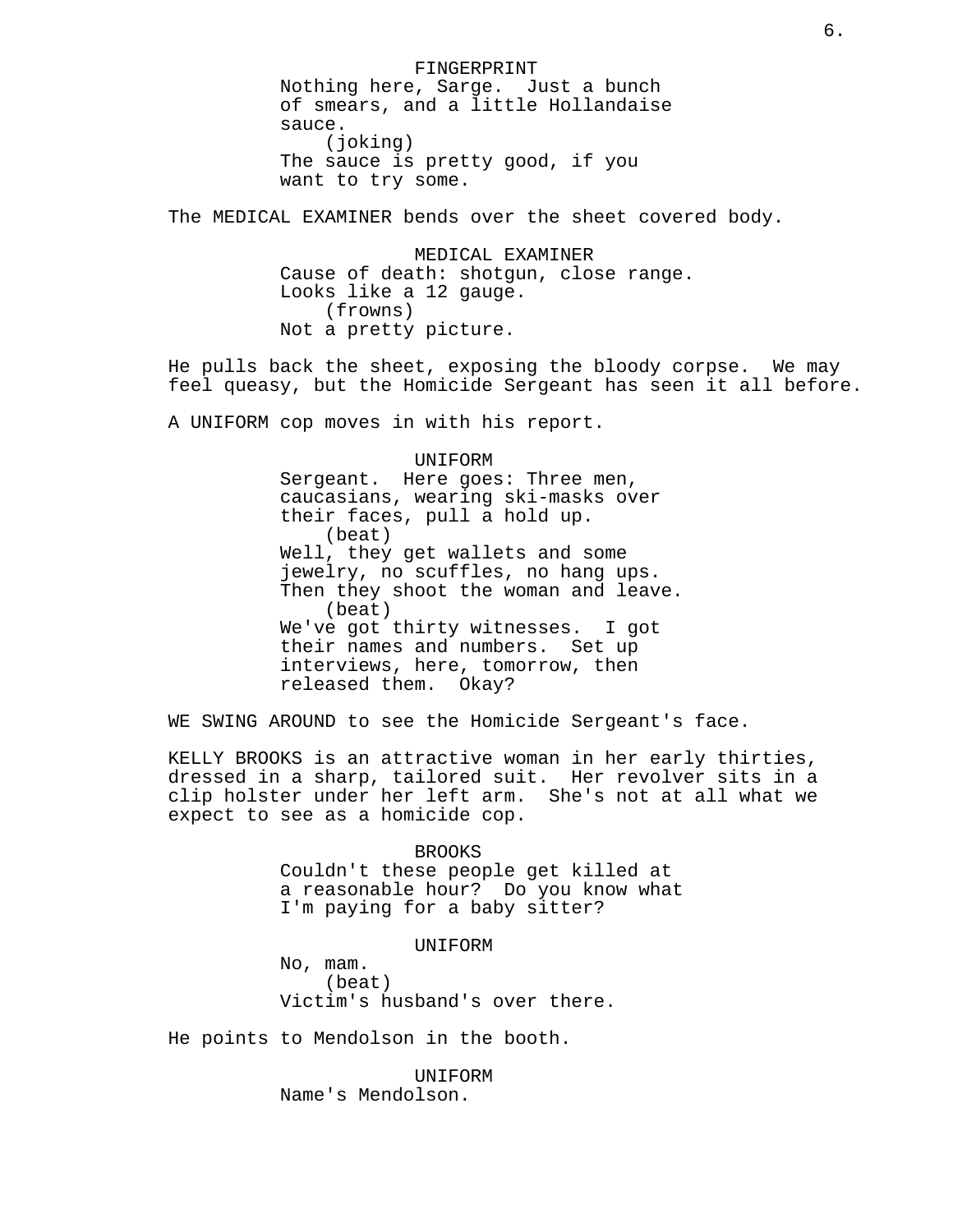BROOKS James Mendolson?

**IINTFORM** 

Yeah.

# BROOKS The Chief of Harbor Patrol?

Brooks looks at the crying man in the booth.

#### UNIFORM

Yeah. Biggest mistake those three low lifes ever made. They blew away a cop's wife. The guy's a wreck. (beat) Let me tell you, the harbor's aren't gonna be safe tonight....

Brooks crosses to where Mendolson sits.

EXT. THE MARINA -- NIGHT

A warm summer night on the marina.

A half dozen piers, like fingers, point across the bay. On each pier, slips occupied by sailboats or power cruisers.

The man under the lamp turns when he hears the footsteps.

HARRY KEATON is a big man, rough looking, dressed in a Hawaiian print shirt, khaki shorts, black socks. A full duffle bag at his feet. He takes a puff on his cigarette, tosses it into the water as the man approaches him.

# KEATON Hot enough for you?

When the man walks into the light, Keaton frowns.

KEATON Who the hell are you?

RAOUL MENDEZ is a compact Mexican with sparkling eyes, dressed in a white cotton suit, carrying a briefcase.

> MENDEZ Manny couldn't make it. I'm Raoul.

KEATON You aren't a cop, are you? Harbor Patrol? If you are and you don't tell me, it's entrapment and I'll sue your ass.

MENDEZ

I'm not a cop.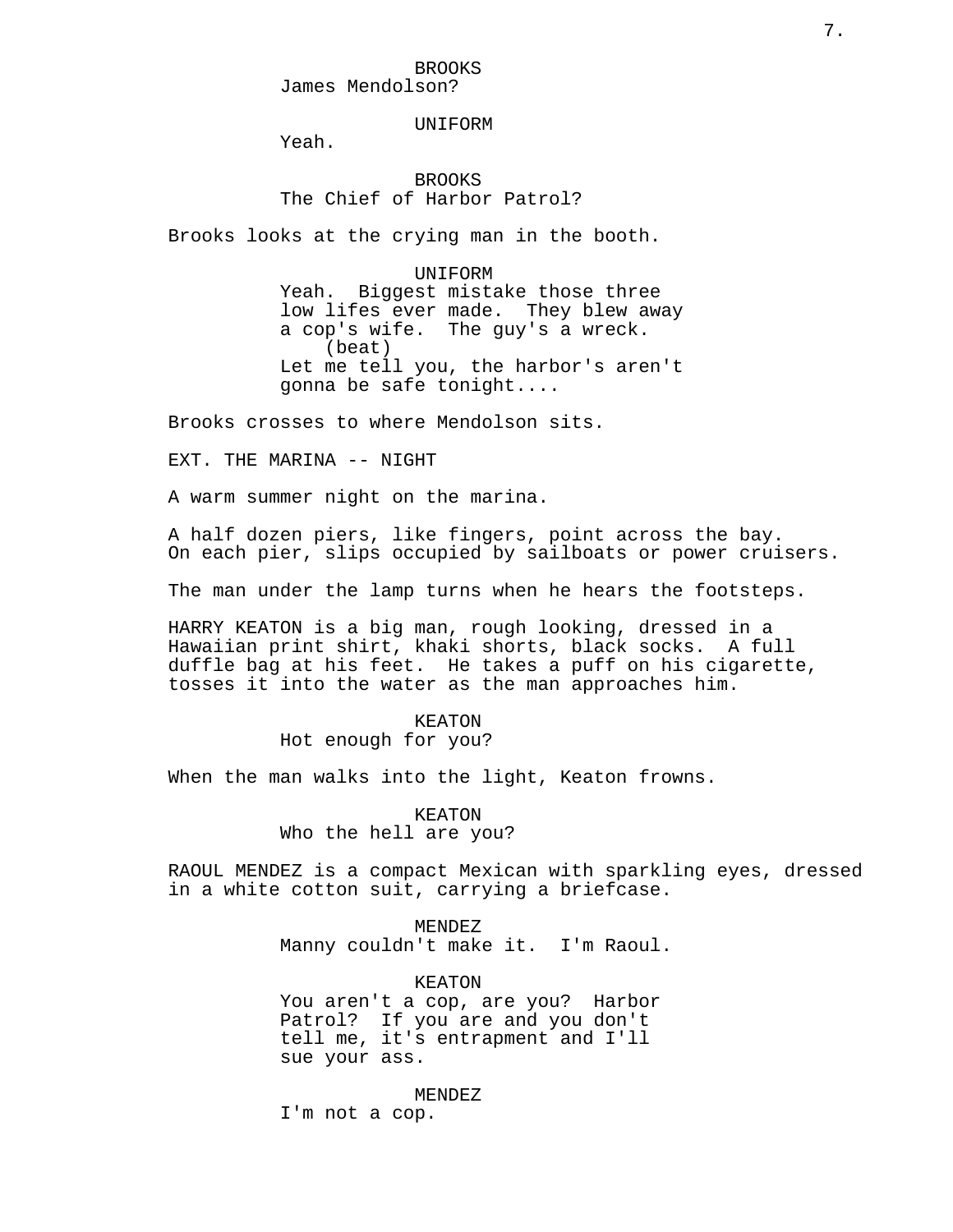KEATON What happened to Manny?

MENDEZ You have the coke?

# KEATON

Yeah.

Keaton taps the duffle bag with his foot.

MENDEZ Manny said you have over fifty grams.

KEATON One thousand four hundred and forty ounces.

Keaton kicks the duffel bag again.

KEATON Smuggled it in on my boat...

MENDEZ Manny says your price is two million.

KEATON My deal is with Manny. Where is he?

MENDEZ

Dead.

KEATON (shocked) What happened?

MENDEZ

I killed him.

KEATON

You what?

MENDEZ

I killed him. To take over his deal. I have the two million dollars.

KEATON What'd you kill him with? Like a... a knife?

MENDEZ

With this gun.

Mendez shows him the Llama 9mm automatic.

KEATON Jesus. Who'd you say you were again?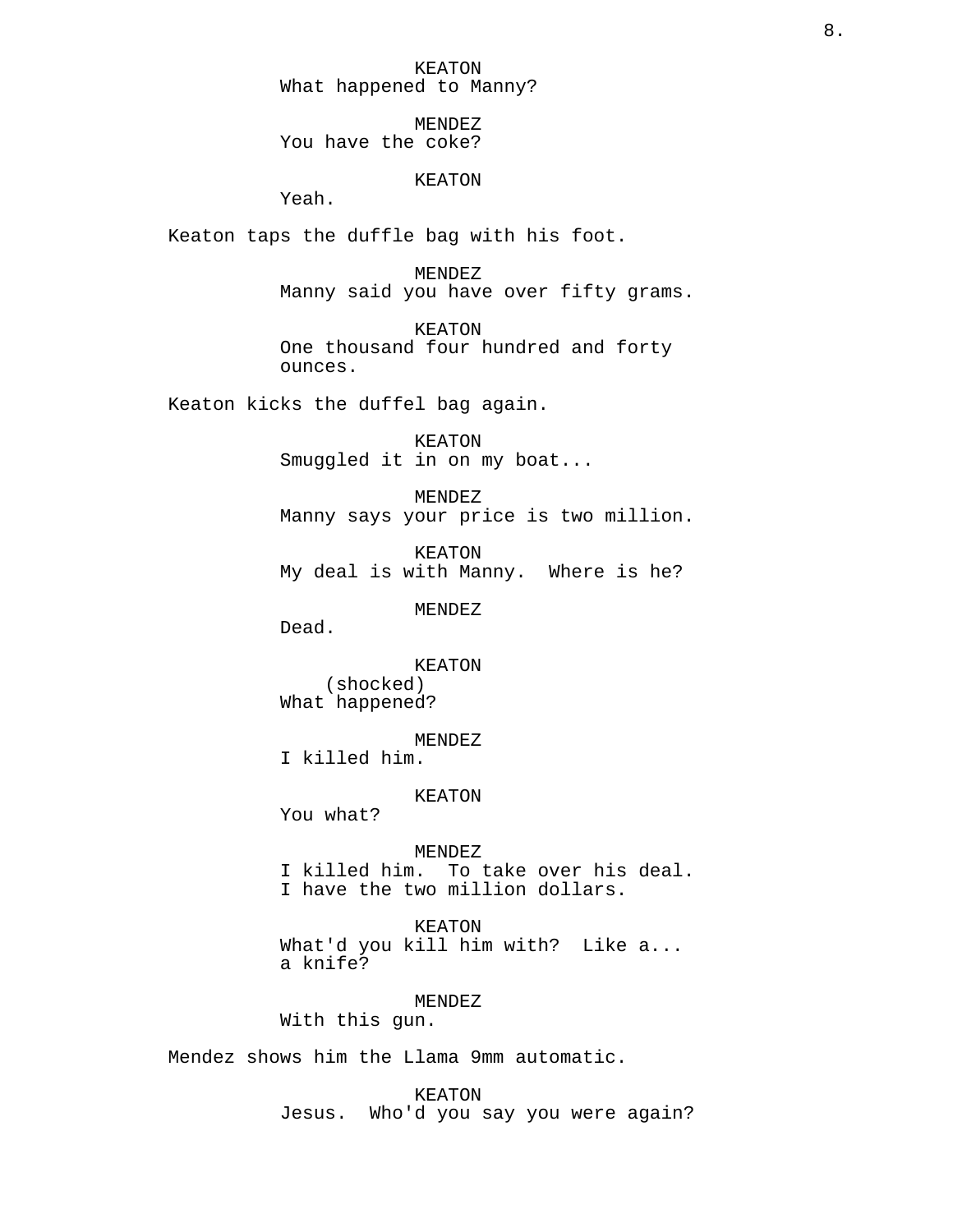MENDEZ Raoul Mendez. I killed Manny. I take his place. Do we deal?

KEATON Let's see the money.

Mendez lowers the briefcase to the pier, opens it.

INSIDE THE BRIEFCASE are neat stacks of hundred dollar bills.

Keaton looks at the money in awe.

KEATON You really aren't a cop.

MENDEZ Now let me sample the coke.

KEATON Wow. Two million buckaroos.

Keaton reaches inside the duffle bag. Pulls out a container and tosses it to Mendez.

Mendez catches it with one hand. Frowns. He's caught a can of Coca-Cola.

MENDEZ

What is this?

KEATON

Coke. I got Diet and Caffeine Free, too. Whatever you want.

Dropping the can, Mendez closes the briefcase so Keaton can't admire the money.

> MENDEZ You're a lunatic!

KEATON And you're under arrest for the murder of Manny Lopez.

Keaton pulls out his badge, grabs his 44 Magnum.

KEATON We got it all on tape. The whole confession. Smile. You've been on 'Candid Camera'.

Keaton nods to the boat docked at the closest slip.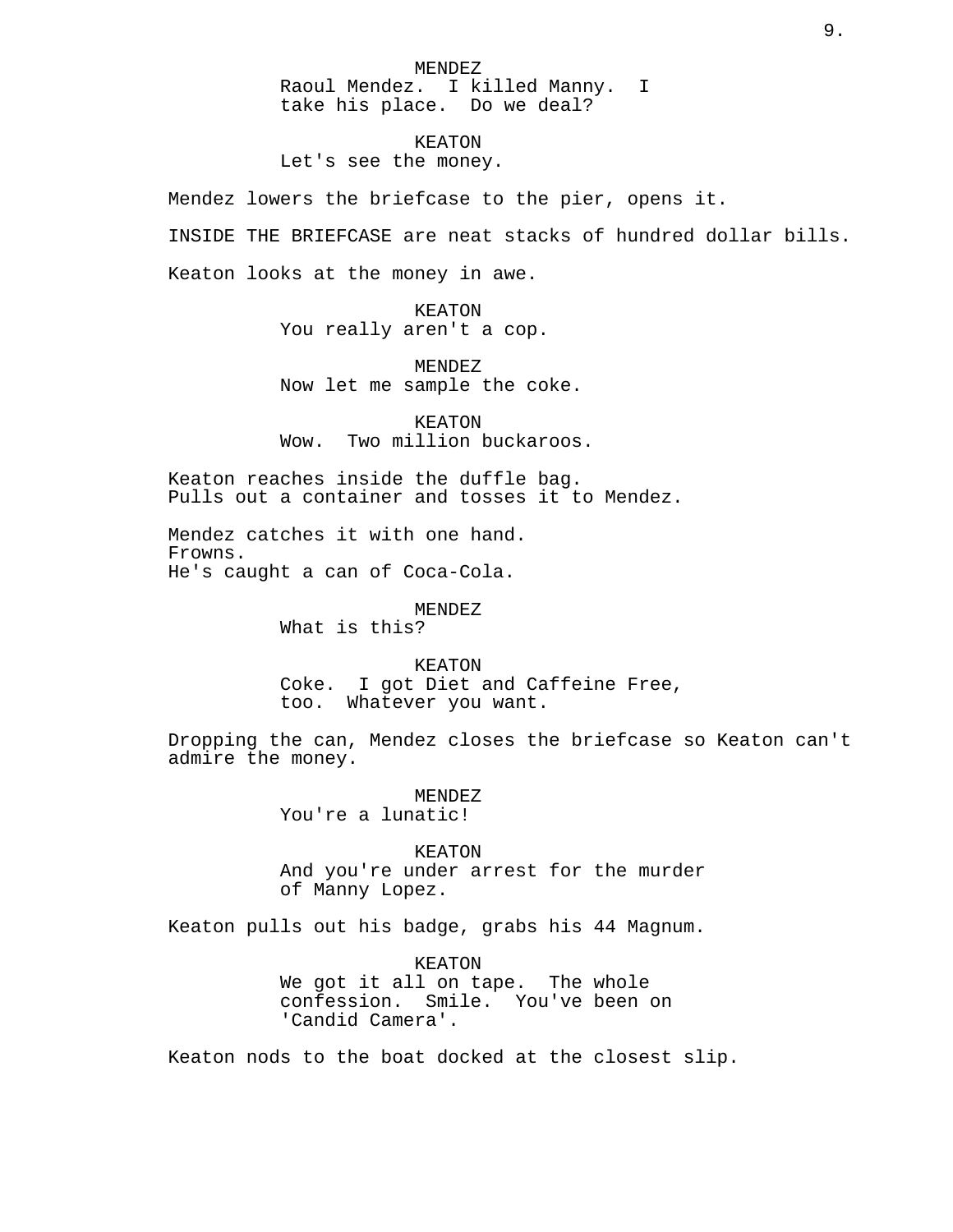ON THE BOAT

Another cop, LONNIE, stands up, showing his badge. A Camcorder in Lonnie's left hand has recorded everything.

Mendez starts running, briefcase swinging at his side.

KEATON

Shit!

Keaton fires. The shot goes wild, slamming into a sailboat.

Mendez twists and fires. BLAM!

The bullet tears into the deck at Keaton's feet.

Lonnie jumps off the boat.

LONNIE Keaton! It's a dead end!

#### KEATON

Cover me.

Keaton chases after Mendez.

Mendez RUNS, briefcase swinging back and forth. Gun ready.

Keaton chases. After only a minute of running, his breath is ragged wheezes.

Mendez is only twenty feet ahead of him... Rapidly coming to the end of the pier.

Lonnie, in good shape, catches up with Keaton by the sixth boat.

Keaton sees him, would like to make a funny remark, but can only wheeze.

#### KEATON

Lonn...

Mendez passes the ninth slip, end of the pier ahead of him. A dead end. He spins and fires a shot. BLAM!

Keaton hits the deck, rolls onto his feet, gun ready. Gunfire follows him across the pier.

Mendez jumps onto the tenth boat and runs from bow to stern.

KEATON He's on the boat!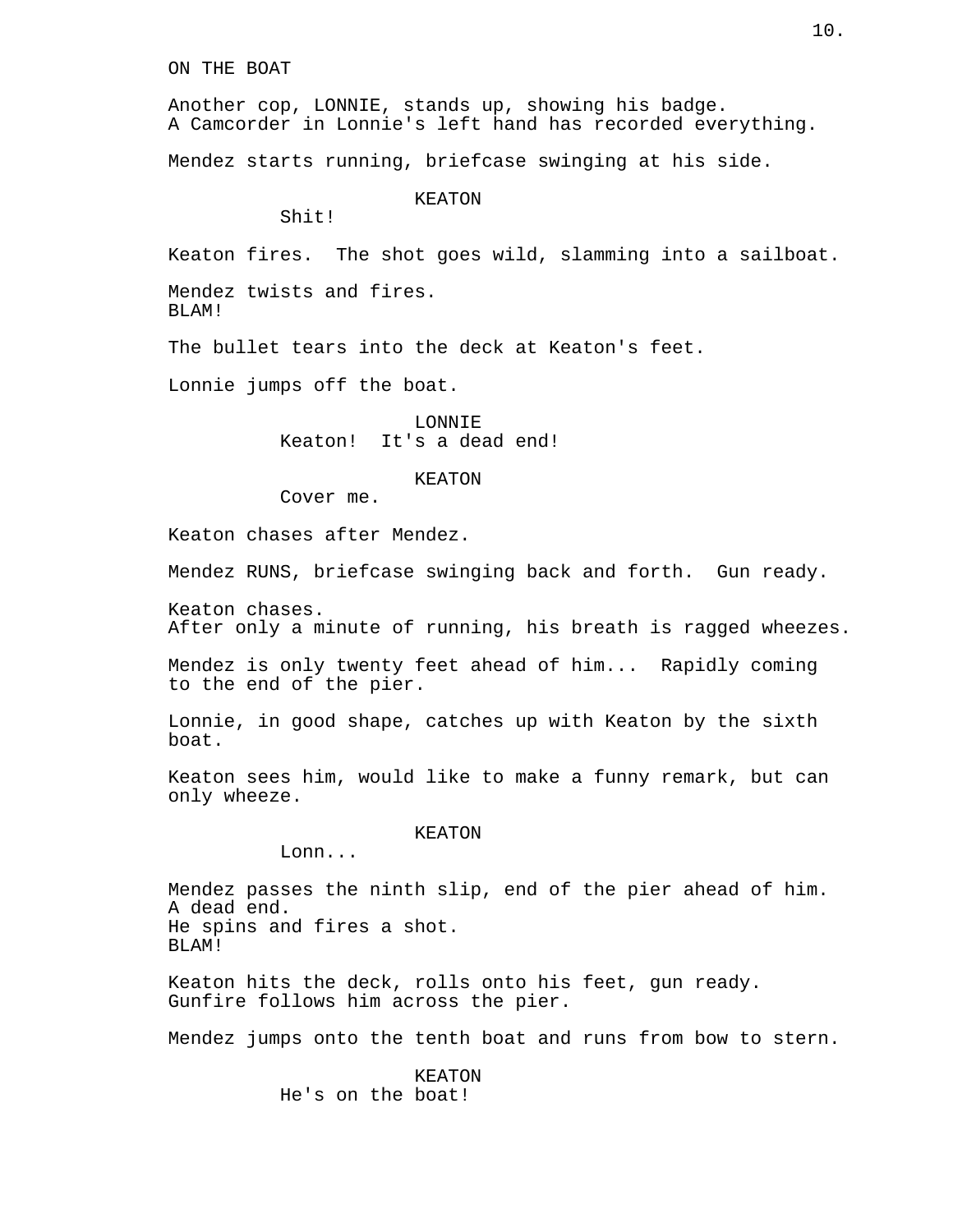Steam rises from a vent halfway across the boat, creating a blanket of fog over the boat deck. In the moonlight, it looks like some surrealist's depiction of hell.

Mendez reaches the stern of the boat, jumps to the stern of the boat in the ninth slip.

#### KEATON

Stay on him!

# LONNIE

I'm glue.

Lonnie jumps from boat to boat. Keaton chasing on the pier. Mendez jumps from boat nine to boat eight, aims at Keaton. BLAM! BLAM! BLAM!

# MENDEZ

You loco! Crazy!

Bullets splinter the deck at Keaton's feet. He aims at Mendez, squeezing off a shot.

Lonnie jumps from boat nine to boat eight.

Mendez hears Lonnie RIGHT BEHIND HIM, spins and fires.

Lonnie rolls across the boat in the wake of the bullet. By the time he pops to his feet and re-aims, Mendez is gone.

# LONNIE

I lost him.

KEATON Gotta be here somewhere.

LONNIE Unless he took a dive.

Keaton runs along the pier, towards the sixth boat. Both cops spot him at the same time.

#### LONNIE

Coming at ya!

Mendez runs across the deck of the fourth boat, to the pier.

Lonnie jumps over the four foot gap onto the next boat.

Mendez fires at Keaton. BLAM!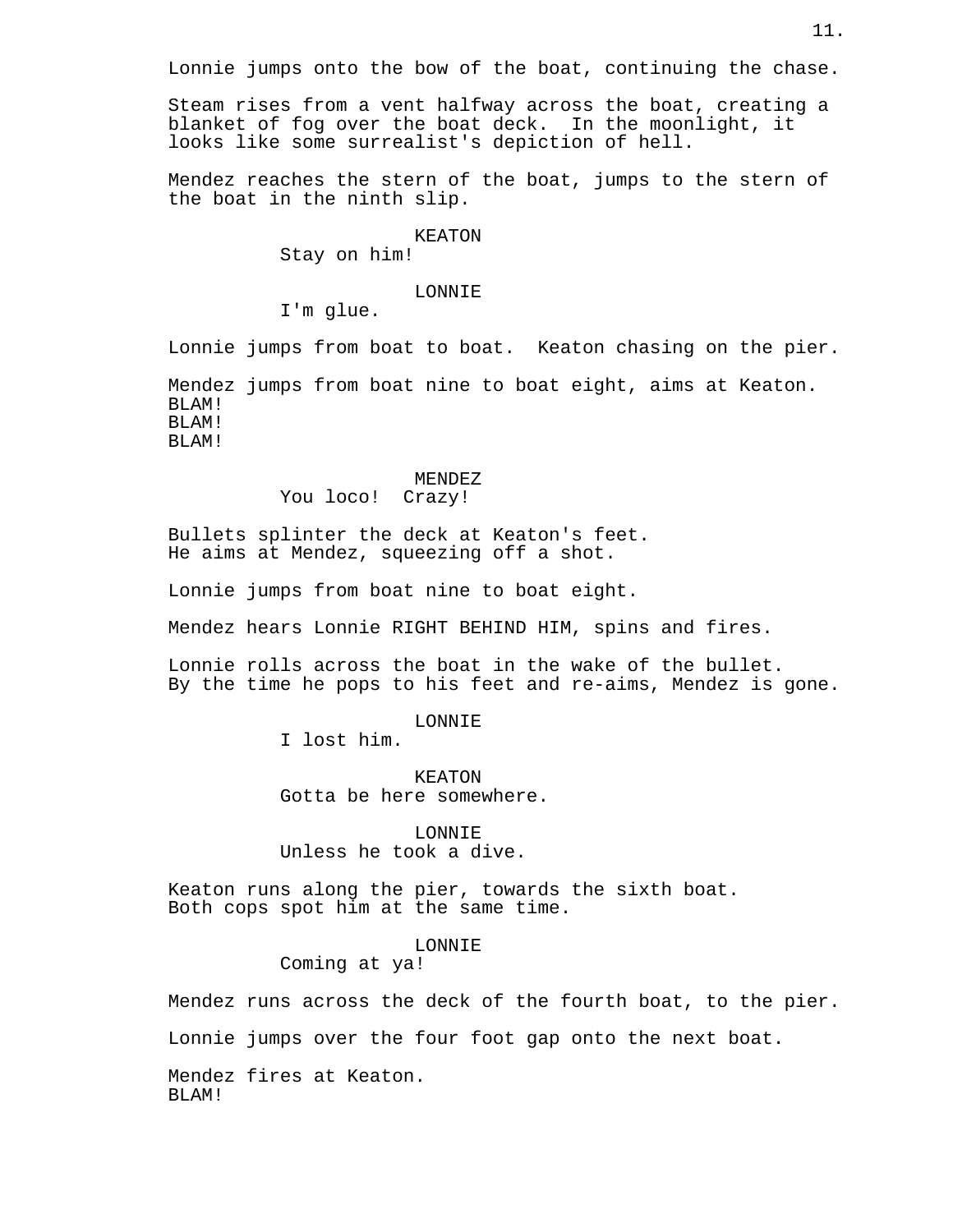It goes wild, shattering the window of a Chris Craft.

Keaton takes careful aim, returns fire. BLAM!

Mendez dives. The bullet shatters a yacht window next to Lonnie.

LONNIE

Watch it!

# KEATON

Sorry.

Mendez return fire. BLAM!

The bullet rips into Keaton's shirt but misses his flesh.

Keaton thinks he's been hit. Lowers his gun to examines the bullet hole.

> KEATON Hey! This is my favorite shirt!

Mendez re-aims: ready to kill him. Then sees Lonnie running towards him.

MENDEZ

Shit.

Mendez turns and bolts. At the edge of the boat Mendez jumps the ten foot gap onto the deck of the next boat.

> KEATON You better run. You owe me a shirt, asshole.

Lonnie gives chase. But when he tries to jump the ten foot gap between boats, loses his footing at the last minute. Breaking his leg.

LONNIE

Shit!

Terror covers his face as Lonnie slides off the boat. Twisting at the last minute, fingers find purchase on the railing. Holding on for his life, dangling over the water.

LONNIE

KEATON!

KEATON Just hang in there, Lonnie.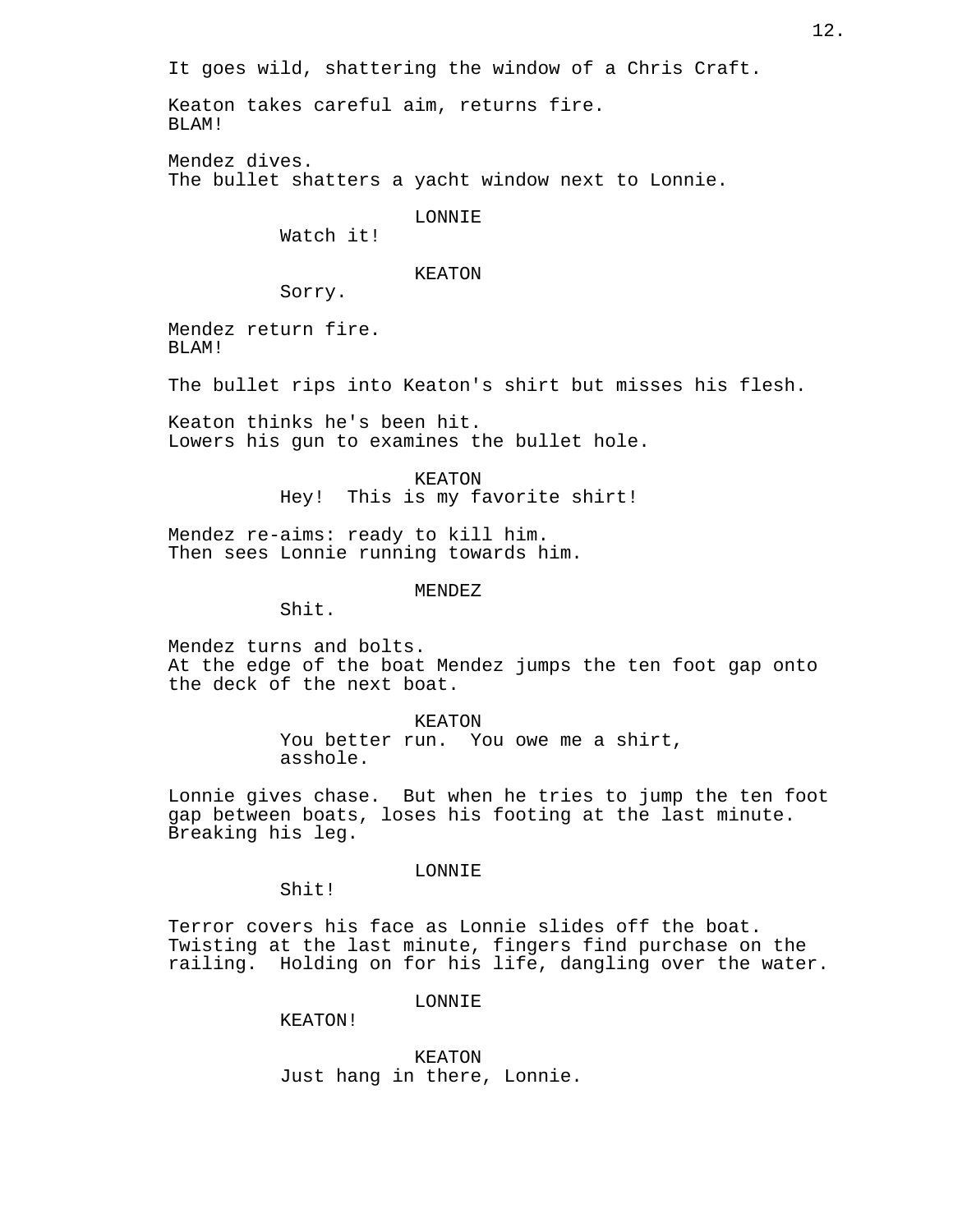Keaton doesn't help his partner. Instead, he fires at Mendez. BLAM!

Mendez is HIT in the shoulder, throwing him into a spin. Almost knocking him off boat number three.

Mendez regains balance, twists, firing at Keaton.

THE BULLET whistles past Keaton's head, ripping a vent to tin shreds.

# LONNIE I'm loosing my grip!

## KEATON Be there in a minute.

Keaton ignores Lonnie, concentrates on Mendez.

LONNIE

KEATON!

Mendez jumps from boat number three to boat number two. If he can get to the first boat, he can escape.

Keaton runs along the pier, trying to spot Mendez.

Lonnie is losing his grip... about to fall into the ocean.

# LONNIE Keaton! I'm falling!

Keaton spots Mendez on the first boat. Takes aim.

Mendez also aims.

A moment. Two gunslingers at high noon... Except it's midnight and they're on either end of a boat. BLAM! BLAM!

Mendez's shot whizzes past Keaton's ear, barely missing him.

Keaton's bullet hits Mendez. Slamming him back against the boat's stern railing.

Mendez hits the rail, loses balance, falls into the water. SPLASH!

THE BRIEFCASE opens up, showering the top of the water with hundred dollar bills. The money is ruined.

Keaton jogs to the stern of the boat and looks down at dead Mendez, floating in the water surrounded by wet money.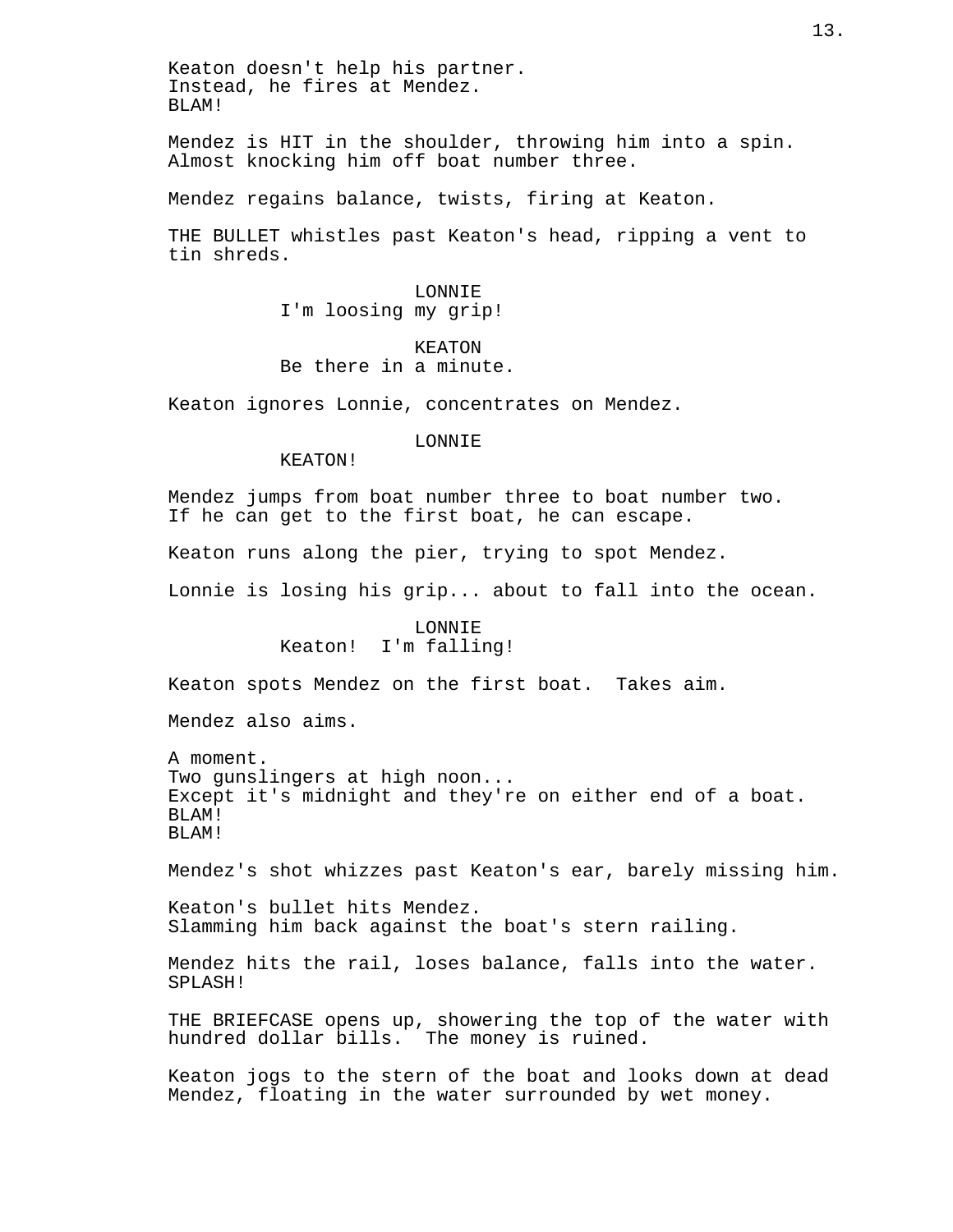KEATON!

### KEATON Okay! Okay! I'm coming.

Keaton jogs to his wounded partner, grabbing his arm and pulling him on deck SECONDS before he would have fallen.

#### KEATON

Lonnie. It's gone. The entire two million. Wet! We could've been millionaires. Quit the force. Been crawling with bimbos! All gone!

Lonnie is motionless. Eyes closed. Dead?

KEATON

Lonnie? You okay?

Keaton bends over his partner, cradling his head.

Lonnie's eyes pop open.

LONNIE Get a fucking ambulance before I kill you.

KEATON Sure. Sure. Shit. Some people have no gratitude.

LONNIE You're a psycho, Keaton.

Keaton holds his thumb and finger an inch apart.

KEATON But I came that close to being a rich psycho.

Keaton goes to call for an ambulance.

INT. KELLY BROOKS APARTMENT -- DAY

IN THE BEDROOM

Brooks is getting dressed for work.

The apartment's front door is kicked open.

She finishes zipping her skirt, steps into the living room.

IN THE LIVING ROOM

LISA, Brooks' five year old daughter, kicks the door shut behind her. Her arms filled with library books.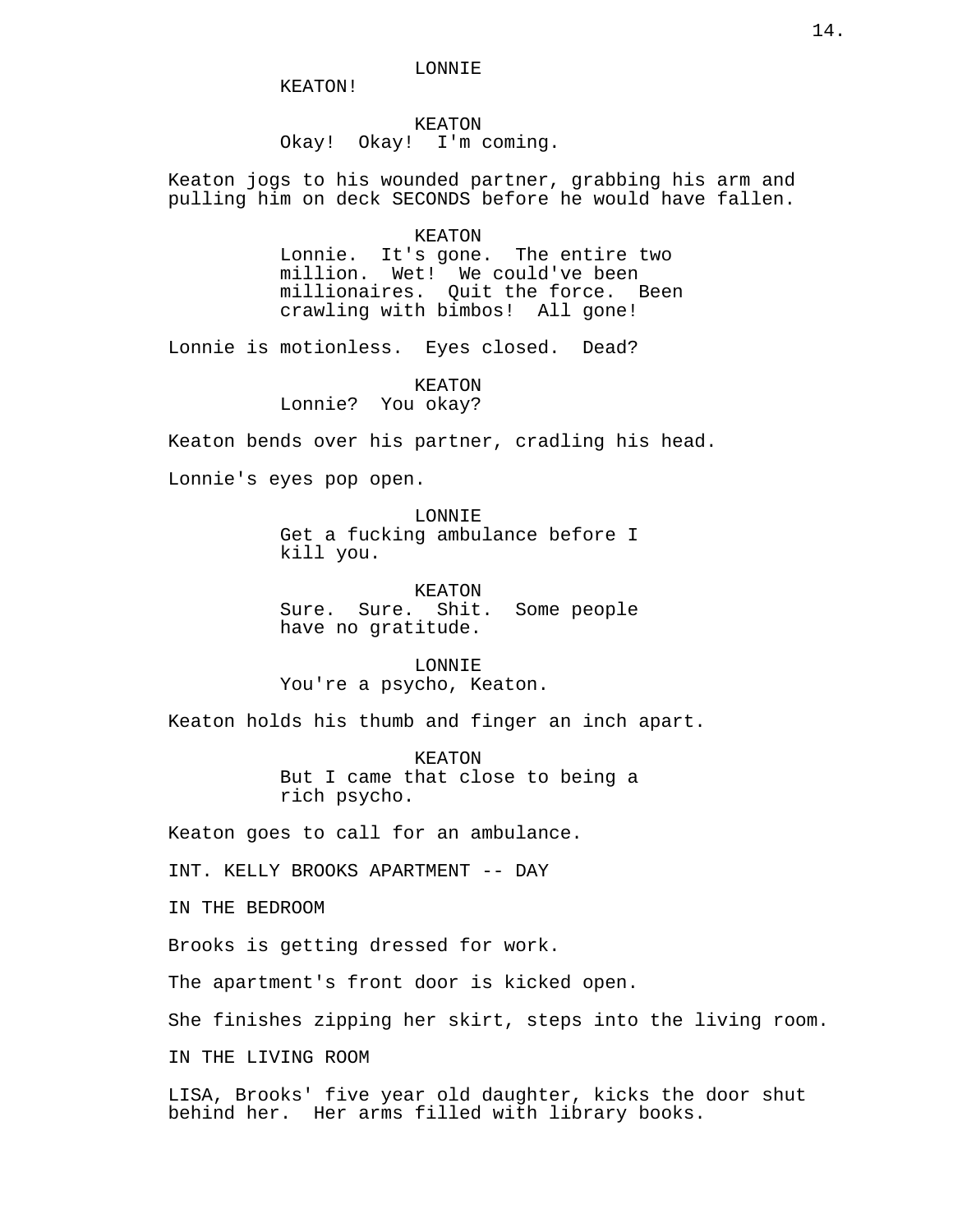BROOKS What'd I tell you about kicking the door?

LISA Mom.... My arms are busy.

Lisa drops the stack of books on the couch.

BROOKS How was day care today?

LISA Icky. I want to go back to kindergarten.

BROOKS Lisa, you're never going to go back to kindergarten again. It'll be first grade then high school, then Mom goes to the old folks home and YOU'LL be the one who's be late for work.

Brooks returns to the bedroom to finish dressing.

LISA What's for snack?

BROOKS (O.S.) Brussels sprouts.

LISA I think I'd rather have a cookie.

BROOKS (O.S.) Okay. Just this once.

Lisa smiles, goes into the kitchen.

IN THE KITCHEN

Lisa opens a cookie jar shaped like a pig. Takes out a cookie, makes sure Mom isn't watching, and takes another.

Someone knocks at the front door.

LISA Mom? Someone's at the door.

BROOKS (O.S.) Could you get it for me, honey, I'm putting on my gun.

LISA

Okay, Mom.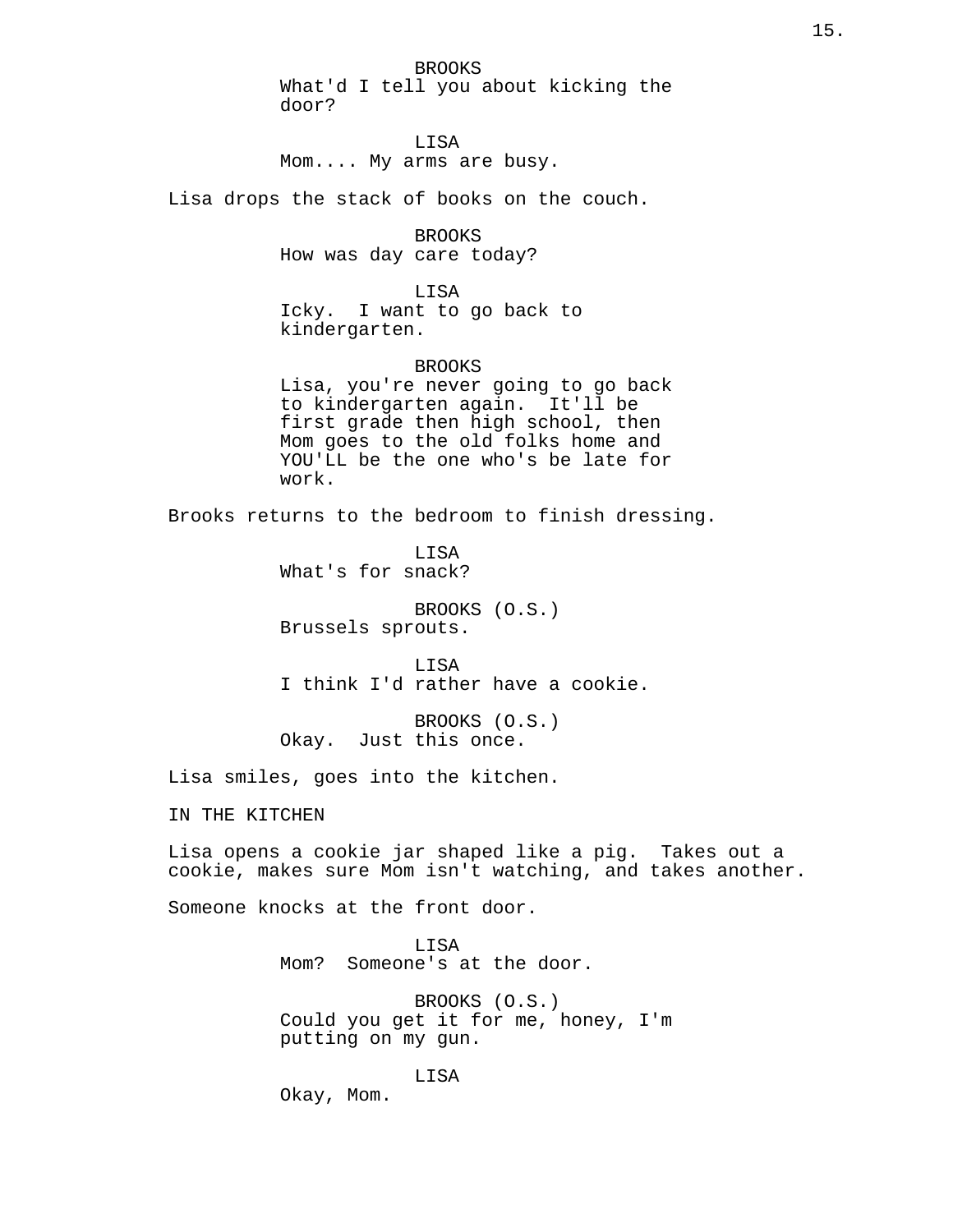## IN THE LIVING ROOM

Lisa finishes her cookies, opens the front door. It's HEATHER, the baby sitter.

> LISA Hey, Mom, it's Heather.

HEATHER Hello, Miss Brooks.

IN THE BEDROOM

Brooks puts on a blazer, covering her 38 Smith & Wesson.

BROOKS

Hello, Heather.

Checks herself in the mirror.

BROOKS

Acceptable.

IN THE LIVING ROOM

**BROOKS** 

Okay, Heather. There's pizza in the fridge. Ice cream for later, and bed time is EIGHT o'clock. Right, Lisa?

LISA Mom? Can you stay for dinner?

Brooks hugs her daughter.

BROOKS No, honey. I've got to go out and catch bad guys. Monday I go back to days, and we can have dinner every night. Okay?

#### LISA

Okay.

BROOKS Now give me a kiss.

Lisa gives her Mom a kiss, complete with smacking sounds. Brooks tries to pull away, but Lisa holds her a little longer.

> LISA Be careful, Mom.

BROOKS I will, honey.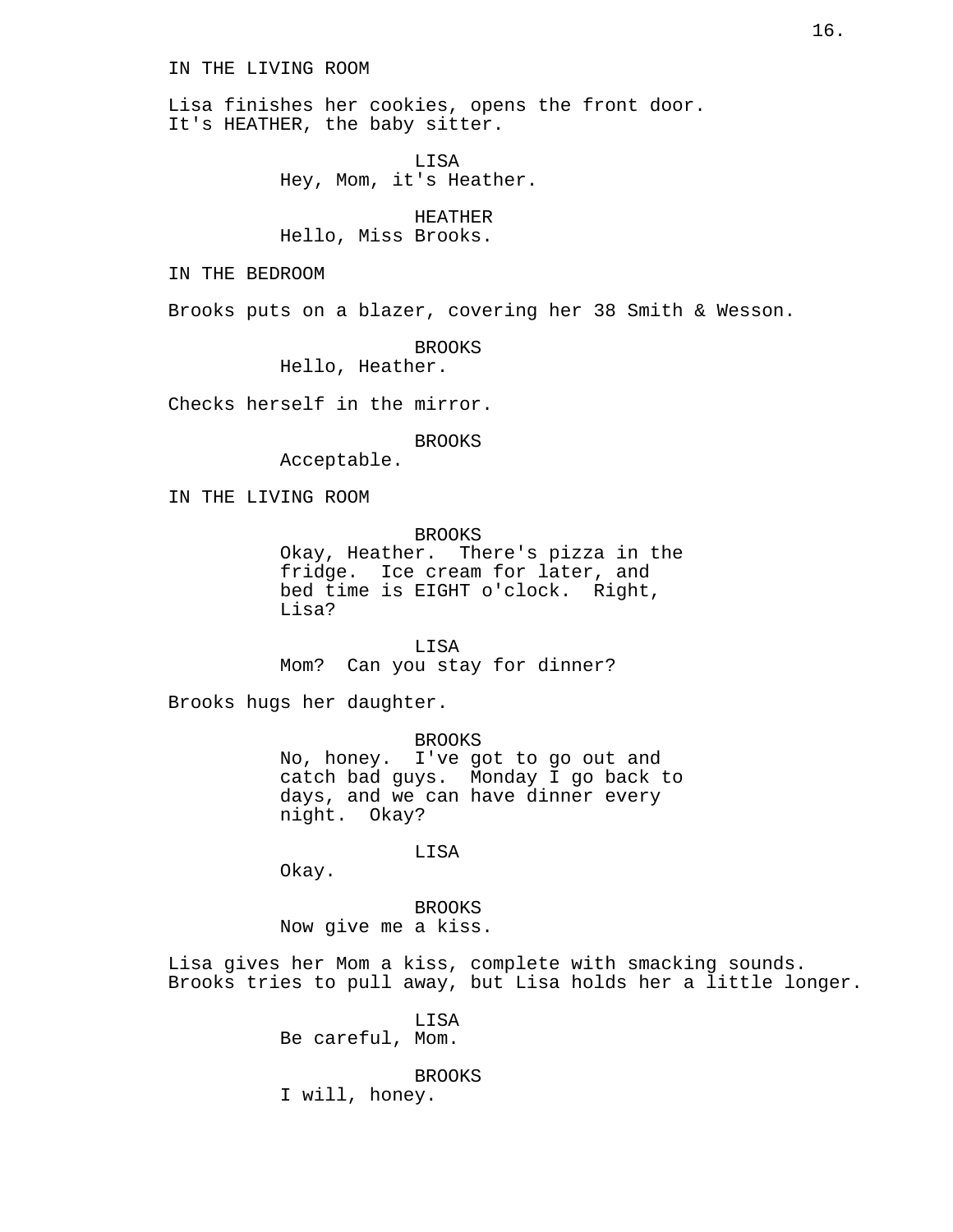Brooks gives her daughter another kiss, turns back to Heather.

BROOKS

If you need me I'll be interviewing

witnesses. You can beep me. Okay?

Heather nods.

Brooks waves goodbye to Lisa, leaves.

EXT. POLICE DEPARTMENT -- DAY

A semi-modern tower of glass and concrete, built in the 50s.

INT. POLICE DEPARTMENT -- DAY

Harry Keaton follows RORY CHAPLIN, the steel haired Chief Of Detectives, down the hallway, getting chewed out.

> CHAPLIN We don't beat people, we don't intimidate witnesses, and we don't shoot suspects.

#### KEATON

Sorry, sir.

CHAPLIN Keaton, you're a dinosaur.

KEATON Sir, are you accusing me of being some kind of reptile?

Chaplin stops and turns to Keaton.

CHAPLIN

I'm accusing you of being a cold blooded, unthinking, uncaring, hothead. Lonnie is in the hospital, Internal Affairs wants your badge, and you're cracking jokes.

KEATON I'll be serious from now on.

Keaton tries on several serious expressions. None work.

They come to a door with VICE painted on the window, Keaton moves to open it, but Chaplin continues down the hall.

> CHAPLIN How many partner's has it been?

KEATON This year, sir?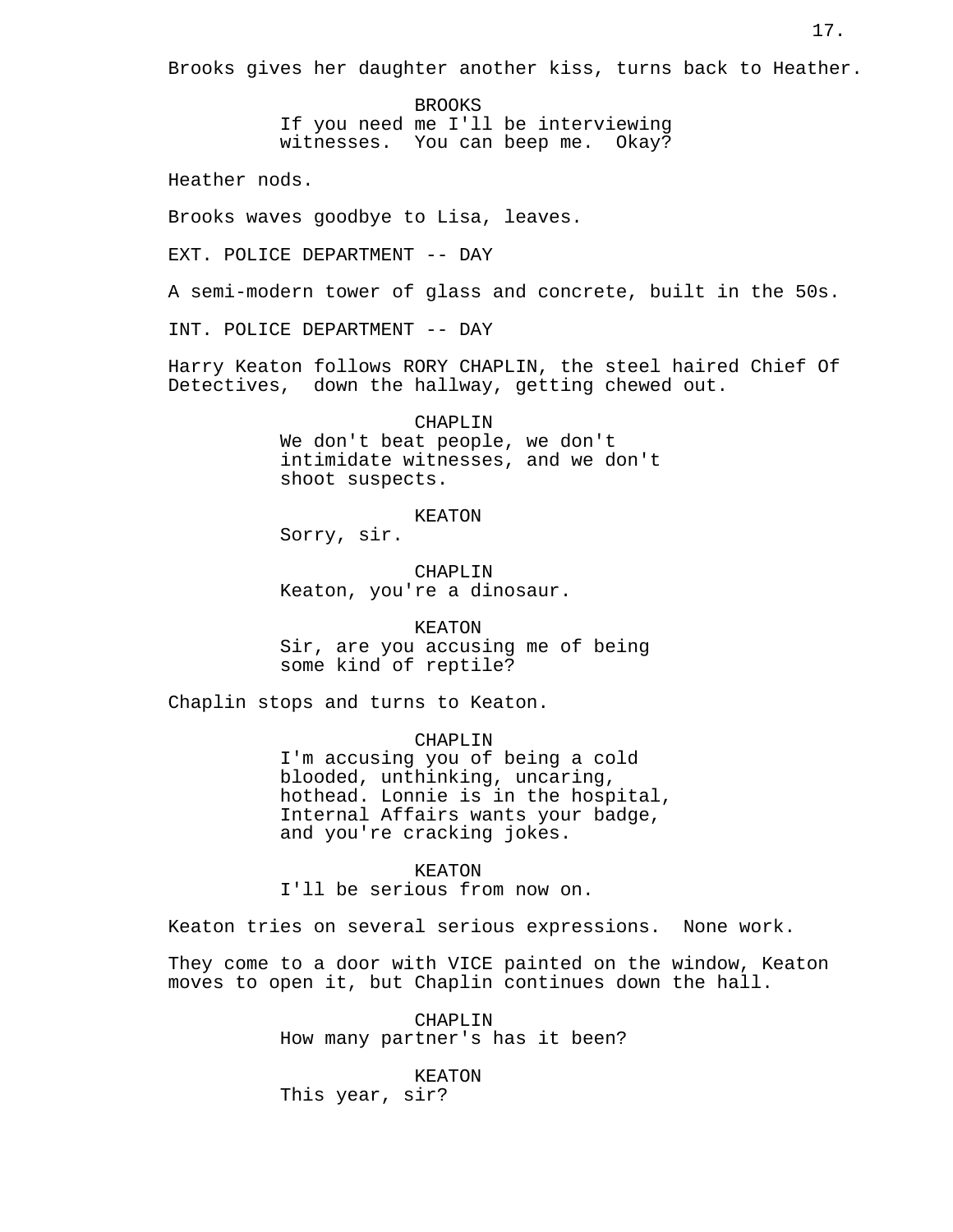Keaton lets go of the door, catches up with his boss.

CHAPLIN There's no place in this department for a gunslinger. No one wants to work with you.

KEATON

I'll go solo.

CHAPLIN No. I'm pulling you from Vice and putting you in Robbery Homicide.

Chaplin opens the door with ROBBERY HOMICIDE painted on the window, gestures for Keaton to enter.

INT. ROBBERY HOMICIDE ROOM -- DAY

Like a converted warehouse. A dozen desks, cluttered with papers, are spread out over the room. Five cork boards display everything from maps of the city, current wanteds, to newspaper cartoons about Cops.

A half dozen detectives mill around the room, some talking to suspects, some talking to witnesses.

Keaton spots a sexy woman sitting on top of a desk, talking on the phone, and yells at a DETECTIVE typing up a report.

#### KEATON

Hey? Who's the hooker?

Chaplin brings Keaton to the desk with the woman, and we see her face for the first time.

> CHAPLIN Harry Keaton, meet Kelly Brooks, your new partner.

Keaton looks at her.

## KEATON

You're a girl.

BROOKS And you're a boy.

Brooks turns to Chaplin, talking as if Keaton weren't there.

BROOKS Is he going to be identifying everybody by sex? Because that's going to really get on my nerves.

Chaplin in the same tone used for scolding a naughty child: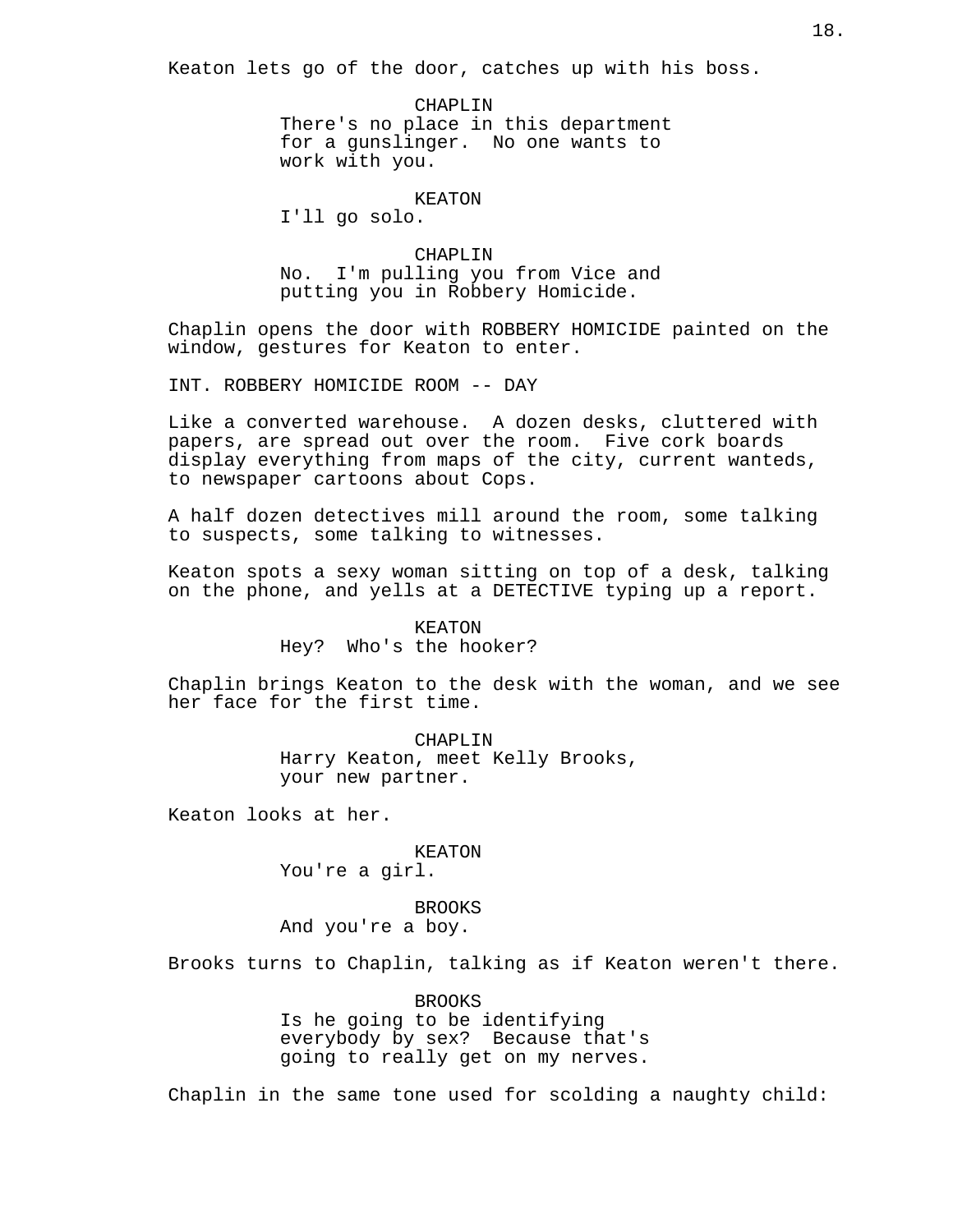CHAPLIN From now on, Miss Brooks is your boss. You're going to do everything she says. Do you know why?

KEATON `Cause she'll whip me if I don't?

Keaton turns to Brooks and raises his eyebrows a couple of times like Grouch Marx.

Chaplin doesn't find it funny.

CHAPLIN No. Because she's going to write an evaluation on you. Then the department is going to decide what you are going to wear...

Chaplin gestures from Keaton's Hawaiian print shirt.

CHAPLIN Elegant apparel like this...

...to the blue uniform of a passing PATROLMAN.

CHAPLIN Or drab blue uniforms, like that.

Chaplin is talking demotion. Keaton gets serious.

KEATON

Yes, sir.

Chaplin looks from Brooks to Keaton then turns and leaves.

Keaton looks at his new partner again. A sexy woman. He turns on his lounge lizard charm.

> KEATON So. How did you get to be a cop?

BROOKS I passed the test. How did YOU get to be one?

Brooks' sarcasm is thick enough to shut Keaton up.

INT. SEASIDE RESTAURANT -- DAY

The restaurant looks vacant. No table clothes, no candles, no plates, and no customers. It's a crime scene.

A pair of UNIFORMED COPS by the door, admitting witnesses from the list.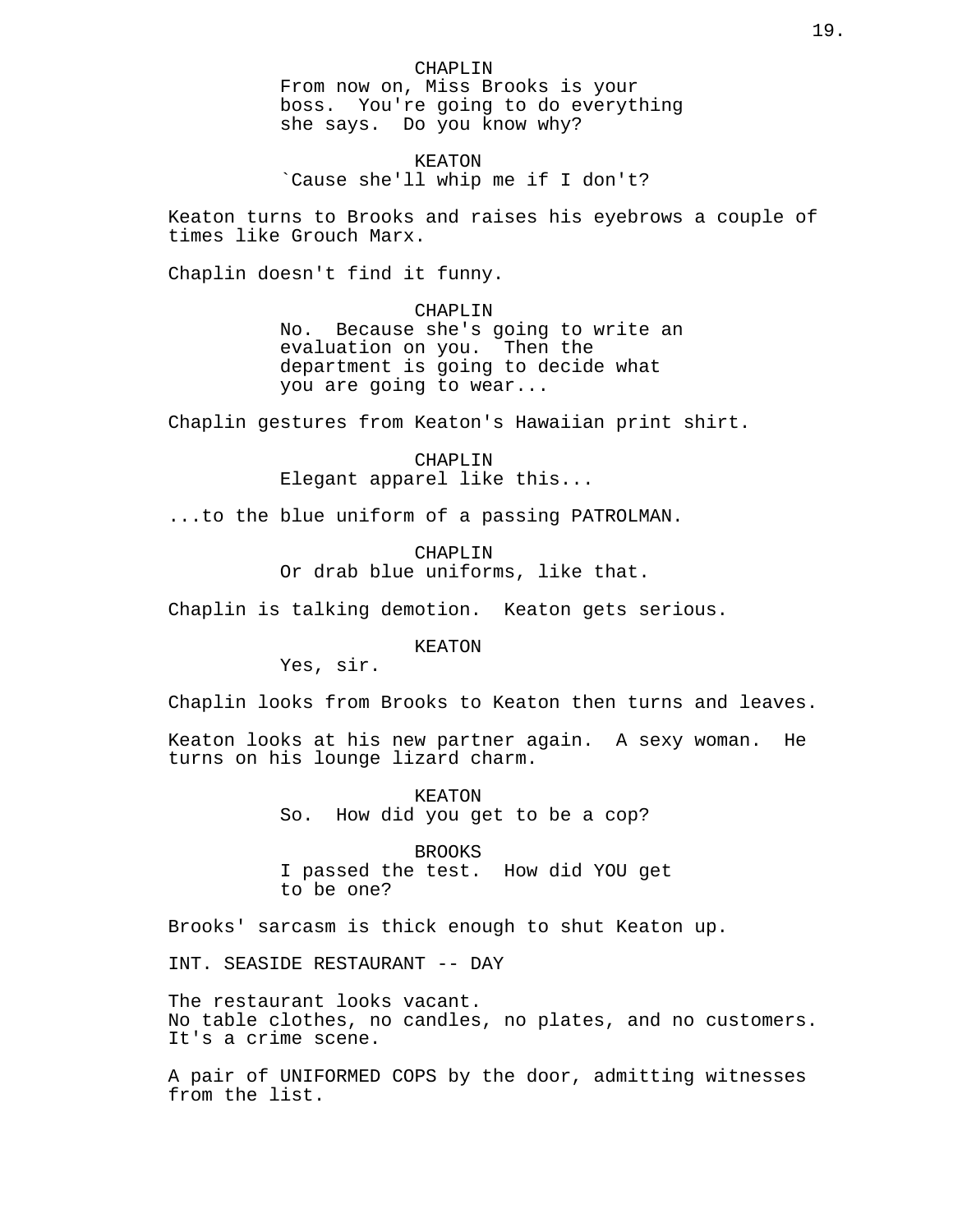On one side of the room, Brooks sits at a table, questioning one of the WITNESSES, the OLD MAN who asked Penny for coffee.

> BROOKS What color were these masks?

OLD MAN Yellow, red, and the leader wore blue.

BROOKS What kind of clothes were they wearing? Suits?

OLD MAN No. No. Jeans and shirts.

BROOKS Long sleeves? Short?

OLD MAN

Short.

BROOKS What kind of pattern?

Brooks turns away from the witness for a moment to check on:

KEATON, who is questioning a BLOND haired guy with an easy grin on the other side of the room.

> BLOND Solid colors. Like a dress shirt.

KEATON Sure, so the one in blue jumps up on the table and starts yelling. What'd his voice sound like?

BROOKS is with another witness, a blue haired SOCIETY woman.

SOCIETY Just a normal voice.

BROOKS No trace of accent?

SOCIETY Maybe a touch of drawl.... Especially when he said "darling."

BROOKS Texas? Arizona? Colorado?

KEATON is questioning a POMPOUS businessman.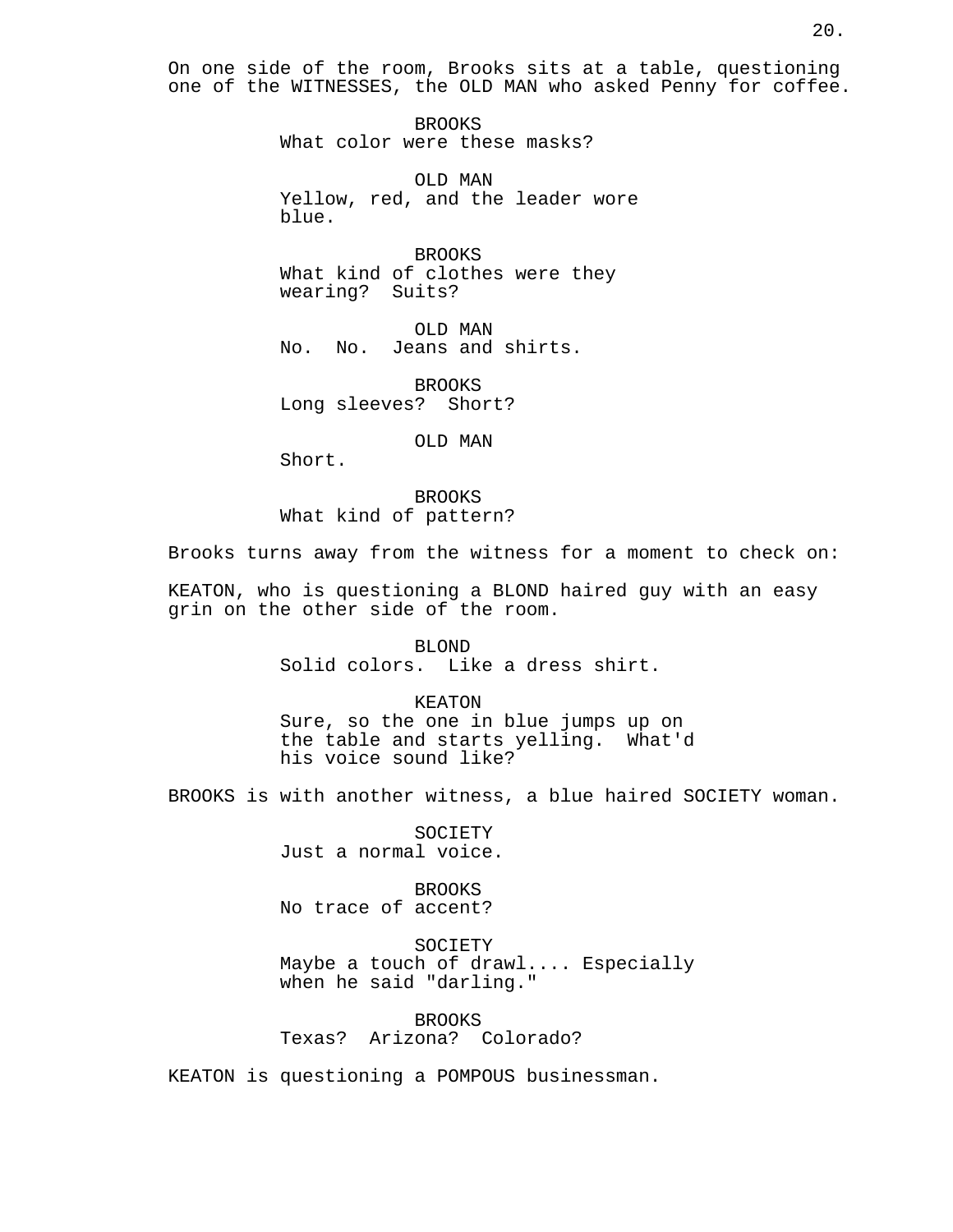## POMPOUS

He was from Kentucky. I had a girl in my office from Kentucky once. Terrible work habits. I had to let her go.

# KEATON

Right. Back to the robbers. Did any of the others speak? Or just the leader?

BROOKS is questioning ROGER, the waiter.

ROGER

The other two were quiet the whole time. Never said a word.

BROOKS

When it...

ROGER No. Wait a minute. The one with the bag said something like "We're finished" when the bag was full.

KEATON looks at his witness, an OLIVE complexioned woman.

KEATON Then what happened?

OLIVE The leader thanked us.

KEATON He thanked you? Individually?

OLIVE No. As a group. One of them fired his gun at that poor woman, they left.

BROOKS looks at her witness: a GREY haired businessman.

BROOKS She didn't provoke them in any way? Make a strange move?

GREY Nope. They just killed her.

BROOKS Why would they do that?

The Grey haired man shakes his head.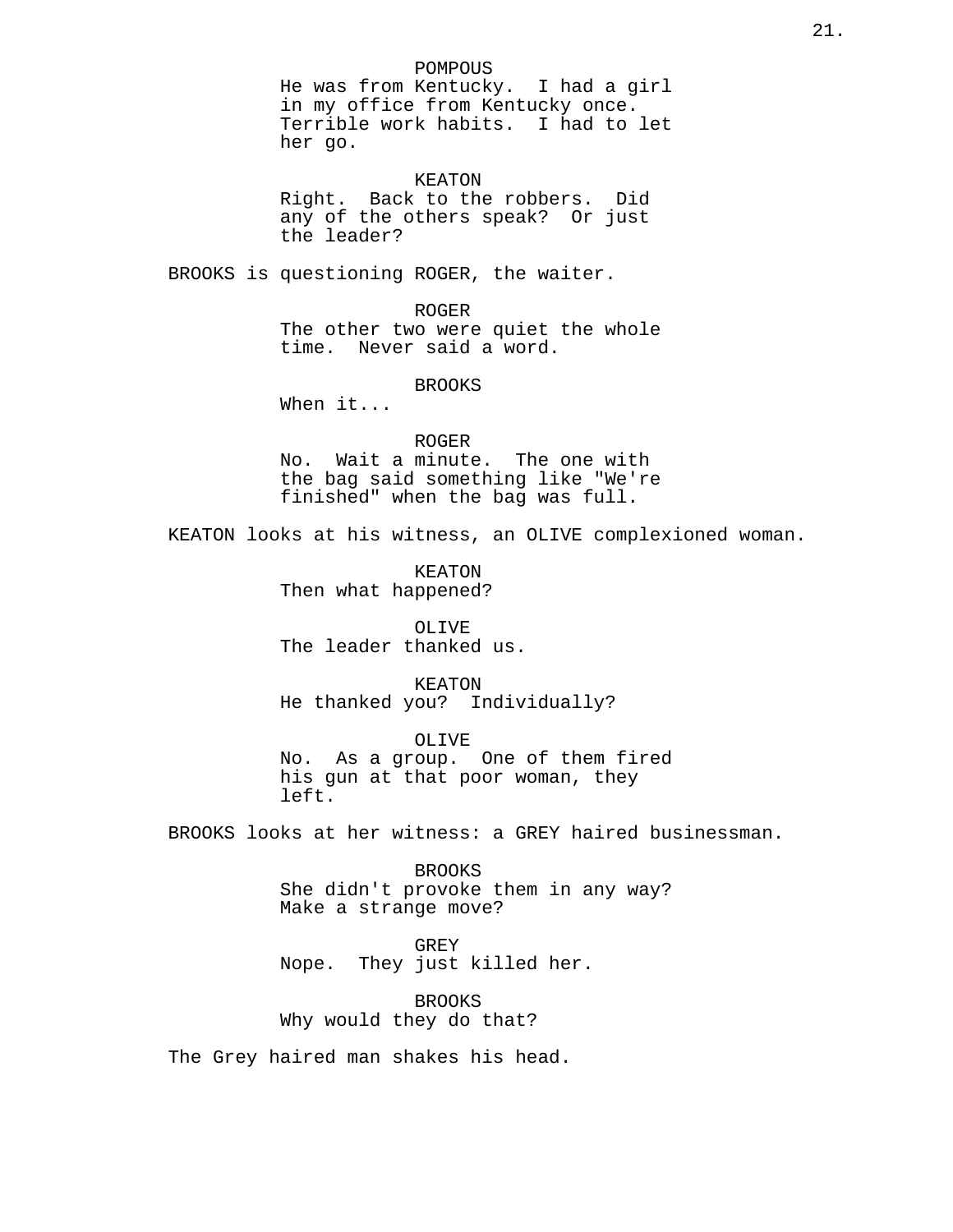I don't know. Everyone cooperated with them. A few people complained, but not much. I'd say it was going pretty well. No reason for the violence.

# BROOKS

Strange.

BROOKS AND KEATON stand in the middle of the room, exchanging information between interviews.

KEATON

I thought so too. They got their money, no one was screwing around with `em, so why kill the broad?

BROOKS Maybe she recognized them?

KEATON

There's a thought. The Harbor Patrol's wife hanging around with criminals.

BROOKS Doesn't seem likely, does it?

KEATON

Maybe the heat got to 'em? It's been ninety plus for five days running. Enough to drive anyone over the edge.

BROOKS We're down to the last two. Maybe they saw something no one else did.

Brooks looks over to her table.

PENNY the hostess is sitting there, waiting to be interviewed.

Brooks looks over to Keaton's booth, grabs him.

Sitting in the booth is Alan Woodbridge

BROOKS Wait a minute. You know who that is?

KEATON Some old fart, why?

BROOKS That's Alan Woodbridge. He ran for Mayor last year.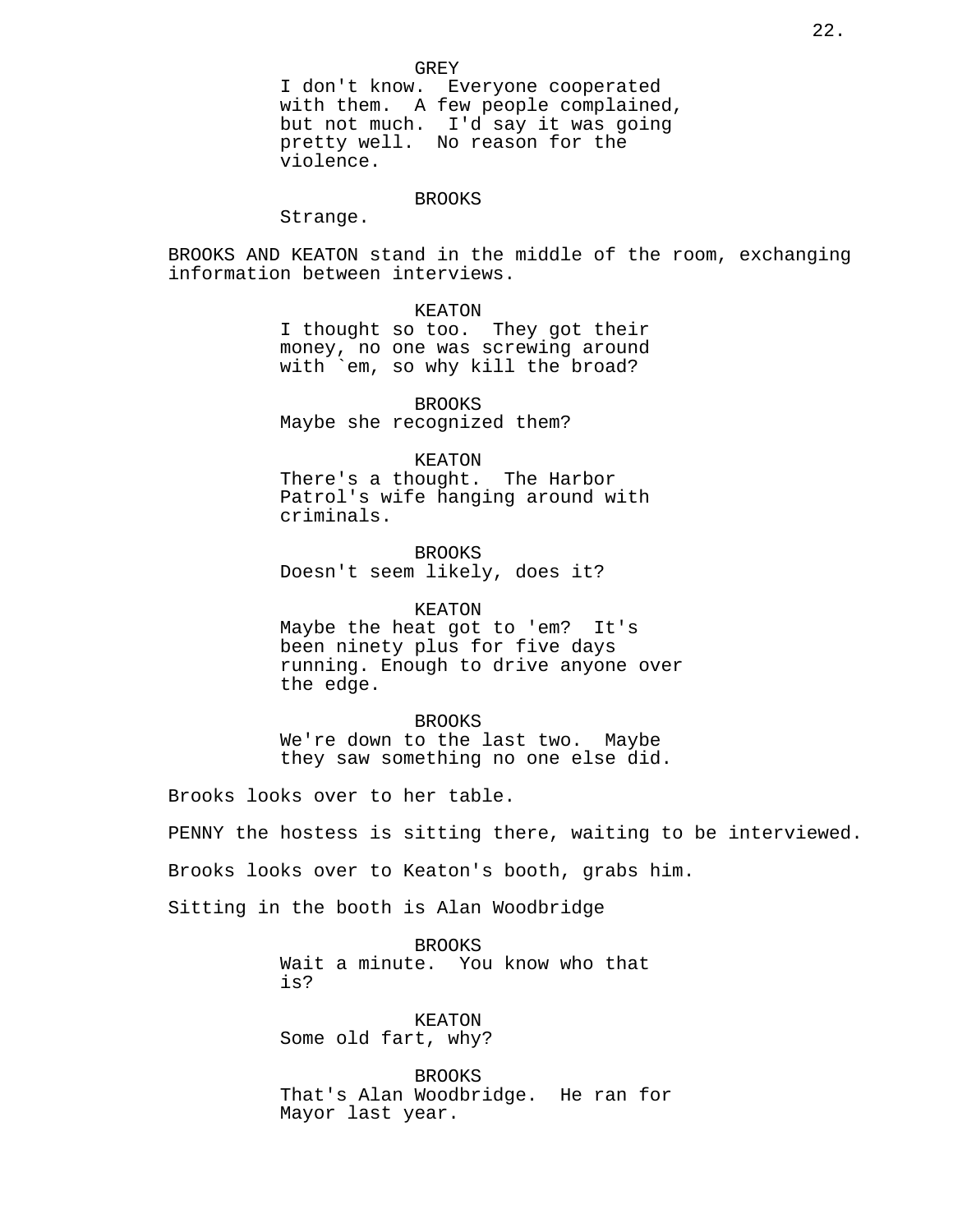KEATON He lost, right? So he's just an old fart.

BROOKS Look, I don't think you should question this guy.

#### KEATON

Why not?

BROOKS Because you have no couth.

KEATON

So couth me...

BROOKS Tell you what: You take mine, I'll take yours. Okay?

KEATON Yeah. Fine. What the hell do I care.

Keaton goes to question Penny. Brooks goes to question Woodbridge.

BROOKS sits down across from Woodbridge.

#### BROOKS

Sorry to keep you waiting, Mr. Woodbridge. I won't take too much of your time.

WOODBRIDGE I would appreciate that.

BROOKS Why don't you just tell me what you remember about last night's incident. From the beginning.

KEATON smiles at Penny. She's dressed in a T shirt and blue jeans. It's obvious she isn't wearing a bra.

> PENNY One of my ear rings fell off, so I bent over to pick it up.

> > KEATON

Yeah?

PENNY Well. First all I saw were their feet, you know? These six shoes.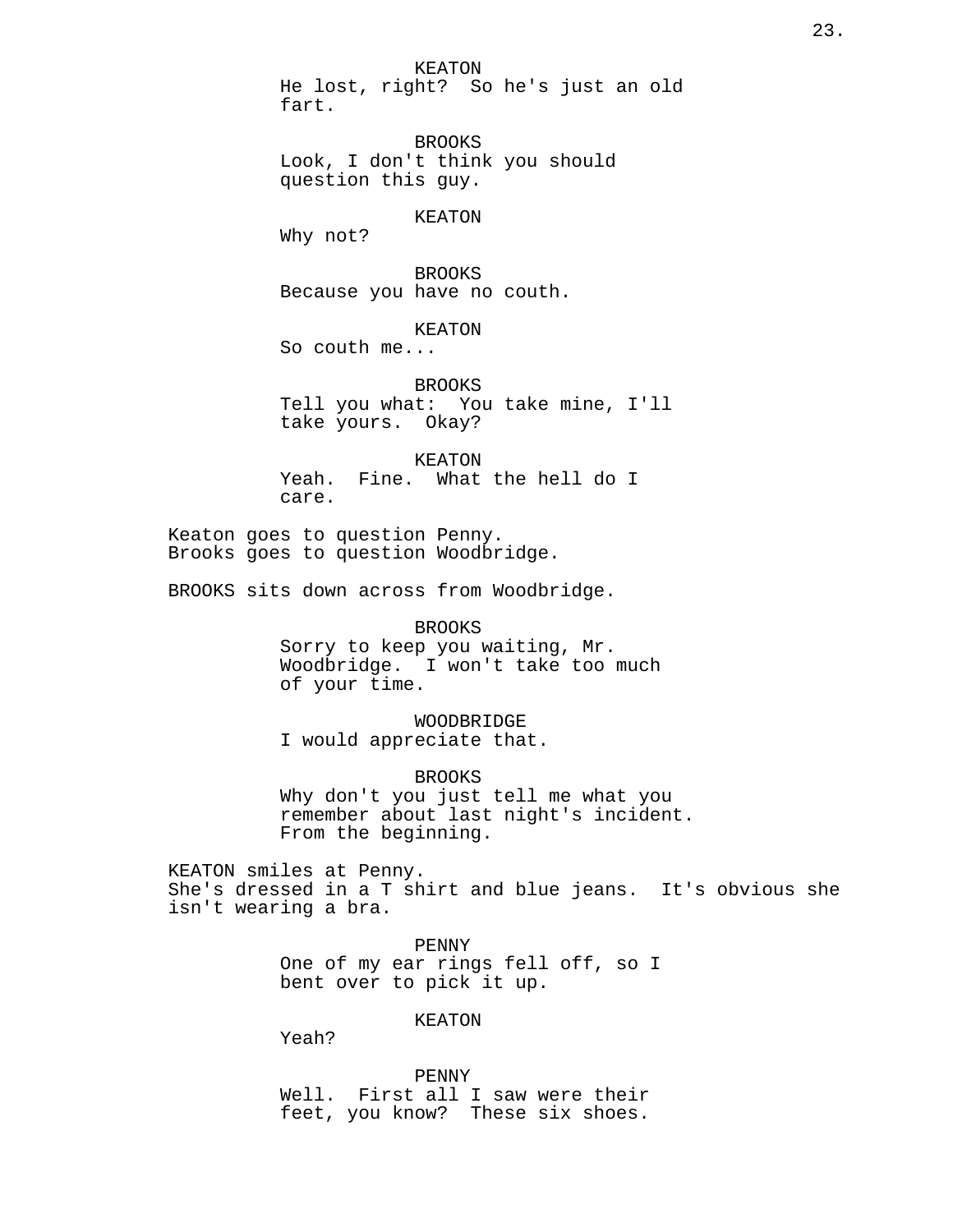PENNY They were all hard shoes, but I don't know what kind. Boots. The one who talked wore cowboy boots.

WOODBRIDGE turns to Brooks. He wins the award for pomposity.

WOODBRIDGE He was very insulting.

BROOKS How so? What did he say?

WOODBRIDGE It's not WHAT he said, it's HOW he said it. Like we were his inferiors. Instead of the other way around.

BROOKS What did he say to you?

## WOODBRIDGE

I was hesitant in handing over my wallet, and he said "If you are going to watch the show you must pay the admission".

BROOKS Those exact words?

WOODBRIDGE Something like that.

**BROOKS** And then what happened?

PENNY leans forward to speak, and Keaton smiles at the outline of her breast against the T shirt.

#### PENNY

I took off my ear rings and dropped them in the bag.

KEATON

And then?

PENNY He just kept looking at me.

KEATON Yeah? Well, I can see why he'd do that. You're a pretty girl.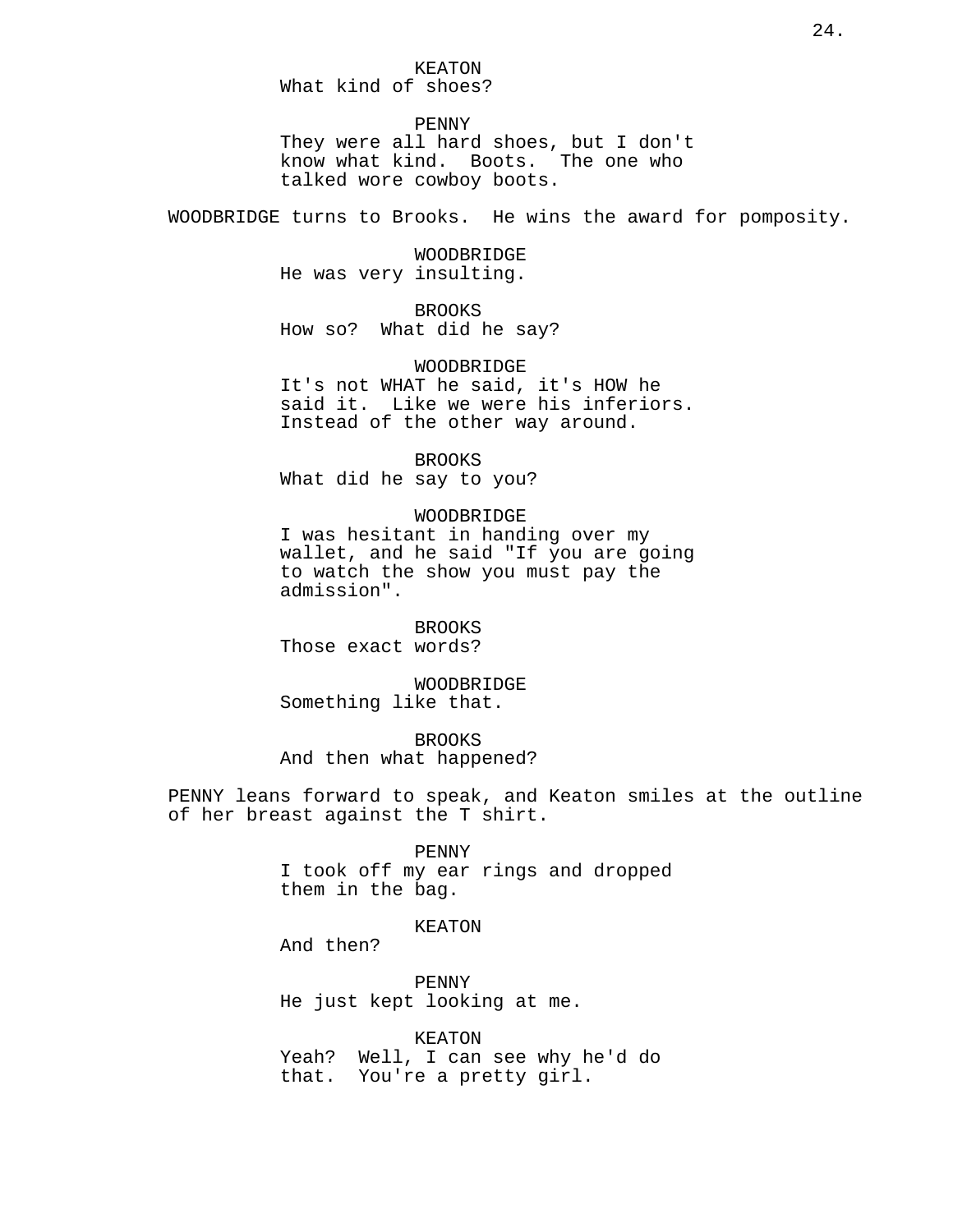You think so?

KEATON Oh, yeah. I was gonna ask you if you ever modeled? You know? That face, that body, those perky little tits.

PENNY Well, I thought about it...

WOODBRIDGE sits back, looking across the table at Brooks.

WOODBRIDGE And I decided I wanted him killed.

BROOKS

Pardon me?

WOODBRIDGE He insulted me. In public. I want him killed.

BROOKS I'm afraid the Police Department doesn't provide that service.

PENNY smiles at Keaton. He returns the smile.

KEATON Do you remember anything else?

PENNY No... Wait. He had a tattoo.

KEATON What? A naked woman? An eagle?

PENNY No. Nothing like that. It was Abraham Lincoln.

KEATON

Really?

PENNY Yeah. Like on the five dollar bill.

BROOKS AND KEATON in the middle of the empty restaurant, comparing notes.

BROOKS

Interesting.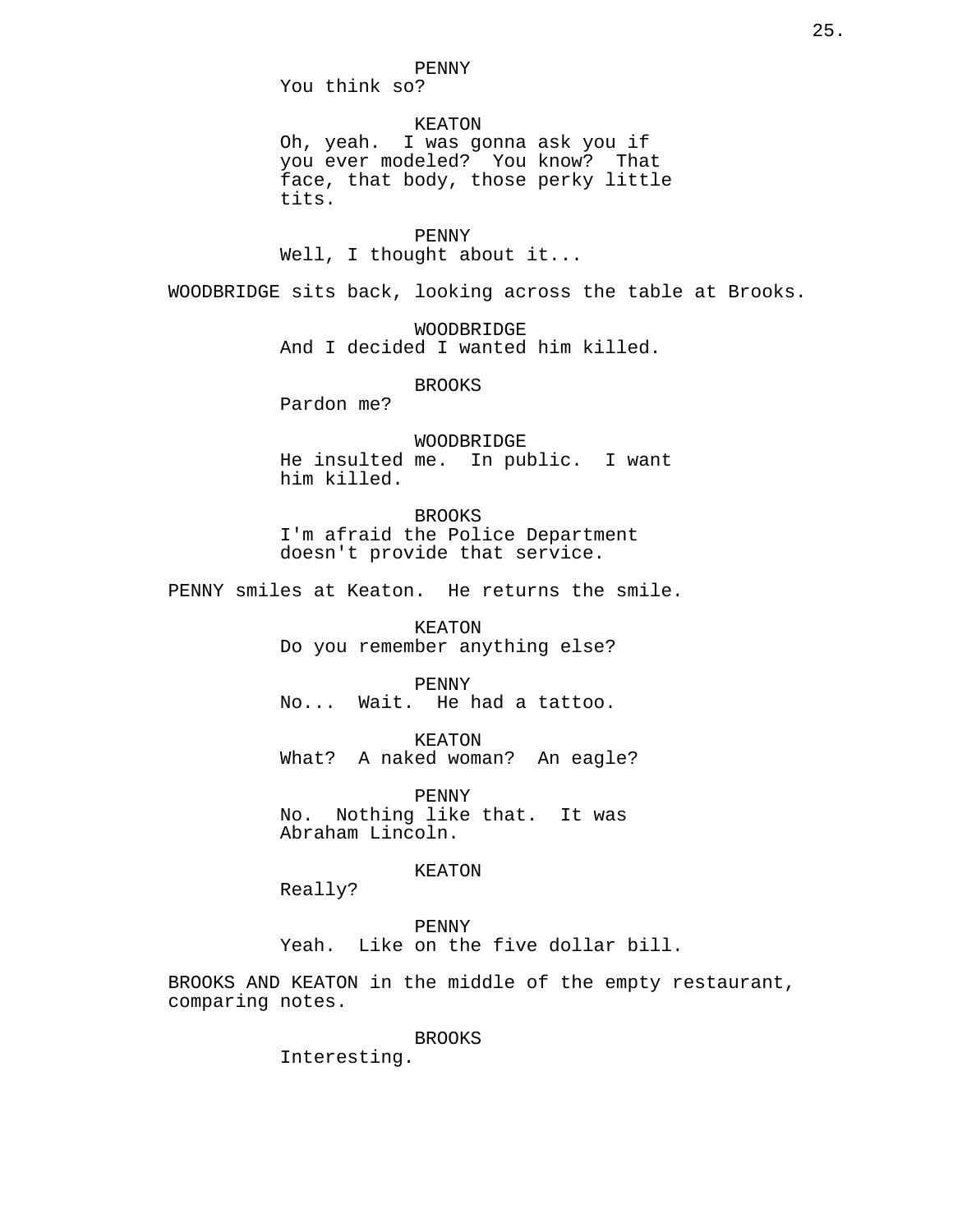KEATON Yeah. I mean, how many guys get tattoos of Lincoln. What'd you get?

BROOKS Maybe a job for you.

KEATON

Yeah?

BROOKS Woodbridge wants somebody to gun down the robbers. They insulted him.

Keaton shrugs. They walk to the front doors and Brooks talks to the Uniform cop.

BROOKS

How'd we do?

UNIFORM Only one no-show, Sarge.

BROOKS

Who?

UNIFORM Guy named Enriquez.

KEATON PEDRO Enriquez?

UNIFROM

Yeah.

BROOKS Friend of yours?

KEATON He's a Colombian. Big time ounce dealer. Has a violent streak.

BROOKS Let's drop in on him.

KEATON Hey, why don't we save it for tomorrow. Okay?

BROOKS What's the matter, Keaton? Got a date tonight?

KEATON Well... Yeah.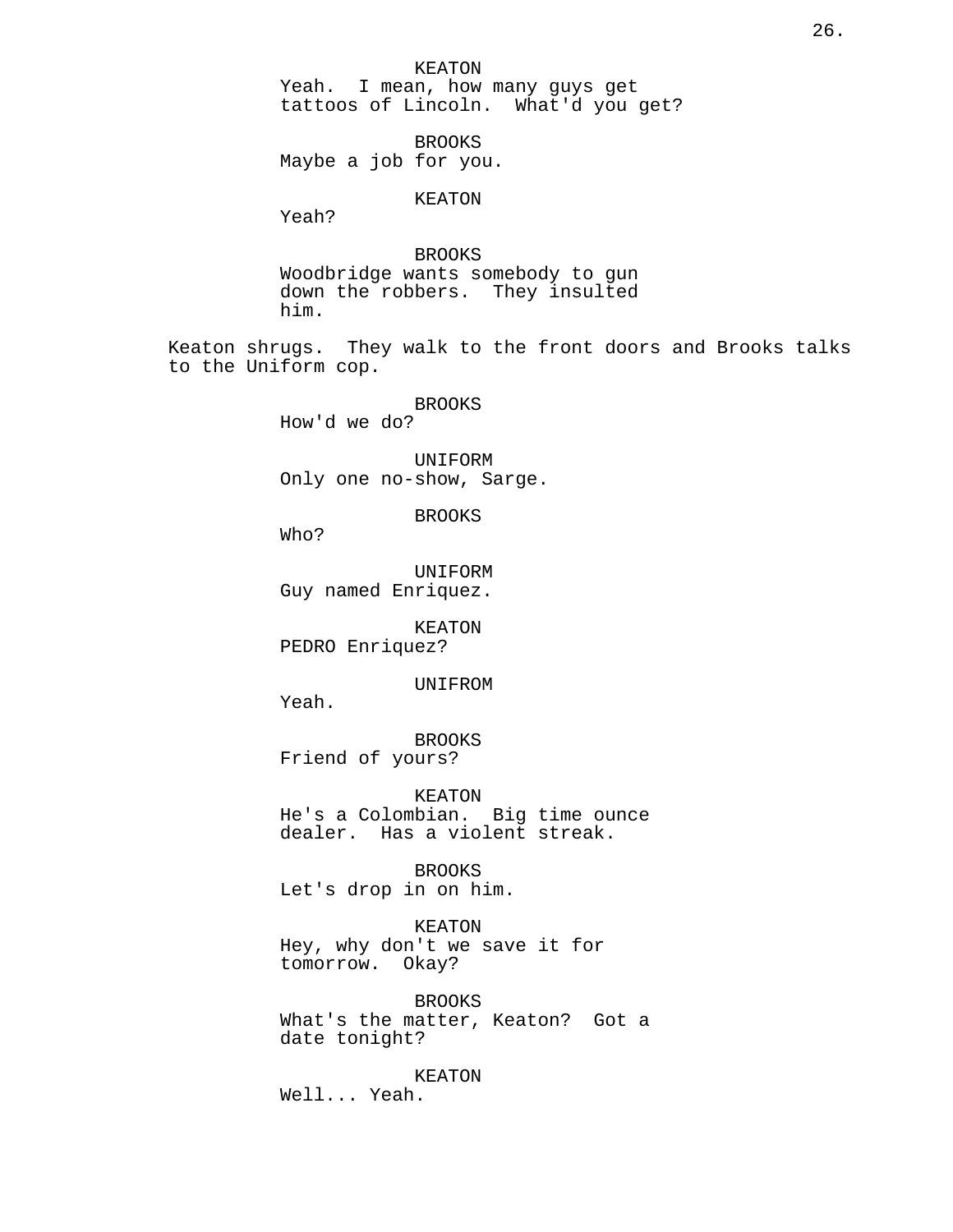Brooks looks out the doors and sees:

EXT. SEASIDE RESTAURANT PARKING LOT -- EVENING Penny the hostess bundled up in her coat, waiting for Keaton. INT. SEASIDE RESTAURANT -- EVENING Brooks looks back at Keaton, who gets defensive.

> KEATON Hey. She might remember something later on, you know?

BROOKS And you'll be right on top of it.

Keaton leers a little. Brooks rolls her eyes and leaves.

EXT. DOCKSIDE WAREHOUSE -- DAY

A warehouse on the waterfront, a lighted window near the front of the building.

INT. DOCKSIDE WAREHOUSE -- DAY

IN THE GLASS WALLED OFFICE, two men and a woman sit facing the desk.

Mr. WILDER is a huge, musclebound man with a mohawk haircut. An ear ring shaped like a chain saw dangles from his ear.

ASHLEY ABRAMS is an overly busty woman. Her figure is all the more accentuated in her skin tight dress.

The other man is Mr. Zucker. Without the ski mask his hair is dusky red and covered by a cowboy hat.

We only see the silver hair of the man behind the desk, who is obviously their LEADER. We do not see his face.

> LEADER Mister Zucker. Report.

#### ZUCKER

Made the front page of The Chronicle, thanks to you. The restaurant robbery went like clockwork. Made a fair amount of money...

LEADER Mr. Zucker...

ZUCKER No one caught on to our real purpose.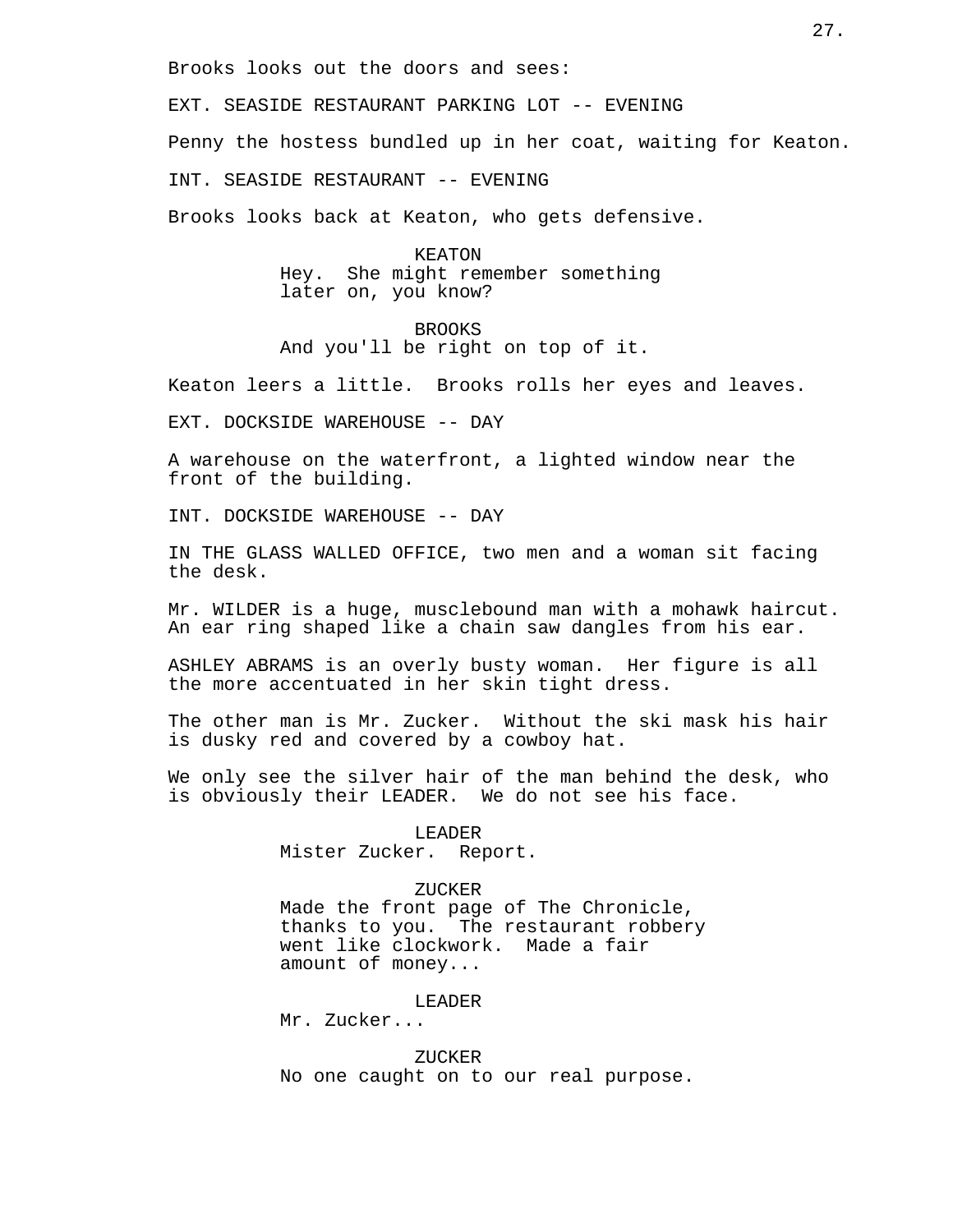LEADER The assassination?

ZUCKER Almost blew her straight out the back wall of the place.

LEADER Very good. The police suspect no other motive than robbery.

The silver hair turns to the woman.

LEADER

Ashley?

Ashley moves to her feet and reports.

ASHLEY

You were right, sir. After the ban on assault rifles, prices skyrocketed. (beat) We have a strong market. We've asked around and we can make a thousand per item. Sell the entire shipment within a week.

LEADER

Mr. Wilder?

Ashley returns to her seat, Wilder stands and sets a metal case on the table.

> WILDER Wanna take a look at the merchandise?

Wilder pops open the case.

INSIDE THE CASE is a Glock P-100 9mm machine pistol. Only eight inches long, weighing under two pounds.

Wilder lifts the gun and displays it for the Leader.

WILDER The Glock P-100. Seventeen round clip, full auto. Weighs less than two pounds. (smiles) And it's one hundred percent high impact plastic. Take it through any metal detector in the world without a hitch.

Wilder runs a hand held metal detector wand over the gun. It doesn't even beep.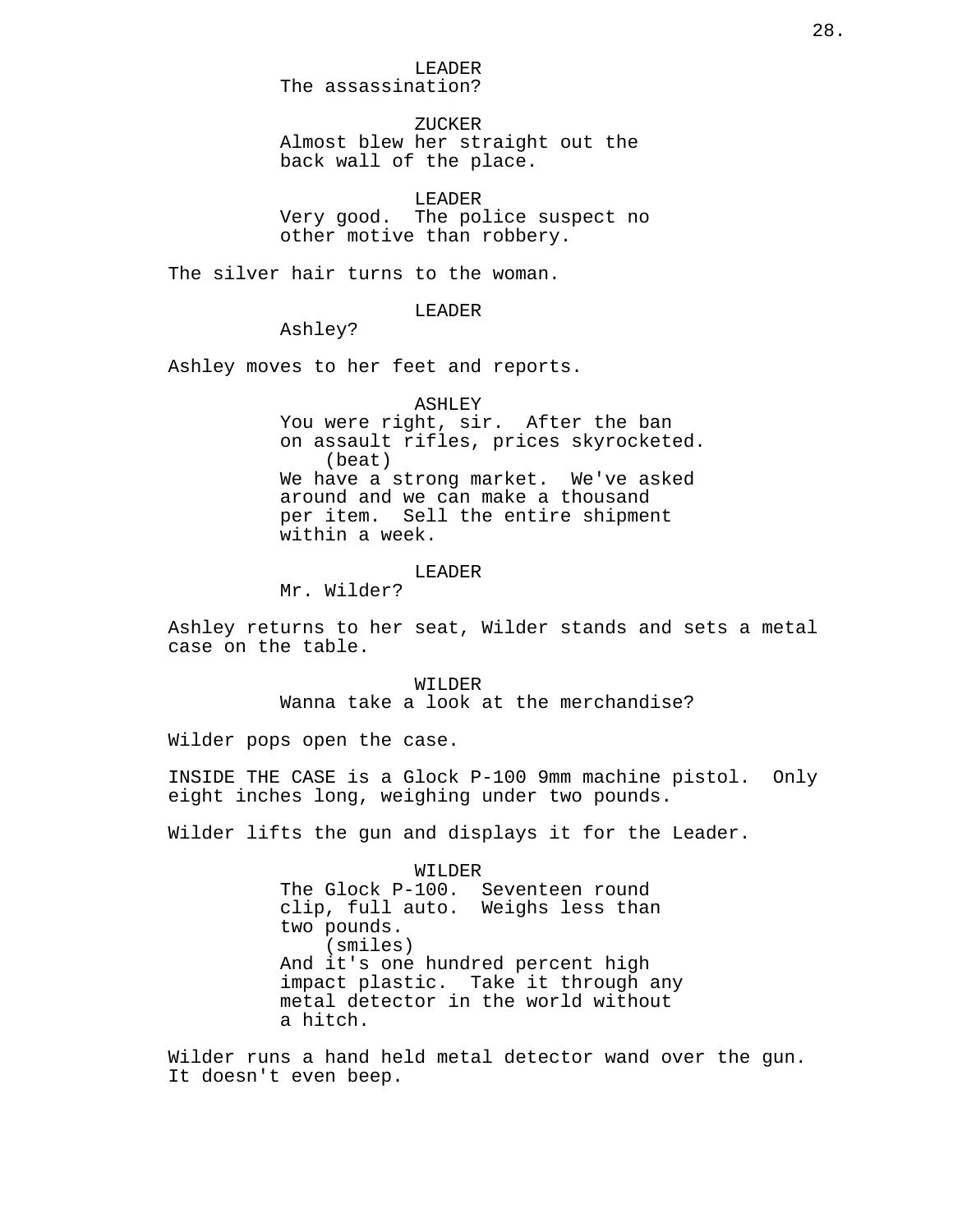WILDER Airports, courtrooms, police stations, you name it. (smiles) Another NASA invention finds its way into everyday life...

The Leader grabs the weapon from Wilder, examines it.

LEADER What do you think?

WILDER Hey, man, I think it's a go. We float a few tons of guns in and we're millionaires.

LEADER Good. Very good.

ASHLEY So when are they coming in?

Seeing the leader's face for the first time. Recognizing him right away.

> WOODBRIDGE Wednesday, July fourth.

Alan Woodbridge is the Leader of the badguys!

WOODBRIDGE I can't wait for the fireworks to begin.

He smiles wickedly, points the plastic gun at the wall.

INT. UNMARKED CAR -- DAY

BANG! Keaton tosses a clipboard with the yellow sheet for their noshow (Pedro Enriquez) onto the dashboard.

EXT. UNMARKED CAR -- DAY

The unmarked car enters a low rent residential area.

INT. UNMARKED CAR -- DAY

As Brooks twists the wheel, Keaton looks down her blouse.

BROOKS What are you looking at?

KEATON You always wear a bullet proof vest?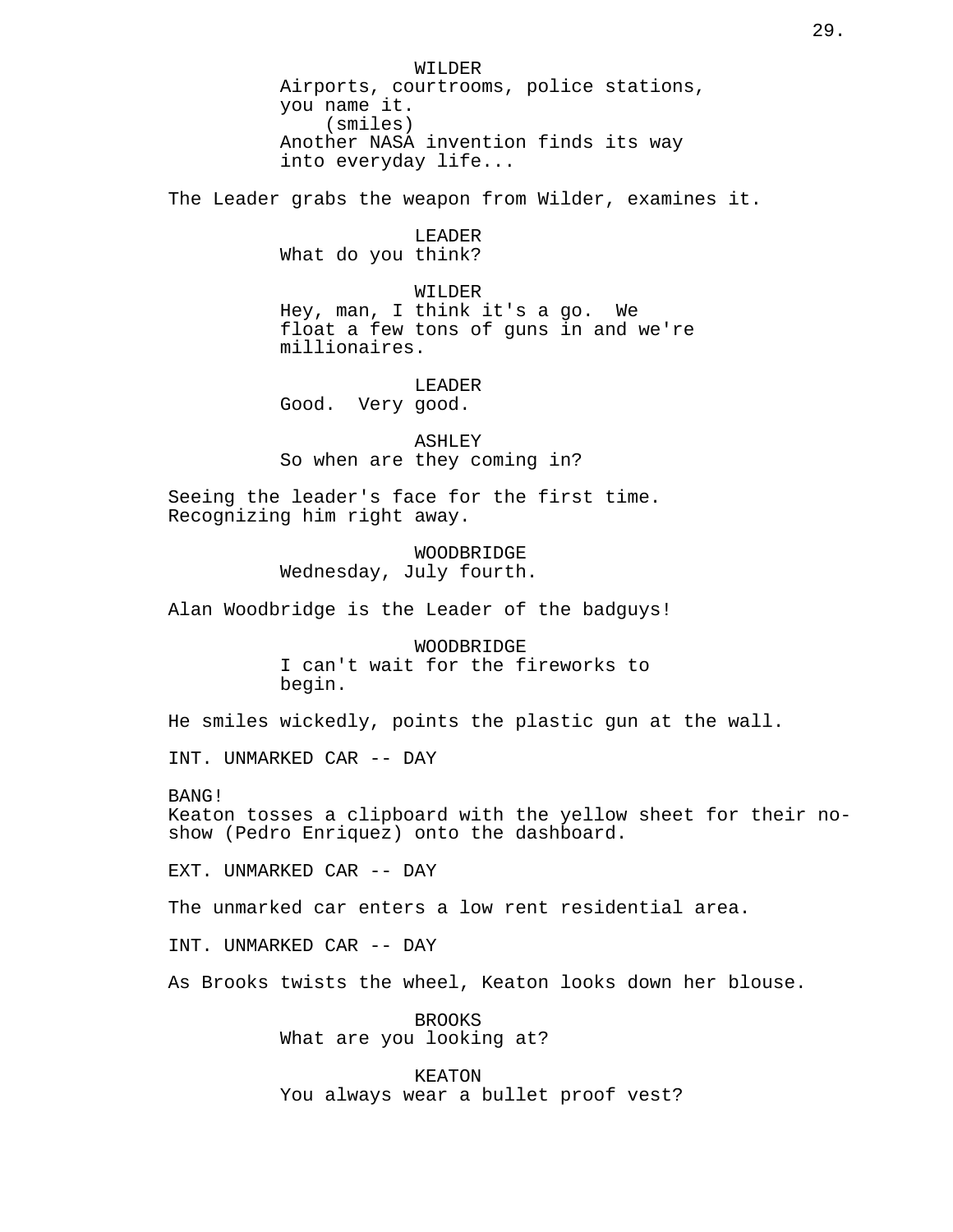BROOKS It's regulation.

KEATON You always follow regulations?

BROOKS If I can help it. You always try to look down your partner's shirts?

KEATON Only the female ones.

Keaton grabs the clipboard, looks from the address on the printout to the street numbers, and nods towards an apartment.

> KEATON That ugly yellow one.

Brooks pulls the Dodge to the side of the street.

THE APARTMENT BUILDING

Is a typical stucco two story building.

Keaton looks at Brooks.

KEATON Where do you hide your gun?

BROOKS It's here. Don't worry about it.

Brooks pats her shoulder rig.

KEATON What do you carry?

BROOKS Smith and Wesson 38. Regulation.

KEATON Got a 32 in my sock. A jungle knife, and this...

He reaches under his shirt and pulls out a HUGE 44 Magnum.

**BROOKS** What's that for? Going Elephant hunting?

KEATON Shot a couple of rats with it.

Keaton climbs and begins strolling down the sidewalk to the: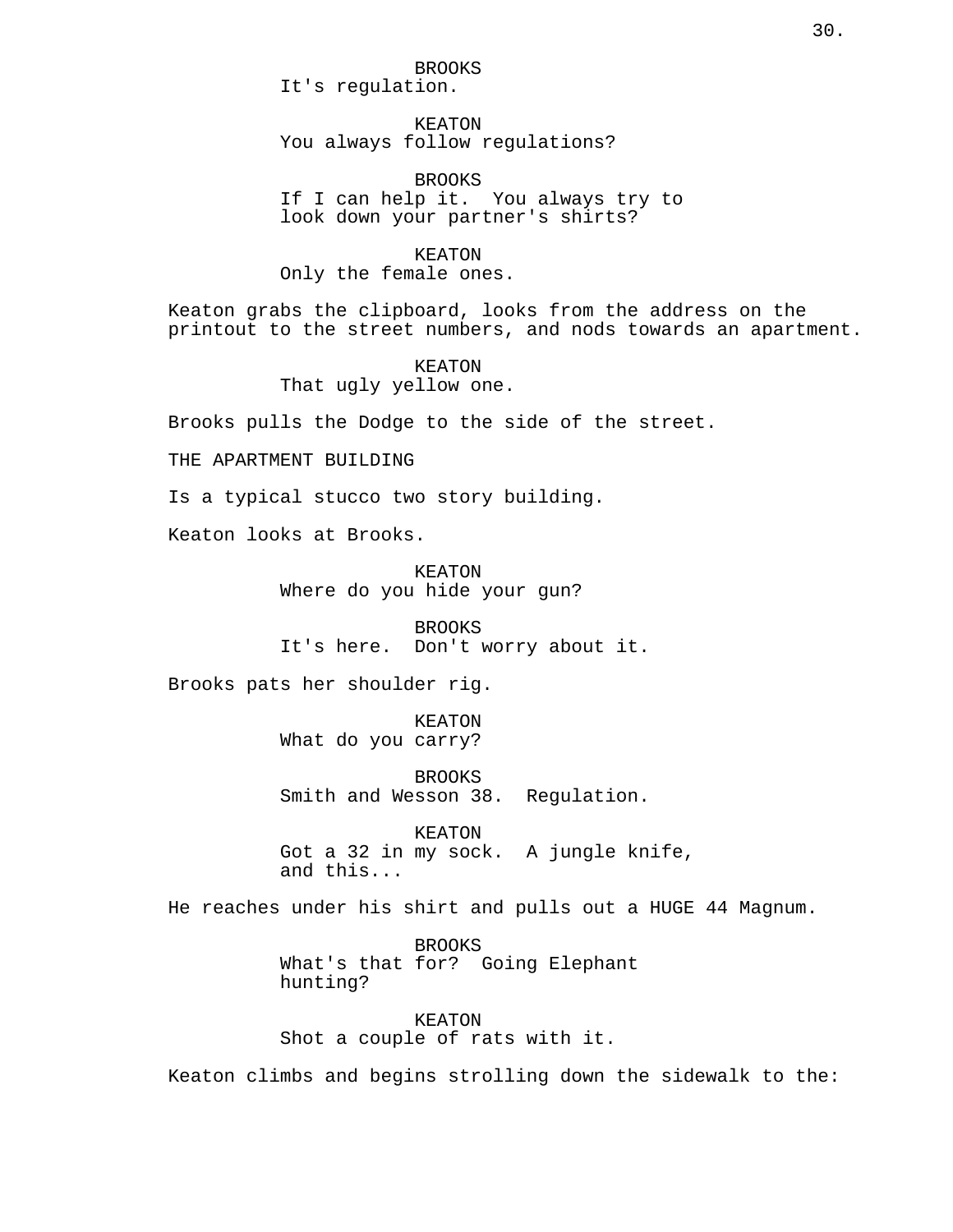# EXT. APARTMENT BUILDING -- DAY

Keaton stops at the entrance and waits for Brooks.

KEATON You'd think a big time drug dealer could afford a better place.

Brooks ignores him and climbs the staircase. Keaton takes the steps two at a time, catches up.

EXT. APARTMENT WALKWAY -- DAY

They stroll along a railed walkway to number 313. Disco music drifts from within.

Keaton and Brooks standing on either side of the front door. Draw their guns. Keaton reaches out and rings the doorbell.

Music stops, but nobody answers the door. Silence.

# KEATON

Police, Enriquez! Open up!

A barrage of bullets fly though the door, splintering it.

Both detectives pull back from the door, neither gets nicked.

KEATON We just want to talk.

BROOKS Better call for back up....

Keaton grabs her before she goes to the car.

KEATON By the time back up gets here he'll be gone. We'll never find him.

Keaton takes a few steps and plows into the door.

BROOKS

You're crazy.

Keaton bounces off the door... it's SOLID.

BROOKS Watch. Advanced police techniques.

She twists the knob, opening the door in front of them. Wasn't locked.

BROOKS

After you.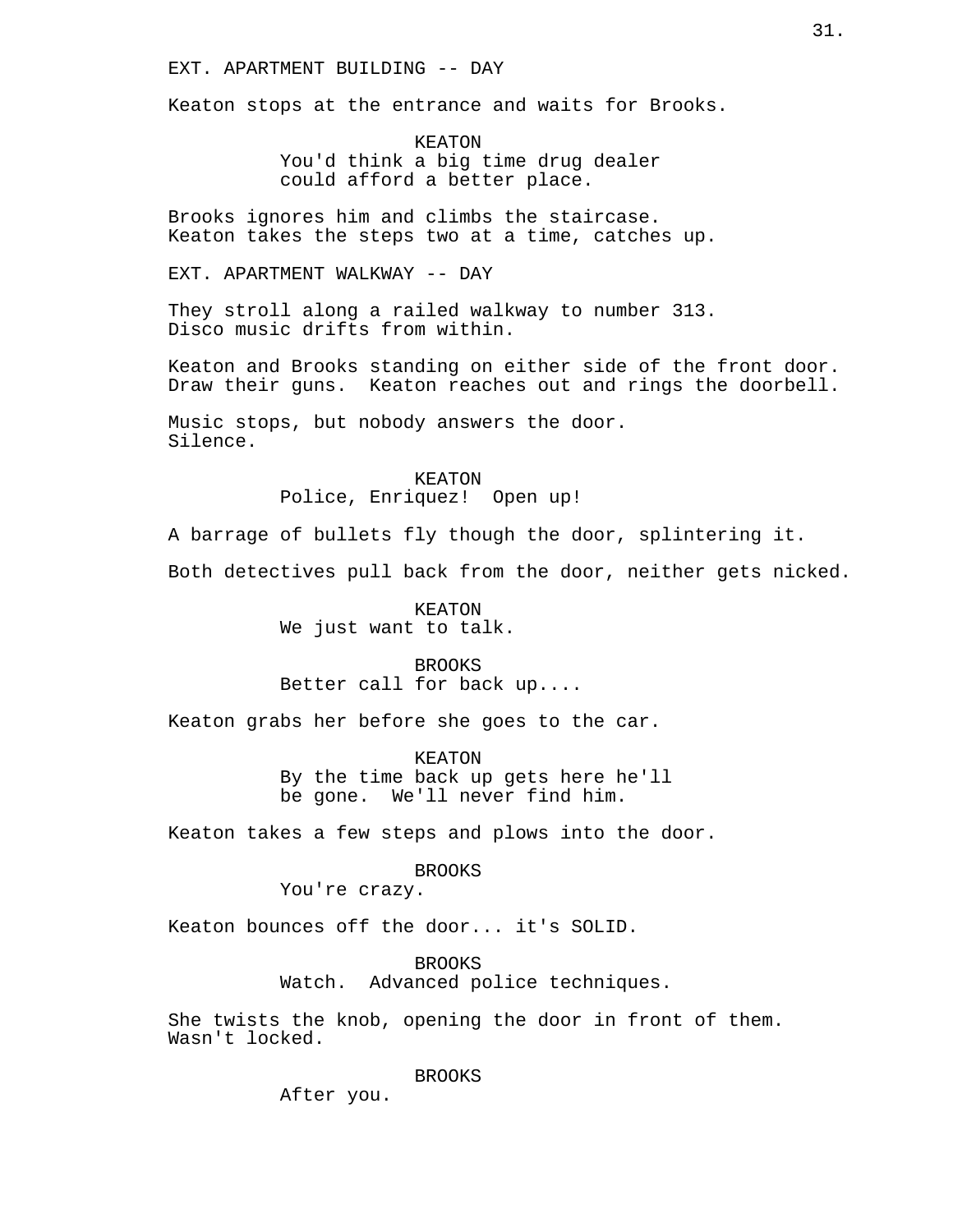Brooks continues with the Heckle & Jeckle routine.

BROOKS You first, I insist.

KEATON No.... Ladies first.

BROOKS Age before beauty.

KEATON Pearls before swine.

BROOKS Emotion before reason.

KEATON Death before dishon... Aw, hell.

Keaton flips inside, 44 Magnum ready.

Brooks waits. When there's no gunfire, she enters.

INT. APARTMENT BUILDING -- DAY

Brooks takes cover behind a sofa.

Keaton inches through the living room.

In the next room: Polaroids of guns on the dining room table near a pair of melting daiquiris and two glasses of scotch.

KEATON

Hey? Anybody home?

BROOKS

Keaton...

Keaton continues into the dining room.

Brooks rolls from behind the sofa to the next piece of cover. Going by the book.

THE DINING ROOM

Keaton picks up one of scotch glasses and sniffs.

KEATON

Single malt.

Drinks the scotch, puts the glass back on the table.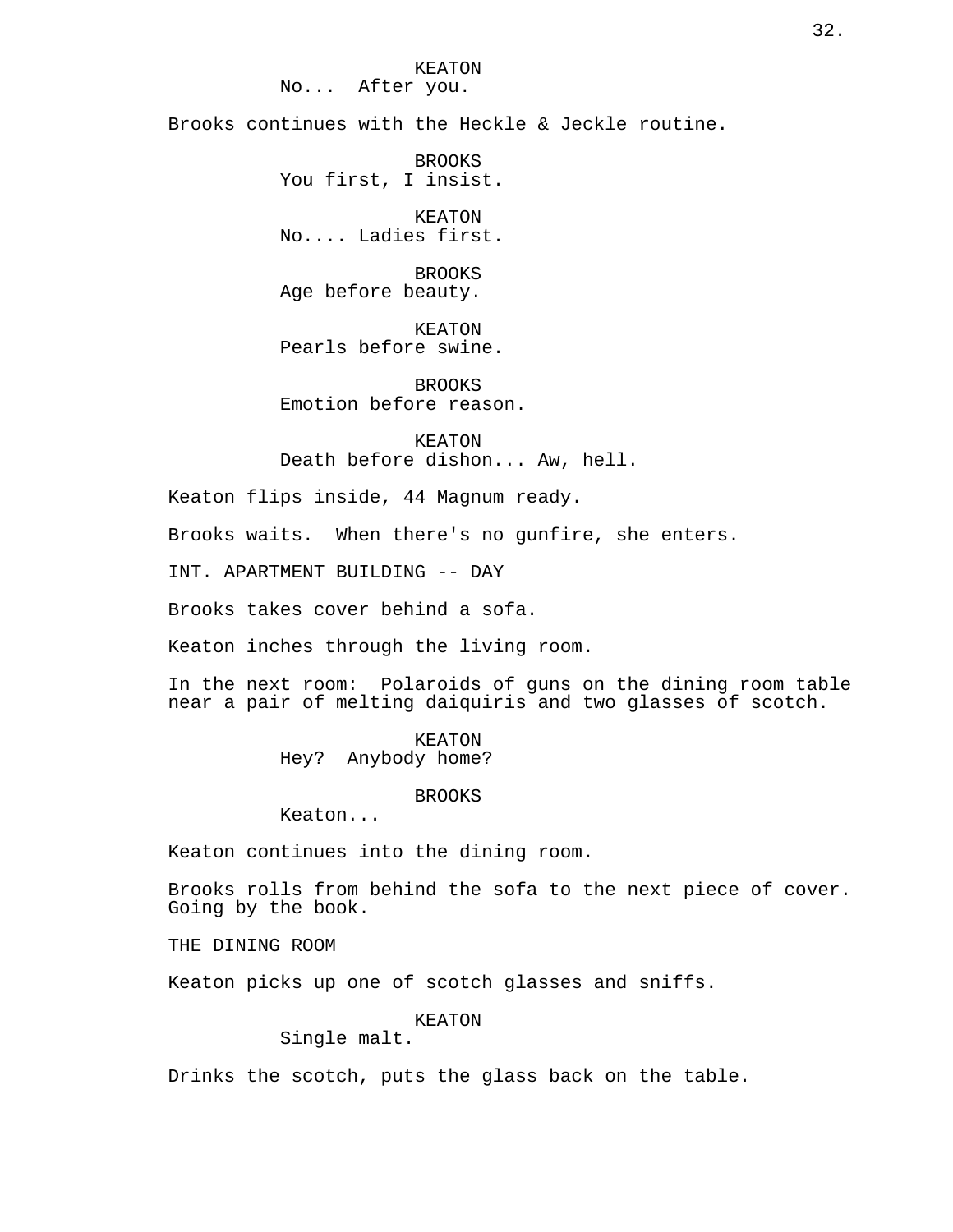KEATON Pedro? It's me. Harry Keaton. Come out here where I can see you. Stripes of shadow stretch into corners where Enriquez might be hiding. A noise behind Keaton. KEATON This isn't a bust. We just want to talk. Keaton looks into the kitchen. The kitchen looks empty.... Is it? KEATON Pedro? No answer. Keaton turns to the hallway and the bedrooms. A HUGE COLOMBIAN with a 357 Magnum pops out of the kitchen. BLAM! BLAM! BLAM! BLAM! Keaton spins and fires. Blasting the Colombian back into the kitchen. He rebounds off the refrigerator and splashes into the sink. Water begins dripping on the linoleum. Drip. Drip. Brooks swings into the dining room, gun ready. THE HALLWAY Two bedroom doors. Keaton moves to the first and kicks it open, magnum ready. THE FIRST BEDROOM Seems empty. A mirrored ceiling. Posters of cars and women. Keaton scans the room. Gun ready. Nothing happens. THE HALLWAY Brooks moves behind Keaton.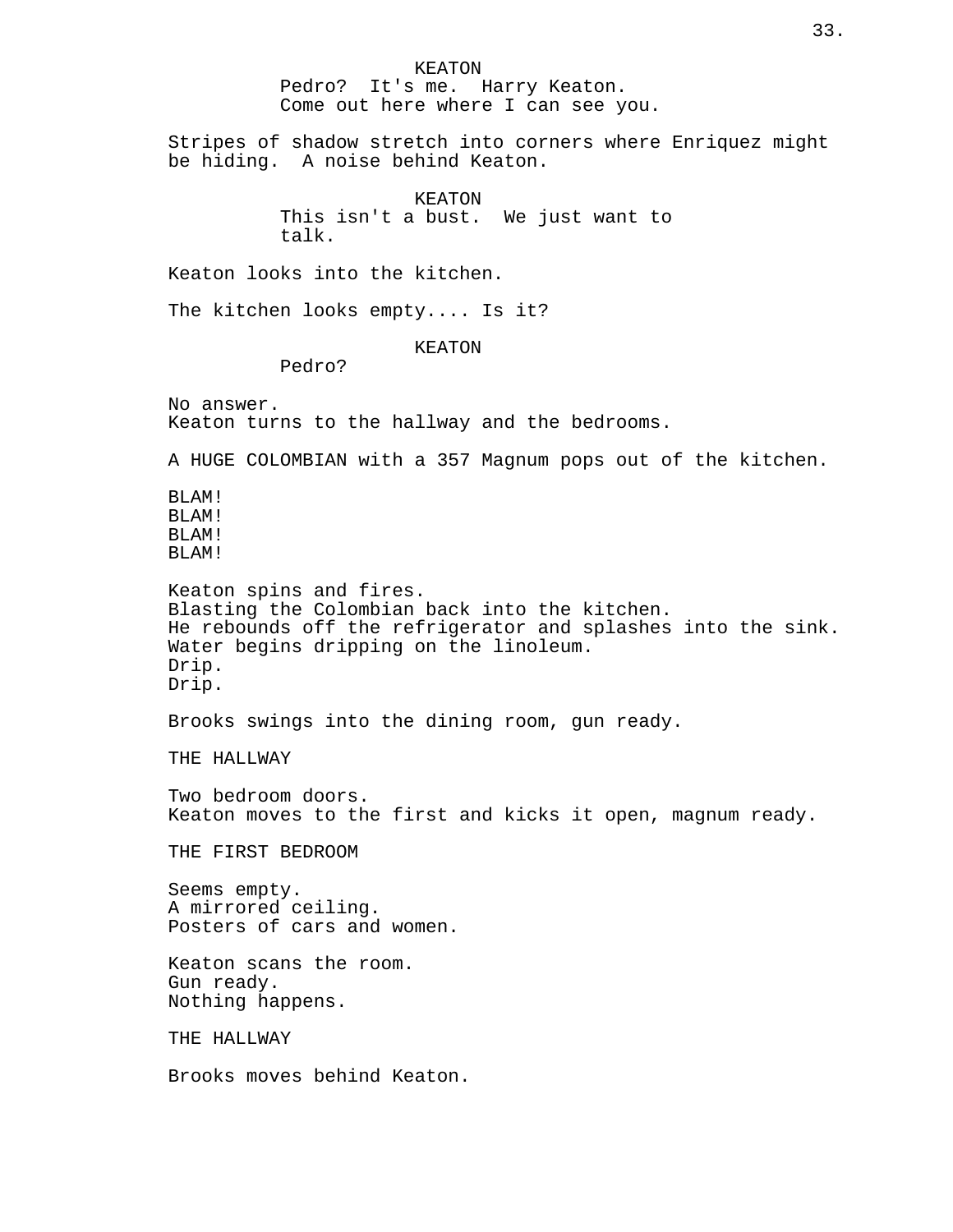Keaton backs out of the bedroom... Hears breathing behind him... Spins, leveling the magnum... AT BROOKS. Keaton's magnum aims perfectly at her face. BROOKS If you shoot me, it won't look good on your evaluation. Keaton lowers his gun. KEATON What are you doing sneaking up on me like that? BROOKS I've been here the whole time. (condescending) Here's an idea: Let's work as a team. That way you don't end up shooting me by mistake. KEATON Sure. I'll open doors, you cover me. BROOKS By the book. Keaton edges to the second bedroom door, gun ready. Brooks moves to the opposite side of the door. From the kitchen: Drip. Drip. Drip. Keaton finds his calm, then kicks the door open. THE SECOND BEDROOM PACHUKO #1, a tattooed gang member, is ready with a chrome 45 in each hand. The minute he sees Keaton, he opens fire... Blasting away with both guns. Keaton fires at Pachuko #1, missing, but shattering the bedroom window to pieces. THE HALLWAY Keaton rolls out of the line of fire as bullets fly. PACHUKO #2, a weight lifter gang-banger spins out of the first bedroom holding a sawed off pump shotgun.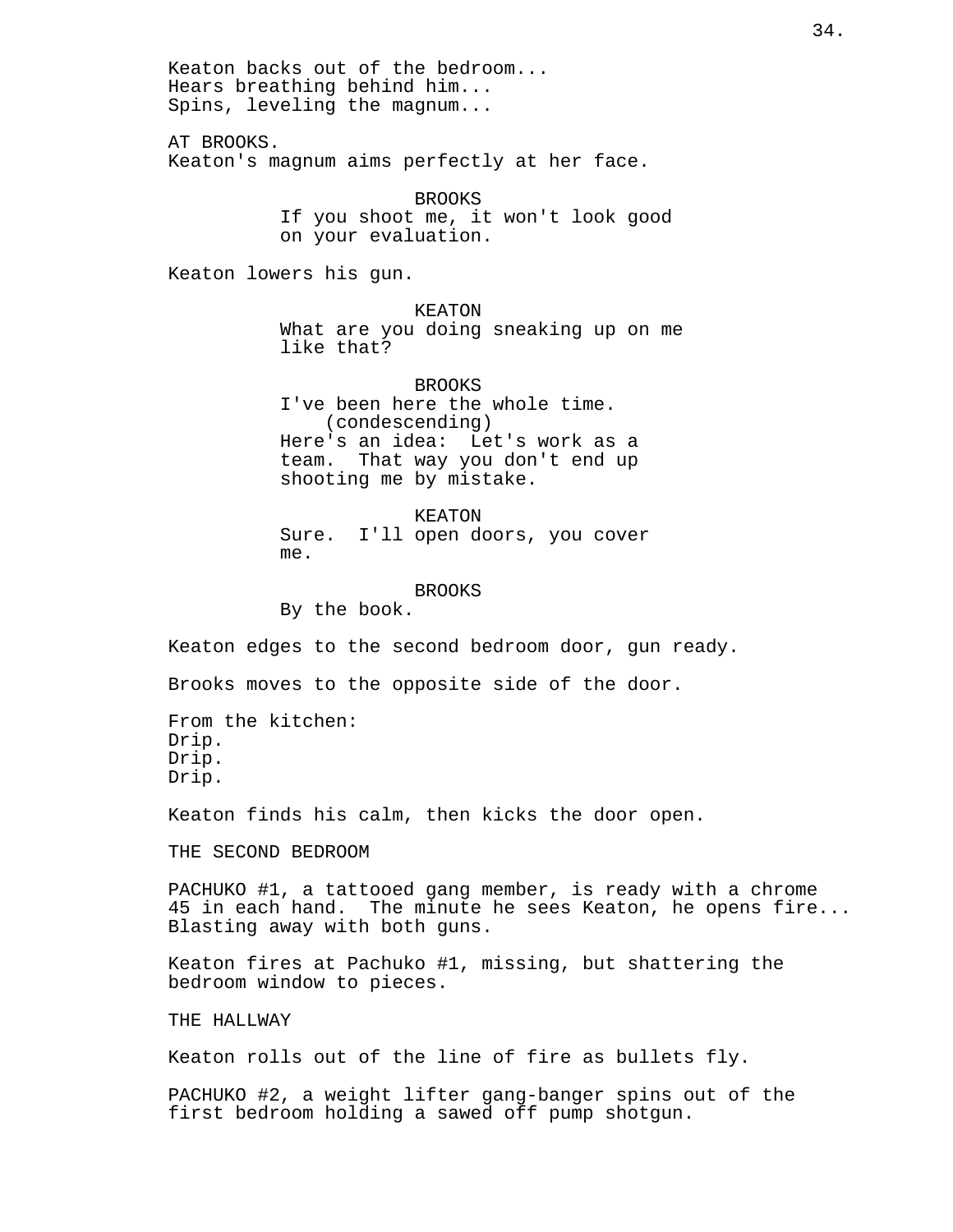He aims at Keaton and fires. BLAAAM! Keaton hits the dirt as the wall where his head once was EXPLODES! Pachucko #2 pumps and re-aims. Brooks spins and fires at Pachucko #2. Pachucko #2 is hit in the chest, knocking him onto his butt. BLAAAM! The shotqun discharges into the ceiling. Pachucko #1 rolls into the hall, firing both 45s at Brooks. PLASTER EXPLODES next to Brooks' head, showering her with powder, fogging the hallway. KEATON Holy shit... Keaton scrambles out of the way. Brooks fires two shots at the Pachuko. Both miss. Pachucko #1 re-aims at Brooks. Brooks takes careful aim at the tattooed man's chest. Click. Click. Click. Time to reload. Pachucko #1 laughs, tightens his finger on the trigger. BANG! BANG! BANG! BANG! Keaton hits Pachuko #1 in the chest with all four rounds. Pachuko #1 flies backwards, skidding to the end of the hall. BROOKS Thanks. KEATON Don't mention it. Brooks backs into the Dining Room to reload. FROM THE CLOSET AT THE END OF THE HALL Enriquez rolls out, pops to his feet, fires his 357 at Keaton. KEATON

Enriquez! No!

35.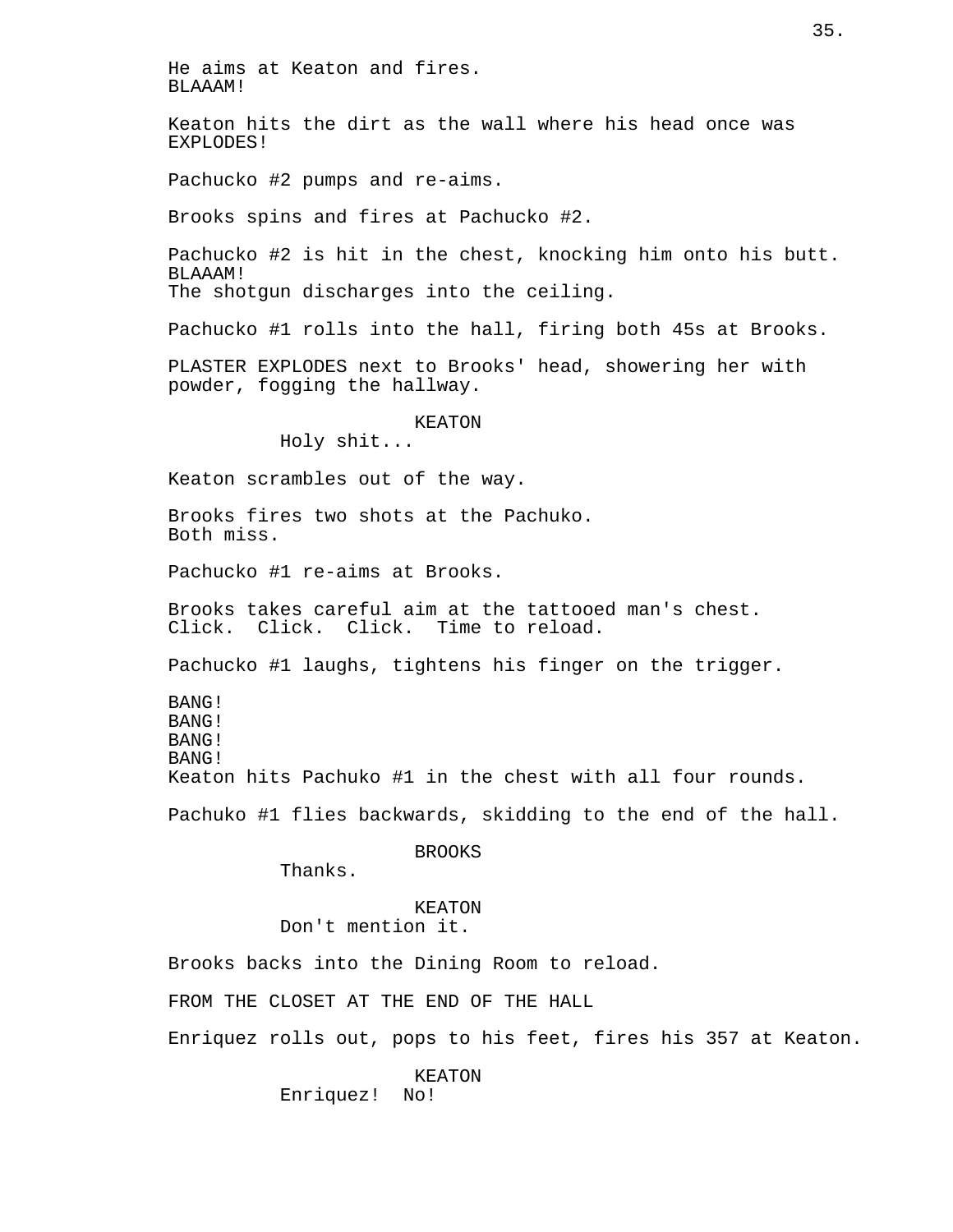Keaton hits the dirt. Bullets ricochet around him.

### ENRIQUEZ

Son of a puta cop!

Enriquez rushes Keaton.

Keaton aims up at the running man and pulls the trigger. Click. Out of shells.

Enriquez SLAMS his gun barrel into Keaton's face, knocking him down. Runs into the dining room to escape.

Keaton grabs the 32 from his sock holster, staggers to his feet, bolts after him.

THE DINING ROOM

Brooks closes the cylinder of her 38, reloaded and ready.

Enriquez KNOCKS HER DOWN on his way to the living room.

Before she can get up, Keaton jumps over her, giving chase.

THE LIVING ROOM

Keaton fires cover shots, rolls in, ducking behind the sofa.

Enriquez blasts at the sofa, spraying stuffing into the air. Then continues to the front window.

Keaton pops up and fires twice. Missing.

Enriquez fires at the window as he runs towards it. He hits the glass, shards sparing onto the balcony.

EXT. APARTMENT WALKWAY -- DAY

Enriquez rolls to his feet, jumps up onto the railing.

INT. APARTMENT BUILDING -- DAY

Keaton has a perfect shot: Enriquez balancing on the rail.

KEATON Enriquez! We just want to...

EXT. APARTMENT WALKWAY -- DAY

But Enriquez jumps off the railing... Three storeys down to the pool.

Turning in a graceful dive into the pool below. SPLASH!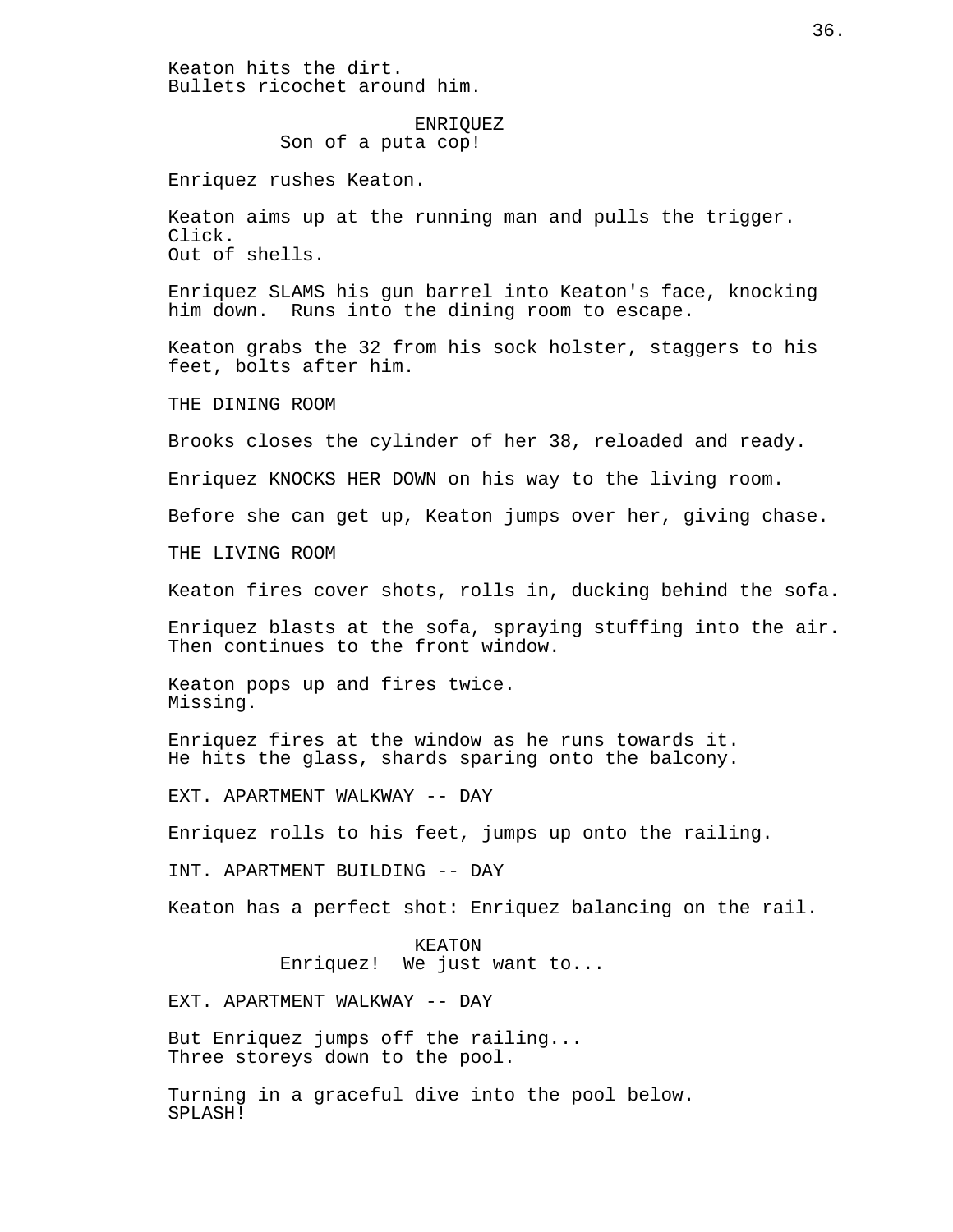Keaton gets to the window in time to see Enriquez surface and swim to the ladder.

KEATON

Enriquez!

EXT. APARTMENT BUILDING -- DAY

Enriquez waves before climbing out of the pool... And running to the exit.

INT. APARTMENT BUILDING -- DAY

Brooks runs to the window.

KEATON Brooks! Your gun. COME ON!

Keaton grabs the 38 from Brooks. Aims at the running Enriquez, squeezes the trigger. BLAM! BLAM!

EXT. APARTMENT BUILDING -- DAY

Enriquez is hit. Flips backwards into the pool. The shots echo through the apartment complex.

INT. APARTMENT BUILDING -- DAY

Keaton notices Brooks is angry.

KEATON

You okay?

BROOKS Anyone ever tell you you're a dick?

KEATON Yeah. But I figured they were talking about my job.

BROOKS

You were wrong.

She yanks the gun from his hands, goes the phone.

BROOKS This is Detective Kelly Brooks, number seven one four seven. Requesting an MCSU truck at...

Keaton hears no more: he's out the door.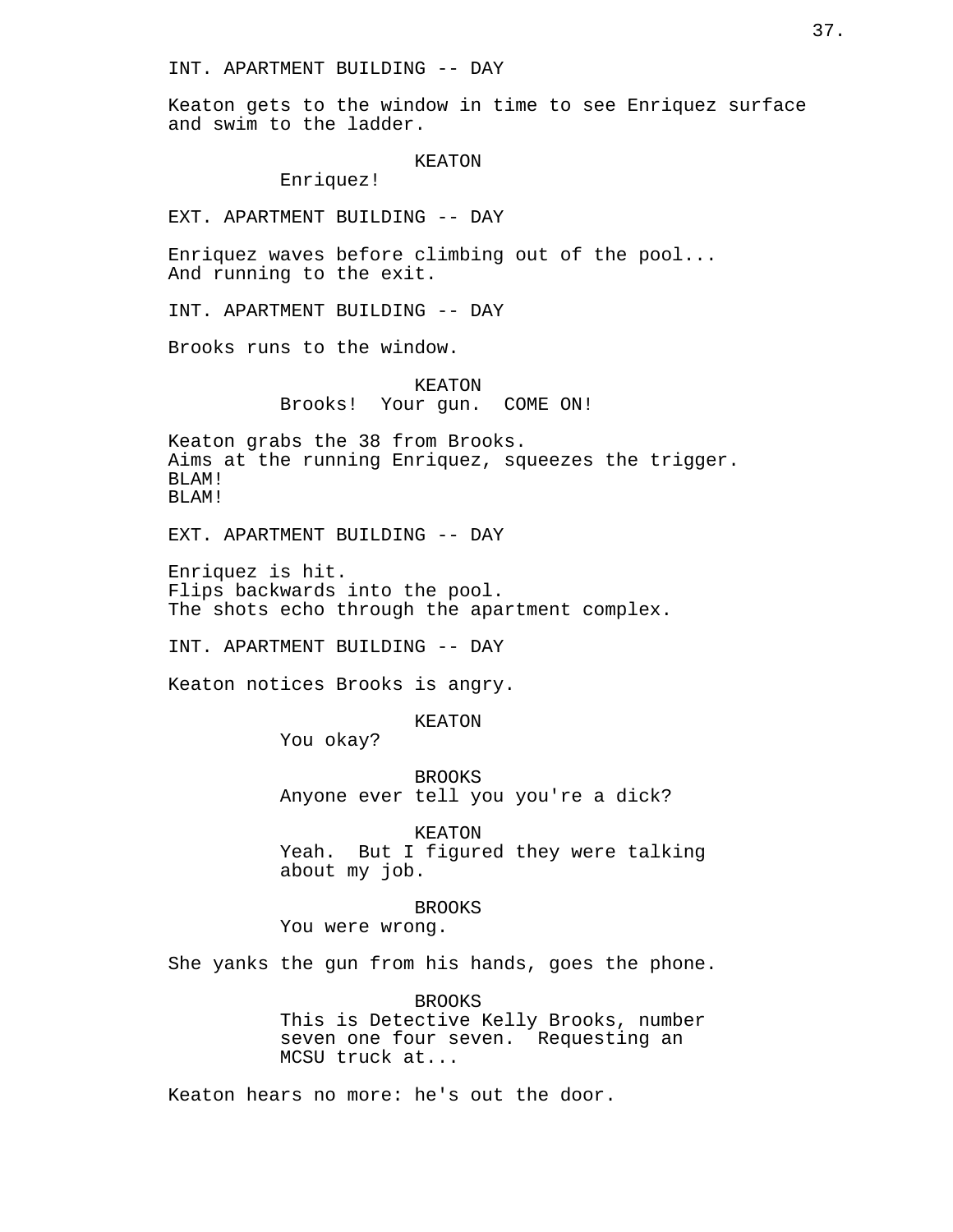EXT. APARTMENT BUILDING -- DAY

POOL SIDE

Keaton bends over Enriquez, who is still breathing.

# KEATON Hey! He's still alive!

Brooks races down the stairs to Keaton's side.

Enriquez regains consciousness. Blood dribbles from his lips. He whispers something.

Keaton puts his head to the dying man's lips.

BROOKS What's he saying?

## KEATON

Shhh!

Enriquez's voice is only a whisper.

KEATON He says Senior Largo was at the restaurant.

BROOKS

Senior Largo?

KEATON Yeah. Mister Big. (thinks) Maybe John Holmes? No. He's dead.

Keaton turns back to Enriquez.

KEATON Who? Who is it you saw at the restaurant? Who is Mr. Big?

Enriquez opens his mouth to speak, blood comes out, he dies. Keaton drops him and moves away. The smell is awful.

> KEATON Oh, jeeze. What the hell did he eat?

> > BROOKS

Mister Big?

KEATON Yeah. Senior Largo.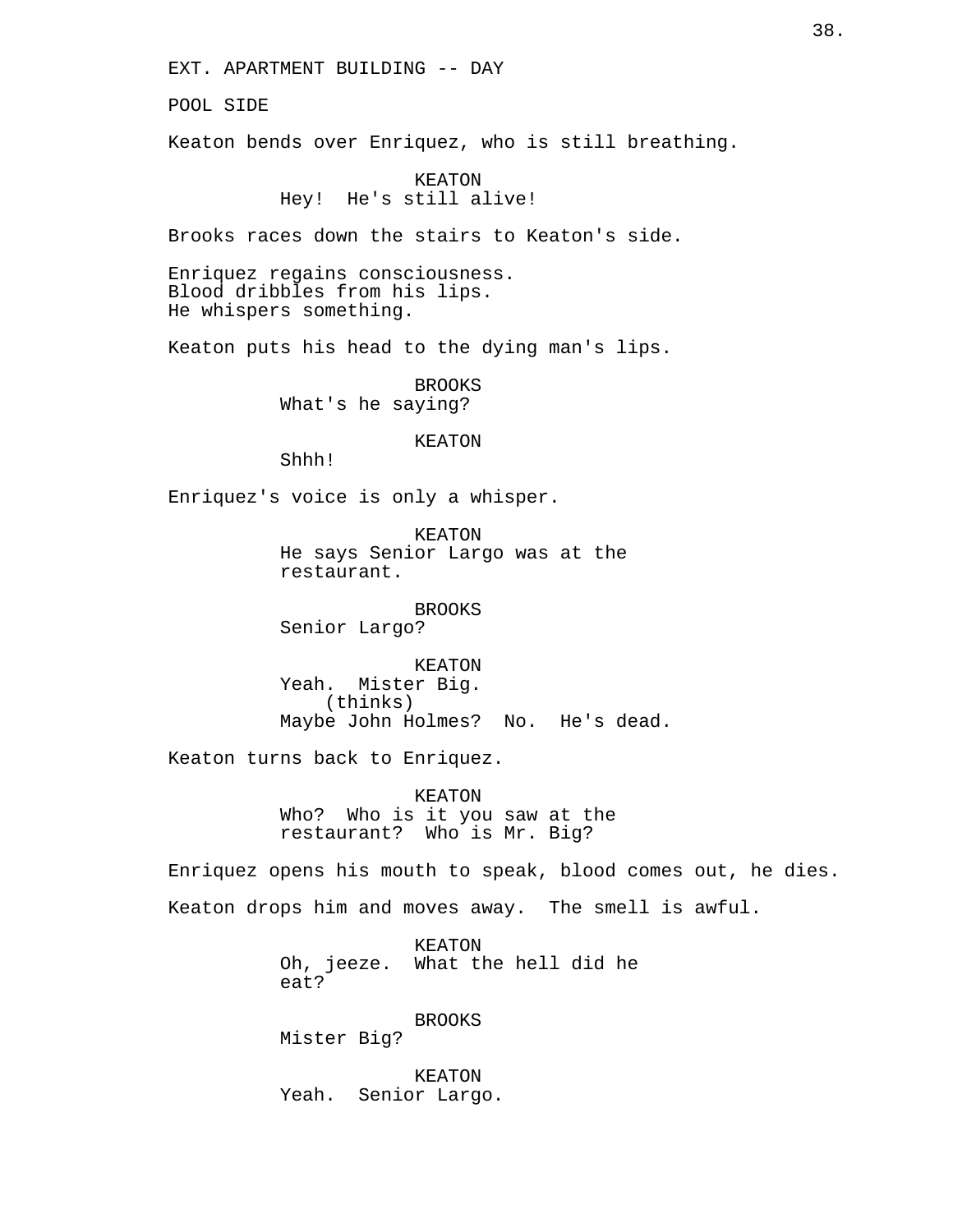Police sirens in the background.

DISSOLVE TO:

INT. APARTMENT BUILDING -- DAY

A body bag zipped up, covering the face of Pachuko #2.

Keaton looks out the broken window, smoking a cigarette.

Brooks looks at the gun polaroids on the Dining Room table. She flips one over, sees a price per hundred.

> BROOKS Bulk rate. Interesting.

She scoots the photos into a zip lock baggie with her pencil.

THE BODY BAG is taken out of the room, the rest of the CRIME SCENE TECHS follow, leaving Brooks and Keaton.

Keaton looks out the broken window.

BROOKS Can I disturb you for a minute?

Keaton doesn't turn around, but nods.

BROOKS What the hell were you thinking? (explodes) You lead me in here, guns blazing, no back up. We were completely outnumbered. It's a fucking miracle we're alive. Do you know that?

KEATON

Yes.

## BROOKS

I don't know about you. Maybe you don't have a family, maybe you don't have friends... But I have a five year old daughter at home. I am her SOLE parent. If I die, she has NO ONE. Do you understand? No one. (beat) Are you hearing any of this?

A long silence.

Keaton looks out the window. Can't face her.

KEATON I'm not perfect, you know. I do my best.

(MORE)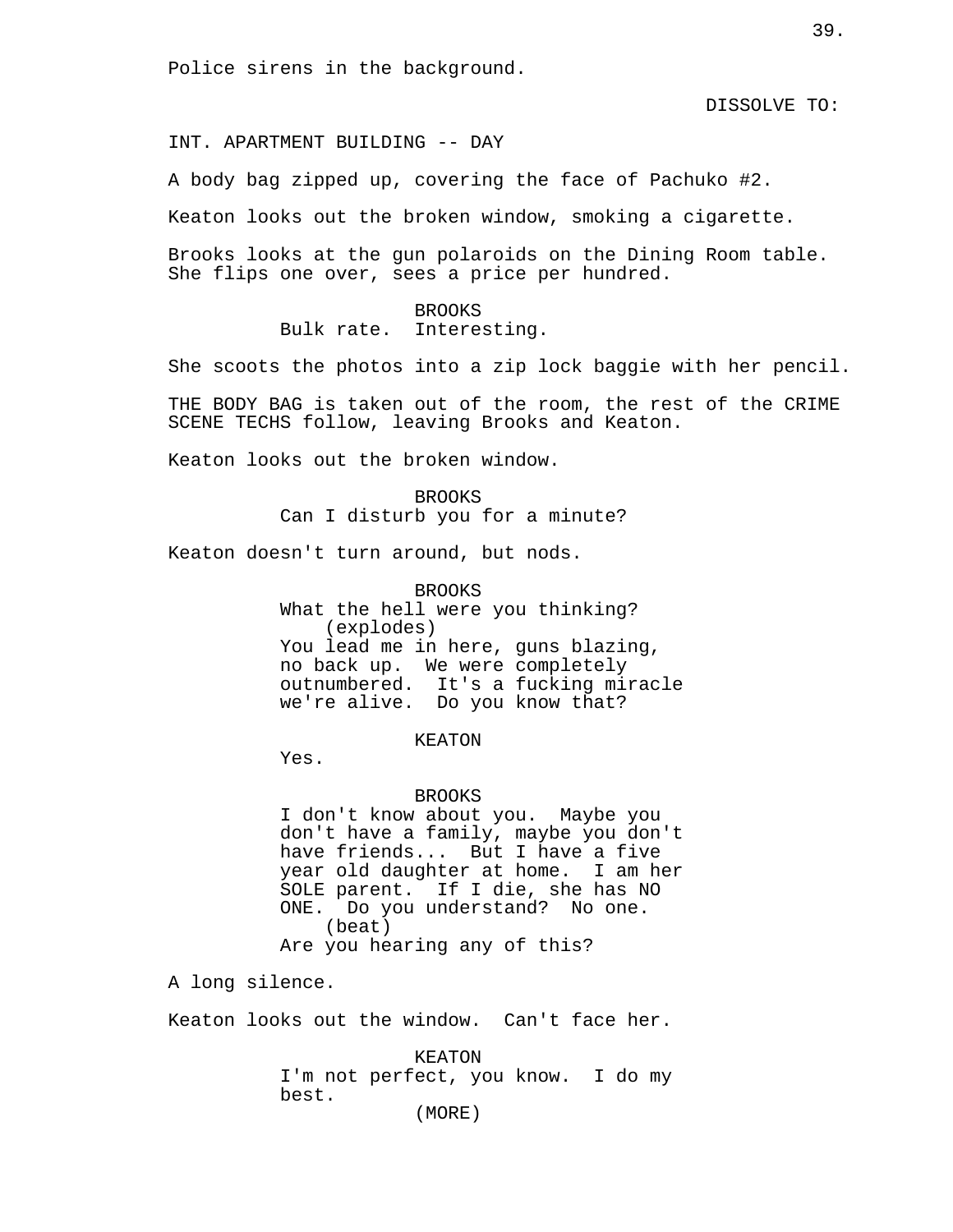KEATON (CONT'D) Maybe I'm a little rough, but so's the job. (beat) Some of the guys, they got it figured out. Play it cool, never get scared, never draw their piece. (beat) I'm not like that. Maybe it's bad luck, I don't know. Trouble follows me. I always end up in gunplay situations. (beat) I had four partners wounded, two killed. Every time... it could've been me in that body bag. He turns to her. Guilt and regret on his face. KEATON But I'm always the survivor. (beat)

> I'm sorry you got partnered with me. I hope I don't screw up your life.

Brooks touches his shoulder.

BROOKS Come on. We've put in our eight hours, let's ten-ten for the day, look into that tattoo tomorrow.

KEATON Sure. But I gotta meeting with IAD in the morning. (beat) Wanna get some food?

BROOKS I've had enough excitement for one day.

They leave.

EXT. UNMARKED CAR -- EVENING

Brooks pulls to the curb in front of Keaton's building.

INT. UNMARKED CAR -- EVENING

Keaton climbs out.

KEATON Sure you don't want to come up for some grub? I got pot pies.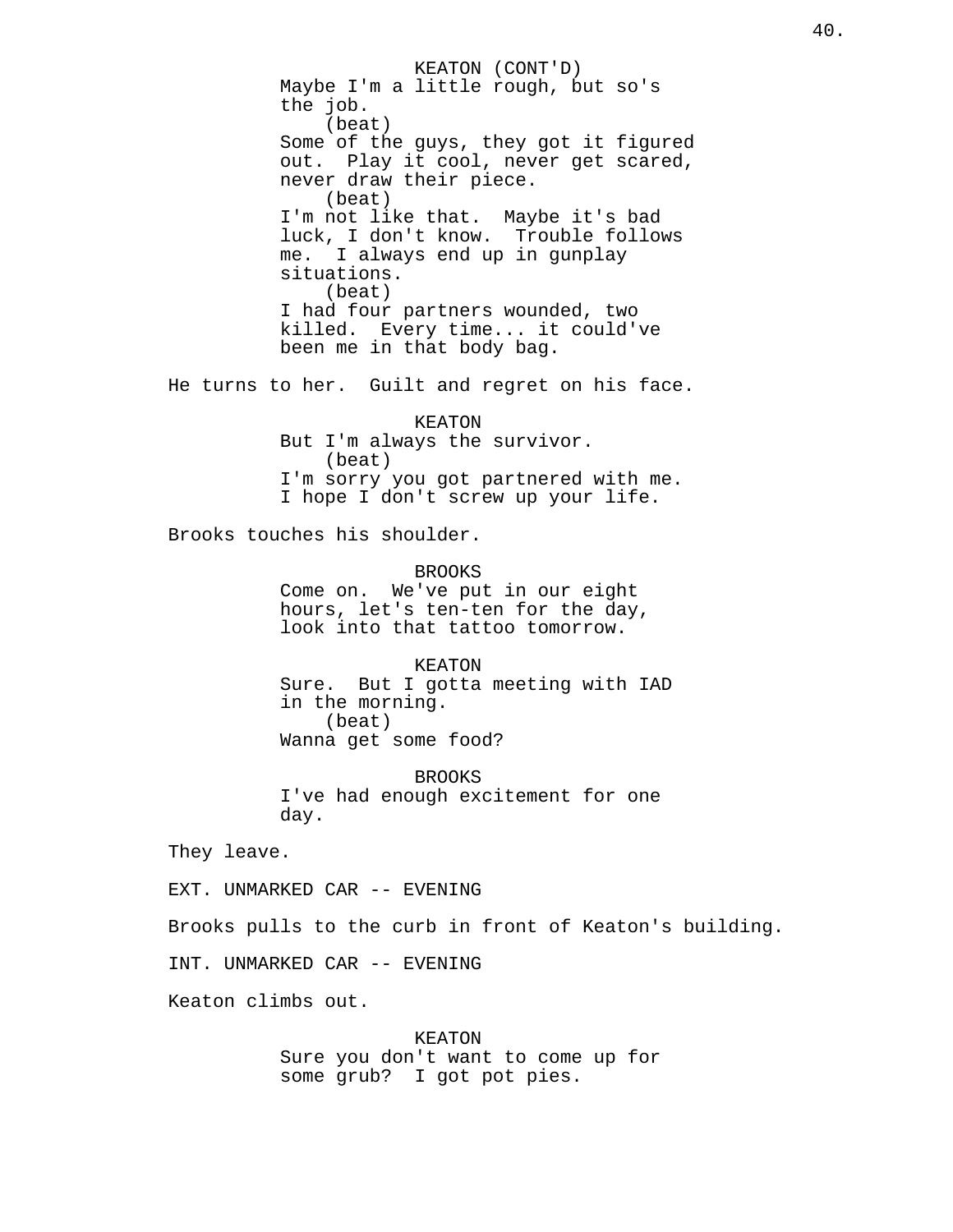BROOKS

No.

KEATON Come on. Pot pies. That's practically gourmet food.

BROOKS Goodnight, Keaton.

KEATON Sure. Maybe some other time.

Keaton closes the door. Brooks watches him enter his building, then drives off.

DISSOLVE TO:

EXT. POLICE DEPARTMENT -- DAY

The glass and concrete tower in the morning light.

INT. ROBBERY HOMICIDE ROOM -- DAY

Brooks sits at a computer terminal, frowning at the flash spewing out of the printer.

Two dozen pages are piled on the floor. Columns of names, addresses, phone numbers.

THE COMPUTER SCREEN asks her to describe the tattoo. She types in "Abraham Lincoln". The screen says "Searching". "57 in Los Angeles Area. Print?"

BROOKS

Fifty seven?

Brooks prints. A new pile of flash spews from the computer.

Keaton enters.

BROOKS Have you any idea how many scumbags have Lincoln tattoos?

KEATON Skip it. We got a better lead.

BROOKS

We do?

#### KEATON

Somebody pawned Mrs. Mendolson's wedding ring this morning in the Mission District.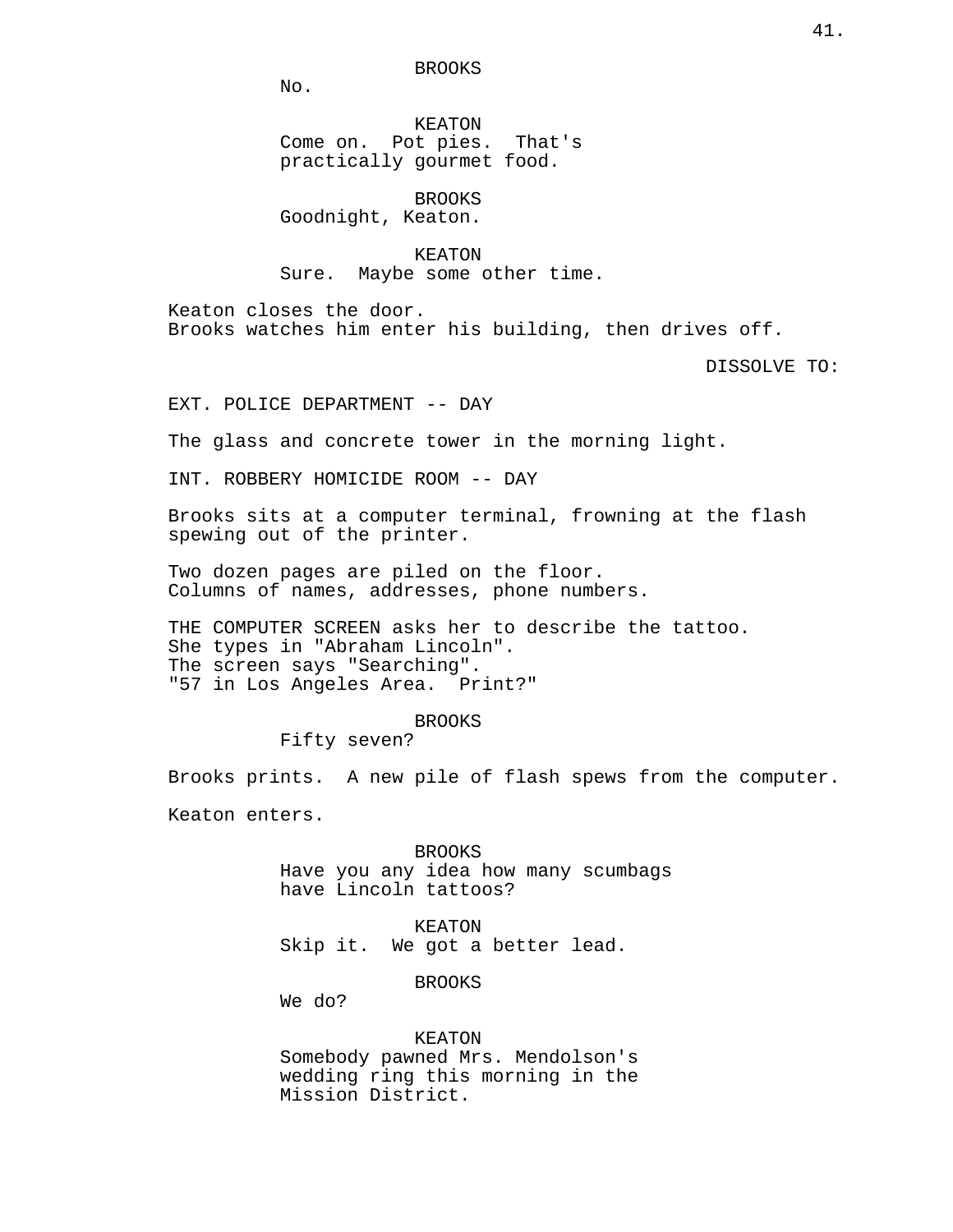She tears off the list of 57 suspects.

INT. UNMARKED CAR -- DAY

Brooks looks over the list while Keaton drives.

BROOKS How'd you do with Internal Affairs?

KEATON Apaches are on the war path. They want to give me a vacation... A permanent one.

Brooks looks at him. This is SERIOUS.

BROOKS Was there a complaint?

KEATON They're making an example out of me. Last of the gunslinger cops. (beat) You going to write me a good evaluation?

Brooks dodges by pulling a polaroid out of her pocket.

BROOKS You're the gun expert, Keaton. What's the Make & Model on this?

Keaton takes the Poloroid, steering with one hand. Brooks worries about his driving.

> KEATON Looks like a Glock. (looks at Brooks)

Where'd this come from?

BROOKS Your buddy Enriquez. Looks like he had a shipment coming in.

She grabs the Poloroid just in time for Keaton to turn.

BROOKS Think guns are the connection between Enriquez and Mr. Big?

INT. PAWNSHOP -- DAY

Keaton looks at Patty Mendolson's necklace, ear rings, wedding band... Identifying them.

> KEATON Sure. That's them.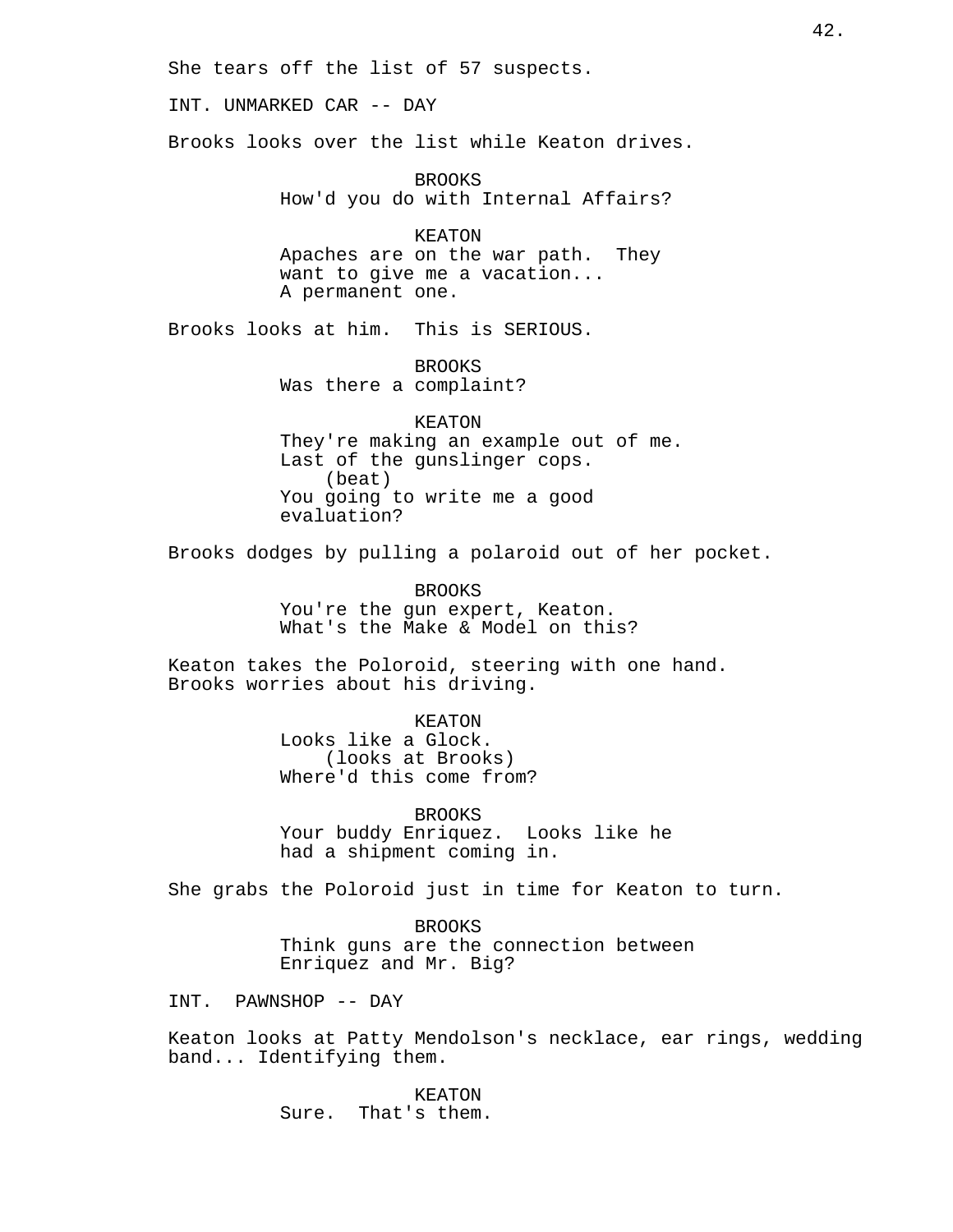Brooks reads the print out. Keaton questions the PAWNBROKER.

The Pawnbroker is a fat, friendly looking man in a frayed cardigan sweater and thick glasses.

CATS climb over the pawned goods in the cage behind him, purring, scuffling, and sleeping atop the huge upright safe.

> KEATON The guy that sold this: Remember what he looks like?

PAWNBROKER It was a regular customer.

### KEATON

Yeah?

## PAWNBROKER

The Butcher.

Brooks looks up from the print out.

Keaton frowns. The guy must be some kind of hired killer or something, to get that nickname.

KEATON

The Butcher?

PAWNBROKER

Yes.

BROOKS Why do you call him that?

PAWNBROKER The Butcher?

BROOKS

Yes.

The Pawnbroker shrugs.

PAWNBROKER `Cause it's what he does. He used to be a butcher at the meat processing plant... `Till they laid him off.

Keaton smiles at the explanation.

KEATON Know where we could find this Butcher?

PAWNBROKER Try Torchy's down the street.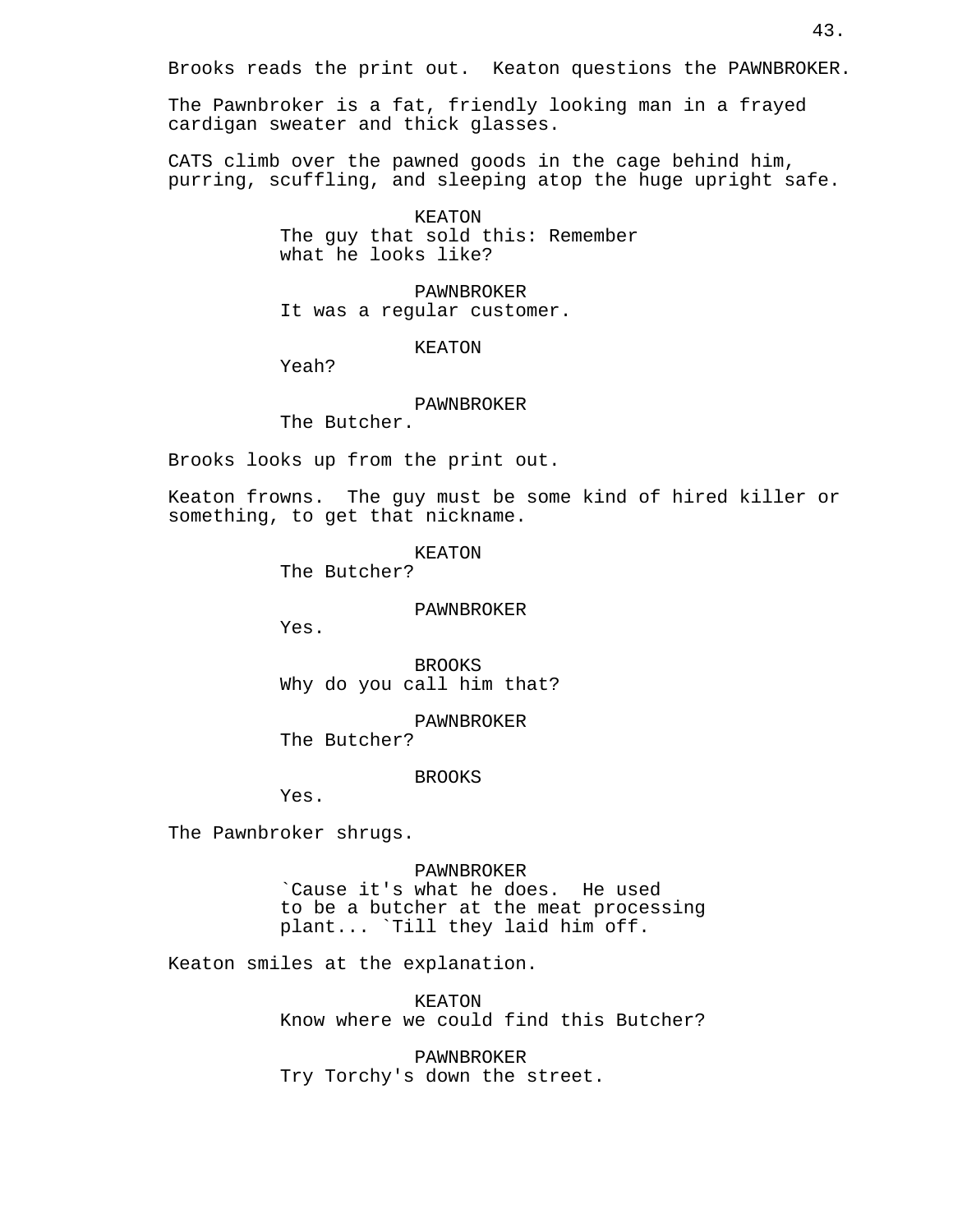BROOKS

Torchy's?

PAWNBROKER

It's a bar.

BROOKS

Thanks.

Brooks and Keaton leave.

EXT. TORCHY'S BAR -- DAY

The kind of place you wouldn't go in for a million dollars. Windows covered with peeling black paint, the smell of stale beer and vomit. A broken neon sign reads: LIVE NUDE GIRLS.

Keaton smiles at the sign.

### KEATON

My kinda place.

BROOKS Who would have guessed?

They enter the bar.

INT. TORCHY'S BAR -- DAY

A PAIR OF DANCERS in G-strings gyrate on a make-shift stage, while waitresses in skimpy outfits circulate the room.

A HALF DOZEN CUSTOMERS, most of them out of work, hang around.

A pair of SAILORS in the back, have a dancer at their table.

Brooks looks the place over.

BROOKS

Swell.

Keaton flags down the BARTENDER.

Brooks feels totally out of place, watches Keaton whisper something to the Bartender.

The Bartender nods to a booth in the back.

Keaton smiles, gestures to Brooks.

IN THE BACK BOOTH

The BUTCHER, an acne scarred man with a twitching left eye, talks with a COWBOY in jeans and a beat up hat.

ON THE TABLE: a red bandana with a bindle of heroin inside.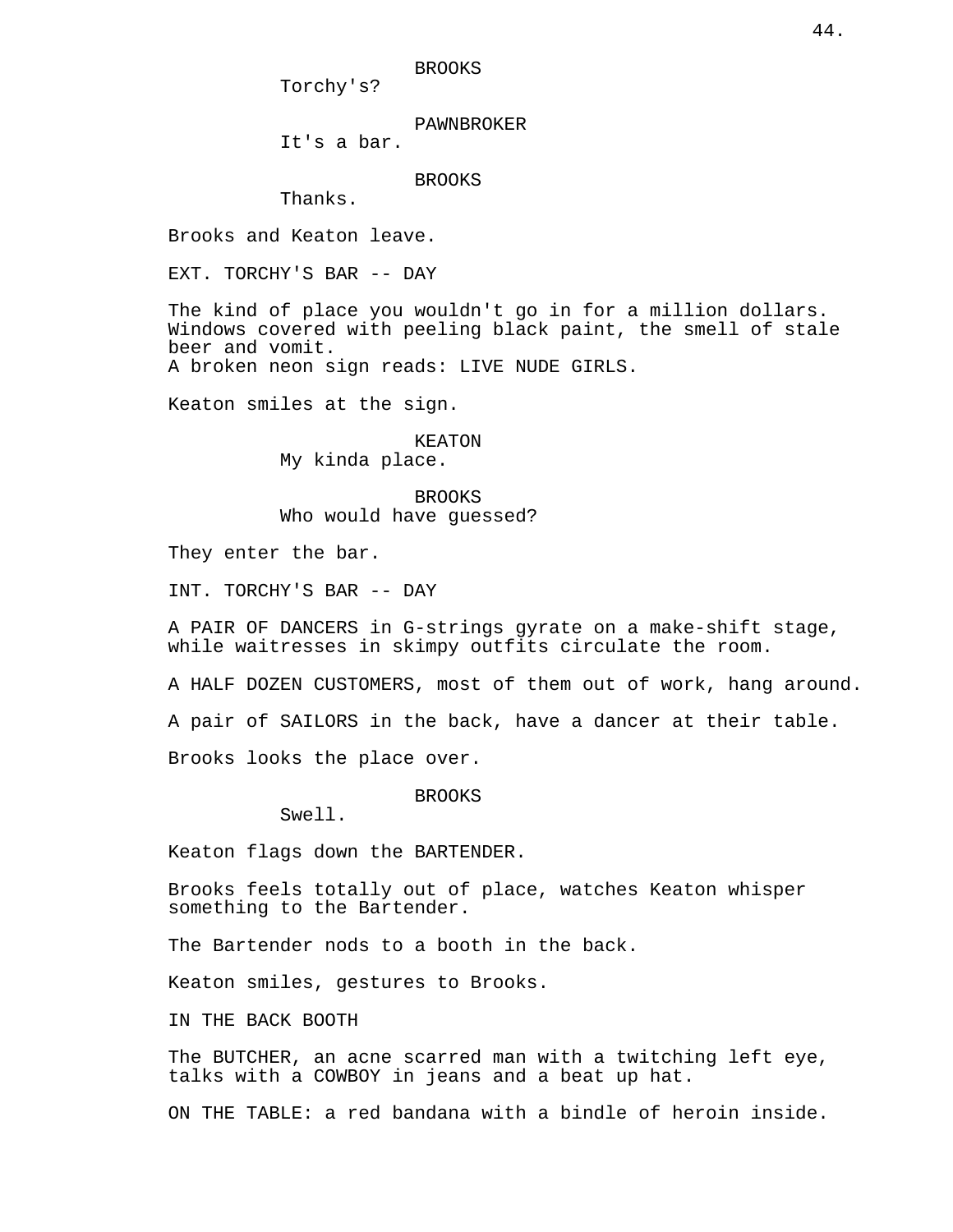Butcher pushes twenties across the table, takes the bandana. Carefully pockets it.

### COWBOY

Pleasure doing business with you.

Cowboy takes the money, stands up to leave, noticing...

BROOKS AND KEATON heading across the bar towards them.

Cowboy smells cop and moves away from the booth. Takes a chair near the stage where the two strippers dance.

Butcher sees Keaton and Brooks. Searches for the nearest exit, attempts escape.

But Keaton puts a hand on Butcher's shoulder, pushes him back into the booth.

> KEATON Sit back. Enjoy the show.

Brooks flips open her Police ID.

BROOKS We just want to talk.

KEATON You the one they call Butcher?

AT THE STAGE

Cowboy turns to watch Keaton and Brooks. The only head turned AWAY from the gyrating nude women.

IN THE BACK BOOTH

BUTCHER

(snears) What if I am?

KEATON You're under arrest for section 437 of the penal code: having a wacky nickname.

BROOKS Plus robbery and murder.

Butcher's hand moves to his waist. Keaton gestures for him to stop.

> KEATON We don't want any gunplay, okay?

Butcher's hand pauses.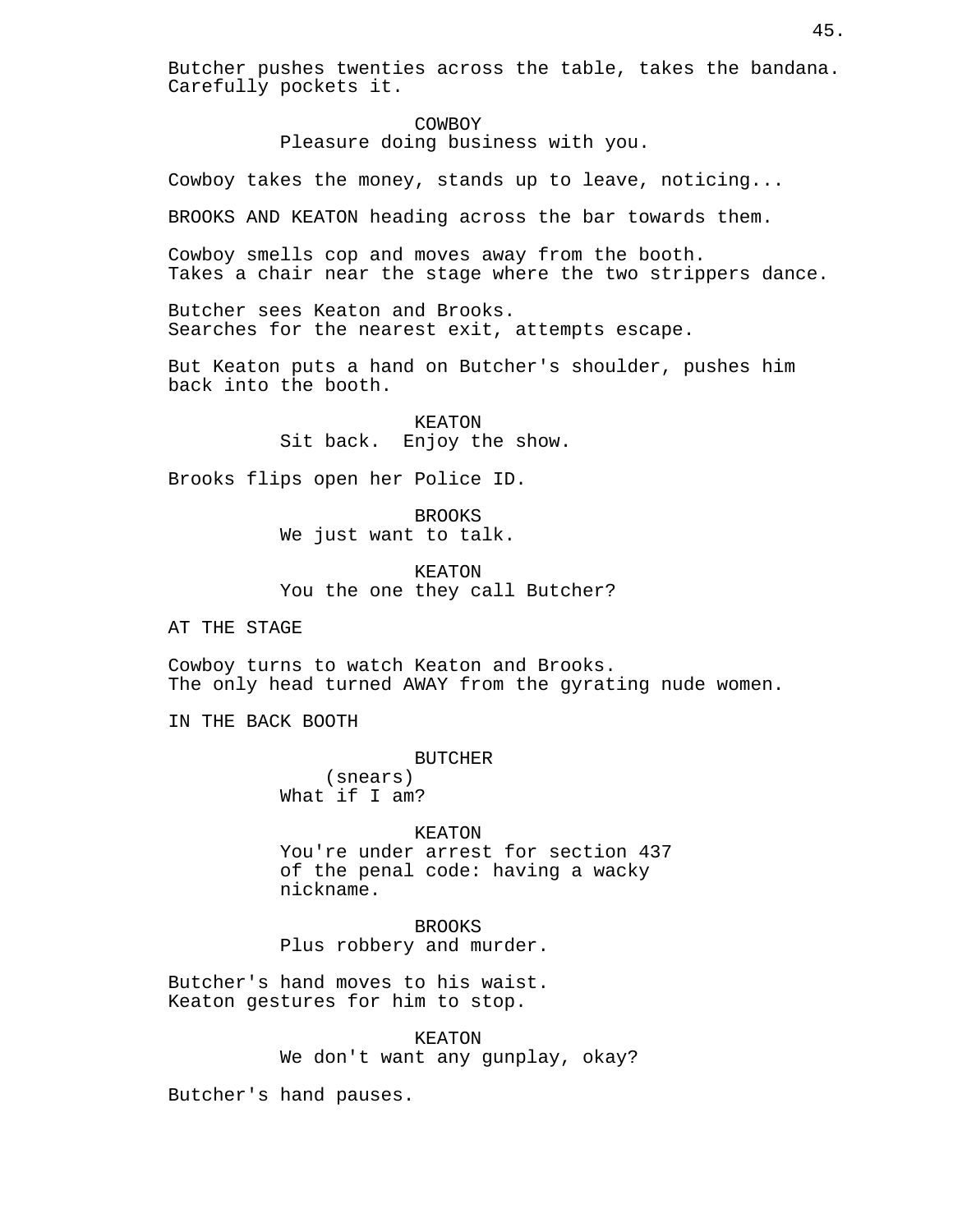Brooks looks relieved, Mirandizes the Butcher.

BROOKS Okay. You have the right to remain silent. You have the right to an attorney. If you can't afford one...

AT THE STAGE

Cowboy watches Brooks read the Butcher his rights. Butcher turns, looks right at him.

IN THE BACK BOOTH

Keaton notices, looks at Cowboy...

Cowboy is the only guy not looking at the strippers.

AT THE STAGE

Cowboy grabs his 357 Magnum, drawing on Keaton.

IN THE BACK BOOTH

## KEATON

Brooks!

Keaton hits the dirt and draws his gun.

Cowboy fires a couple of shots which ROAR through the bar.

A GLASS on the table in front of Brooks EXPLODES into shards. Brooks hits the dirt, drawing her gun, hiding under the table.

Butcher starts running, unholstering his gun along the way.

SCREAMS ERUPT from the topless dancers and waitresses. PATRONS hit the dirt.

Bartender pulls a shotgun from behind the bar, aims at Cowboy.

BARTENDER

Drop it!

Cowboy spins and fires. BLAM!

THE BULLET hits the Bartender, flipping him over the bar into a table of Japanese Businessmen.

THE SHOTGUN discharges into the ceiling twice. BLAM! BLAM!

ABSOLUTE PANIC in the bar. Topless dancers scream and run. Businessmen trip over each other and fall to the floor.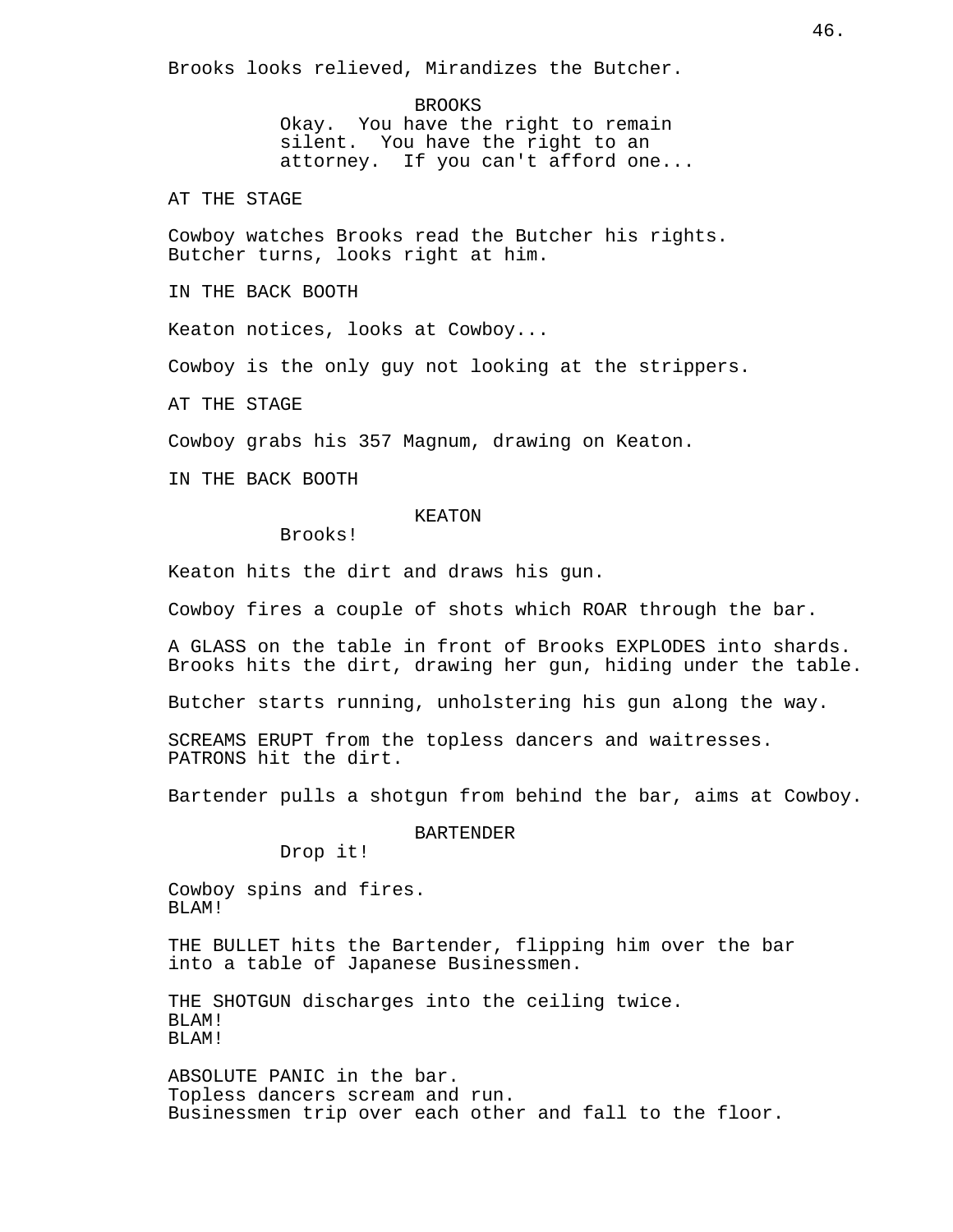Drunks stagger in indecision.

BROOKS I got the cowboy!

Brooks begins firing at Cowboy.

Keaton trades shots with Butcher.

Cowboy knocks a table over for cover, fires at Brooks. Blowing a mirror behind her right off the wall.

Brooks takes aim at Cowboy, but Patrons keep getting in the way of a clean shot.

A PATRON caught in the cross fire: Cowboy blows him away.

A DIRTY OLD MAN steps in front of Cowboy, gets shot.

A DRUNK dodges bullets, moving back and forth... In perfect rhythm to the strip music. He's dancing!

People are screaming all around Cowboy.

NEAR THE DOORS

Butcher runs to the front doors of the bar.

Keaton in hot pursuit.

Butcher spins, fires at Keaton. BLAM! BLAM! BLAM!

Keaton jumps over the bar, bullets chasing him. Splinters and sawdust fly.

Butcher laughs and heads out the doors.

BUTCHER Adios, assholes.

AT THE STAGE

Cowboy sees Butcher getting away. Turns his gun from Brooks and fires. BLAM!

NEAR THE DOORS

Butcher is LIFTED off his feet and SLAMMED against the wall. He slides slowly down to the floor.

AT THE STAGE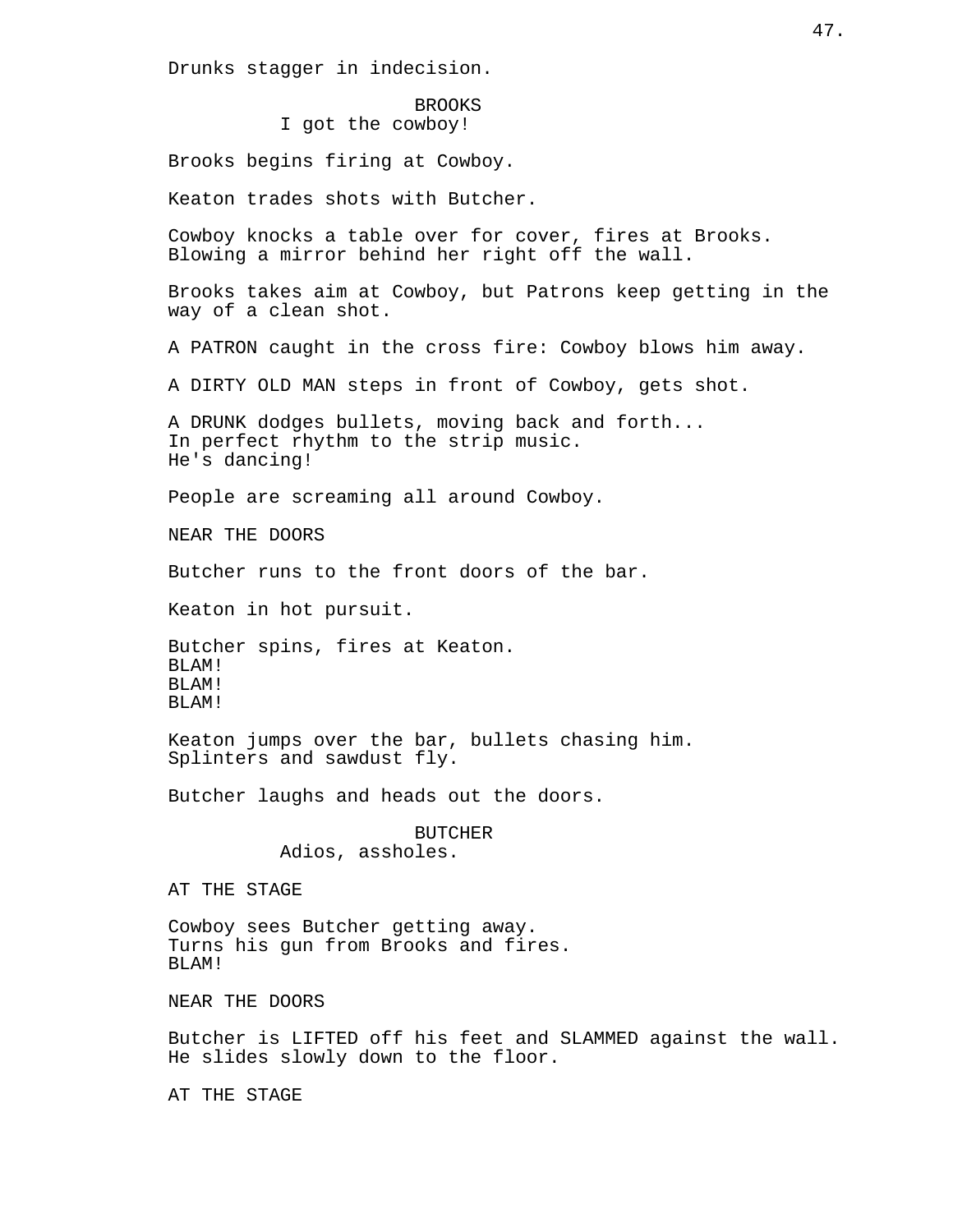Cowboy spins and fires at Brooks. The shot misses by an inch, killing a man behind her. Brooks pops out of the booth to fire at Cowboy, but the DANCING DRUNK gets in her way. Everyone is screaming. Brooks aims the 38 at Cowboy, takes a deep breath, goes into a trance state. Concentrating on Cowboy. Cowboy sees Brooks' head is fully exposed. A clear shot. Cowboy laughs and fires at Brooks. BLAM! The shot splinters a chair near Brooks into wood debris. Brooks doesn't even flinch. Cowboy corrects aim... Finger squeezing the trigger. A sudden calm as Brooks sights down her gun at Cowboy's chest. Cowboy fires. Brooks fires. Cowboy's shot shatters a glass near Brooks' shoulder. Brooks' shot kicks Cowboy backwards. Cowboy SLAMS the stage railing, flipping onto the center of the stage... dead. Lights from the disco ball add to his final performance. Brooks lowers her gun, breathes again. The shootout is over. Keaton raises from behind the bar, looks at the dead Cowboy on stage... Starts humming "Staying Alive". KEATON Staying alive, staying alive. Brooks is still dazed by the sudden violence. Keeping her gun on the corpse, Brooks climbs onto the stage. She kicks Cowboy's gun away from his hand. Keaton jumps onto the stage, feels Butcher's neck for a pulse. KEATON Don't think we'll get any answers from this guy. Brooks still seems dazed.

48.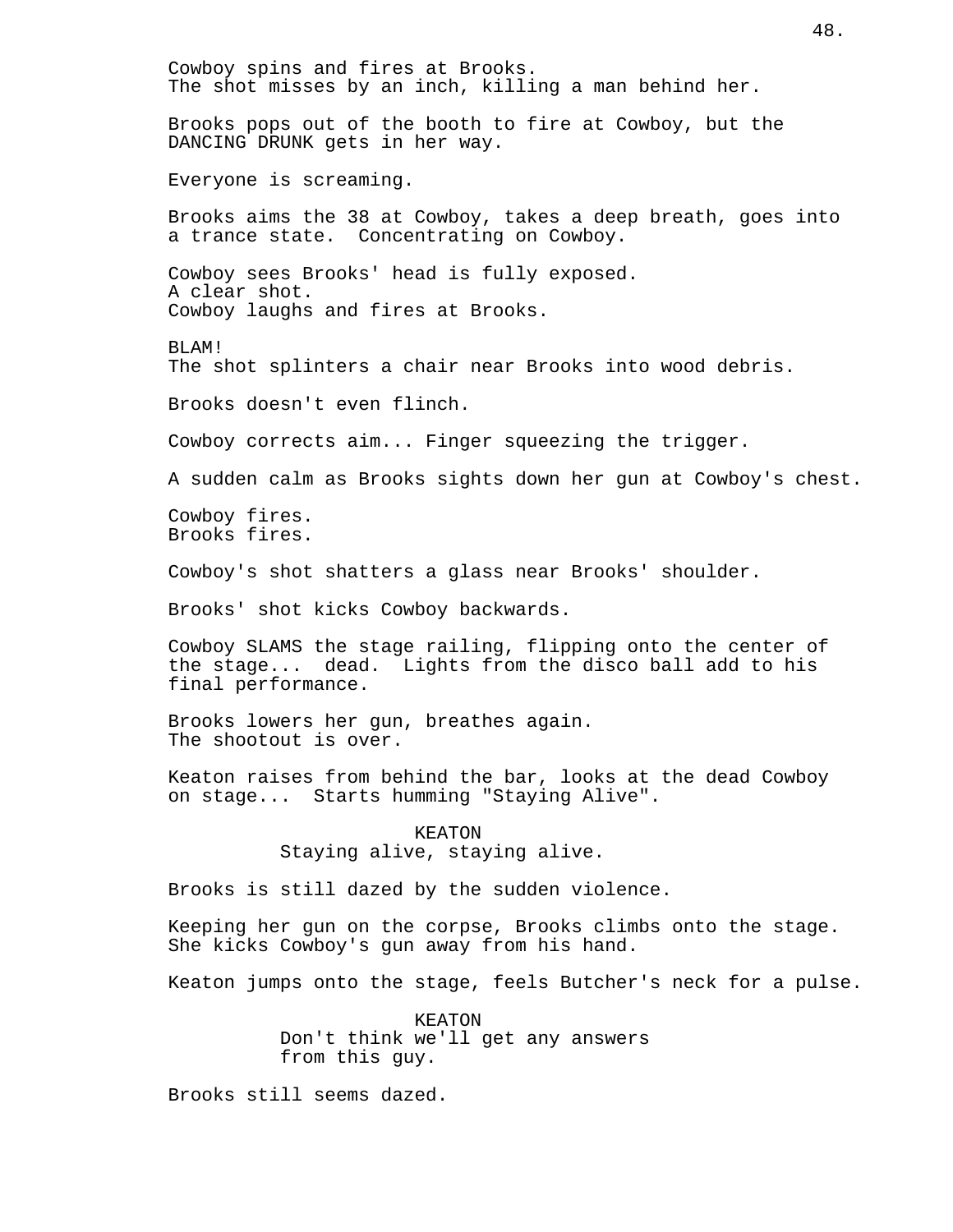BROOKS I've shot two people in two days.

KEATON You're doing good.

BROOKS I never killed anyone before.

KEATON Look, it was him or you. You rather be the dead one?

Brooks looks over the bar: Dead and wounded surrounding her.

SIRENS can be heard coming down the street.

Brooks keeps looking at the dead Butcher.

PATROLMEN AND AMBULANCE ATTENDANTS enter the bar.

KEATON Meat wagon for the Butcher. (thinks) Gimme that computer print out.

Brooks hands the print out to Keaton.

Keaton looks over the flash.

THE PRINT OUT: Current information, including residential address, current employers, past arrests and convictions.

## KEATON

Look at this one. He was born in Kentucky. Didn't one of the witnesses say he had a southern accent?

# BROOKS

I think so.

KEATON You know where he works? (smiles) The meat packing house out on Division Street. He's a butcher too.

Brooks pulls the print out away from Keaton. Studies it.

BROOKS

Let's go.

EXT. MEAT PACKING HOUSE -- DAY

The unmarked car parks in front of the huge corrugated metal building. Brooks and Keaton step out.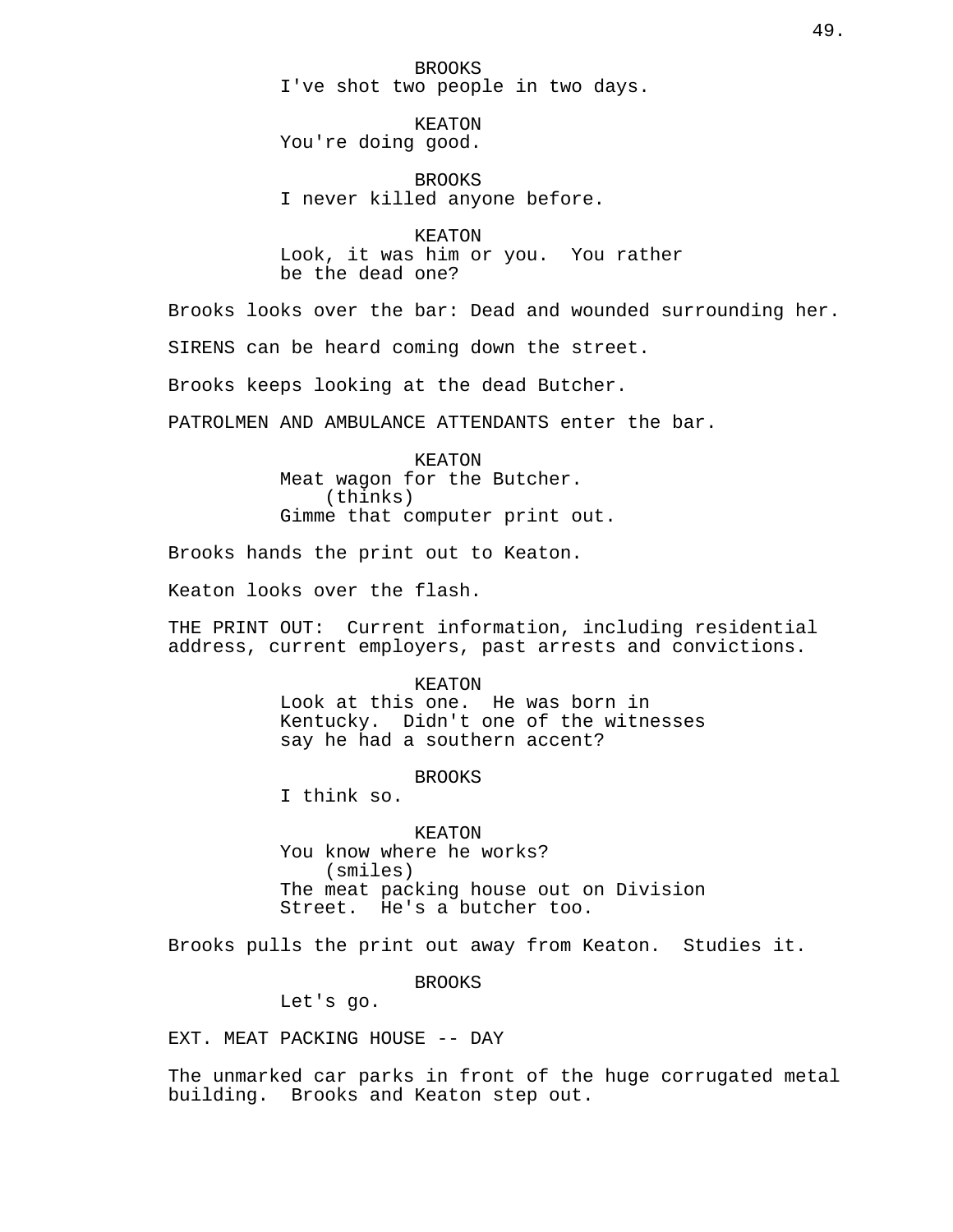BROOKS Maybe you should clean it.

INT. MEAT PACKING HOUSE -- DAY

A band saw cuts into a beef shank, spewing blood over a CUTTER in protective goggles.

An assembly line of power tools and MEAT CUTTERS turning sides of beef into supermarket cuts.

Brooks yells over the saws at the FOREMAN with a clipboard.

BROOKS Police. Where's Zucker?

FOREMAN

What?

BROOKS

Zucker?

FOREMAN

Huh?

Keaton pulls the earmuff away from the Foreman's left ear.

KEATON Abraham J. Zucker, dickhead! Where is he?

FOREMAN Zucker? In the walk in box.

Foreman points at the steel door to the walk in refrigerator.

BROOKS

Thank you.

FOREMAN

Huh?

Brooks and Keaton cross the cutting room to the walk in box.

INT. WALK IN BOX -- DAY

Filled with hanging sides of beef. Overhead fluorescents make shadows creep from every carcass.

Brooks looks from one carcass to another in the dim light.

On the back wall a ladder climbs to a huge cooling duct.

Keaton immediately looks to Brook's shirt front.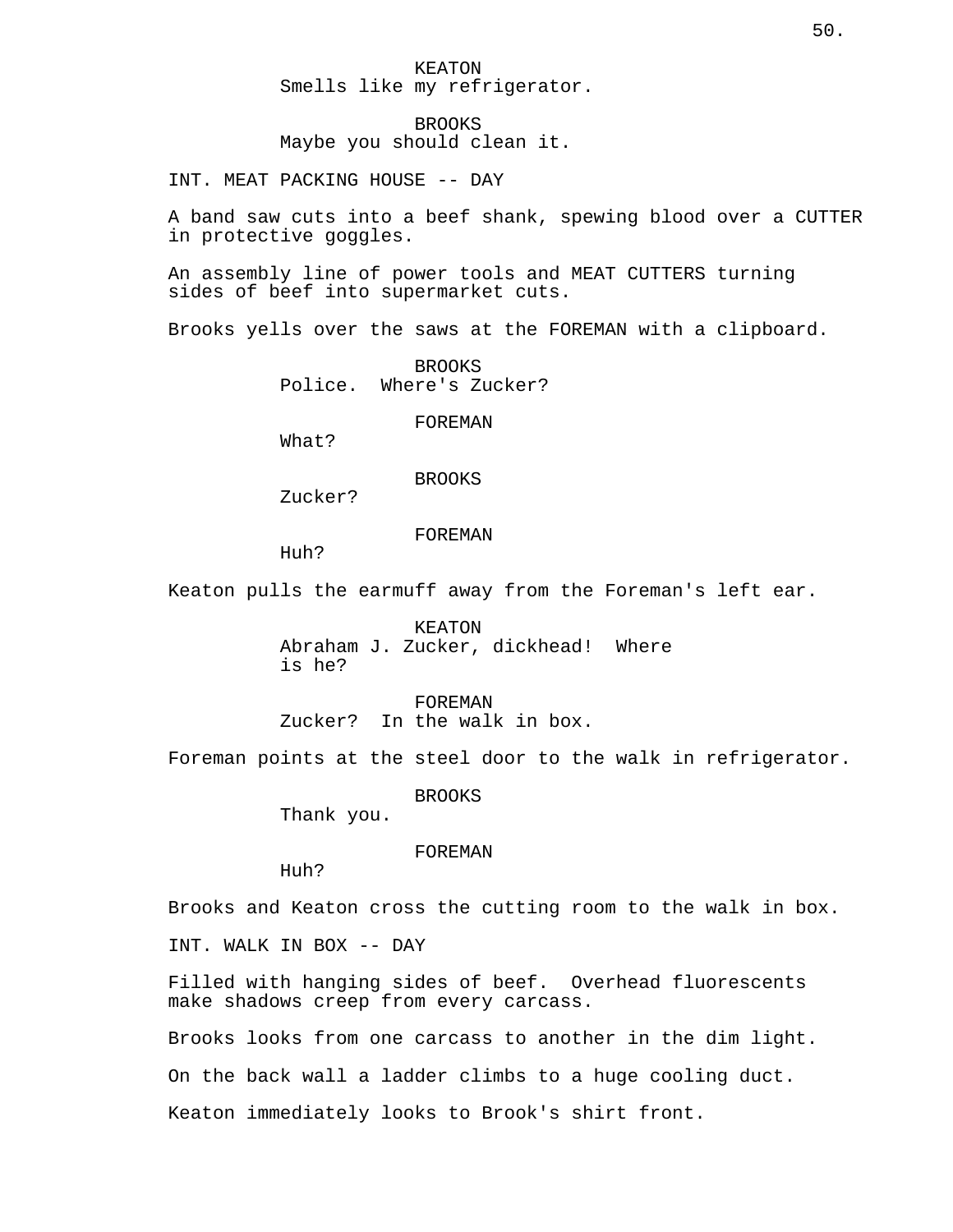BROOKS Still wearing my vest.

KEATON I don't get it, Brooks.

BROOKS

Get what?

KEATON If you feel I'm beneath you, why are you so concerned about my looking down your shirt?

Brooks ignores him. Keaton laughs, punches a side of beef.

KEATON Look! I'm Rocky!

BROOKS Quit beating your meat.

Brooks walks deeper into the shadows. Sides of beefs surround her.

**BROOKS** 

Zucker!

ZUCKER (O.S.) Right behind you, darlin'.

Brooks spins, searching the forest of beef.

One side of beef moves towards her... Alive!

Zucker's shadowed face comes from behind the side of beef.

ZUCKER I scared you? Yeah?

Keaton puts his gun behind Zucker's ear.

KEATON Not at all. Police officers. Don't mind if we pat you down, do you?

ZUCKER She gonna do it?

KEATON She's gonna watch. Make sure you behave yourself.

ZUCKER You like to watch, darlin'?

Keaton pats down Zucker, finds no gun.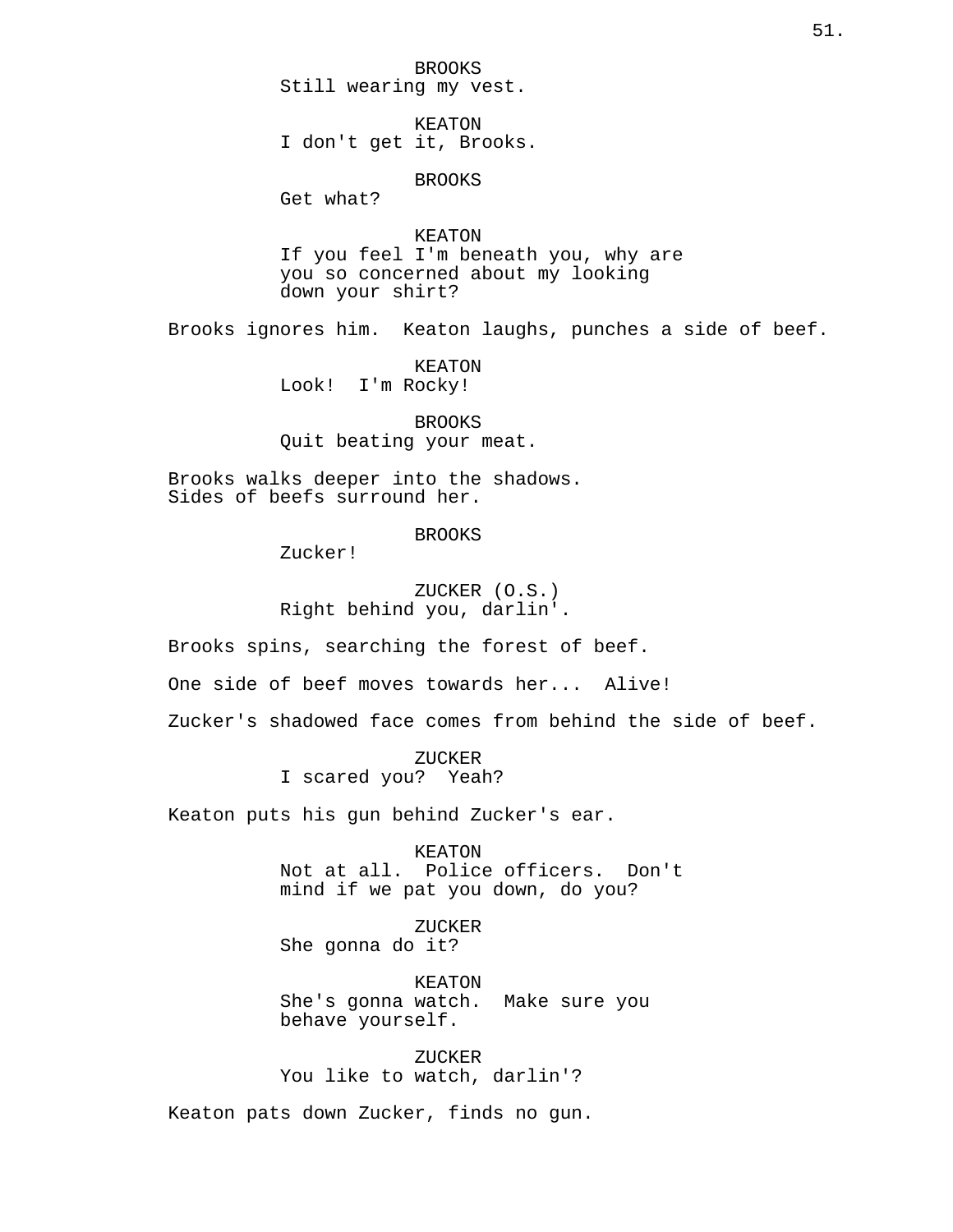Clean.

Brooks holsters her gun.

BROOKS We'd like to ask you a few questions.

ZUCKER I been a good boy since I got out of Q. Ask anyone.

BROOKS Where were you Friday night?

Zucker turns on the charm, showing all of his pearly whites.

ZUCKER Anyone ever told you you're too pretty to be a cop?

KEATON Answer the question, lowlife, before we run you through a band saw.

ZUCKER (gestures to Keaton) This guy ain't your old man, is he? 'Cause you can do better than that.

KEATON What are you saying, pisshead?

BROOKS He's saying you're ugly, Keaton.

ZUCKER Right, darlin'. He dresses funny too.

KEATON I paid ten bucks for this shirt...

BROOKS We have a witness who IDed your tattoo at the scene of a crime.

ZUCKER My tattoo? Has it been pulling jobs while I been a good boy?

KEATON Let's just run him through a band saw. Get some answers.

Zucker looks from one side of beef to another.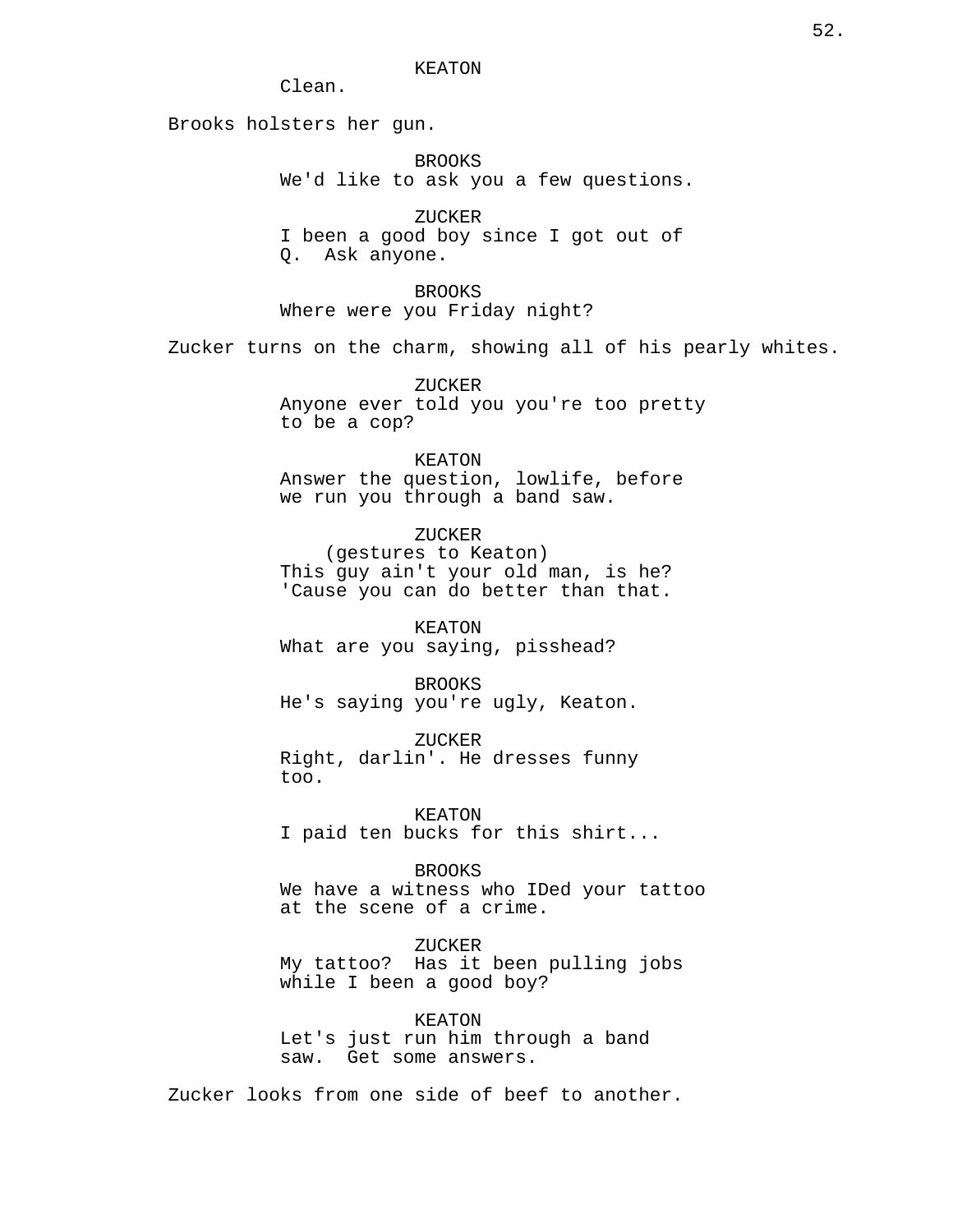ZUCKER You want answers?

BROOKS Pretend it's Jeopardy.

KEATON Better yet: You Bet Your Life.

Keaton unholsters his gun, cocks it, aims at Zucker.

Zucker hears a sound from the back of the cold box. He hears nothing else, turns back to the two cops.

> ZUCKER I'll tell you this much, that robbery was going smooth as silk panties until those losers shot that bitch.

BROOKS Sounds like you were there.

ZUCKER Read about it in the paper.

Brooks and Keaton look at each other.

BROOKS Read him his rights. We're taking him downtown.

ZUCKER We gonna play with your handcuffs?

A gunshot ROARS.

A side of beef behind Zucker explodes in a shower of blood.

Brooks and Keaton dive to the floor, covering their heads.

Zucker just crouches a little, searching the sides of beef.

ZUCKER Can't you aim better than that? You almost got ME.

Keaton searches the cold box, 44 Magnum ready. Sides of beef spin around on hooks.

> ZUCKER Wilder? Ashley? You gonna shot these little piggies or what?

The answer is gunfire.

ZUCKER IS HIT high in the chest, throwing him backwards. He knocks over a side of beef and begins a domino run. Sides of beef falling all over the place.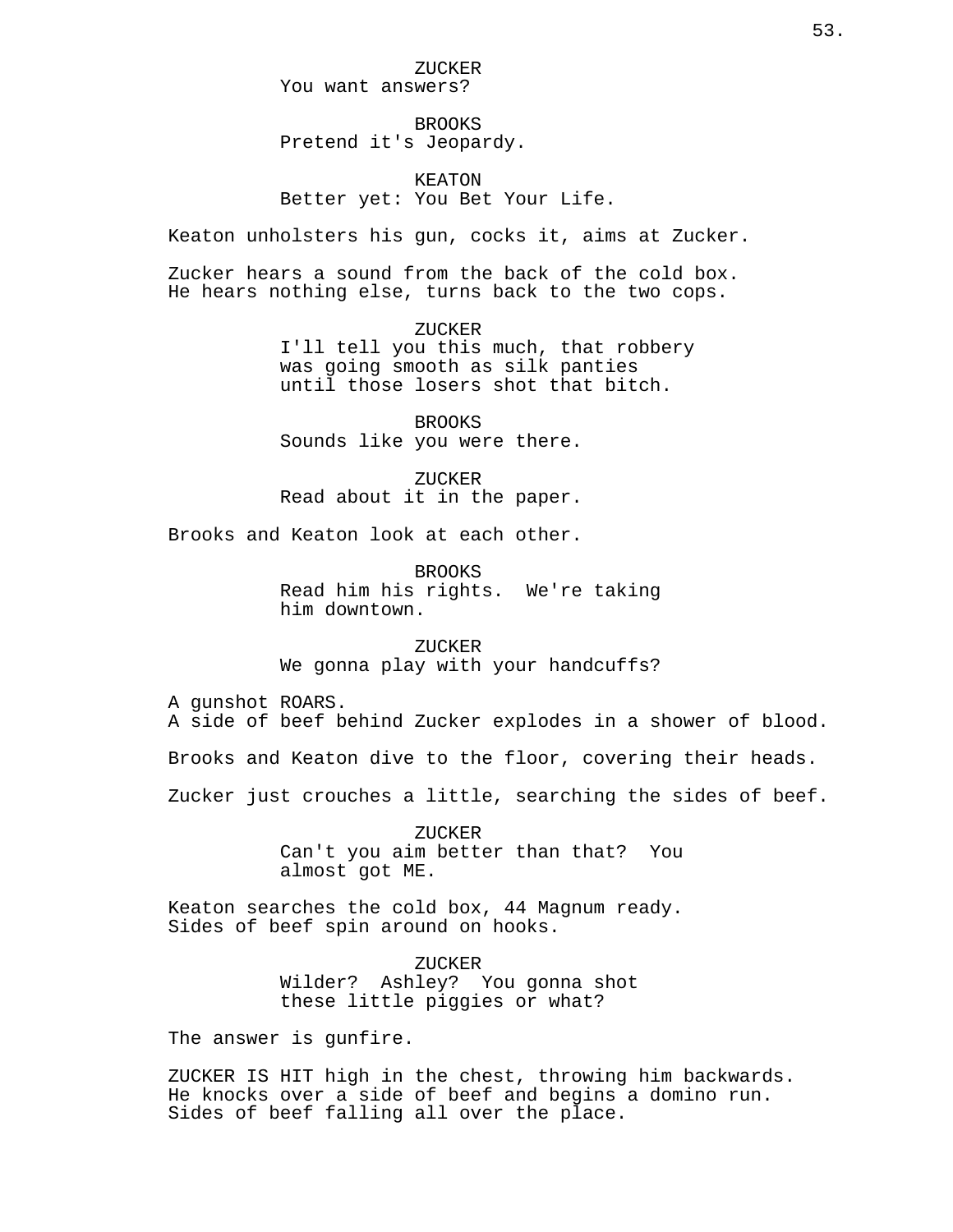# Zucker?

Brooks crawls to Zucker, feels his neck for a pulse. None.

A dozen sides of beef around Zucker, mimicking him in death.

# BROOKS

Dead.

Another shot slams into a side of beef to Brooks' left. Cuts it in half, sending the flank crashing down on Brooks.

Brooks scrambles through the forest of beef, pulls her 38.

## BROOKS

See anything?

## KEATON

Nada.

Another shot splatters a side of beef inches from Brooks.

Brooks crawls through the beef, deeper into the room. Fear pumps adrenaline through her. Tension builds.

Keaton sees the way Zucker fell, plots the trajectory.

# KEATON

He's in the duct!

Keaton creeps up to his feet; joining the sides of beef. Trying to blend into his surroundings.

Brooks loses sight of him.

### BROOKS

Keaton?

A shot rings, the beef next to Brooks explodes into blood.

Keaton spots the muzzle flash in the darkness, fires twice. Bang! Bang!

Sounds of the gunman scrambling for cover.

### KEATON

Told you it was the air duct.

Brooks moves her gun with the sound traveling along the duct.

#### KEATON

Guys gotta be freezing his nuts off.

A side of beef next to Keaton explodes.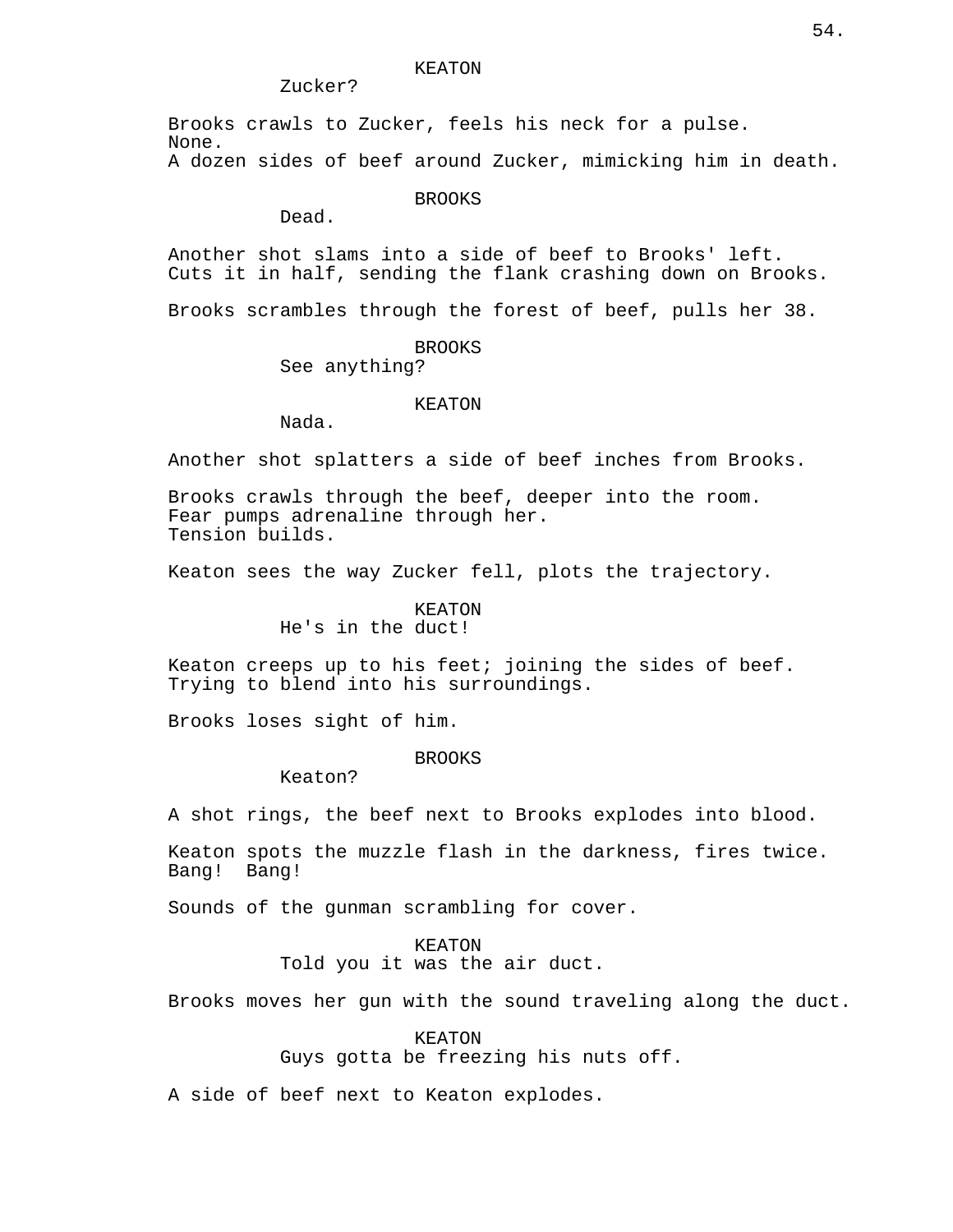Brooks and Keaton hit the dirt into the forest of meat.

Feet on the ladder.

BROOKS He's on the ladder.

KEATON Can't see him...

Footsteps echo: the gunman runs from the ladder to the door.

KEATON

Coming at ya!

Brooks pops to her feet, aims the 38 and fires. Click. Click. Click. Out of ammo.

# KEATON

Got him.

Keaton chases the silhouette out the steel door.

INT. MEAT PACKING HOUSE -- DAY

THE MEAT CUTTERS go crazy as the armed killer runs out of the cold box, chased by Keaton. It's WILDER, the mohawked bad guy.

> KEATON Stop! I'll shoot damnit!

Wilder fires a cover shot. Keaton hits the dirt, lands in a trim basket full of fat.

KEATON

Shit.

Wilder knocks down CUTTERS, runs out of the packing house. Keaton (covered with fat) only a hundred yards behind him.

EXT. MEAT PACKING HOUSE -- DAY

Keaton hears a car engine growl to life. Scans the parking lot.

Tires squeal on asphalt. A '57 Chevy blasts around the cornet, heading right at him.

KEATON

Stop! Stop!

The 57 Chevy SPEEDS at him. Closer. CLOSER!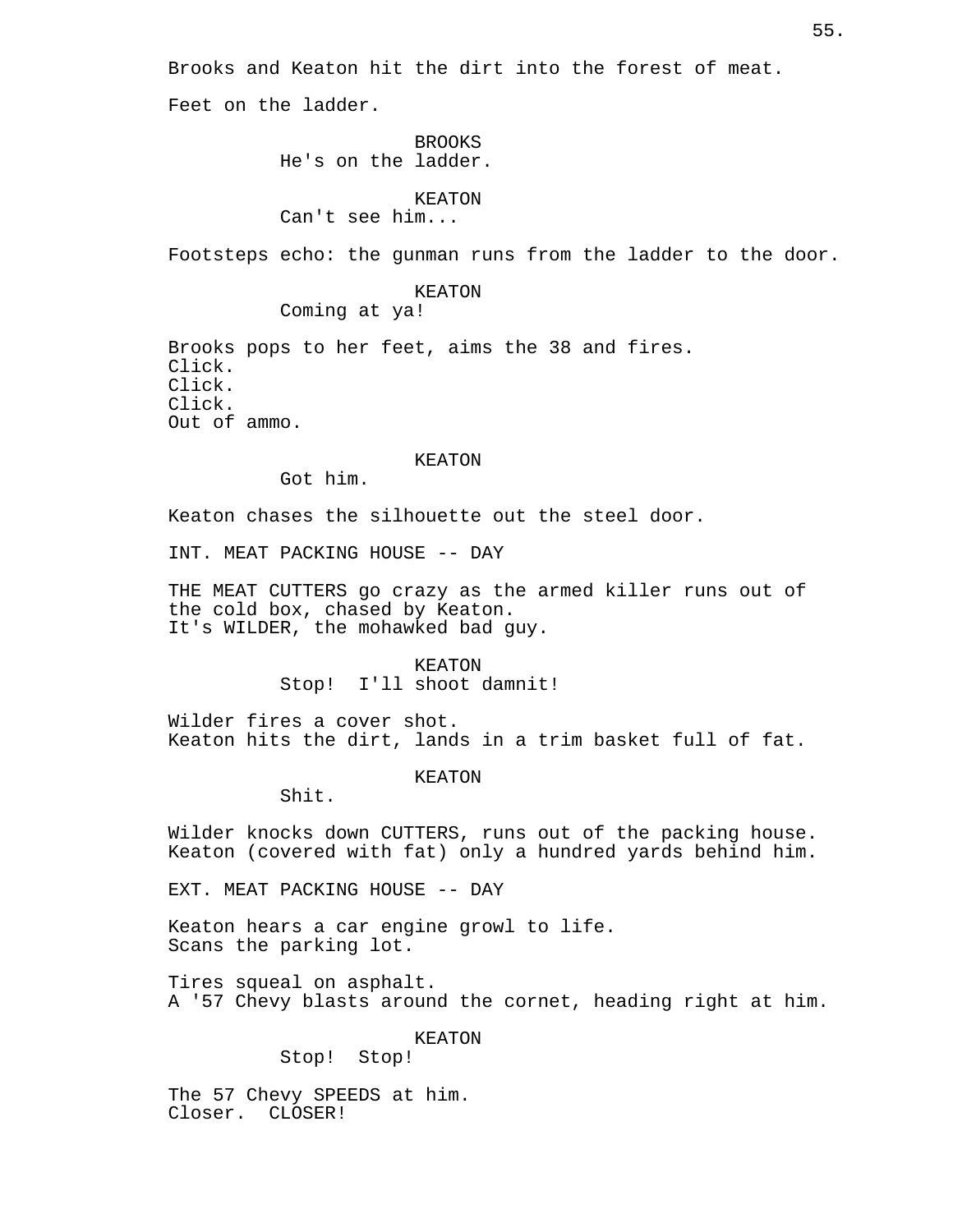Keaton aims 44 Magnum and fires. Misses. INT. 1957 CHEVY -- DAY Wilder, the Mohawked maniac aims the car at Keaton. Guns it. WILDER Splat goes the copper. EXT. MEAT PACKING HOUSE -- DAY Keaton lowers his gun and runs. Behind him, the 57 Chevy increases speed. Coming right at him. In front of Keaton: a parking lamp post. The Chevy only a few feet behind him. Closer. CLOSER! Keaton runs like hell for the lamp post. The Chevy bumper almost touching his legs! Keaton DIVES for the lamp post. The Chevy roars by, missing him by an inch. As skids away, Keaton lifts the pistol and fires. THE BULLET hits the tail end of the Chevy, shredding steel. The Chevy roars away. Keaton catches his breath, walks back to the packing house. INT. MEAT PACKING HOUSE -- DAY The saws are silent. MEAT CUTTERS stand around, smoking cigarettes and talking. Brooks on the telephone to headquarters: BROOKS We're going to need an MCSU team and the ME. No ambulance. (beat) No, sir. Keaton had nothing to do with it. He DID return fire, but it was a clear cut deadly force situation. Keaton holsters his 44 and enters the walk in box.

56.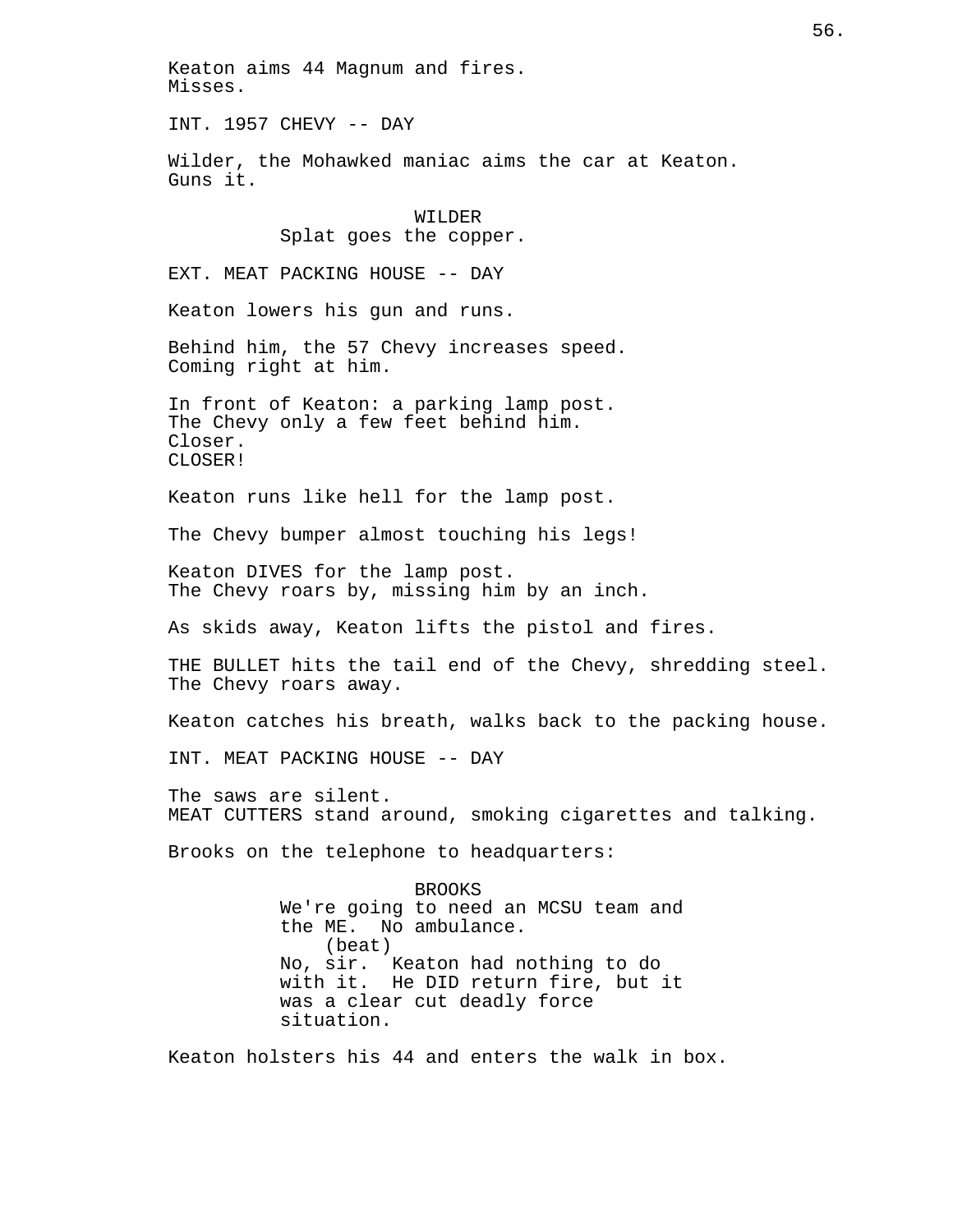# INT. WALK IN BOX -- DAY

Keaton bends over Zucker, feeling for his pulse.

BROOKS Only singing he's gonna do is with a choir of angels.

KEATON Thanks for covering with Chaplin.

BROOKS

I told him the truth. Deadly force was called for. The shooter got away?

Keaton nods, starts searching the body.

BROOKS Shouldn't you wait for the MCSU boys?

KEATON

This isn't some mystery where ballistics and trajectory matter. We SAW him get shot. We KNOW the angle of entry. (beat) Hell, we even know who capped him.

Keaton continues searching the corpse.

BROOKS

Who?

KEATON Some guy with a mohawk.

Keaton pulls the wallet from Zucker's back pocket.

BROOKS I can see that on the arrest warrant: Some Guy With A Mohawk.

Keaton flips through the wallet.

KEATON Well... Hello, hello.

Brooks hears excitement in Keaton's voice, moves in.

BROOKS What have you got?

KEATON Nude pictures of some girl. Wanna a peek?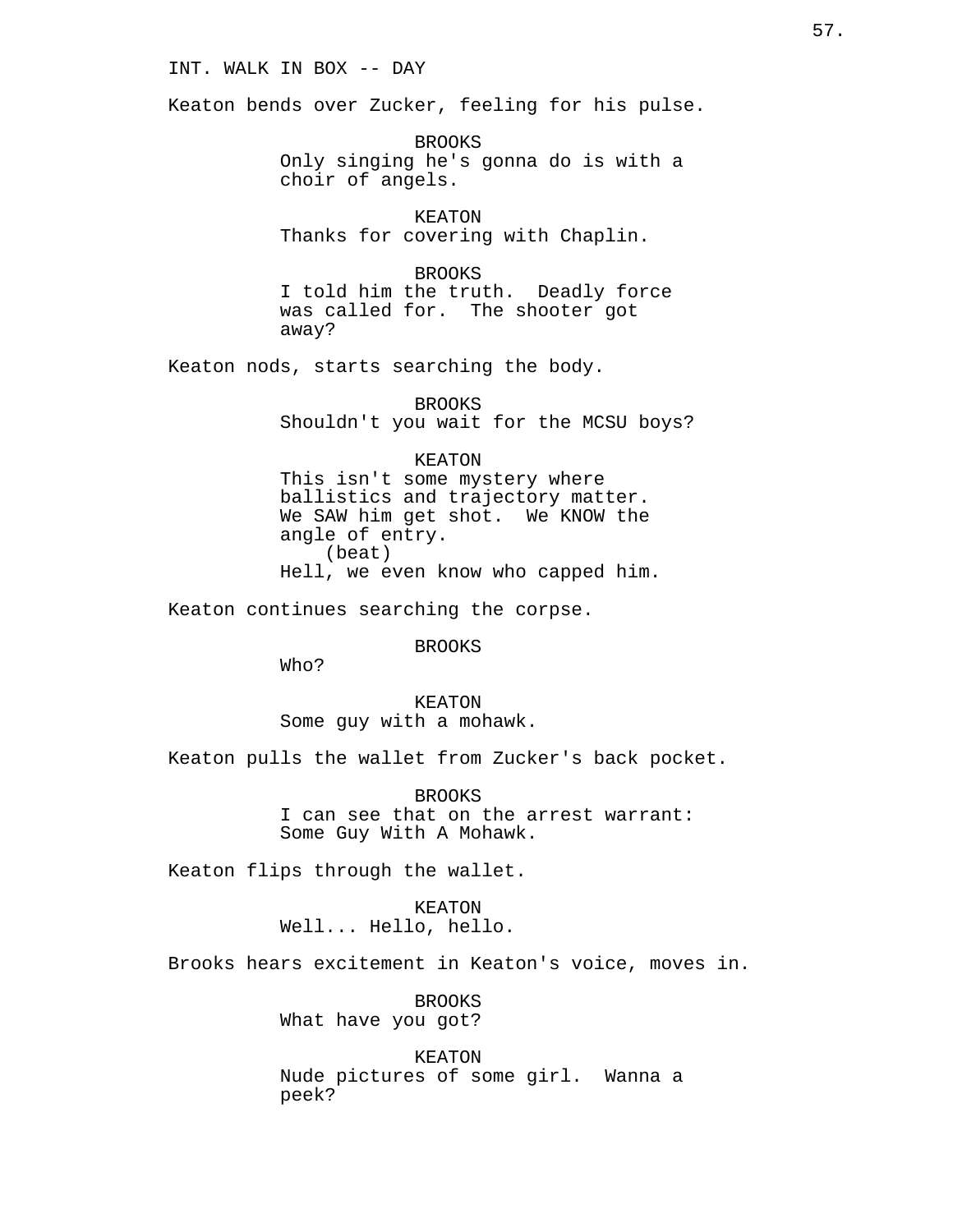Brooks pulls the wallet from Keaton's hands, leaves him with the nude pictures... He's happy.

She searches the wallet: ID, minor credit cards, two hundred dollars in cash.

In a secret compartment, she finds a ribbed condom, and a cocktail napkin. Written on the napkin: "HILL KLIEGS"

BROOKS

Keaton.

Keaton looks up from the photos. Brooks shows him the contents of the wallet's secret compartment.

> BROOKS What do you make of this?

KEATON It's a rubber. You know? Safe sex?

BROOKS

The napkin.

KEATON Hill Kliegs? What's that? A ski resort?

BROOKS I don't know.

She looks at the words.

INT. KELLY BROOKS APARTMENT -- DAY

IN THE KITCHEN

Kelly Brooks packs a picnic lunch. A wicker basket filled with cold fried chicken and fruit.

Lisa yells from the living room.

LISA (O.S.) After the picnic, can we go to the zoo?

## BROOKS

Maybe.

Brooks looks at a Xerox copy of the napkin: "Hill Kliegs". What does it mean?

IN THE LIVING ROOM

Knock on the front door.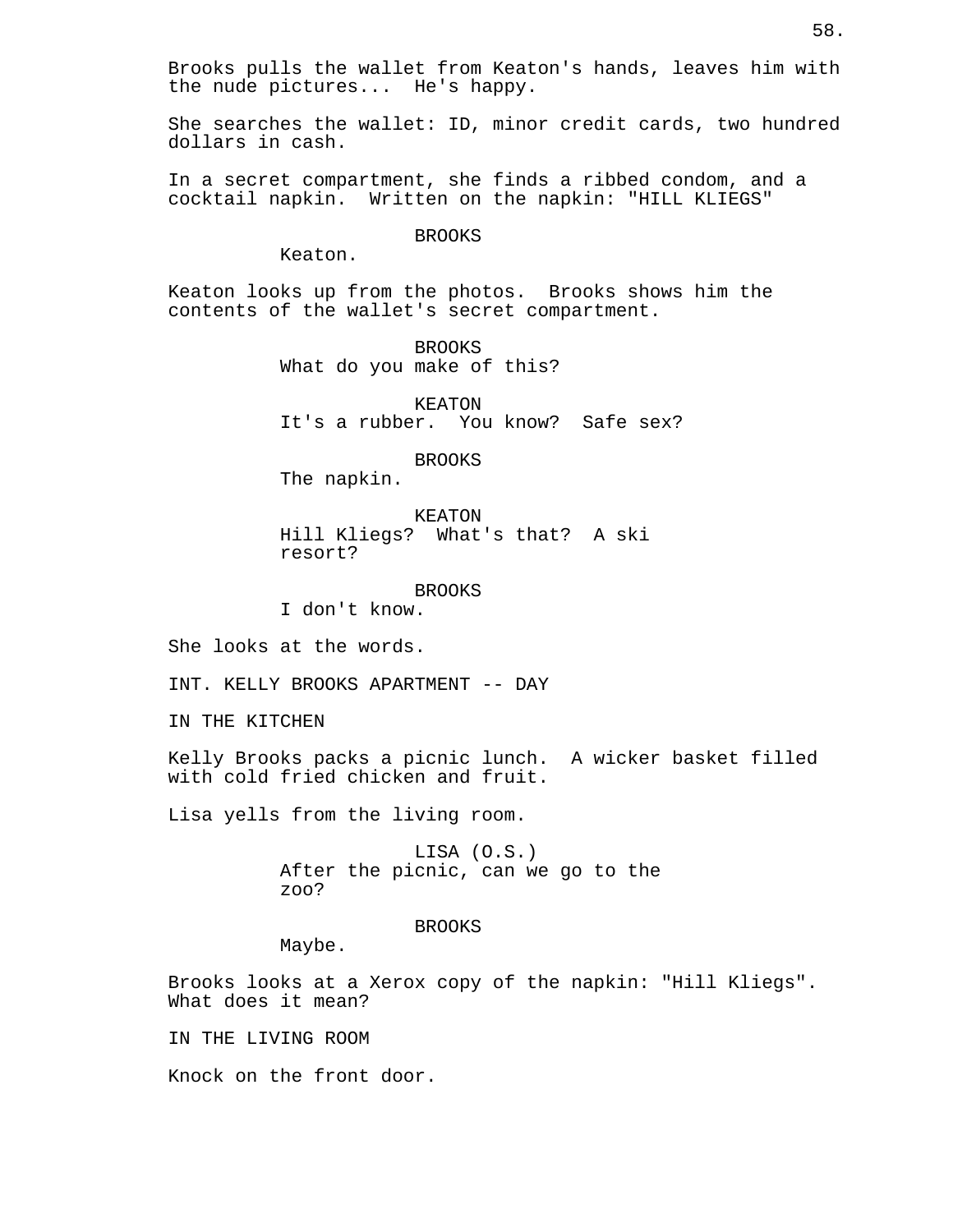LISA Someone's at the door.

BROOKS (O.S.) Could you get it for me, honey?

LISA

Okay.

Lisa opens the front door, exposing....

Keaton looks down at Lisa.

KEATON My God! It's a midget! Did you escape from the circus?

LISA I'm not a midget.

KEATON Are you a dwarf? An elf? A pigmy? A gnome?

LISA I'm a little girl.

KEATON Could have fooled me. Your mom home?

LISA

Who are you?

KEATON I'm her boss. Wondering why she isn't at work.

LISA It's her day off. We're going on a picnic... And you're NOT her boss. Uncle Rory is.

Lisa yells towards the kitchen.

LISA

Mommy, some strange man is here!

Brooks comes out of the kitchen, drying her hands on a towel.

BROOKS It's okay, Lisa. You can let him in.

LISA But he lied, Mommy.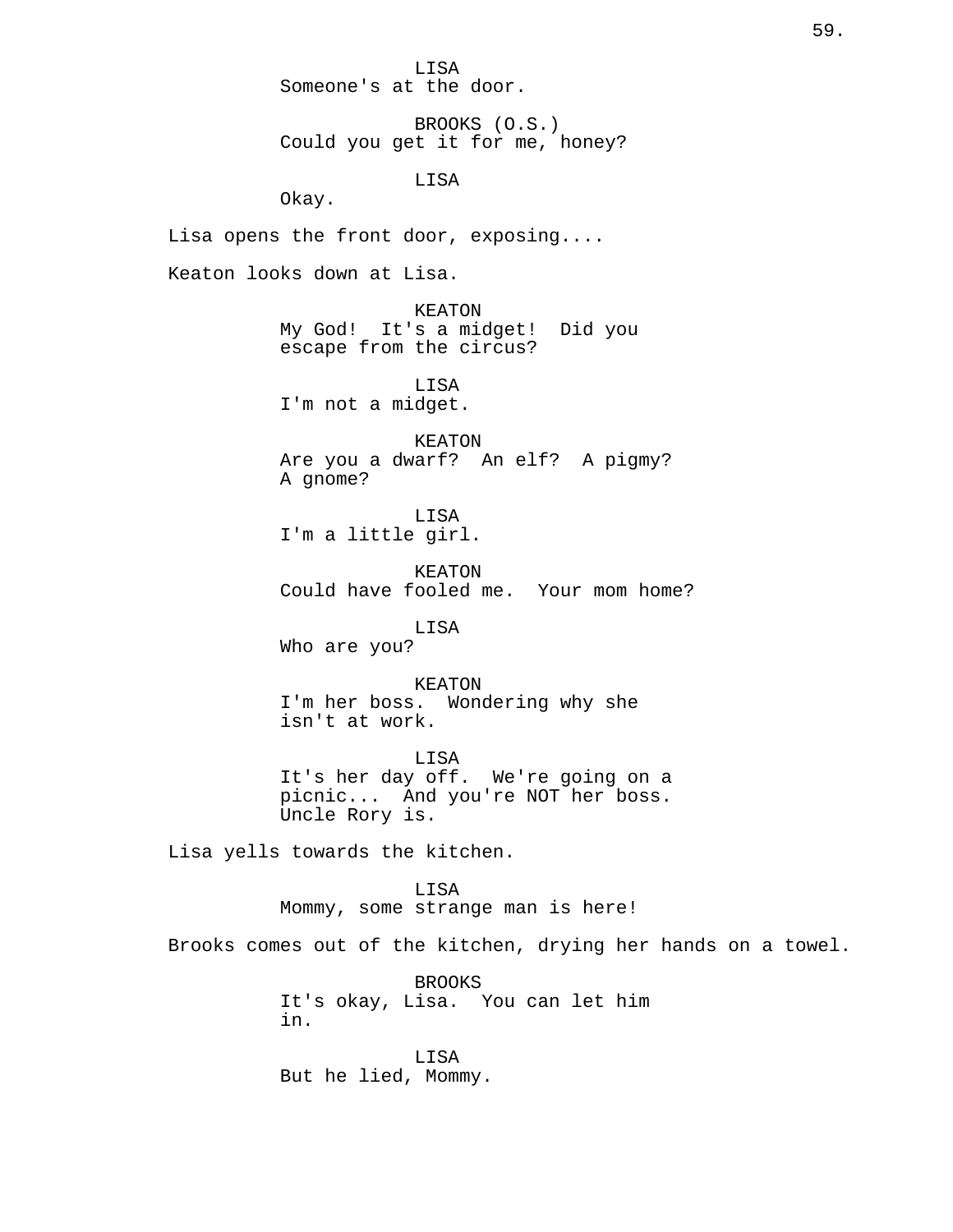BROOKS We'll wash his mouth out with soap later, okay?

LISA You hear that, mister? My Mom's gonna wash your mouth out with soap. Yech!

Lisa wanders off, Keaton closes the door.

KEATON Figure it out yet?

Brooks shakes her head.

EXT. GOLDEN GATE PARK -- DAY

Lisa runs up and down hills, laughing. Brooks and Keaton walk through the trees nearby.

KEATON

"Hill Kliegs". I looked it up in the dictionary. Klieg is as type of light used in movies. But there's no special Hill type. It's not a brand name, or anything.

BROOKS It's not a ski resort in the Swiss Alps, either.

KEATON Maybe it's a code.

BROOKS And maybe the guy with the mohawk was James Bond.

KEATON It's possible.... But not probable.

Lisa runs in front of them, Keaton smiles at her.

KEATON

Race ya.

Lisa points to the Windmill at the edge of the park.

LISA To the Windmill.

## KEATON

Sure.

LISA On your mark, get-set-go.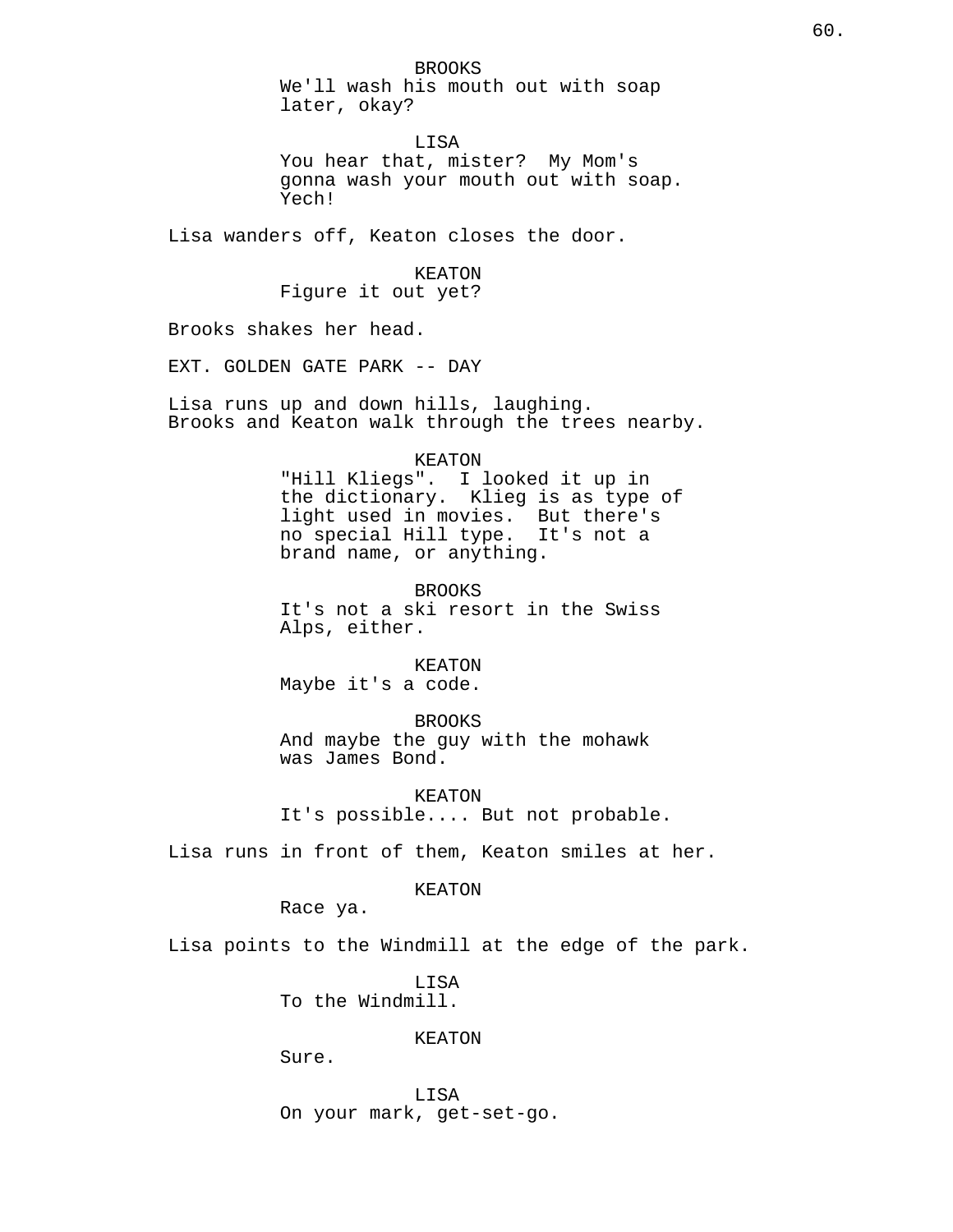Brooks watches Lisa dart off before she finishes.

Keaton takes a deep breath, starts running.

KEATON Here I come... The pigmy's in the lead, but the champ is closing fast.

Keaton and Lisa run next to each other.

As they get closer to the Windmill, Keaton does an exaggerated run, looking totally ridiculous, letting Lisa beat him.

Keaton hits the Windmill, slides into a sitting position.

KEATON You beat me, kid.

Lisa goes off to play, Brooks walks up.

BROOKS Maybe we're looking at this from the wrong angle.

KEATON What do ya mean?

BROOKS So far, we've assumed that the intent was robbery, and it went wrong. (beat) What if the intent was to kill Mrs. Mendolson, and the robbery was just a smoke screen?

KEATON Who'd want to kill her?

BROOKS Somebody out to hurt Mendolson?

KEATON Then why not just kill Mendolson?

BROOKS Maybe they need him alive. So he can help them....

KEATON I don't buy it.

Keaton shakes his head and stands up.

INT. KELLY BROOKS APARTMENT -- DAY

Keaton and Brooks sit in the living room, drinking beer.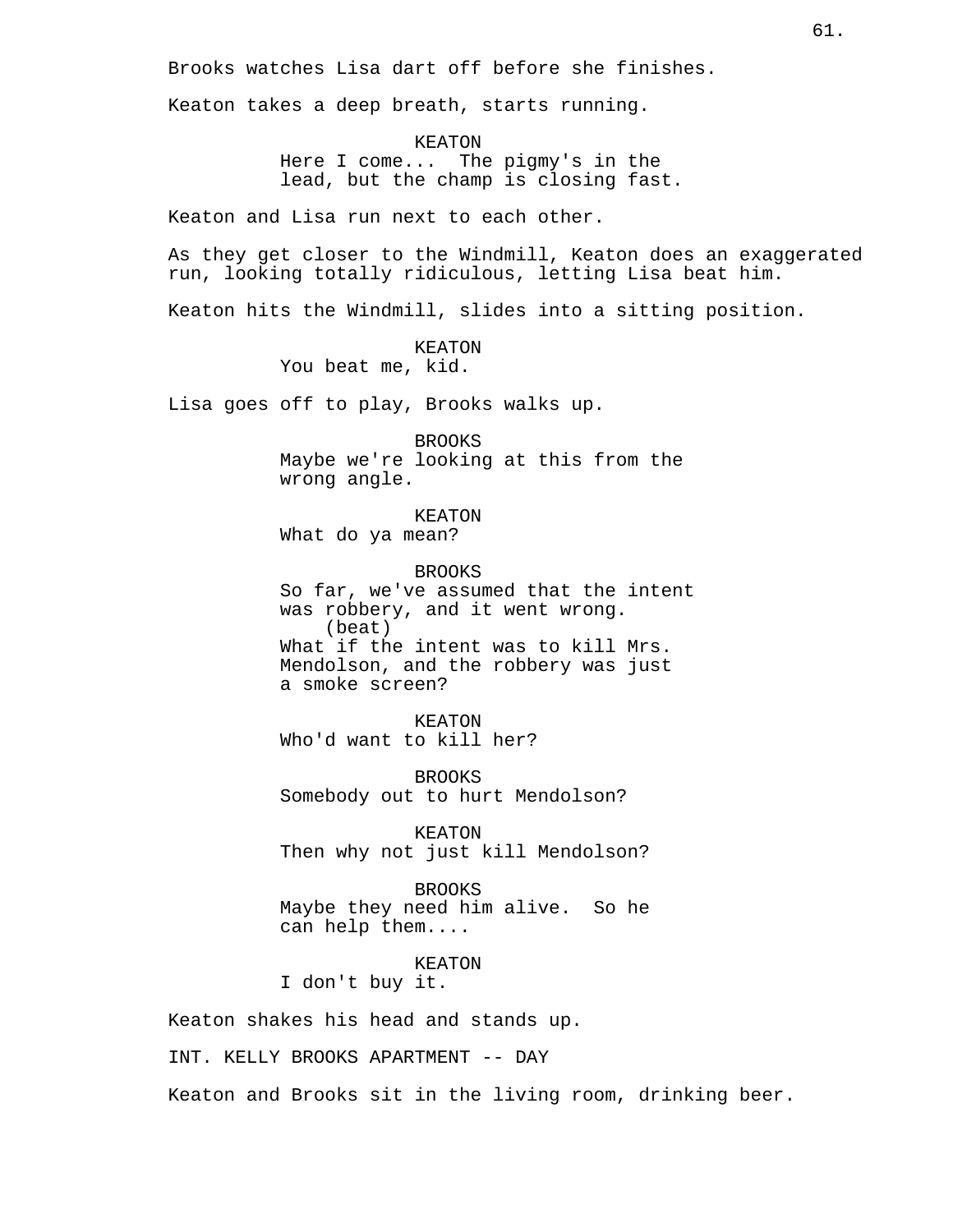KEATON

Sure.

Brooks goes into the kitchen.

BROOKS (O.S.) Why don't you buy it?

She comes back with two beers, hands one to Keaton.

KEATON A murder's a murder and a robbery's a robbery. That's a rule.

BROOKS A rule Keaton believes in?

KEATON

The only one.

BROOKS What's wrong with rules?

KEATON

Look at it this way: A cop has to follow all of these rules & regs: Miranda, Escobito, entrapment, illegal searches, all the damned amendments. (sips his beer) We break a rule, the case gets thrown out of court and the creepo walks. (another sip) But the Creepo has no rules. He can lie, steal, shoot us dead, and worse... And it's all part of his game.

BROOKS You sound like Dirty Harry.

KEATON Dirty Harry's an okay guy.

BROOKS

He's FICTION.

## KEATON

Sure. A couple of fink writers made him up. But he's still got the right idea. When somebody shoots at you, you shoot back.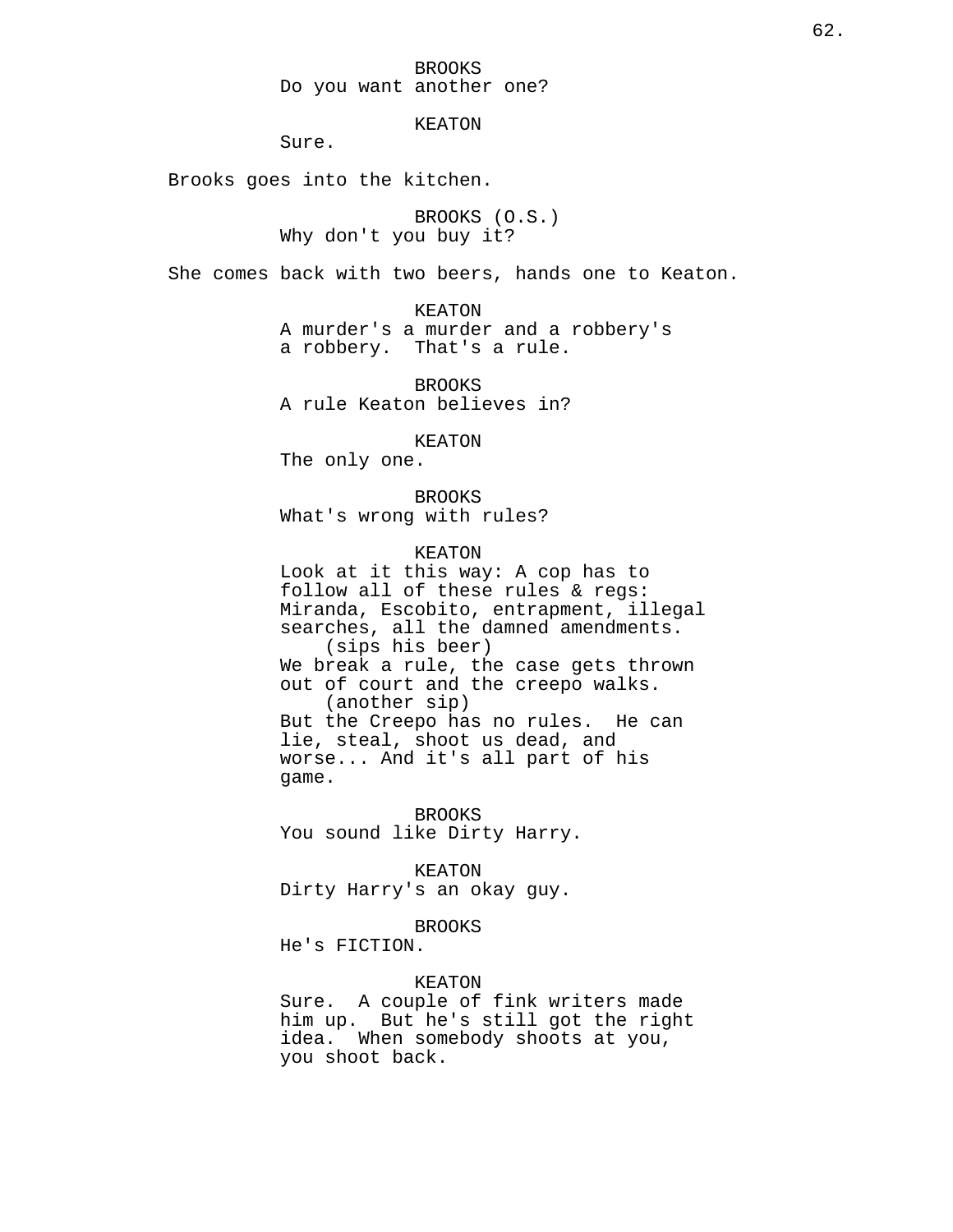BROOKS You make it sound like a game... Cops And Robbers.

KEATON It's not. You know how many times I been hiding in some doorway, scared out of my shorts, hoping the scumbag will run out of bullets before he hits me? (beat) You know how many times I've lost partners, knowing it could have been me? (beat) It's a sick feeling: Being relieved because your buddy got killed, not you. If that's the game, I don't want to play it.

Both finish their beers.

Lisa enters the living room, dressed in her pajamas.

BROOKS Hey, kid. Time for bed.

LISA I want to see Uncle Harry get his mouth washed out with soap first.

BROOKS

Lisa...

Keaton moves to his feet.

KEATON Come on, pigmy. A man's gotta do what a man's gotta do.

Keaton and Lisa go into the bathroom.

IN THE BATHROOM

Keaton turns on the water, lathers up the soap, gives his mouth a good washing out. Foam hangs all over his face.

KEATON

Look out! I'm rabid! Look out!

He makes a fool out of himself, Lisa giggles.

Keaton rinses out his mouth, turns to Lisa and Brooks.

KEATON There. No more lies.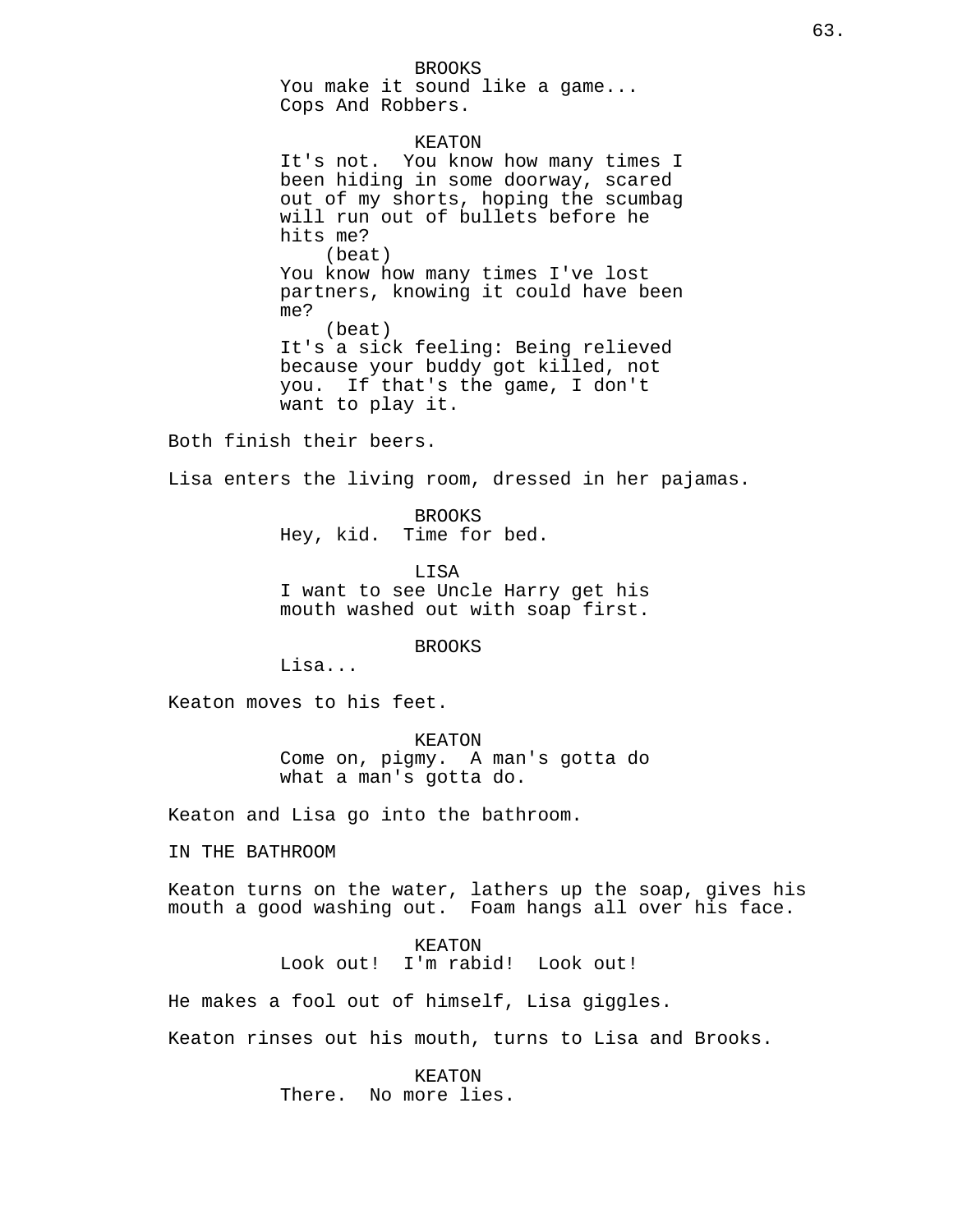Brooks escorts Lisa into her bedroom.

IN LISA'S BEDROOM

Brooks puts Lisa to bed and tucks her in, giving her a kiss.

LISA Goodnight, Mommy.

BROOKS `Night, munchkin.

IN THE LIVING ROOM

Keaton is leaving.

KEATON Hey, thanks for the brews.

BROOKS

You're okay, Keaton.

Keaton shrugs, unaccustomed to tenderness, and leaves.

Brooks picks up the Xerox of the napkin: "HILL KLIEGS". What does it mean?

INT. ROBBERY HOMICIDE ROOM -- DAY

Brooks looks at the napkin Xerox, tries to figure it out.

BROOKS Hill Klieg. Mountain light. Valley...

At the next desk, Keaton on the phone.

KEATON Sure, sure. Thanks.

He hangs up, looks at the Xerox. Figures it out.

> KEATON How could we be so stupid?

BROOKS What are you talking about?

KEATON Ten letters. Ten digits. It's a phone number and area code.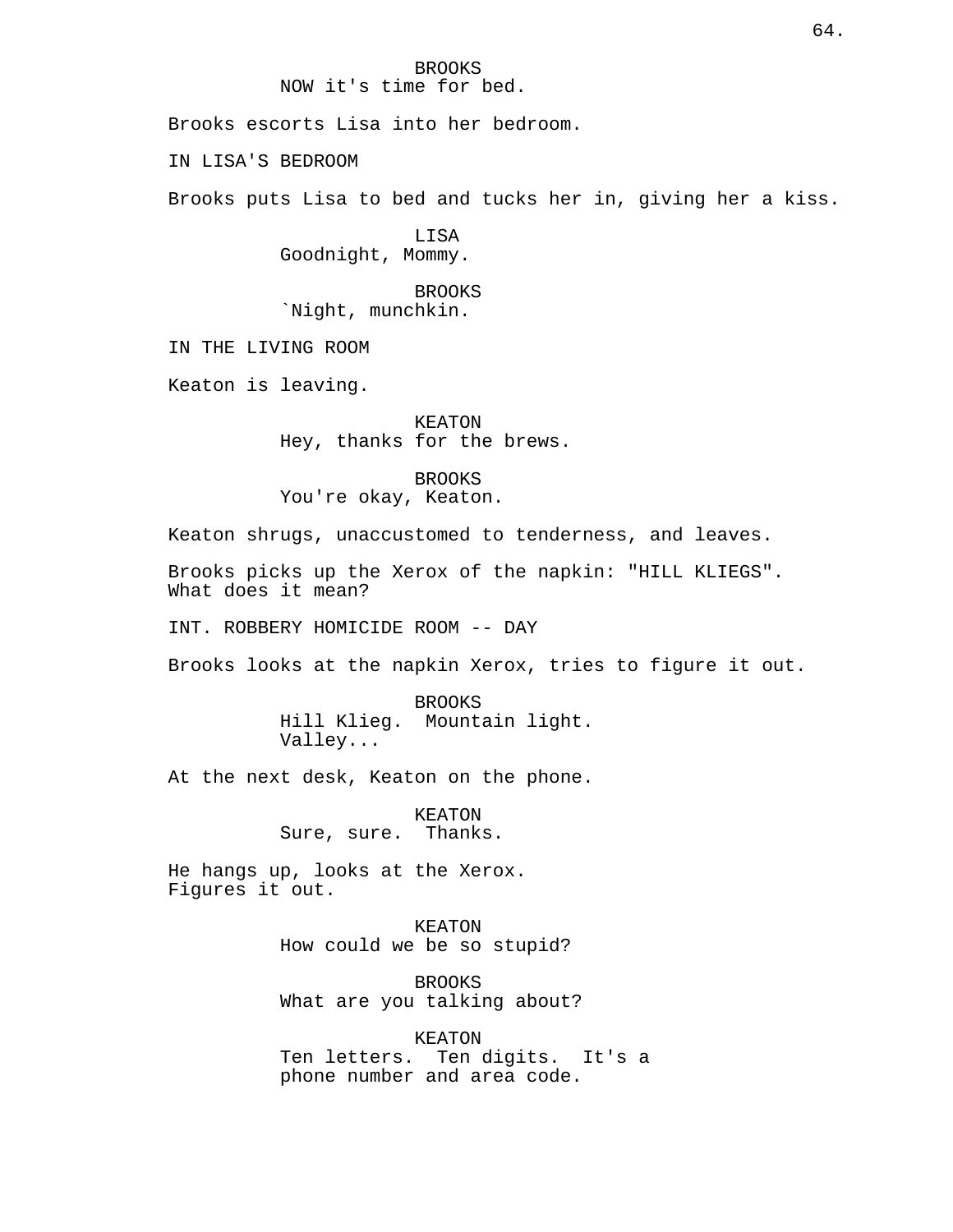Keaton sets the Xerox next to the telephone, fills in numbers for letters.

> KEATON Well, hello, hello.

Hands her the phone number.

BROOKS Five Fifty five is the dockside exchange.

Keaton pushes the phone to her.

KEATON Give 'er a spin.

Brooks dials. It rings twice before the voice says:

VOICE (V.O.) Harbor Patrol, chief Mendolson's office, can I help you?

# BROOKS

Hold on.

She covers the mouth piece.

BROOKS It's Mendolson's office.

KEATON Okay. Sometimes a robbery IS a murder.

Brooks takes her hand from the mouth piece.

BROOKS James Mendolson, please.

MENDOLSON (V.O.) Mendolson. Can I help you?

BROOKS This is Kelly Brooks of Robbery-Homicide.

MENDOLSON (V.O.)

Yes?

BROOKS

Mister Mendolson, we're changing the classification of you're wife's shooting from robbery to homicide.

MENDOLSON (V.O.)

What?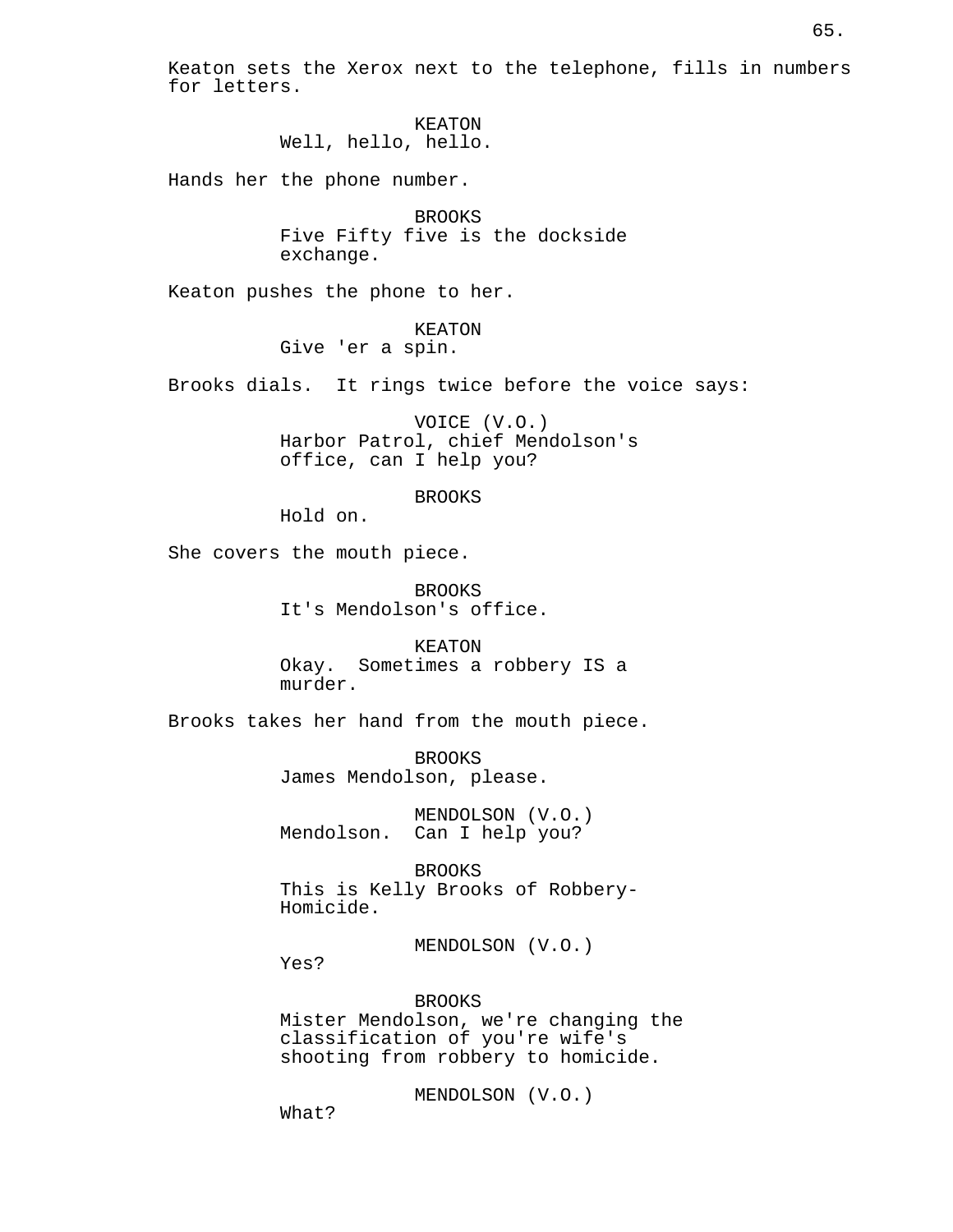BROOKS We know Mrs. Mendolson was murdered. What we want to know is why.

MENDOLSON (V.O.) I don't know.

BROOKS We think you do. We're going to send a car out to pick you up...

MENDOLSON (V.O.) No police cars. Maybe we can meet...

BROOKS

Where?

MENDOLSON (V.O.) Someplace where we won't be seen.

She covers the mouth piece.

BROOKS He wants to meet someplace neutral.

KEATON How about Switzerland? (beat) Let me talk to him.

Brooks shakes her head no.

BROOKS Union Square garage. Third Floor. In an hour.

She hangs up before Mendolson can argue.

INT. UNDERGROUND GARAGE -- DAY

Brooks alone on the third floor of the underground garage. She looks at her watch. It's 3:01.

BROOKS

He's late.

Footsteps echo around her. She looks to the left. Nothing but shadowed darkness. She looks to the right. More shadows.

### BROOKS

Mendolson?

Brooks puts her hand on her gun.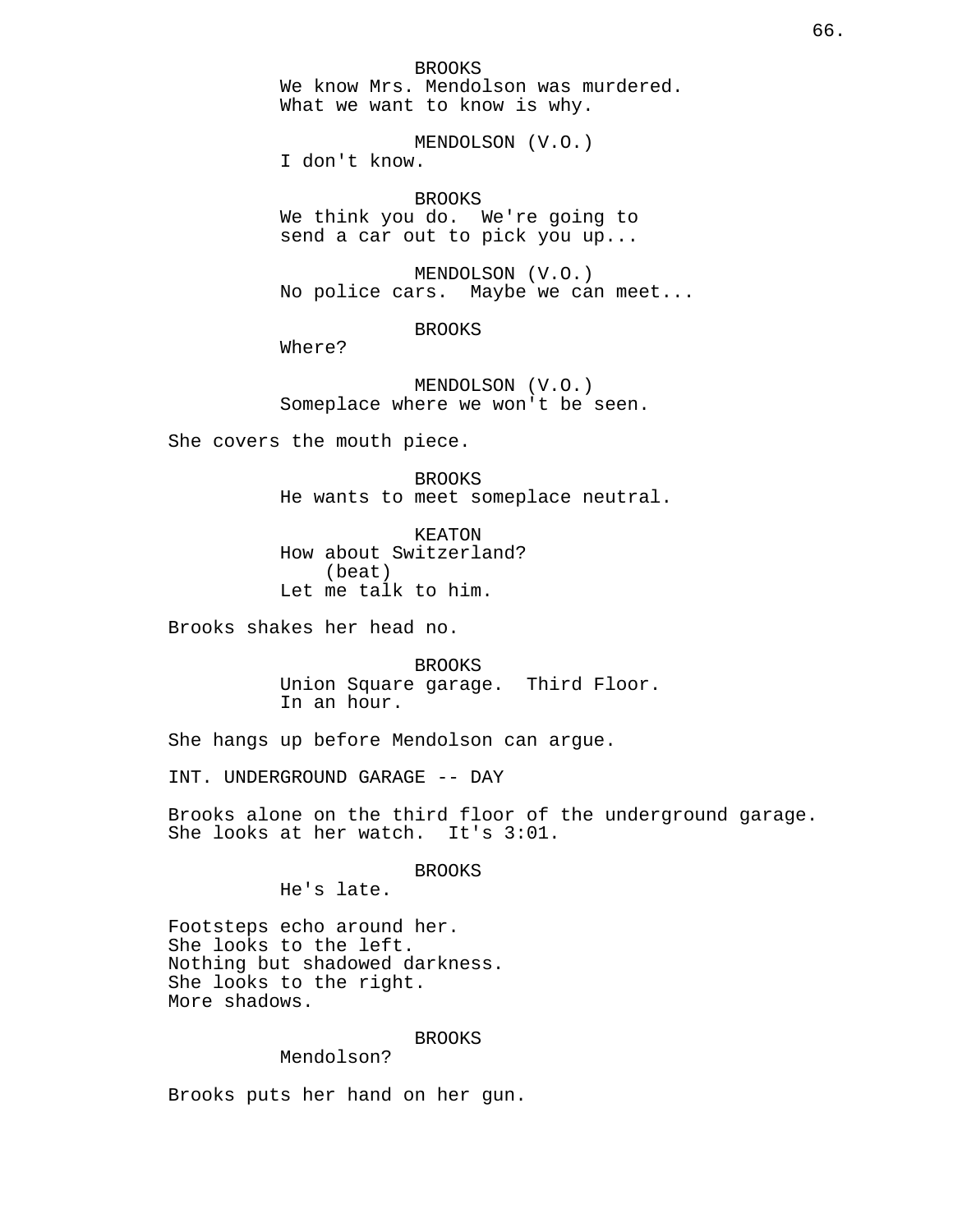Mendolson?

Echoes. Brooks tries to separate one echo from another. It is impossible.

Where is this guy? Sneaking up on her?

BROOKS

Mendolson?

Voices on another level of the garage. Echoed laughter of teenagers.

A voice right behind her. She draws her gun, spins, and almost fires.

> MENDOLSON What do you want from me? Money? I don't have any money.

Eyes sunken, voice wavering, Mendolson is coming apart at the seams.

Brooks holsters her gun. Feeling like Keaton. Like a gunslinger.

## MENDOLSON

What do you want?

KEATON Just a couple of answers.

Mendolson spins. Keaton leans against a pillar behind him. Relaxed.

Tires squeal on asphalt someplace in the garage...

BROOKS They murdered your wife, didn't they?

MENDOLSON I'm the one who should be dead...

KEATON Why'd they kill her?

MENDOLSON

They're bringing in guns. Tons of them. Glock P-100s, made of plastic. They won't trigger metal detectors.

KEATON

Who is?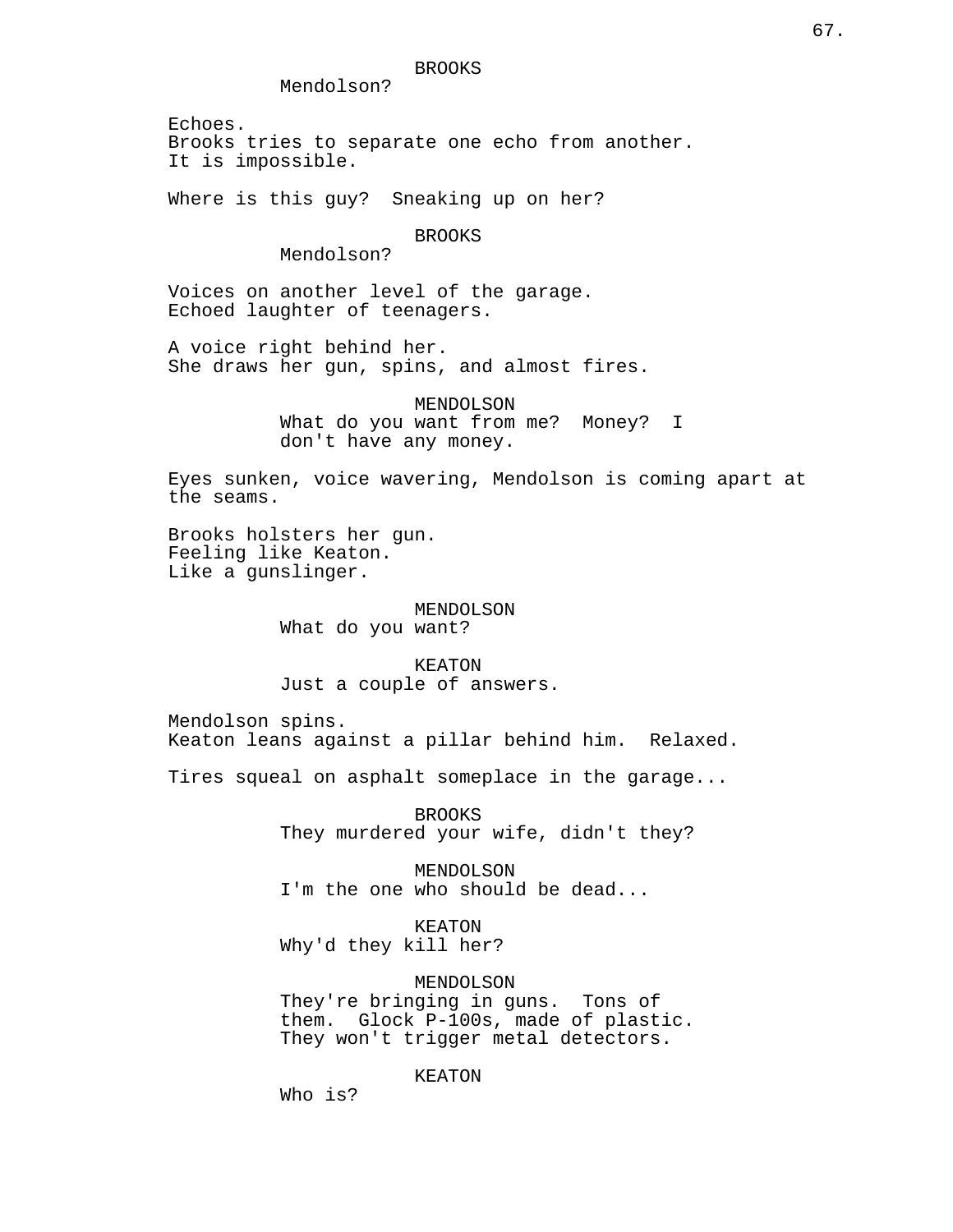### MENDOLSON

Bringing them by boat. Right into the Harbor.

## BROOKS

Who?

MENDOLSON They tried to bribed me. I refused. Told them I was going to the F.B.I.

## KEATON

Who?

MENDOLSON They killed Patty. Told me my daughter was next... Unless I cooperated.

KEATON You should have gone to the Feebies.

MENDOLSON I couldn't. Don't you see? He'd kill me.

Tires skid on the second level, echoing through the garage.

KEATON Give me a name.

## MENDOLSON

Woodbridge.

Mendolson turns his head towards the skidding. Closer.

The 1957 Chevy blasts around a pillar, right at him.

INT. 1957 CHEVY -- DAY

Behind the wheel of the Chevy, the mohawked WILDER.

INT. UNDERGROUND GARAGE -- DAY

Keaton and Brooks dive for cover behind parked cars.

Mendolson pleads with the oncoming car.

MENDOLSON I didn't tell them anything!

The Chevy hits Mendolson head on, throwing him over the roof. Ricochets off the ceiling, SPLATS behind the car. Dead.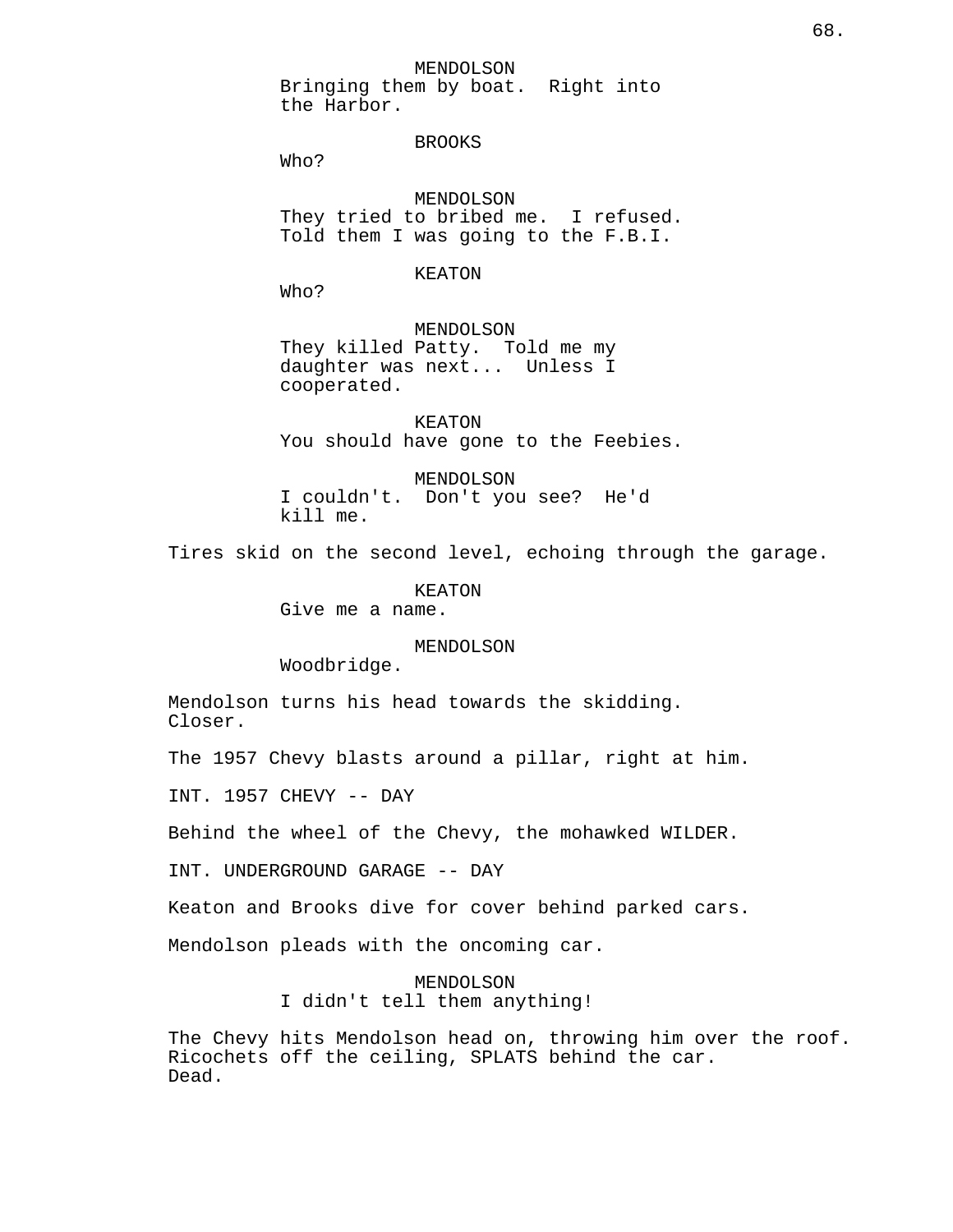Brooks moves to check Mendelson... .........Realizes she's stepped from behind cover... ..................................The Chevy ROARS at her! KEATON Brooks! Brooks runs like a lunatic. Behind her, the Chevy increases speed. Coming right at her. Brooks wants to look back. See how close the Chevy is to her. But she can HEAR the car only a few feet behind her. Closing fast! SUDDENLY Keaton leaps from the shadows, aiming his guns at the front tires of the Chevy. BLAM! BLAM! Misses. But the Chevy twists away from the gunfire. Brooks dives over a parked car, barely escaping the Chevy. The Chevy skids into a 180 turn. Heading back at Keaton! KEATON Oh shit... Keaton fires two more shots. BLAM! BLAM! One hits the windshield, shattering it. The other goes wild. INT. 1957 CHEVY -- DAY WILDER This little piggy cried Weee Weee Weee all the way to the morgue. Speeds to hit Keaton. INT. UNDERGROUND GARAGE -- DAY Keaton dives behind a beat up Pinto. The Chevy shoots past him, running over Mendolson's corpse on its way to the exit ramp. Keaton pops from behind the Pinto and fires at the Chevy... But it's gone.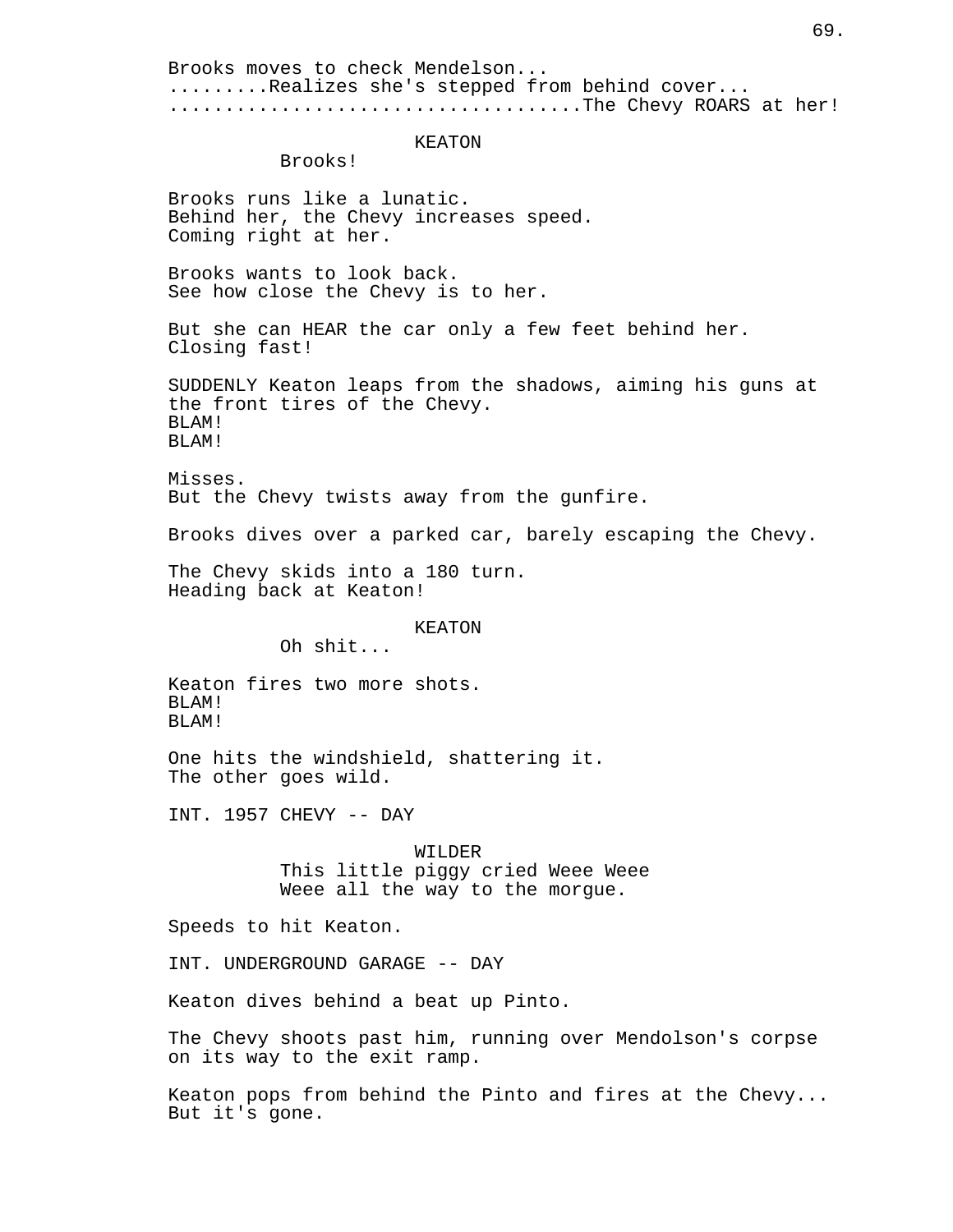Keaton holsters his gun, jumps over the Pinto.

# KEATON He's getting away!

Keaton jumps into the Unmarked Car, starts it.

Brooks dives into the passengers seat as Keaton ROARS OFF after the 57 Chevy.

EXT. UNDERGROUND GARAGE -- DAY

The Unmarked car FLIES out of the parking garage.

EXT. CITY STREET -- DAY

THE 57 CHEVY shoots across an intersection, tires squealing.

The Unmarked car blasts across a half minute later.

INT. UNMARKED CAR -- DAY

Keaton pulls the seat belt and shoulder harness down.

# KEATON

Buckle up.

Brooks grabs the wheel, swerve around a slow moving Volvo.

Keaton finishes adjusting the seat belt, grabs the wheel.

KEATON

Thanks.

Brooks grabs the radio mike.

BROOKS

This is Cobra Two. We are in pursuit of a blue 1957 Chevrolet. No visible license number, on 3rd and Kingsley.

DISPATCH (V.O.) Back up requested?

She looks at Keaton, who shakes his head.

## BROOKS

The car was involved in a code 480 and shooting incident at Union Street Garage. MCSU unit and the Coroner.

DISPATCH (V.O.)

Ambulance?

BROOKS DOA. Harbor Patrol Chief Mendolson.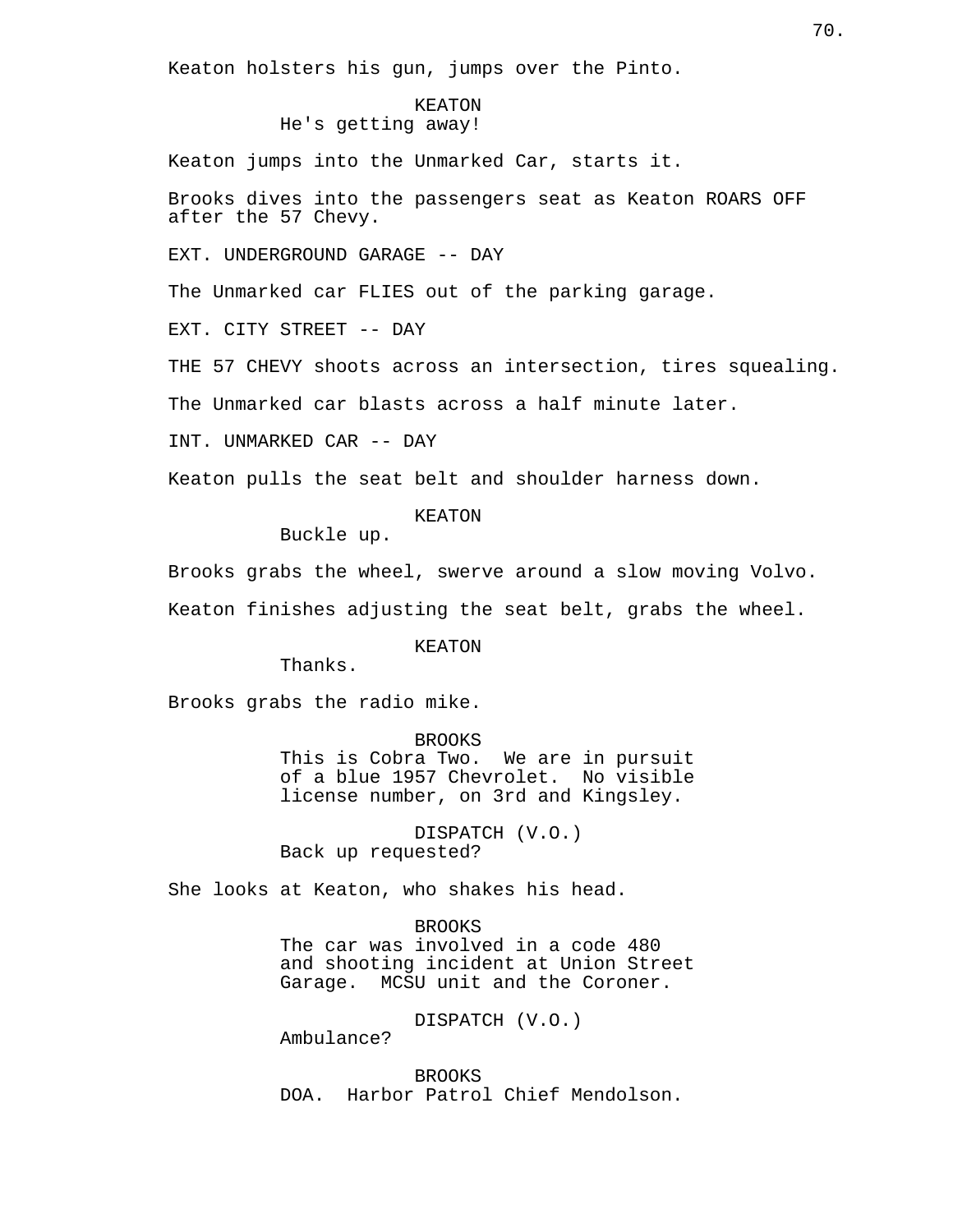Shit...

BROOKS We WILL need back up. We're heading north on Columbus. In pursuit.

Brooks hooks the mike.

INT. 1957 CHEVY -- DAY

Wilder skids around a corner onto a side street.

EXT. CITY STREET -- DAY

The Unmarked car slides around the corner behind the Chevy.

INT. 1957 CHEVY -- DAY

Wilder speed dials his cell phone.

WILDER Wilder here. Mendolson blabbed. Had to waste him. Don't know what he said, but they're following me. (beat) Yeah, I know the alley. (beat) Okay. I'll bring them with me.

Wilder pats his assault rifle.

WILDER You guys just be ready on your end.

Wilder hangs up, looks in the rear view mirror. The unmarked car is still behind him.

EXT. CITY STREET -- DAY

Wilder skids the Chevy left against the light. Two cars hit their brakes to avoid hitting him. A VW slams into a row of parked cars, flipping on its side.

INT. UNMARKED CAR -- DAY

Keaton speeds past the flipped car.

EXT. CITY STREET -- DAY

The Chevy twists into a narrow alley. The sides of the car skid along the walls, throwing sparks.

INT. UNMARKED CAR -- DAY

KEATON

Hang on!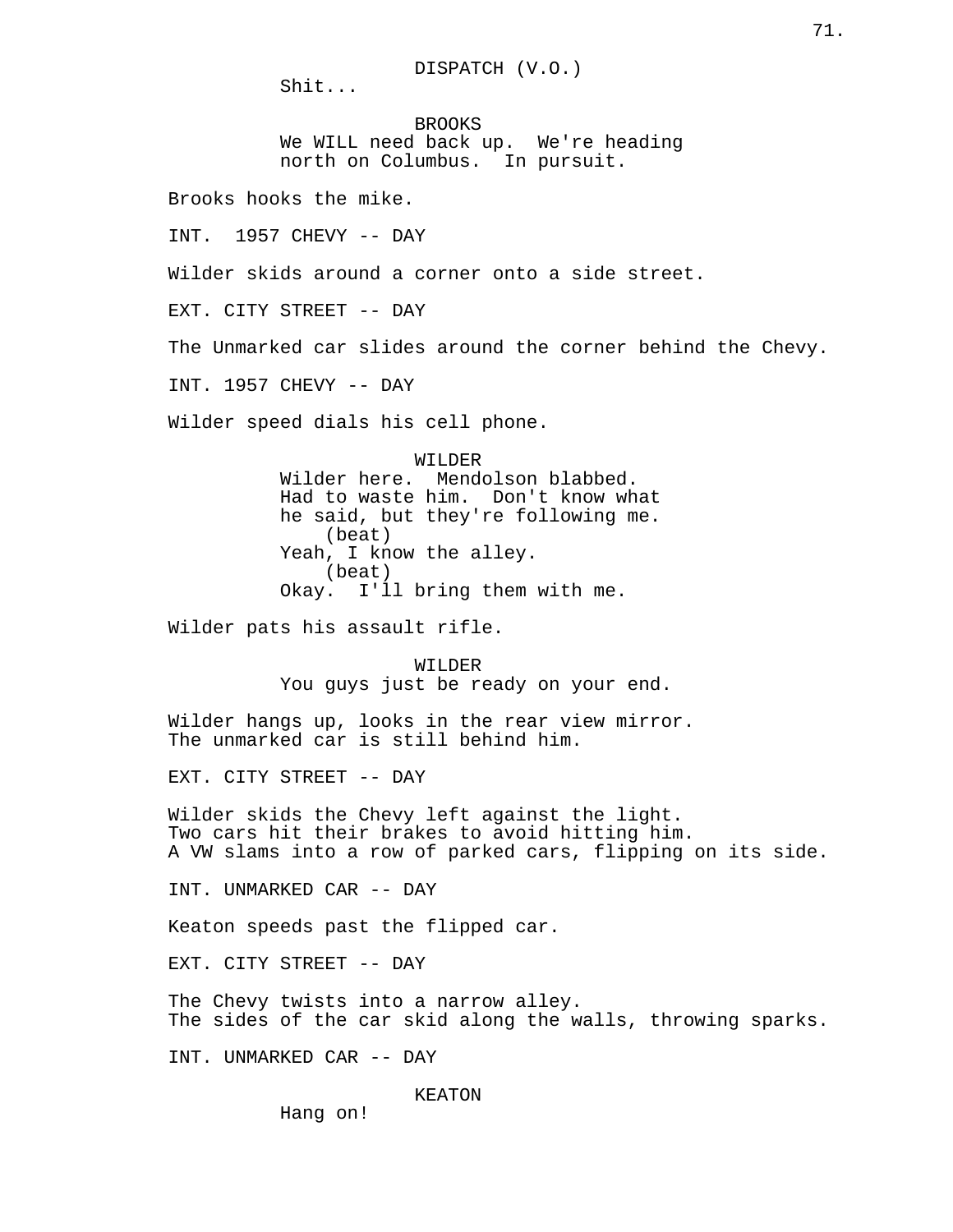Keaton twists the wheel, following the Chevy.

The Unmarked police car is a few inches wider than the Chevy: Fenders spark against the alley walls.

POP! CRASH! Brooks ducks as the side view mirrors are sheared off.

> BROOKS Watch out! Watch out!

Garbage cans flip over the roof, clatter on the trunk lid.

Keaton slams down on the gas... Trying to counteract friction.

INT. 1957 CHEVY -- DAY

Wilder hits the gas, zooming out of the alley.

WILDER Still behind me little piggies?

Looks in the rear view mirror:

The Unmarked car is right behind him, coming out of the alley.

INT. UNMARKED CAR -- DAY

Keaton twists out of the alley, zooming after the Chevy. Both sides of the unmarked car are scraped to pieces.

> KEATON Still here, scumbucket.

EXT. CITY STREET -- DAY

The Unmarked car twists around a slow moving Volkswagen, flying after the Chevy.

THE NEXT INTERSECTION: traffic has come to a stop. All lanes are blocked.

INT. 1957 CHEVY -- DAY

Wilder twists the wheel, sends the car onto the sidewalk.

INT. UNMARKED CAR -- DAY

Keaton jumps the unmarked Dodge onto the curb.

EXT. CITY STREET -- DAY

Chevy slams through a stack of crates, sending splinters and boards overhead...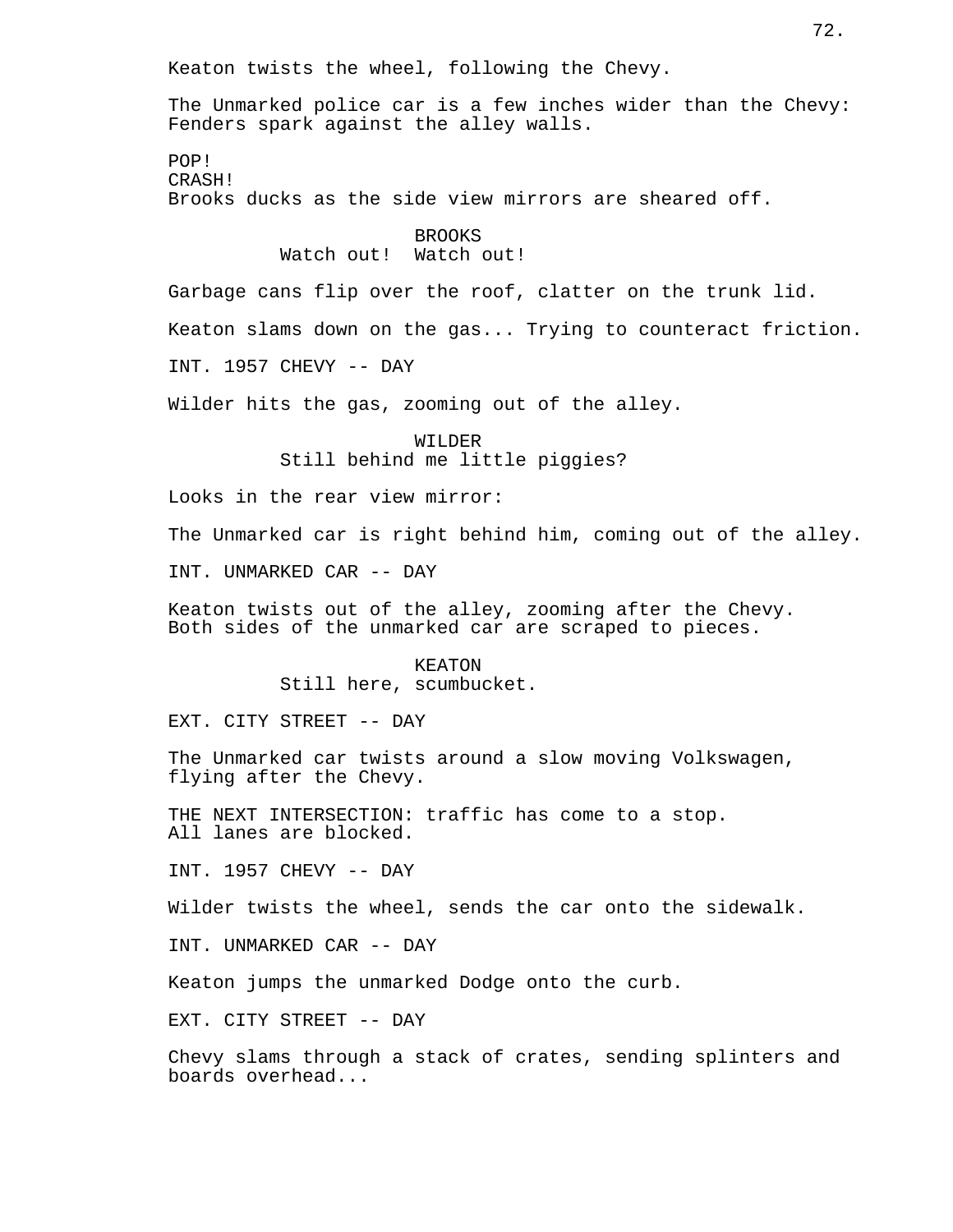## INT. UNMARKED CAR -- DAY

Brooks covers her head, as crates rain over the car.

Keaton looks like he's on a sunday drive.

Through the spider webbed window Brooks sees the Chevy sheer the door off a deli, frightening customers back inside.

EXT. CITY STREET -- DAY

The sidewalk in front of the Chevy is filled with pedestrians.

INT. 1957 CHEVY -- DAY

Wilder twists through them like pylons, tires going on and off the sidewalk.

> WILDER Here we go round the mulberry bush. The mulberry bush. The mulberry bush.

EXT. CITY STREET -- DAY

Pedestrians SCREAM as the 1957 Chevy WEAVES THROUGH THEM, missing some by less than an inch. Amazing driving.

INT. UNMARKED CAR -- DAY

#### KEATON

No way, Jose.

Keaton skids off the sidewalk to avoid the pedestrians.

Maneuvers in and out of traffic, keeping sight of the Chevy.

EXT. CITY STREET -- DAY

The two cars run neck and neck, then...

The Chevy flies to the street RIGHT IN FRONT OF the Unmarked car... Roars away.

INT. 1957 CHEVY -- DAY

Wilder pulls the Chevy into an alley between two buildings.

WILDER

Here we come.

THE UNMARKED CAR skids around the corner, following Wilder.

EXT. NARROW ALLEY -- DAY

No more than twenty feet wide. Each building is five stories tall and has a pair of closed back doors.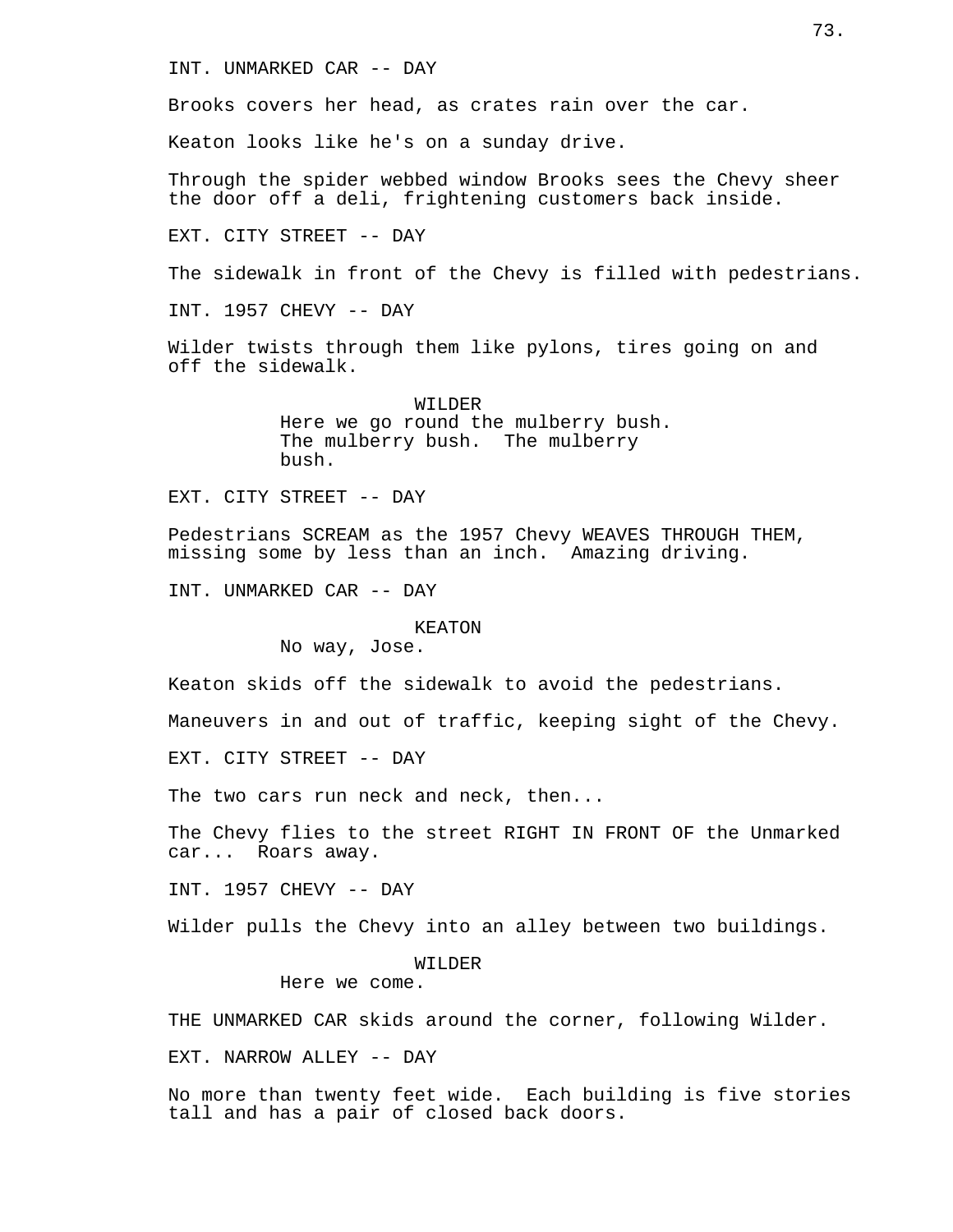AT THE END OF THE ALLEY

Wilder skids the Chevy around, blocking the exit.

INT. UNMARKED CAR -- DAY

Keaton jams the brakes, fish-tailing towards the wall until he gets control.

## KEATON It's a frigging trap.

Brooks looks at the exit blocked by Wilder's Chevy.

Wilder steps out car, smiling, pulls out his machine pistol.

BROOKS Back up! Back up!

Keaton throws the car into reverse and burns rubber backwards.

A PLYMOUTH STATION WAGON pulls across the mouth of the alley, blocking them in.

> KEATON Get out of the way! Out of the way!

Keaton jambs the brakes, honks the horn.

EXT. NARROW ALLEY -- DAY

THE STATION WAGON doesn't move.

But Ashley Abrams, dressed in another skin tight dress, steps out holding a MAC-10.

RONALDO, a huge zoot-suited Hispanic, also carrying a MAC-10, rolls from the back of the station wagon. Ronaldo makes Schwarzenegger look like a wimp.

INT. UNMARKED CAR -- DAY

Keaton sees guns and jambs the gas, speeding the down the alley, skidding to a stop. Halfway between the two cars.

## KEATON

Get down!

Wilder opens fire at the Dodge.

Brooks and Keaton duck as bullets shatter the front window, sending shards of glass flying through the car.

EXT. NARROW ALLEY -- DAY

Ashley and Ronaldo open fire. Machine guns roar, echoing through the alley.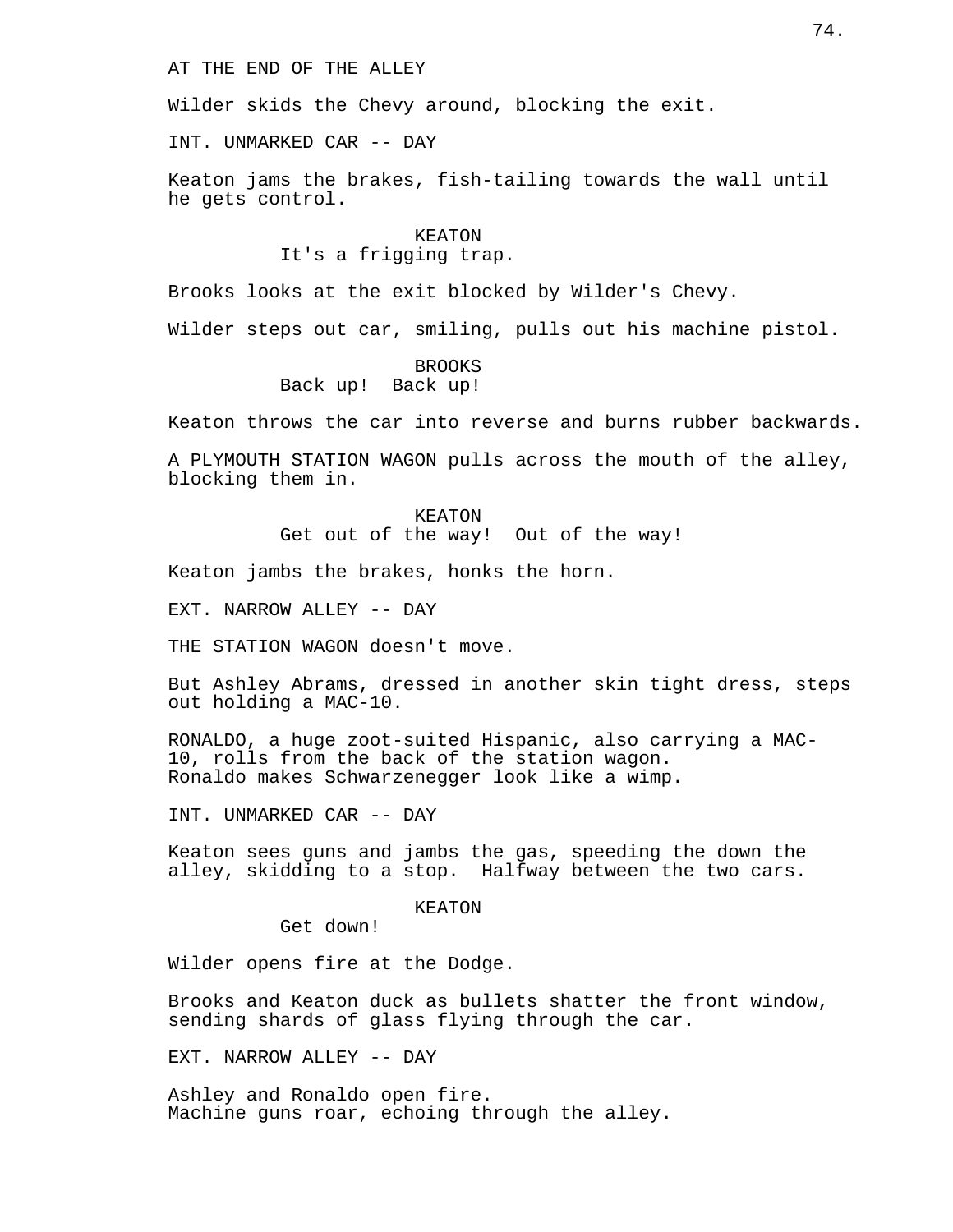## INT. UNMARKED CAR -- DAY

Keaton and Brooks are caught in cross fire, hugging the floor. Brooks grabs the radio.

> BROOKS Dispatch! Dispatch! This is Cobra two. Cobra two. Where's back up? Ten-13! Ten-13!

DISPATCH (V.O.) Ten-5, Cobra two?

Keaton grabs the mike from Brooks.

KEATON She said: "Get some damned help out here, NOW!" You copy?

DISPATCH (V.O.) Ten-4. Location?

KEATON A God Damned alley at...

BROOKS Tenth and Parker.

KEATON Tenth and Parker.

DISPATCH (V.O.)

Ten-4.

Keaton hooks the mike.

EXT. UNMARKED CAR -- DAY

Bullets riddle the sedan, punching big holes in the body.

EXT. NARROW ALLEY -- DAY

Wilder amuses himself by poking holes in the radiator.

Green fluid erupts from the Unmarked car like blood, spurting across the alley.

INT. UNMARKED CAR -- DAY

Brooks and Keaton pull their guns, but neither wants to raise their head to fire.

EXT. NARROW ALLEY -- DAY

Ashley sights the rear of the car and fires at the gas tank.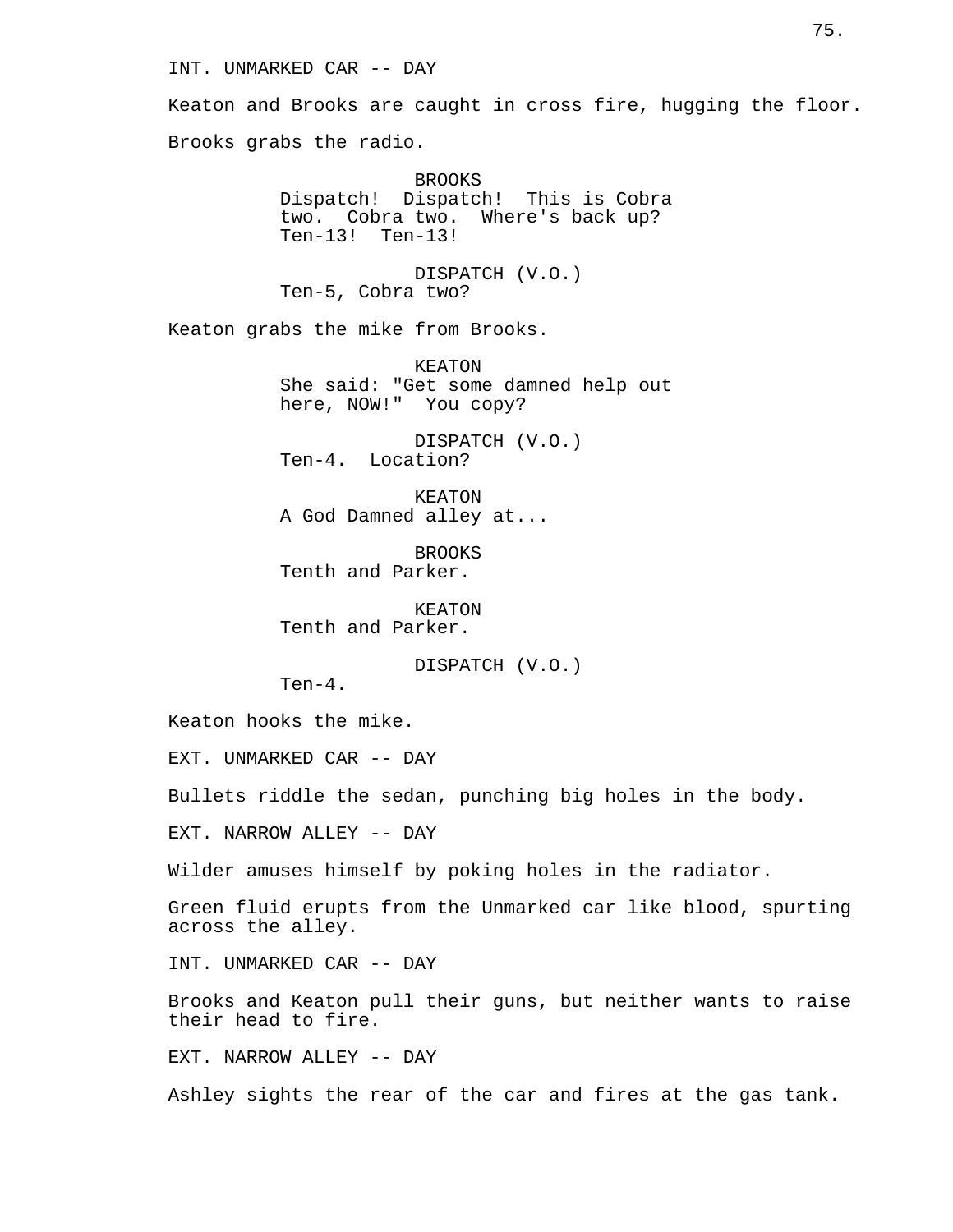EXT. UNMARKED CAR -- DAY

Six bullets puncture the gas tank, spraying fluid.

A gush of gas begins flowing from the back of the Dodge, turning into a stream headed towards Ronaldo.

EXT. NARROW ALLEY -- DAY

Ronaldo sees the stream of gasoline, smiles, pulls a lighter from his pocket. Waiting for the gas to travel to him.

INT. UNMARKED CAR -- DAY

Bullets fly overhead. Keaton and Brooks hug the floor. Finally Keaton raises his head a little.

> KEATON Screw this. Let's ram 'em.

He twists ignition. The engine doesn't start. Too many holes.

> KEATON We're REALLY trapped.

Brooks looks over the door, sees a possible avenue of escape.

BROOKS

The doors.

KEATON Morrison was a god, but this is no time to talk music.

BROOKS I mean THOSE doors.

Keaton looks out what is left of the window at the two doors on his side of the car.

EXT. NARROW ALLEY -- DAY

GASOLINE continues flowing to Ronaldo, only thirty feet away.

He flicks his lighter, flipping it around like a gunslinger.

INT. UNMARKED CAR -- DAY

Keaton cocks his gun, turns to Brooks.

KEATON Make a break for it?

BROOKS Sure. What do you want?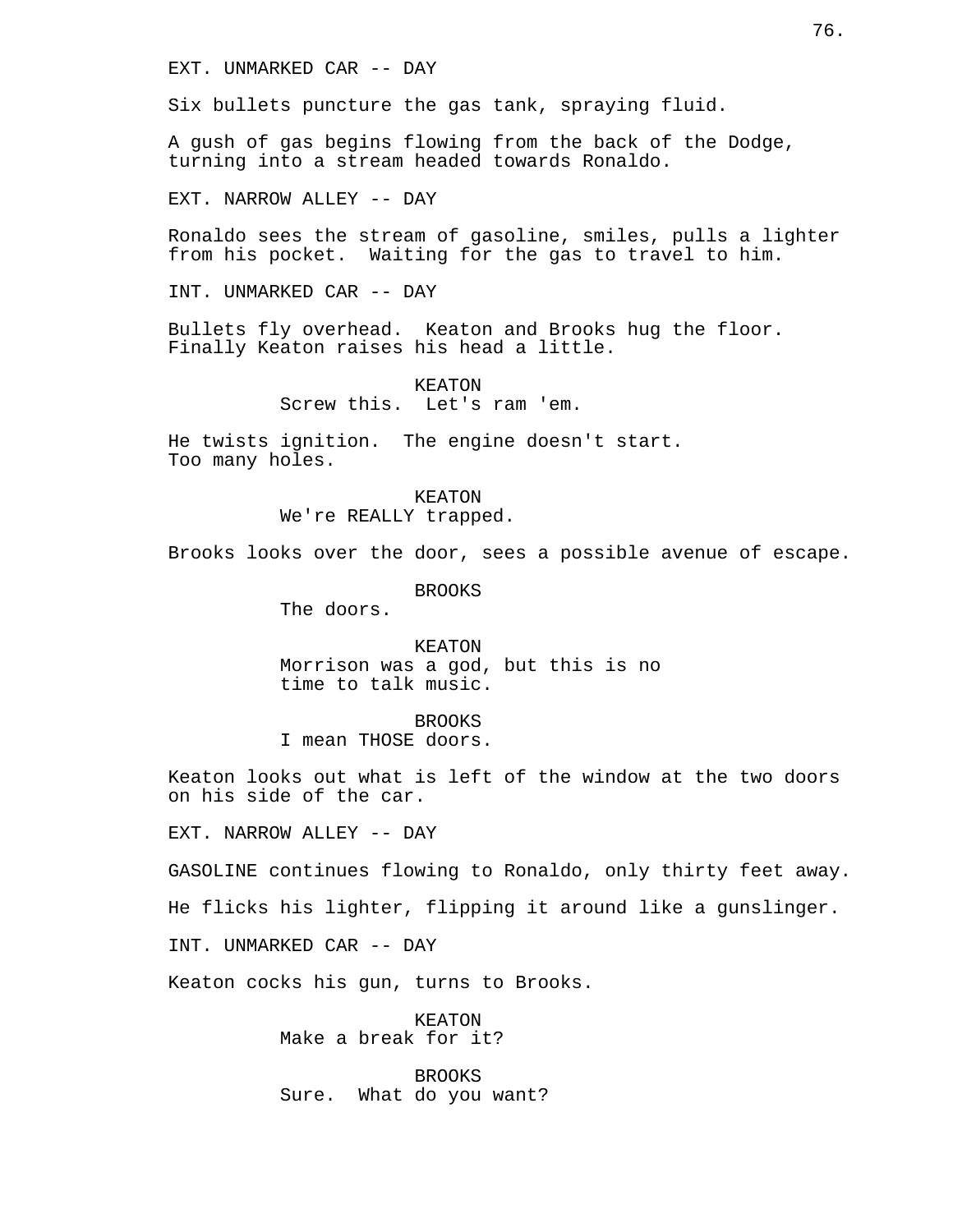She points to doors, going clockwise from her side.

BROOKS Door number one, door number two, door number three, door number four?

KEATON Or what's behind Carol Merril's skirt. I'd take the skirt right about now.

BROOKS Not an option.

KEATON Then I'll take number four.

The door on his side closest to Wilder.

BROOKS Okay. I'll try door number two.

The door closest to Ronaldo.

BULLETS CONTINUE TO PUMMEL THE CAR. They have to get out.

Brooks and Keaton, guns ready, hands on door handles.

KEATON

On three.

Brooks nods, taking a breath.

KEATON

Three!

Keaton and Brooks scramble out of the unmarked car.

EXT. NARROW ALLEY -- DAY

Keaton aims his 44 Magnum at Wilder, fires. BLAM! BLAM!

Wilder hits the dirt. Bullets fly overhead, one of them shredding a garbage can. Wilder looks at the can.

> WILDER This little piggy has Dum-dums.

Wilder gets his MAC-10 ready for action.

Keaton runs like a madman to door number four.

Wilder pokes from behind the Chevy, aiming the MAC-10.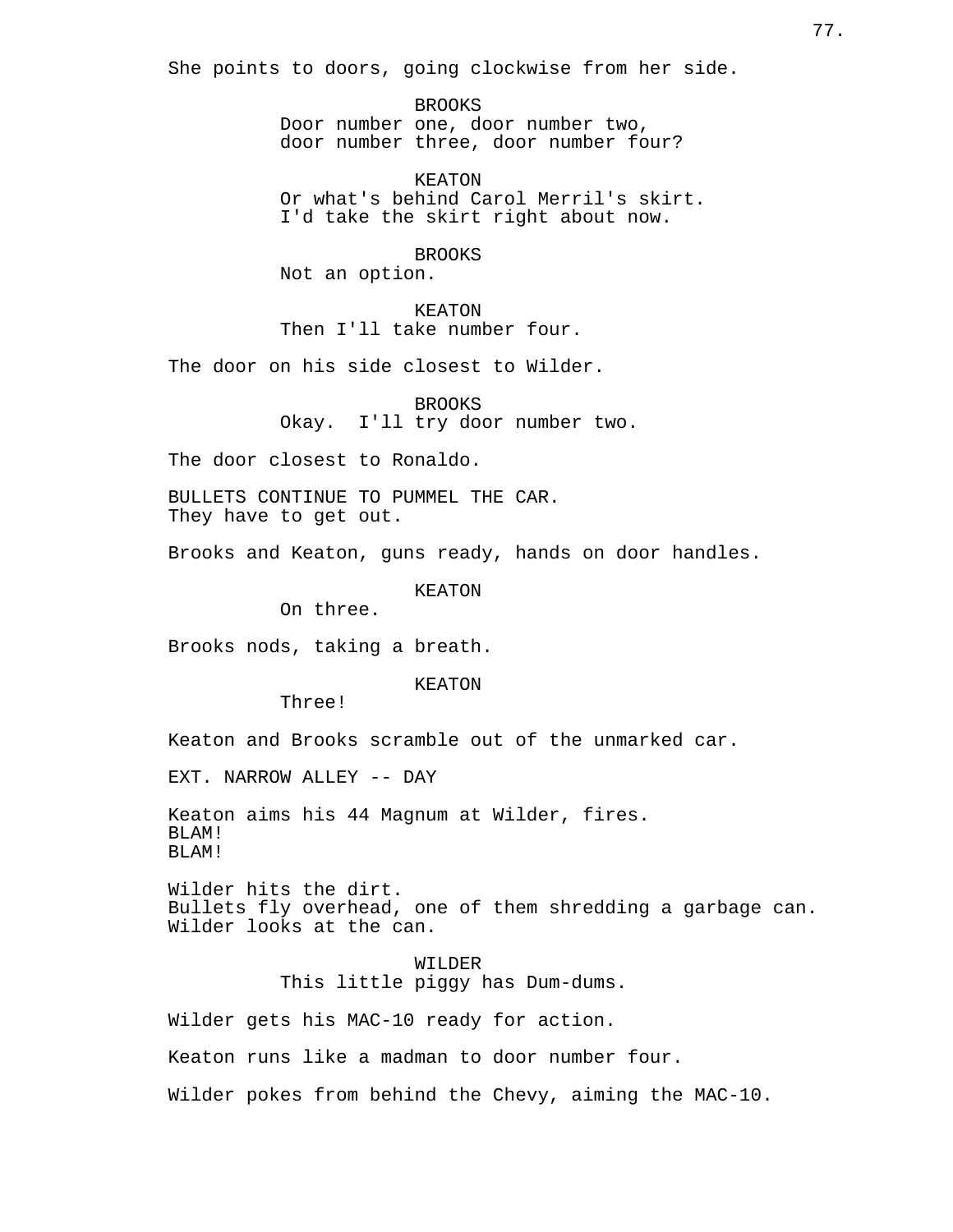Keaton fires before Wilder can aim. BLAM! Wilder ducks. The bullet whizzes past his head. Brooks has double trouble on her way to door number two. Both Ronaldo and Ashley fire at her. Brooks fires at Ashley, then at Ronaldo. BANG! BANG! BANG! BANG! Ronaldo dives behind the station wagon. Pockets his lighter, and sprays the wall behind Brooks with MAC-10 bullets. PLASTER flies over Brooks as she runs to the recessed doorway. Ashley fire in front of her, stopping Brooks in her tracks. Brooks returns fire, forcing Ashley behind the station wagon. BLAM! BLAM! Brooks reaches the recessed door, takes cover. Bullets spray the wall, turning brick into dust. Keaton gets to his door, Wilder sprays the wall with gunfire. Brooks grabs the door knob. Locked. She tries tugging/kicking it... gets nothing. BROOKS Mine's locked! Keaton's door is locked, too. He aims his 44, turns his head away as he pulls the trigger. BLAM! KEATON Mine's open! Brooks looks down the alley, past the car, to Keaton's door. A long way, but she can make it. Keaton reloads as Wilder riddles the walls around him. Bullets ricochet, sending plaster dust flying. KEATON Okay. On five. Keaton loosens up his shoulders, gets ready. KEATON One... Two... FIVE!

78.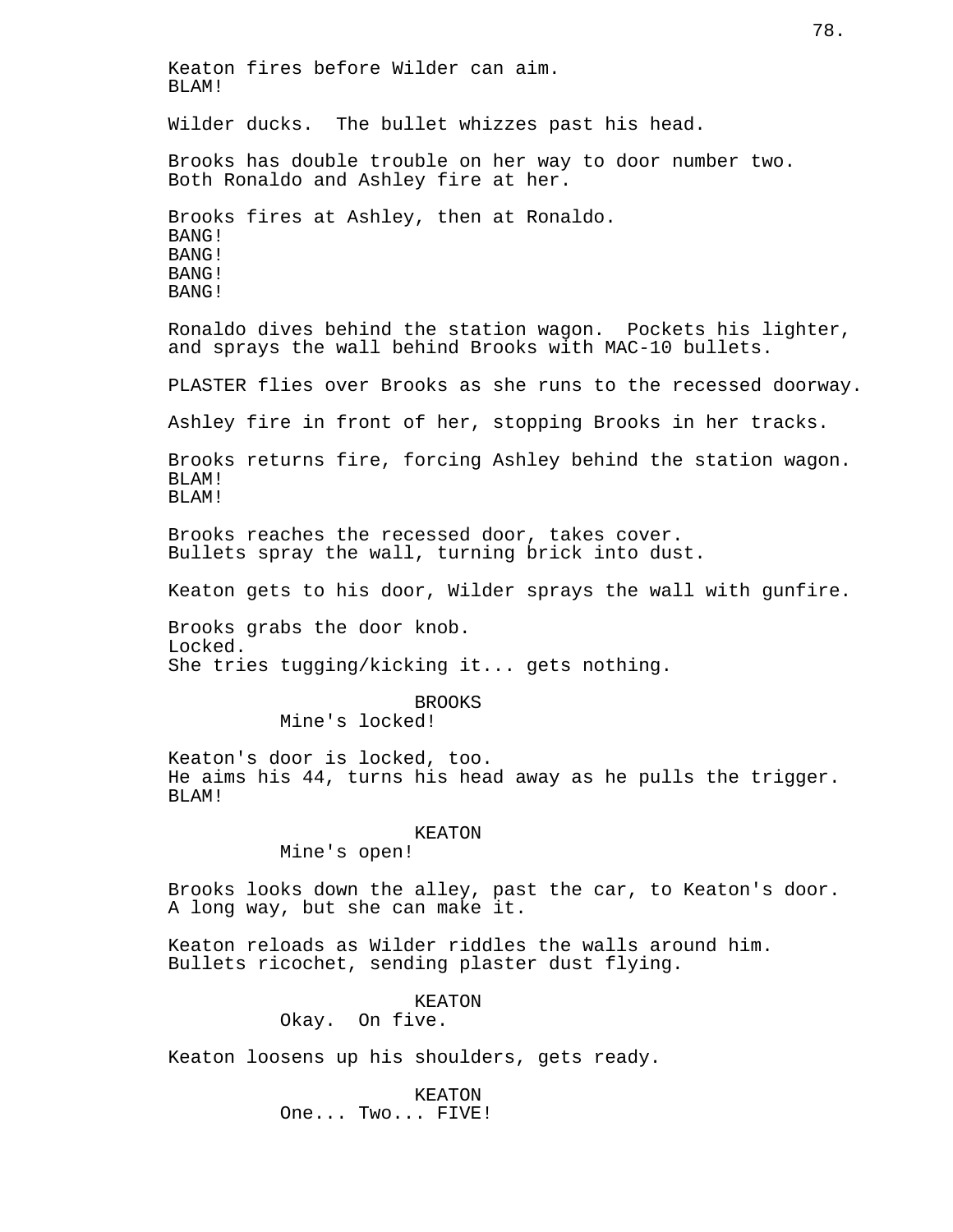Then Keaton fires a shots at Ronaldo and Ashley.

Brooks runs at full speed.

Wilder pops up from behind the Chevy. Keaton fires at him.

## KEATON

Down Scumbo!

Turns back to Brooks in time to see Ashley raise up. MAC-10 aiming.

## KEATON

Behind you!

Brooks spins, aiming her 38 at the killer babe. Click! Click! Click! Out of shells!

Keaton watches in horror... ..............Ashley raises up, smiling... ...................................fires the MAC-10 at Brooks.

Brooks is hit in the chest. Slamming her against the brick wall.

#### KEATON

You BITCH!

Keaton runs to Brooks.

Ronaldo aims his MAC-10 at Keaton and squeezes the trigger.

Keaton rolls. Bullets fly past him. Asphalt divots kick up around him. He dives behind the unmarked police car, using it as cover.

Crawling halfway inside the car, he picks up the microphone.

KEATON Cobra two! Officer down! Officer down! Where the hell's are backup!

He sees Ashley walking to Brooks' body.

Ashley looks down at Brooks's body. Huge bullet holes in her shirt. Eyes closed, blood dribbles from her mouth.

> ASHLEY Ding dong the bitch is dead.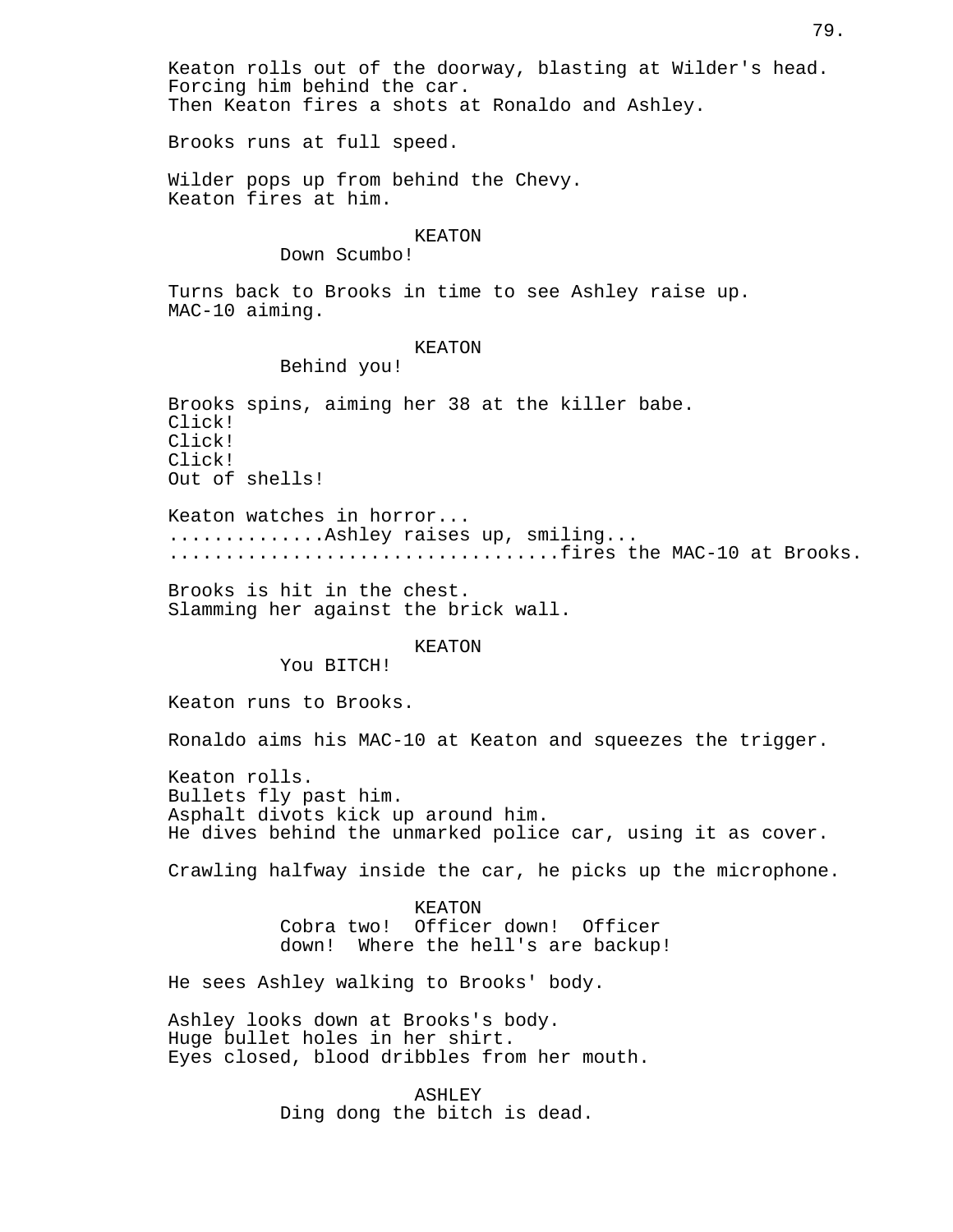Legs spread for balance, Ashley aims at Brooks' face.

ASHLEY

How about a closed casket service?

Keaton sees Ashley about to fire the MAC-10 at Brooks' face.

KEATON

No! No!

Keaton pops from behind the car and fires at Ashley.

BLAM! BLAM!

Both shots hit Ashley's chest, spinning her into a graceful pirouette. Then she slams to the asphalt, dead.

Keaton tries to get to Brooks' body.

#### KEATON

Brooks...

Ronaldo blasts his MAC-10, pinning Keaton behind the car.

Keaton, shaking with fear, pinned inside the car. All four tires are shot out. Keaton looks at Brooks's body, then looks to the door. He makes a decision, grabs the microphone.

> KEATON Dispatch! This is Keaton in Cobra two. Officer Brooks is down!

> > DISPATCH (V.O.)

Ten one?

KEATON I repeat: DOWN. I am practicing Tactical Retreat. Over!

Keaton drops the microphone, readies his 44 Magnum, bolts to the door.

BULLETS splatter around him as he runs to door number four.

He fires at Ronaldo and Wilder, who duck for cover. Keaton runs like crazy.

He dives to the door. Bullets chip the brick all around him.

Takes a final look at Brooks' lifeless body, swings open the door and gets the hell out of there.

INT. OLD MOVIE THEATER -- DAY

Keaton runs through the dark, empty theater, trying to escape.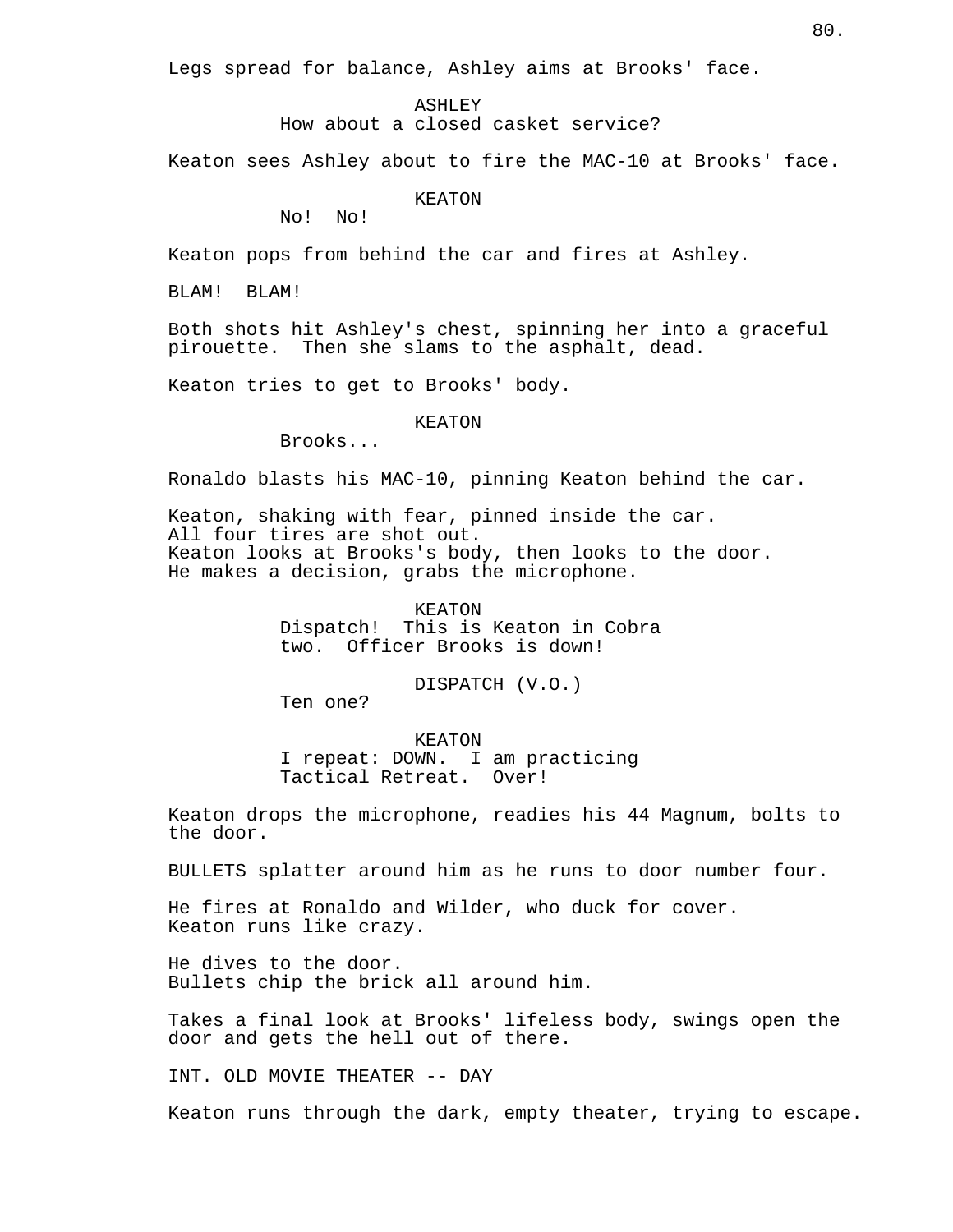EXT. NARROW ALLEY -- DAY

Ronaldo bends over Ashley.

## RONALDO

She's dead.

Sirens in the distance.

Ronaldo and Wilder look at each other for a second.

WILDER Take the wagon and get out of here.

# RONALDO

# What about the cop?

Wilder looks down at Brooks' body, then to the Unmarked car.

WILDER I got an idea. Throw me your lighter.

Ronaldo tosses it to Wilder, who plucks it from the air.

The sirens get closer.

INT. OLD MOVIE THEATER -- DAY

Keaton gets to the lobby. No one is chasing him.

EXT. NARROW ALLEY -- DAY

Ronaldo walks from the Unmarked, wiping blood off his suit.

WILDER She in the car?

RONALDO Seat belt and everything.

WILDER This little piggy got fried.

Wilder touches the lighter to the stream of gasoline.

He sings "Disco Inferno" as flames race down the stream to the Unmarked car.

> WILDER Burn baby, burn! Burn baby, BURN!

Wilder and Ronaldo turn away as the car bursts into flames. BLAAAAAAAM!

They get into the Chevy, drive away, police sirens get closer.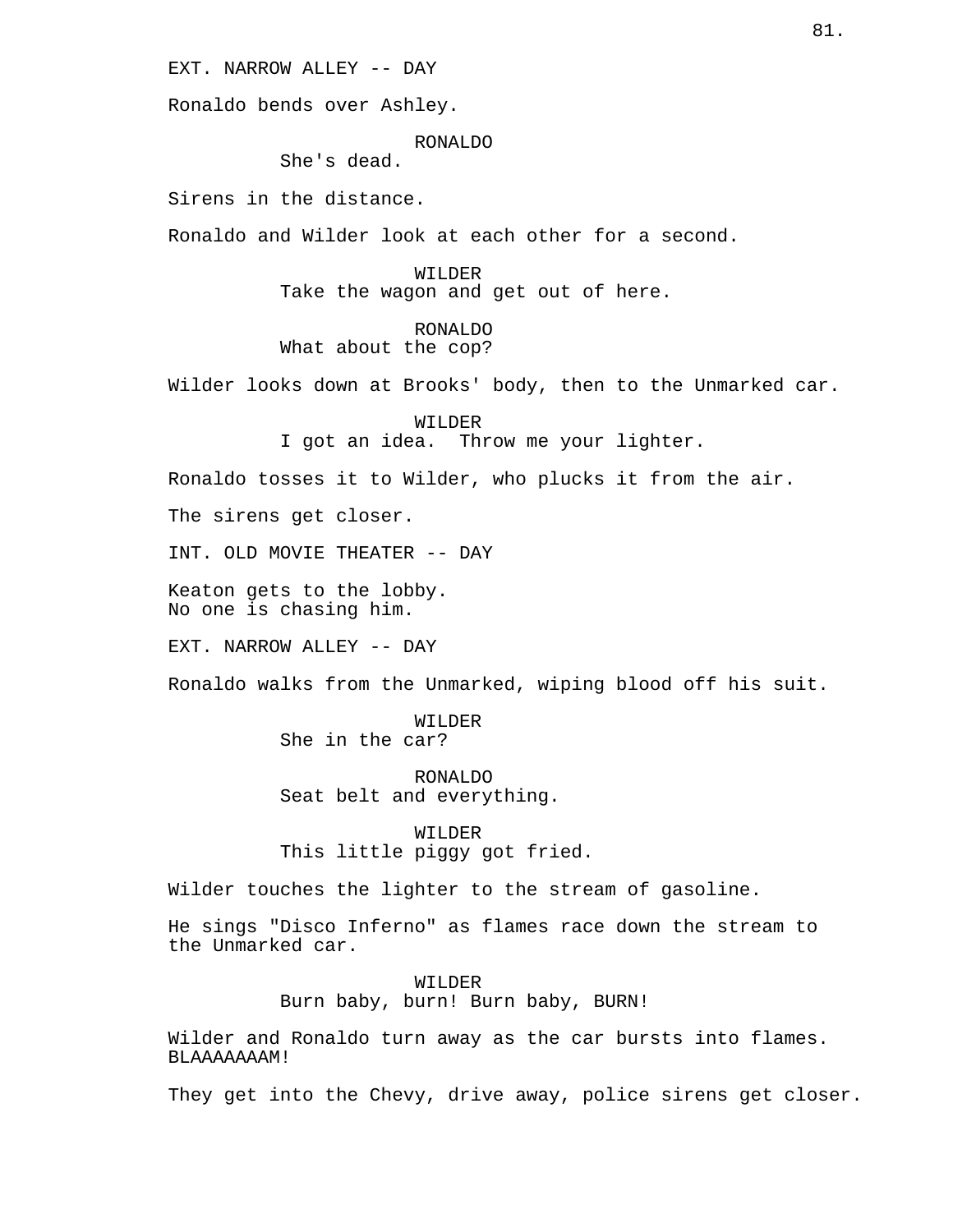THE UNMARKED CAR EXPLODES when flames reach the gas tank. BLAAAAAAAAAAAAAM! Flames race to the heavens.

INT. CHAPLIN'S OFFICE -- DAY

Harry Keaton getting chewed out by Rory Chaplin.

CHAPLIN What were you thinking, Keaton? Or were you thinking at all?

Keaton says nothing. He's hit rock bottom.

#### CHAPLIN

She was burned beyond recognition. The Coroner says that one of the bullets punched clean through her. You abandoned her and ran.

KEATON I exercised Tactical Retreat, sir.

CHAPLIN You ran. You got scared and you ran.

Keaton looks at his shoes, it's true. He still tries to justify his actions.

#### KEATON

She was dead. I saw her get hit. Saw her go down.

#### CHAPLIN

And you ran. You know the rule: We always bring out our dead. Always. (beat)

Back up was on the way.

#### KEATON

I did my best.

## CHAPLIN

I should never have teamed her up with you. My mistake. (beat) You're a dangerous man, Keaton.

Keaton studies his shoes.

#### CHAPLIN

You're suspended pending further investigation. Internal Affairs wants you off the force. I need your badge and gun.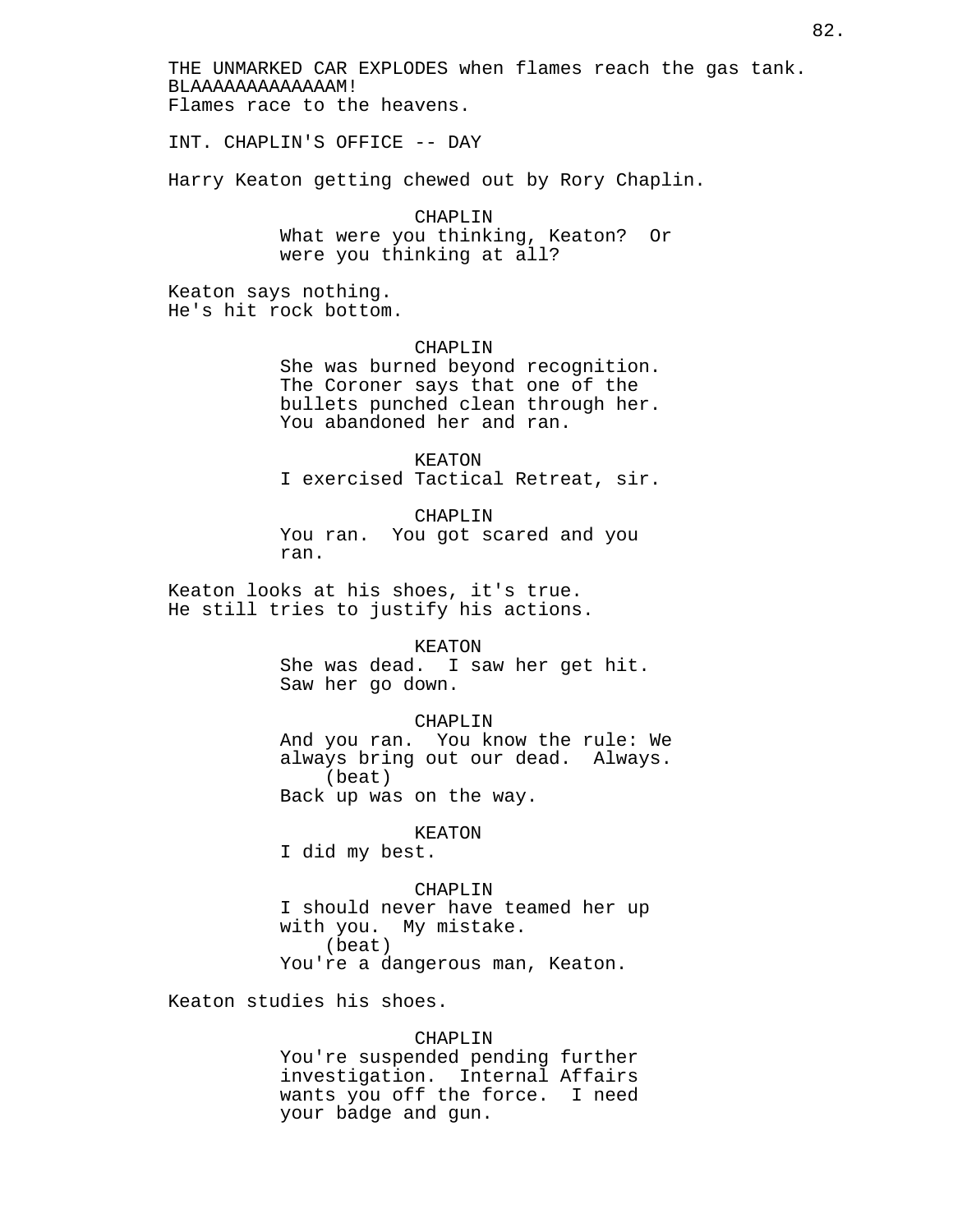Keaton hands the badge and the gun over.

KEATON Has anyone told the kid?

CHAPLIN We sent a child welfare officer over this morning.

KEATON What about the father? Does he know?

CHAPLIN We don't know who the father is. Brooks had the kid on her own.

KEATON Grand parents?

#### CHAPLIN

Dead.

KEATON So the kid is all alone, now?

CHAPLIN

All alone.

Keaton realizes the extent of his actions.

INT. ROBBERY HOMICIDE ROOM -- DAY

Keaton sits at Brooks' desk, looking through her life. The photo of Lisa, the paperwork on the Mendolson case.

Keaton looks at the photo of Lisa.

#### KEATON

Alone.

INT. KELLY BROOKS APARTMENT -- DAY

Keaton looks up from his shoes at Lisa, curled on the couch next to him, hugging a teddy bear and wiping tears.

> KEATON I know what it's like to be alone. (beat) When I was a kid, I was alone. Mom and dad got divorced when I was six. My dad was a drunk, but he loved me.

He looks at Lisa, who holds the teddy bear close.

KEATON

My mom.

(MORE)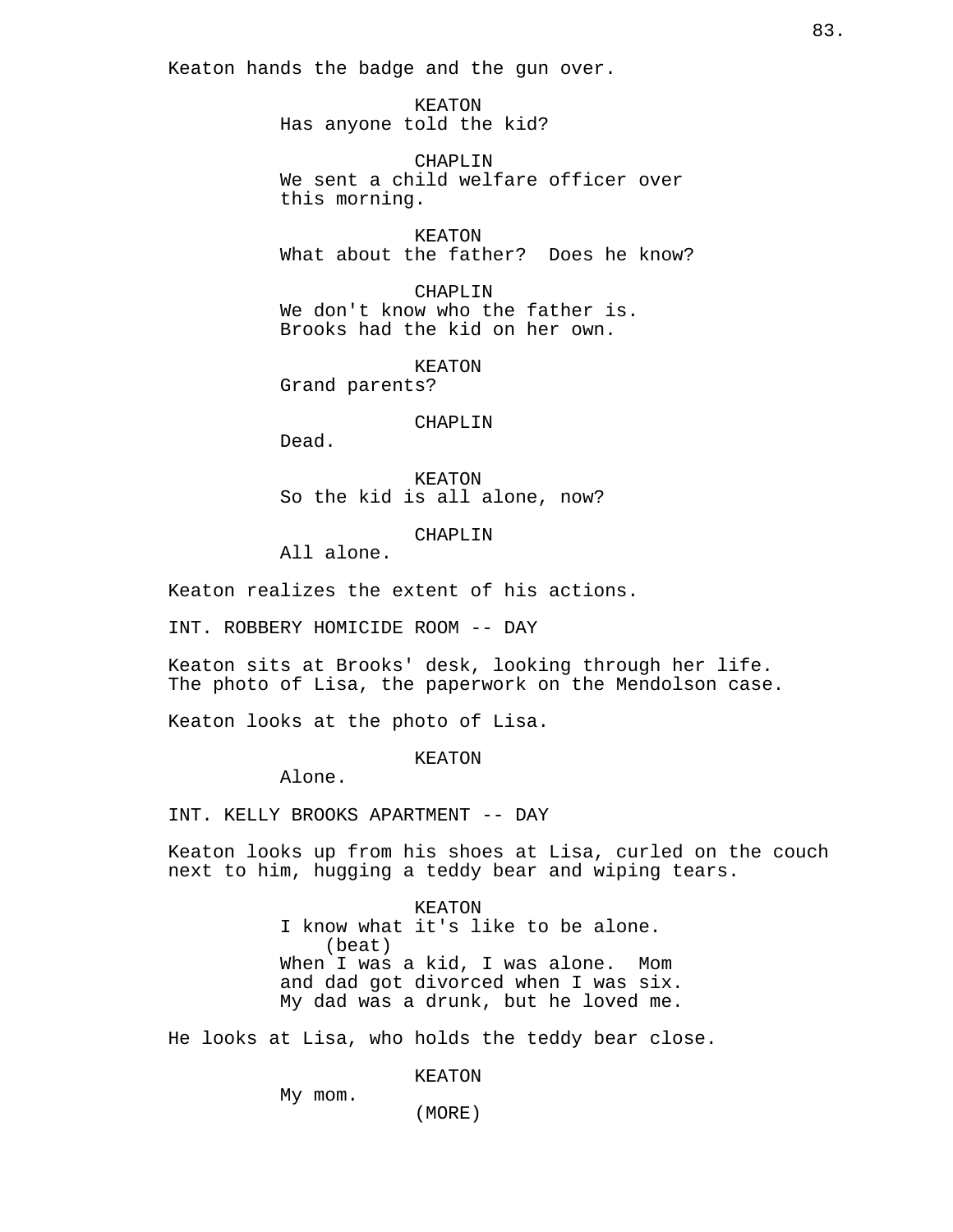KEATON (CONT'D) She thought I got in the way of her life. She had to pay baby sitters while she worked. She had to work to pay for me. She couldn't go out dancing on saturday nights. Couldn't have boyfriends. (beat) Hell, kid, she hated me. (beat) So I was alone. I didn't have any friends. I only had myself.

Lisa hugs the teddy bear closer.

KEATON Being alone. That's what makes you afraid. You close yourself off. Pretend that what you do doesn't matter. It doesn't touch anyone. (beat) So I did whatever I wanted. Now, I realize I was wrong. Everything I did touched other people. I just didn't notice it.

Keaton looks at obituary page with Brook's photo and obit on the coffee table.

> KEATON I just never thought about it.

THE OBITUARY PAGE FILLS THE SCREEN.

INT. DOCKSIDE WAREHOUSE -- NIGHT

The obituary pulls away, Woodbridge smiles.

IN THE GLASS WALLED OFFICE, Woodbridge talks with someone sitting in one of the chairs. We don't know who.

> WOODBRIDGE But here it is. You are one of the privileged.

Sets the obituary down, smiles at the occupant of the chair.

WOODBRIDGE How many people can make that claim? How many of us can say:

We roll around to look at the occupant of the chair.

WOODBRIDGE "I read my own obituary."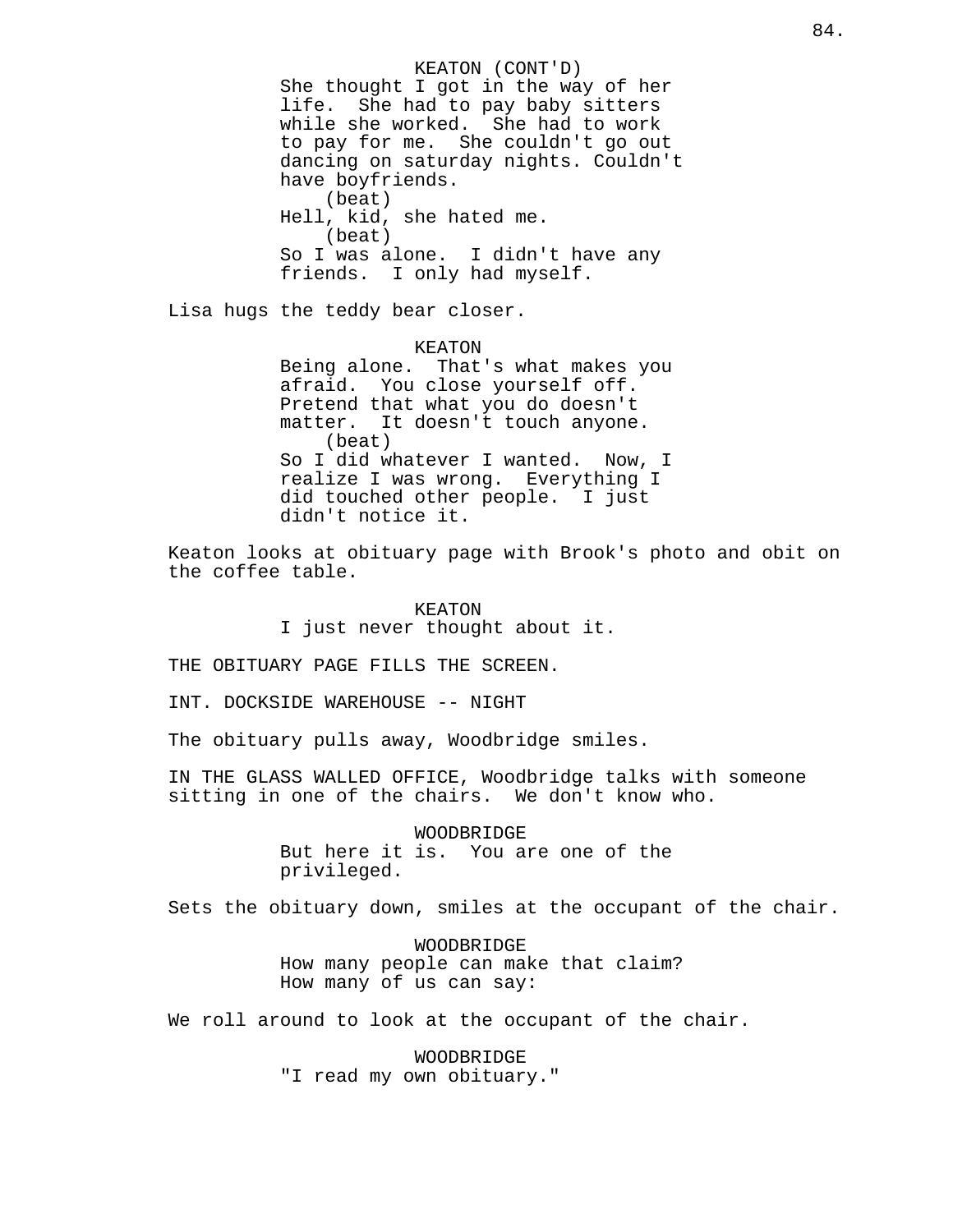Kelly Brooks. Tied to a chair, clothes ripped up and bloody, she is alive.

> WOODBRIDGE Everyone thinks you are dead. No one is coming to rescue you, and no one cares if I kill you. (smiles) Wilder exercised good judgement when he put poor Ashley's corpse in your car and torched it. (beat) He removed one of our casualties, and also made it possible for me to question you without fear.

Woodbridge strokes her face.

#### WOODBRIDGE

You see, we have a rather large shipment coming in tomorrow. I need to know how much Mr. Mendolson told you before his unfortunate death. (beat) And whether you have set a trap.

BROOKS

Screw you.

WOODBRIDGE What did you say?

BROOKS I said: SCREW YOU.

## WOODBRIDGE

Is that any way for a corpse to talk? Don't you understand? You are DEAD. I can do ANYTHING to you. ANYTHING.

He goes to the door, yelling across the warehouse to Wilder.

IN THE WAREHOUSE

Wilder supervises SIX DOCK WORKERS using a pair of FORKLIFTS to clear the warehouse in preparation for the shipment.

> WOODBRIDGE (O.S.) Wilder! I need a pair of pliers.

Wilder gets the pliers.

He hands them to Woodbridge, gets back to work.

IN THE OFFICE

Woodbridge snaps the pliers open and shut in his hand.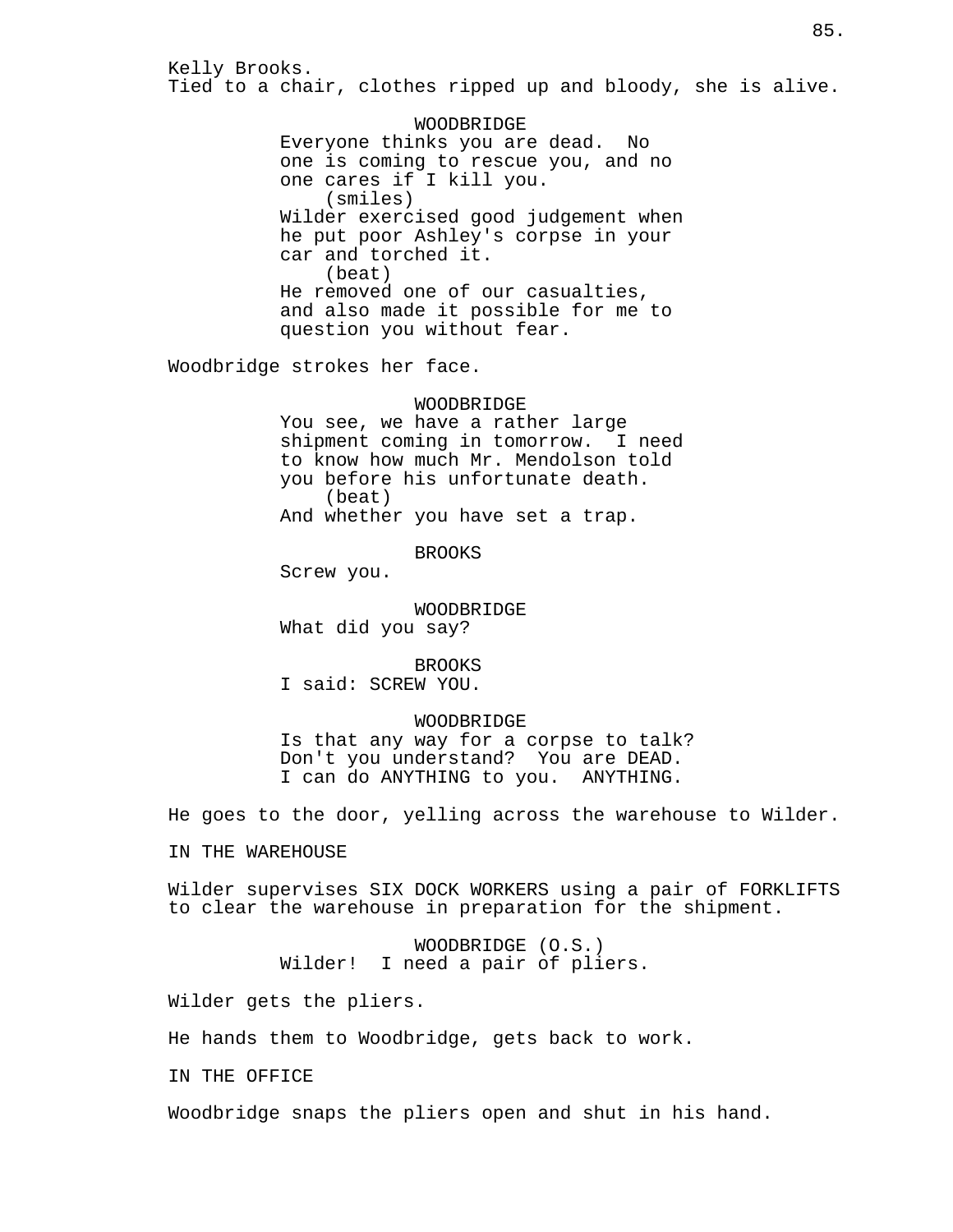WOODBRIDGE Is it a trap? Or is it safe?

BROOKS You'll find out tomorrow.

WOODBRIDGE No, I'll find out tonight.

He advances with the pliers.

EXT. NARROW ALLEY -- NIGHT/MORNING

Harry Keaton smokes a cigarette and looks at the sooty, charred area where the unmarked car once was.

Black smudges rise up the walls of the two buildings. He smokes his cigarette and waits for the sun to rise.

Echoes of dialogue from the past.

CHAPLIN (V.O.) One of the bullets punched clean through her.

BROOKS (V.O.) You always try to look down your partner's shirts?

CHAPLIN (V.O.) Keaton, you're a dinosaur.

BROOKS (V.O.) You make it sound like a game.

CHAPLIN (V.O.) You got scared and you ran.

BROOKS (V.O.) I have a five year old daughter at home. If I die, she has no one. No one.

CHAPLIN (V.O.) She was burned beyond recognition.

BROOKS (V.O.) I'm still wearing my vest. It's regulation.

Keaton pulls the cigarette out of his mouth. It's morning.

Looks at the charred area of the alley. Then suddenly stops.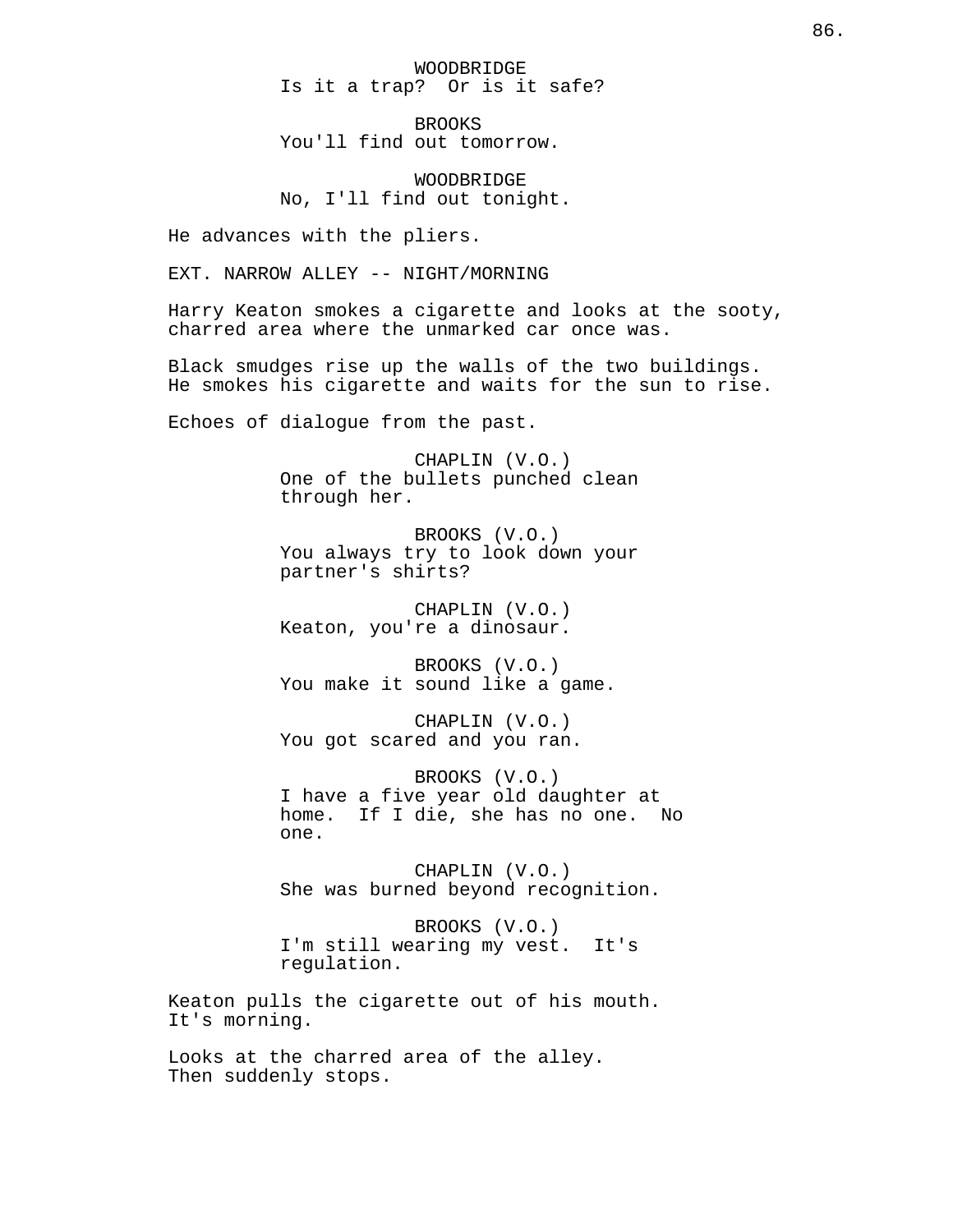KEATON If she was wearing the vest, how could the bullet punch through her?

Keaton smiles.

# KEATON

She's alive.

INT. KEATON'S APARTMENT -- DAY

Keaton opens the closet door.

THE CLOSET

Is filled with weapons. Enough to wage a small war.

## KEATON Hmmm. Now what shall I wear?

Keaton pulls out a Remington shotgun, a 9mm Browning automatic with a wrist spring, a pair of 44 Magnums and holsters, a pair of throwing knifes, and ammo.

After holstering the 44 Magnums, one under each arm, he fills his pockets with spare shells.

Keaton straps on the 9mm automatic and the spring release. He gives it a try. Twists his wrist. The 9mm zips into his palm, ready for use.

He pulls the throwing knives out of the box and pockets them.

Keaton almost closes the door. Then notices something, smiles.

> KEATON Hell. It IS the fourth of July.

Pulls out a string of firecrackers.

EXT. DOCKSIDE WAREHOUSE -- DAY

Harry Keaton's old Mustang parks in front of the Warehouse.

Woodbridge's Mercedes is parked on the side of the Warehouse.

Keaton sits in his car, looks at the place, then climbs out.

KEATON You've been a great car. I'm sorry to do this to you.

Pulls the string of firecrackers out of his pocket. Lighting the gang-fuse, he drops it behind his car.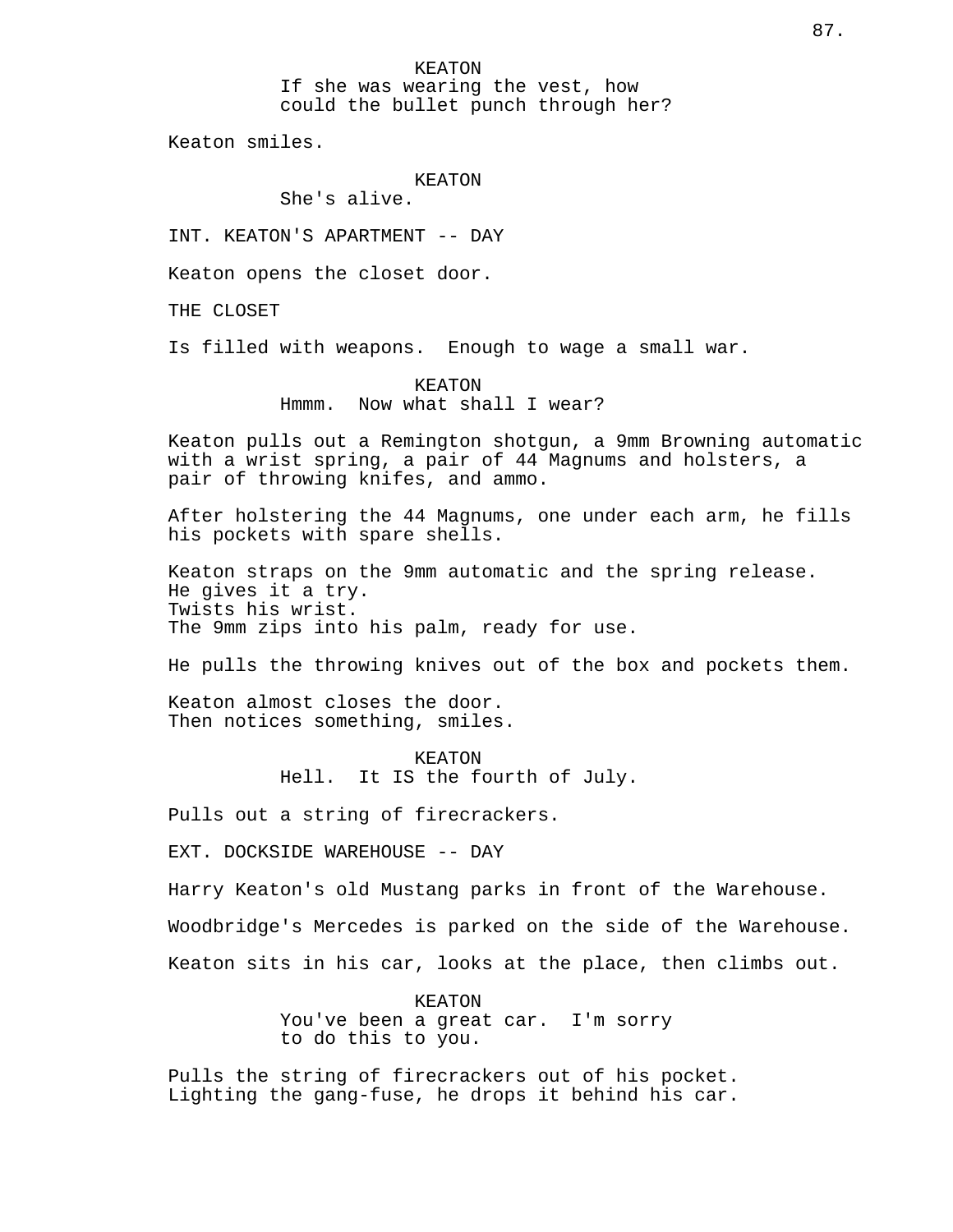Turning to the warehouse, yells:

KEATON Woodbridge! This is Harry Keaton! Come on out and fight like a man!

Aims one of his 44s at the office window and fires.

INT. DOCKSIDE WAREHOUSE -- DAY

IN THE OFFICE

BLAAAAM! The window blows out behind Woodbridge's head. He hits the dirt.

No further shots follow, yells to Wilder and the Dock workers:

WOODBRIDGE Get that asshole!

IN THE WAREHOUSE

Dock workers grab guns, run to the metal rolling door in front of the warehouse.

The door rolls up, exposing Keaton's Mustang.

EXT. DOCKSIDE WAREHOUSE -- DAY

Shots BLAST from behind the car. Dock workers hit the dirt.

DOCKWORKER #1 and #3 take aim, firing a stream of machine gun bullets into the Mustang.

Gunfire continues from behind the car.

Ronaldo gives hand signals to the Dock workers.

DOCKWORKER #2 and #4 split to the left, circling the Mustang.

DOCKWORKER #5 and #6 split to the right, circling the car.

DOCKWORKER #1, and #3 provide cover fire from the steel door.

Gunfire continues from behind the Mustang. The car is ripped to shreds by gunfire, but that doesn't seem to slow down the shooting.

INT. DOCKSIDE WAREHOUSE -- DAY

Woodbridge runs out of the office, keeping low, to where Wilder and Ronaldo, watch the gun battle behind a forklift.

> WOODBRIDGE Has the ship docked, yet?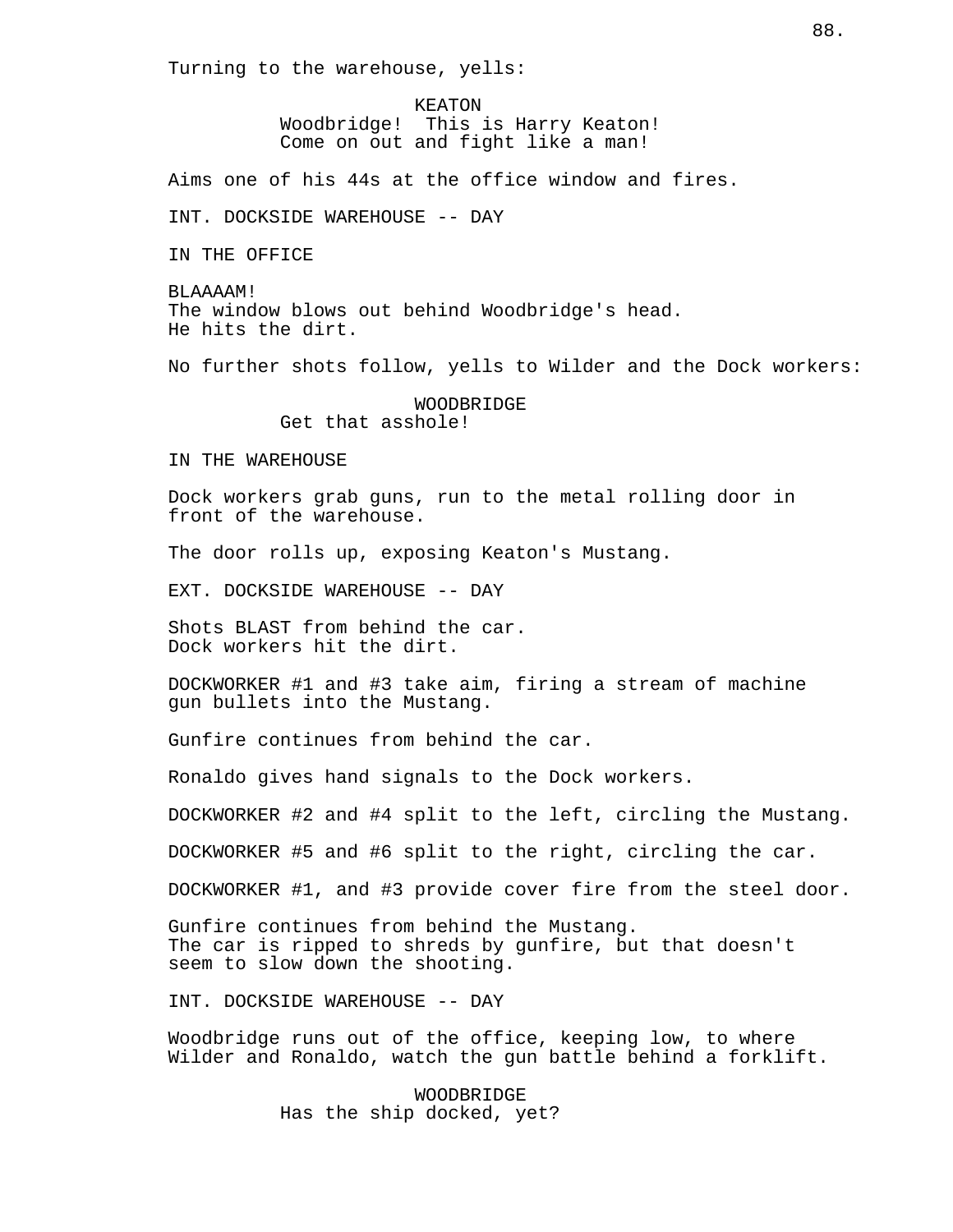WILDER

No, sir.

WOODBRIDGE Have the ship stay outside the three mile limit until we find out whether it's safe.

#### WILDER

It's only one guy out there. Not the whole Police Department.

WOODBRIDGE He may have radioed for help. We don't know until we capture him.

WILDER

Or kill him.

Woodbridge smiles at Wilder.

EXT. DOCKSIDE WAREHOUSE -- DAY

Dockworker #2 and #4 start closing the vice from the left as #5 and #6 start closing from the right. All four move in on the Mustang, guns ready.

Gunfire stops. No one is behind the Mustang.

The four Dock workers close in, guns aimed inside the car. No one inside. Who was shooting the gun?

Dockworker #5 picks up the string of spent firecrackers. Shows it to the others.

> DOCKWORKER #5 Firecrackers.

DOCKWORKER #2 It was a fucking diversion.

The Dockworkers look at the spent firecrackers

INT. DOCKSIDE WAREHOUSE -- DAY

IN THE OFFICE

Brooks hears a noise behind her. Tries to turn her head, but she's tied to the chair.

The figure creeping up behind her has a knife in his hand!

The knife moves around Brooks, heading to her chest!

Brooks settles her feet on the concrete, then spins herself around to face her assailant.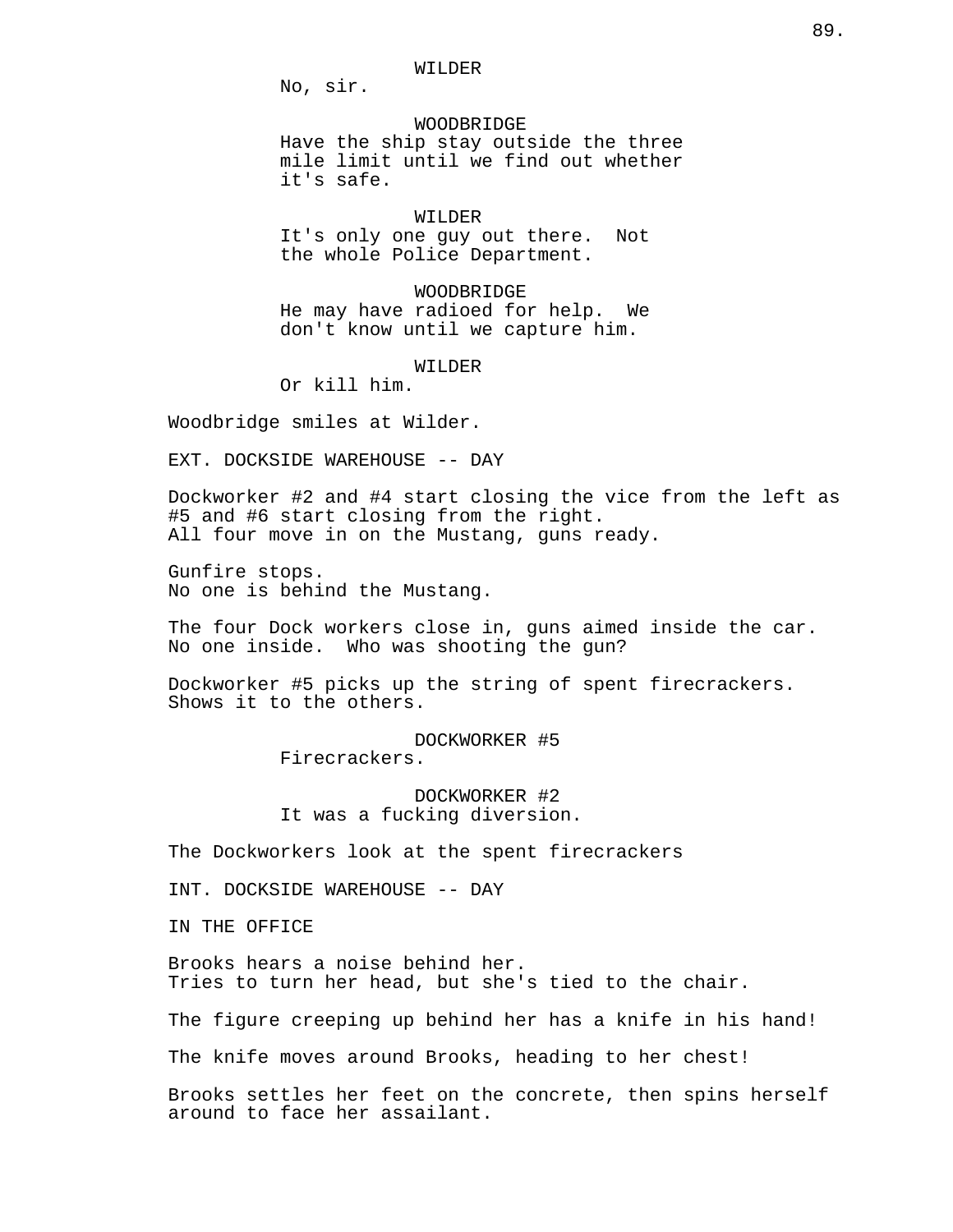KEATON Watch it. I could of cut you.

BROOKS

Keaton.

Keaton cuts the ropes binding Brooks to the chair. Brooks rubs wrists and ankles to get the circulation back.

Keaton hands her a 44 Magnum.

## KEATON

Here. Don't say I never gave you nothing.

BROOKS

It's huge!

KEATON We'll exchange it for the proper size when we get out of here.

BROOKS

Let's go.

They move out of the office into the Warehouse.

IN THE WAREHOUSE

The Dockworkers have returned from the parking lot.

Dockworker #5 holds up the firecrackers like a dead mouse and shows it to Woodbridge.

## RONALDO

Firecrackers?

WOODBRIDGE He's smarter then I thought.

Keaton pulls out his 44 Magnum, aiming at Dockworker #1. Fires.

The bullet slams into the crate to Dockworker #1's right, spraying sawdust.

Dockworker #1 counters with a stream of machine gun fire into the darkness where Keaton and Brooks hide.

Ronaldo blasts coverfire. Woodbridge runs behind a stack of crates.

Keaton aims at the crates and fires.

KEATON Peek-a-boo. I see you.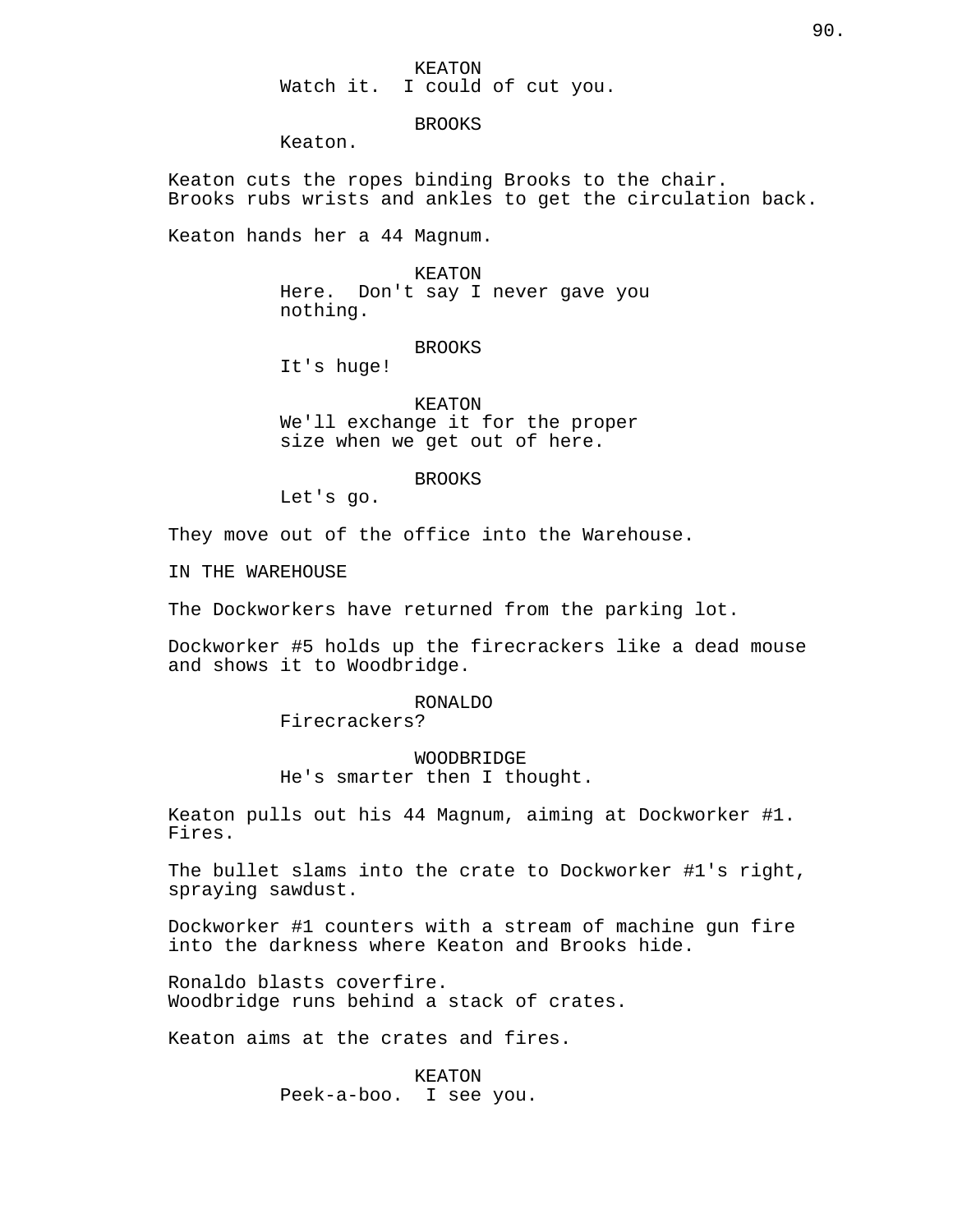The bullet blows a huge hole in the crate but misses Woodbridge. Woodbridge scrambles to the next stack of crates.

Dockworker #1 begins scaling a stack of crates, MAC-10 slung over his shoulder. He stairsteps up the crates, climbing from one to another, until he is ten feet off the ground.

Dockworker #2 and Dockworker #3 run at Keaton and Brooks, firing off short bursts of machinegun fire.

Ronaldo retains his position behind a pillar, next to Dockworker #5 and #6.

Keaton aims his Magnum at the two and squeezes off a shot. A bullet hits Dockworker #4 in the neck, he screams but doesn't die.

# DOCKWORKER #4 Help! Arghhh! I'm shot!

ON TOP OF THE CRATES

Dockworker #1 aims down at the two, fires his machine gun. BLAM! BLAM! BLAM! BLAM! BLAM! BLAM! BLAM!

Bullets spray the asphalt in front of Brooks and Keaton, forcing them back towards the office.

Ronaldo, #5 and #6 provide cover fire as Woodbridge runs to the door.

Dockworker #1 sprays another burst of fire, covering Dockworker #2 and #3 who are only forty feet away from where Keaton and Brooks are hiding.

Brooks sees the two men running at them and aims the 44. BLAM!

# DOCKWORKER #4 Help!! I been hit!

Dockworker #4 runs around like a spastic in the center of the Warehouse, bullets flying right and left past his head.

## KEATON Woodbridge. Got him?

Keaton nods to his left. Brooks returns the nod. They move into action, firing a few rounds to keep Dockworker #3 and Dockworker #2 in place as they run around the perimeter of the Warehouse.

Woodbridge sees them running at him, runs faster.

Dockworker #1 aims down from his vantage point and shoots a stream of bullets.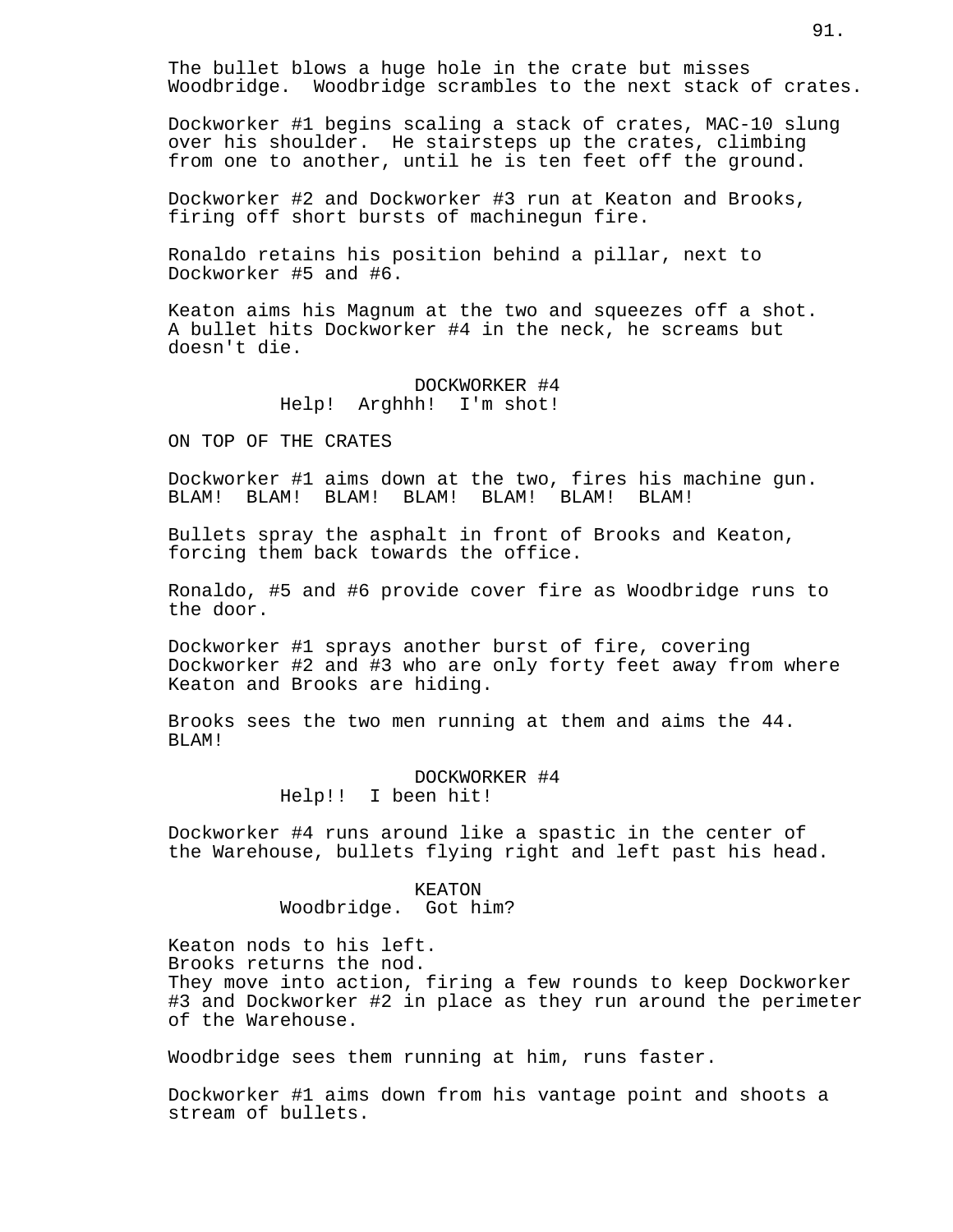Dockworker #5, #6, and Wilder chime in.

Keaton and Brooks run, bullets kick dust inches behind them.

Dockworker #3 and #2 get to the entrance of the Warehouse and stop, raising their weapons at the running couple.

Dockworker #1 increases the speed of his arc, twisting the MAC-10 to the right.

Wilder's MAC-10 tags Keaton in the leg. His thigh is yanked out from under him.

> KEATON I'm hit! I'm hit!

Brooks goes back for him.

Dockworker #1 smiles, takes aim at Keaton, pulls the trigger. Nothing happens. His clip is empty. Dockworker #1 pulls another clip from his pocket and reloads.

Brooks grabs Keaton under the arms and hoists him to his feet, dragging him to the second forklift.

Wilder jumps from behind his pillar and sends a spray of machine gun fire in their direction.

Woodbridge gets to the rolling doors guarded by Dockworker #3 and Dockworker #2.

## WOODBRIDGE

Kill them!

Brooks gets Keaton to the second forklift. They crouch down out of the line of fire. Bullets whiz all around them, sparking off the machinery.

Brooks examines his wounded thigh, ripping away the leg of his pants. Spitting on her palm, she wipes away the blood to better examine the wound.

> KEATON Damn, that hurts.

A stream of bullets rip into the forklift. Keaton looks at the torn flesh.

> KEATON Missed the bone. I can walk.

Keaton uses part of his pant leg to bandage it.

For a moment, there is silence. No one is firing. The silence is deafening.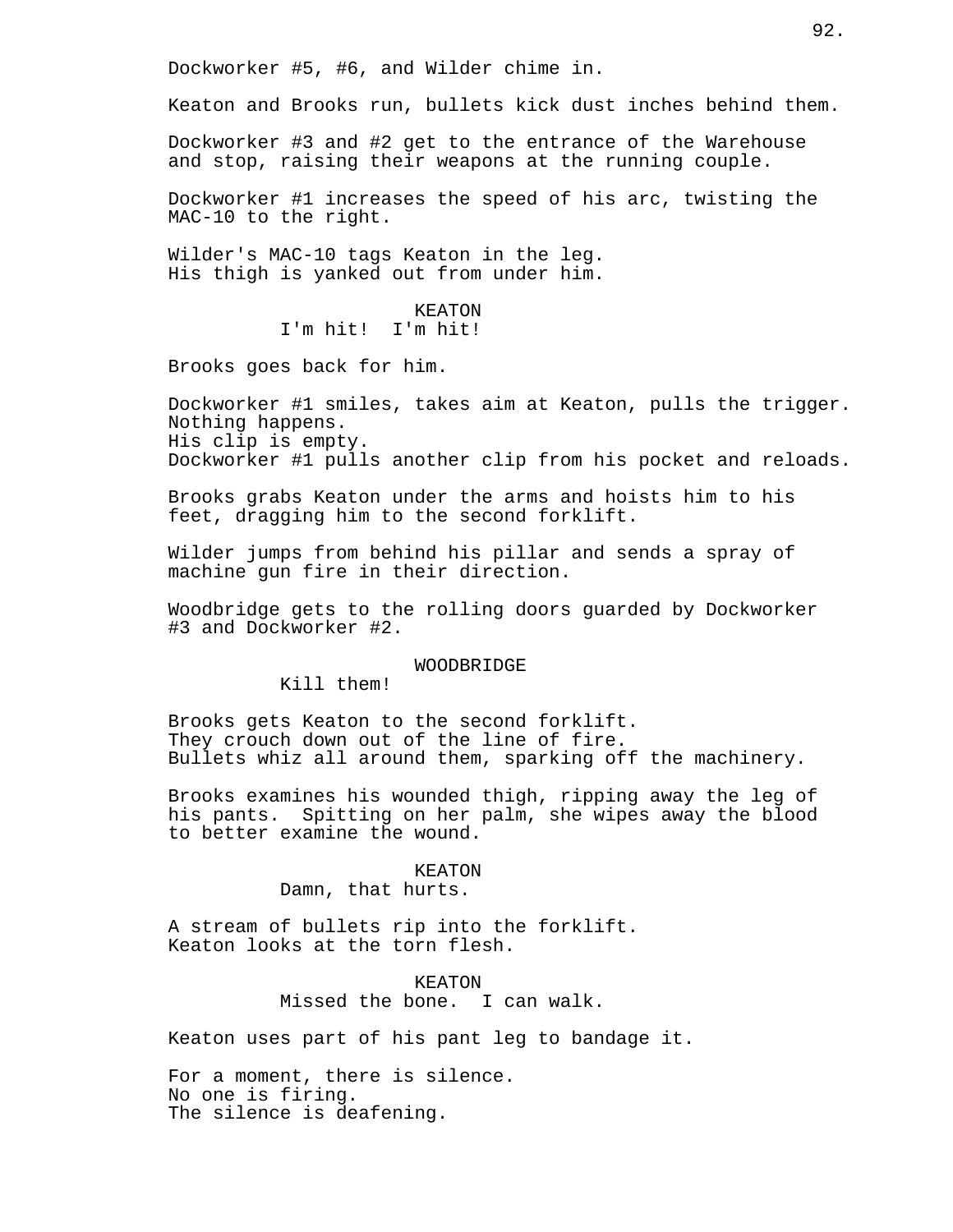Dockworker #1 drops to the ground, runs from pillar to pillar, to Keaton and Brooks. Silently moves behind them, gun ready. Keaton and Brooks are unaware Dockworker #1 is behind them. Woodbridge looks from Dockworker #2 to #3.

WOODBRIDGE

Finish them.

They raise machine guns to their shoulders, sighting Keaton and Brooks.

Brooks hears the click of the hammer and spins, firing at Dockworker #1.

Dockworker #1 goes down, dead, and ALL HELL BREAKS LOSE.

Dockworker #2 and #3 open fire, sending rounds whizzing. Bullets ricochet. Hitting crates and sending clouds of sawdust into the air.

Keaton sees Woodbridge at the doors and fires.

KEATON Woodbridge is getting away!

Woodbridge and Keaton exchange shots, missing each other.

Keaton fires a round at Dockworker #5, hitting him in the chest, spinning him like a top.

Brooks turns back to the pillars, spots a head and machine gun raising up. She fires. The head ducks down.

Twisting quickly around the edge of the forklift, Keaton aims his Magnum at Dockworker #3 and pulls the trigger. Click. Click. Click.

# KEATON

Yikes!

Pulling back quickly, Keaton breaks open the gun and reloads.

Woodbridge starts pulling the chain which opens the door. The chain jambs in the gears.

## WOODBRIDGE

Damnit!

He shakes the chain a couple of times, back onto the track.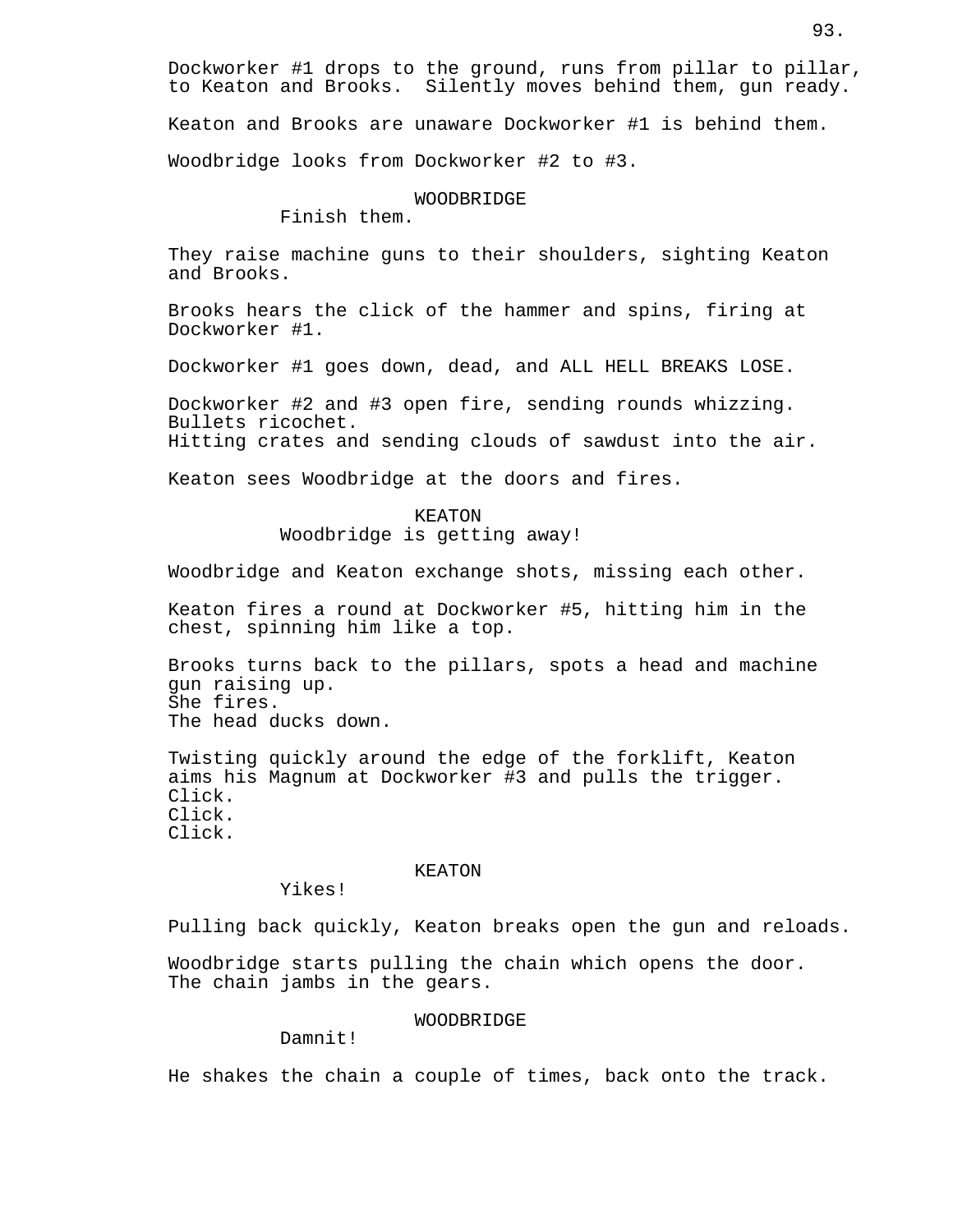Dockworker #6 charges through the center of the Warehouse, blasting away.

Brooks fires twice, hitting Dockworker #6 with both shots.

BROOKS You back on the clock?

Magnum loaded again, Keaton looks at Brooks.

#### KEATON

Ready when you are.

Brooks blasts at Dockworker #3, shatters the edge of a crate into fragments, but misses the gunman.

Dockworker #3 sends a burst of machine gun fire down at Brooks, pitting the ground only an inch away from her.

Keaton pops from behind the forklift, fires at Dockworker#3. BLAM! BLAM! BLAM!

All three bullets hit him. He spins around on the crates before falling to the ground. Lands with a wicked sounding splat.

Dockworker #2 sees Brooks' only a few feet away, and sights in on her head. Finger squeezing the trigger.

Keaton twists, aiming at Dockworker #2 and fires.

Dockworker #2 flies backwards with the force of the shot, landing on his butt before he can even squeeze off a shot.

Brooks smiles at Keaton

BROOKS

Thanks.

#### KEATON

Any time.

Then Wilder opens fire.

The two dive behind the forklift. Keaton hands Brooks the last of his shells, and she reloads.

Keaton looks from Wilder to Ronaldo.

KEATON Only two left.

BROOKS Plus Woody wood pecker.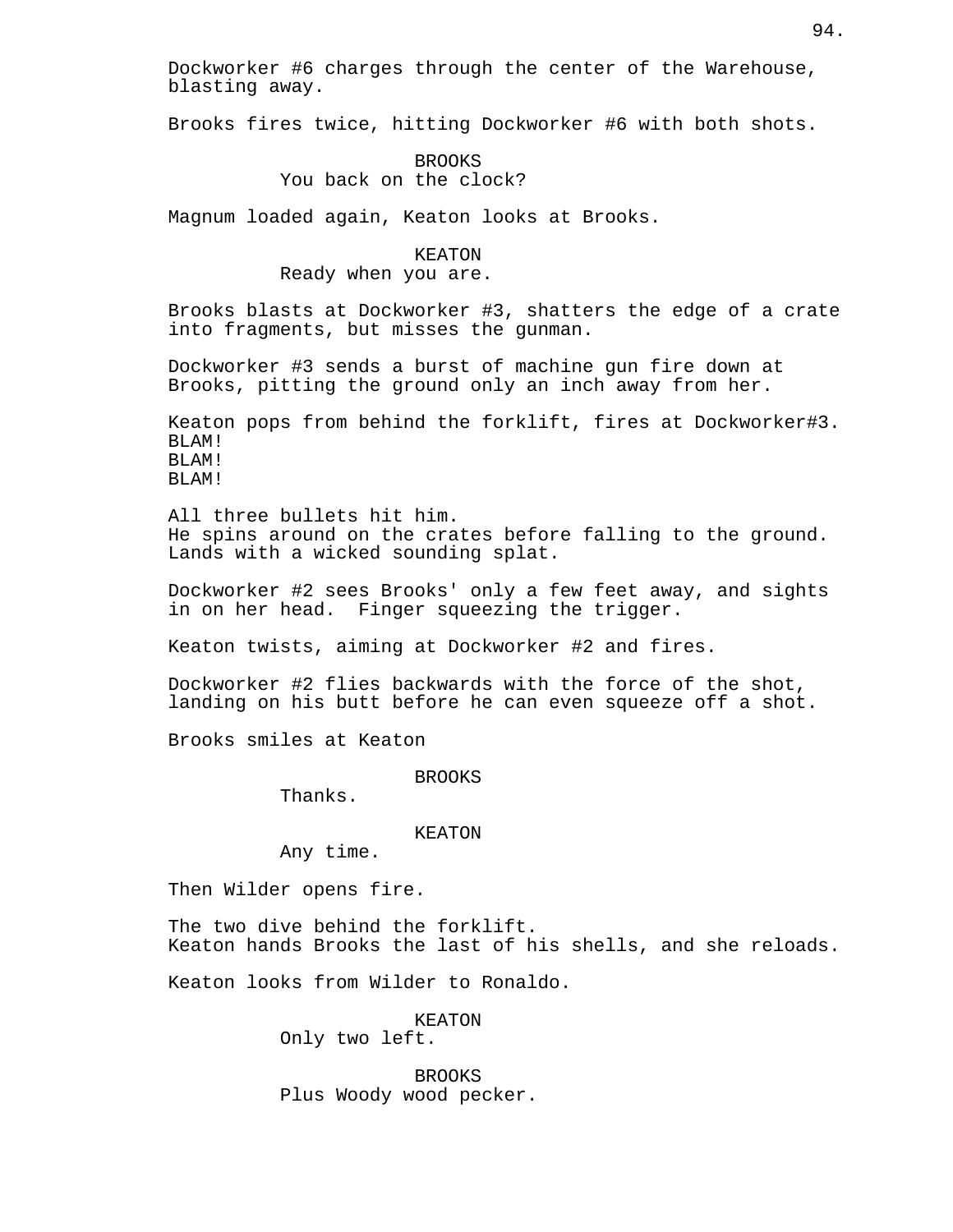Woodbridge gets the dockside door open and runs out.

KEATON Can you handle them? I don't want that scumbag to get away.

## BROOKS

Take it.

Keaton limps across the Warehouse chasing Woodbridge.

Bullets chase him, kicking up dirt behind his feet and ricocheting off pillars.

Wilder climbs into the other forklift, starts it, and roars across the warehouse to where Brooks hides.

WHEN KEATON gets halfway across the warehouse, Ronaldo swings out from behind a pillar, aiming his machine gun at his head.

> RONALDO Are you ready to die?

EXT. DOCKSIDE WAREHOUSE -- DAY

Woodbridge at his Mercedes, searching for his keys.

## WOODBRIDGE

Shit.

He tries his pants pockets. Nothing.

INT. DOCKSIDE WAREHOUSE -- DAY

Brooks hears an engine roaring towards her and looks up over the top of the forklift.

Wilder's forklift is roaring at her at top speed. She breaks away from the parked forklift.

Wilder corrects course, heading right at her.

Brooks dives behind the forklift, just as Wilder shoots past.

The giant forks pierce a crate where she was standing.

Brooks jumps onto the parked forklift, looking for the keys. Not there.

Wilder circles his forklift around, moving the forks level with Brooks's head. Takes another run at her.

AT THE DOOR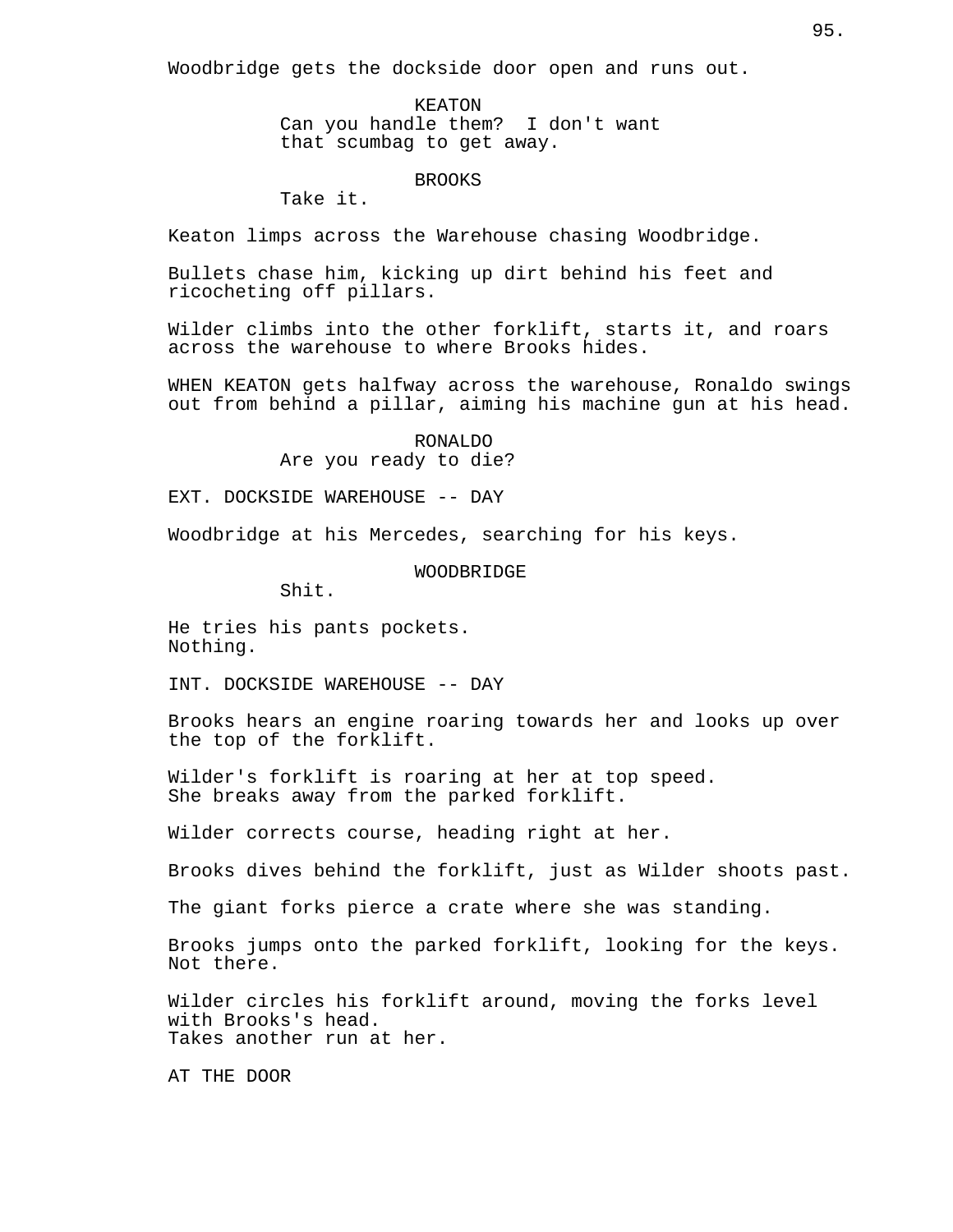Keaton looks at Ronaldo. The guy's as big as a house.

#### RONALDO

Drop it, senior.

Keaton drops the magnum and holds his hands up.

Ronaldo laughs. The weight lifter aims Keaton's head.

#### RONALDO

Any last requests?

#### KEATON

Just one.

Keaton looks down the gun barrel.

KEATON Get the fuck out of my way.

He moves his right hand down and springs the Browning into his palm, firing off two shots at Ronaldo.

Both shots hit the Hispanic in the chest. He drops the machinegun and falls to the ground.

Keaton blows imaginary smoke from his gun, turns to see how Brooks is doing.

Behind him, Ronaldo moves to his feet, dazed and angry.

AT THE FORKLIFT

Brooks finds the keys on the floor, jambs them into the ignition. She puts the forklift in reverse, backing up at top speed as Wilder shoots towards her.

Wilder backs her into a corner.

WILDER This little piggy gets skewered.

Brooks twists the wheel, turning the forklift slightly. Her forks deflect Wilders. Clang!

Wilder backs the forklift up for another run at her.

This time, Brooks puts her forklift in foreword.

They rush across the warehouse floor at each other.

WILDER Ready or not, here I come!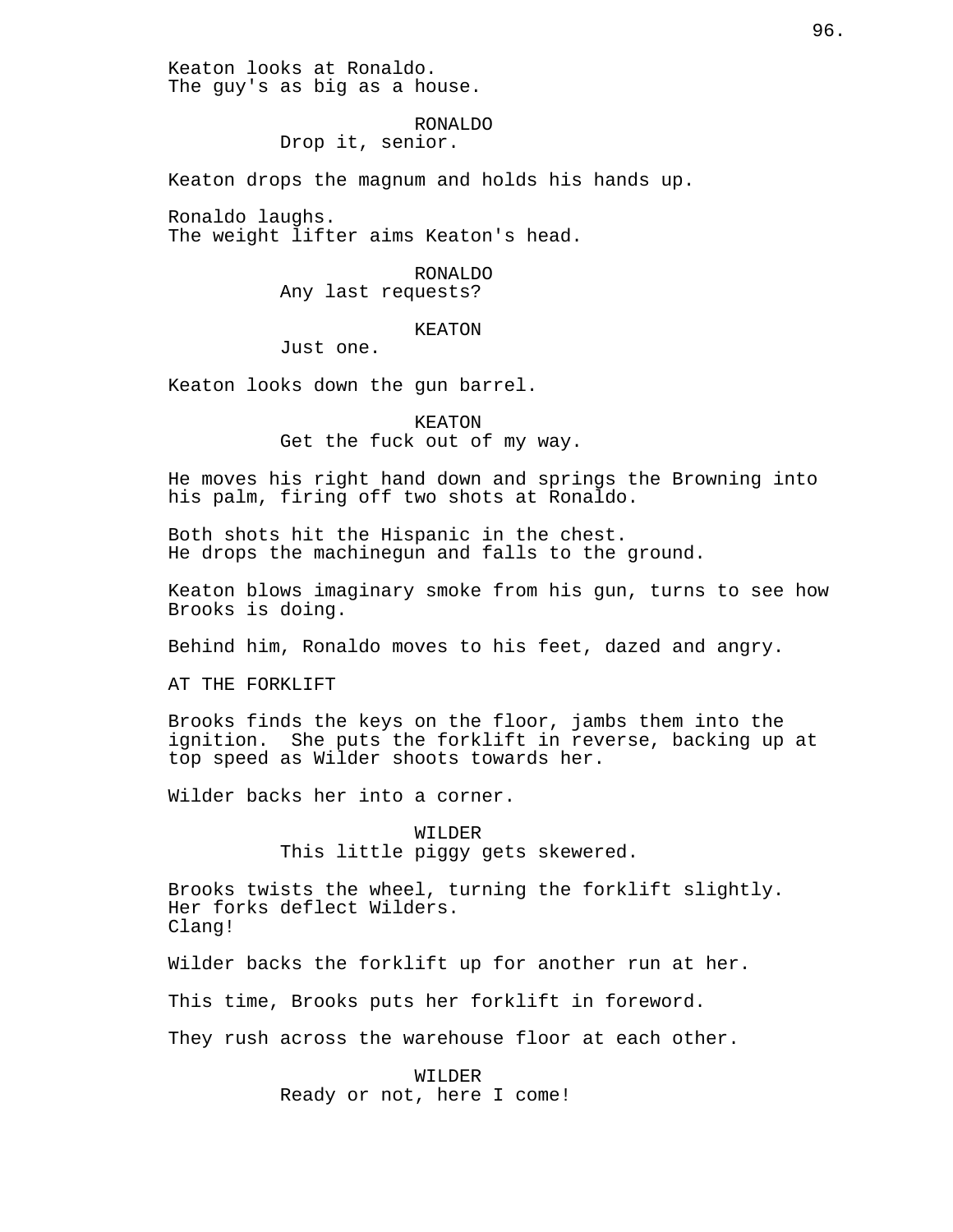Wilder moves his forks up a little, away from the other forks.

Brooks adjusts her forks to hit Wilder's. The two forklifts get closer.

Wilder lowers his forks.

Brooks spins out of the way, and the two forklifts scrape sides as they pass.

Wilder twists into a 180 and heads back towards Brooks.

Brooks spins into a 180.

It's like jousting: The forks as the lances and the forklifts as the horses.

Brooks and Wilder take four more passes at each other. Each time they adjust the forks to kill or to deflect.

CLANG! CLANG! CLANG! CLANG!

Each time they spin out of the way at the last minute and scrape sides.

One of the times, the forks pierce over the cab, almost cutting off Brooks's head.

#### BROOKS

Woah!

She throws the forklift into reverse and spins away.

AT THE DOOR

Keaton hears a noise behind him and turns. Ronaldo charging.

He jumps on Ronaldo's back, one arm around his throat and the other gouging at his eyes.

The brute shakes his head so Keaton's fingers can't find purchase. One of his meaty hands reaches back, trying to pull him off, but Keaton is just outside of his reach.

> RONALDO Get. Off. My. Back.

Roaring, Ronaldo slams his body backwards against the wall, smashing Keaton. He lets go and slides down the brick.

Ronaldo twists, fist flying to Keaton's face.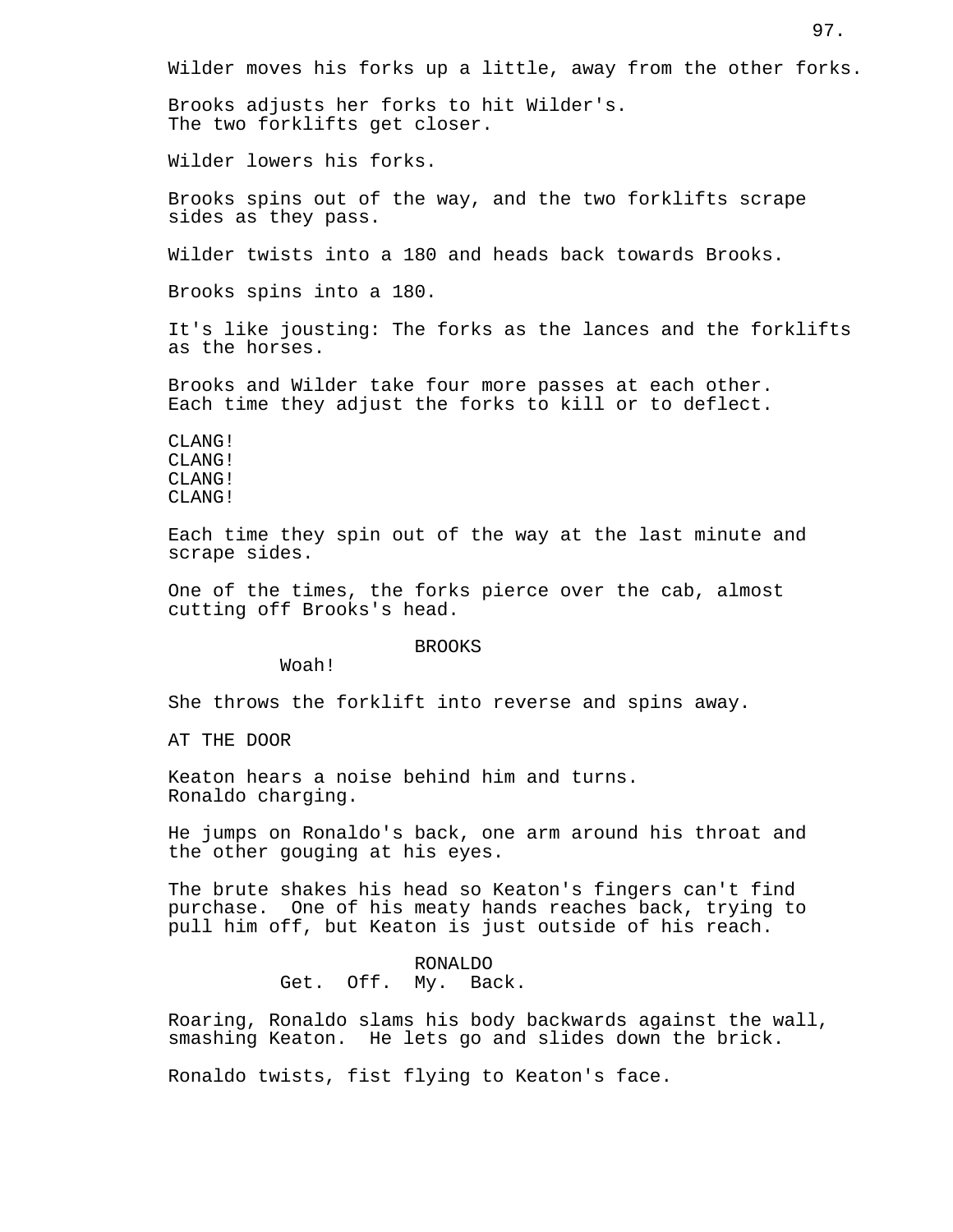Keaton moves his head quickly and the fist slams into the wall only inches from him ear. Keaton kicks up with both feet, slamming them into the giant's groin.

Ronaldo's face turns white, he pulls his fist away from the wall and takes a step backwards.

Keaton rolls to his feet and butts his head into Ronaldo's bloody chest.

Ronaldo doesn't even move. Keaton bounces off. Ronaldo reaches down for his neck, ready to strangle him.

Keaton gives him a right/left combination punch to the face, but he doesn't flinch.

The hands grab his neck, fingers tightening on his throat.

THE FORKLIFTS

Wilder turns a 180, aims his forklift at Brooks.

WILDER Get ready to die, little piggy.

He revvs the engine a couple of times, then charges her.

Brooks sees the forklift charging her, forks raising and lowering, and puts her forklift into gear. Charging Wilder for another joust.

EXT. DOCK BEHIND THE WAREHOUSE -- DAY

Woodbridge jogs from his car down the dock to a Cigar Boat.

INT. DOCKSIDE WAREHOUSE -- DAY

Keaton's face is turning blue.

Ronaldo tightens his hand on the cop's neck, smiling. Keaton gives the right/left combination to Ronaldo's groin. This gets a reaction.

Ronaldo lets go of his neck and covers his testicles.

Keaton joins his hands into one fist and slams them across his face, giving Ronaldo a little spin.

Keaton jumps up onto his back again, one arm squeezing his neck while the other goes for his eyes.

Ronaldo slams backwards against the wall. This time, Keaton holds tight. Ronaldo does it again, knocking the wind out of him.

Keaton's grip loosens on his throat, and almost falls off.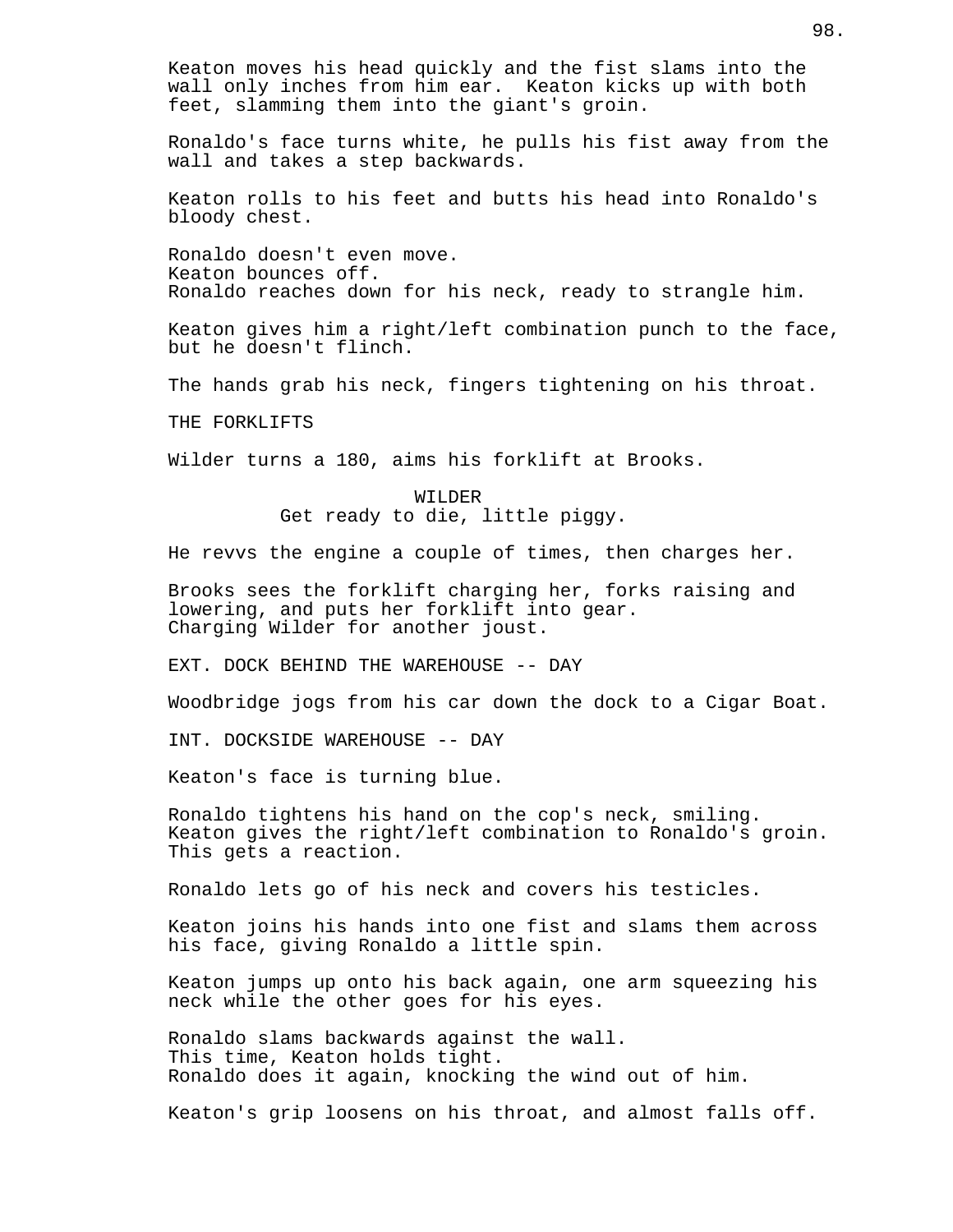Ronaldo takes five steps away from the wall, then moves backwards at top speed to smash him. Keaton realizes he can't take another hit against the wall. He sticks two fingers up Ronaldo's nostrils and pulls. Ronaldo screams as Keaton rips his nose off, stops. Keaton slams a fist against Ronaldo's damaged nose. This makes Ronaldo lose his temper. Bowing down quickly, he flips Keaton over his head, sending him crashing against the brick wall. Before he can pull himself to his feet, Ronaldo charges him. Keaton staggers up, using the wall for balance, sees Ronaldo coming towards him. No escape. THE FORKLIFTS Brooks sees the forks heading right at her. No escape. Brooks keeps the wheel straight as she heads at Wilder in a deadly game of chicken. AT THE DOOR Ronaldo charges towards Keaton. Keaton waits until he is inches away. Pops the gun into his hand. Presses it against Ronaldo's chest. The gunshot is muffled by his bulk. Ronaldo stops, his eyes roll up, he dies, drops to the floor. THE FORKLIFTS Wilder charges at Brooks. At the last minute, Brooks rolls off the forklift. The forks cut through the cab where her head was. Before Wilder can throw his forklift into reverse... Brooks raises her gun and fires. BLAM! Blowing Wilder off the top of the forklift. Wilder splats on the floor and dies.

99.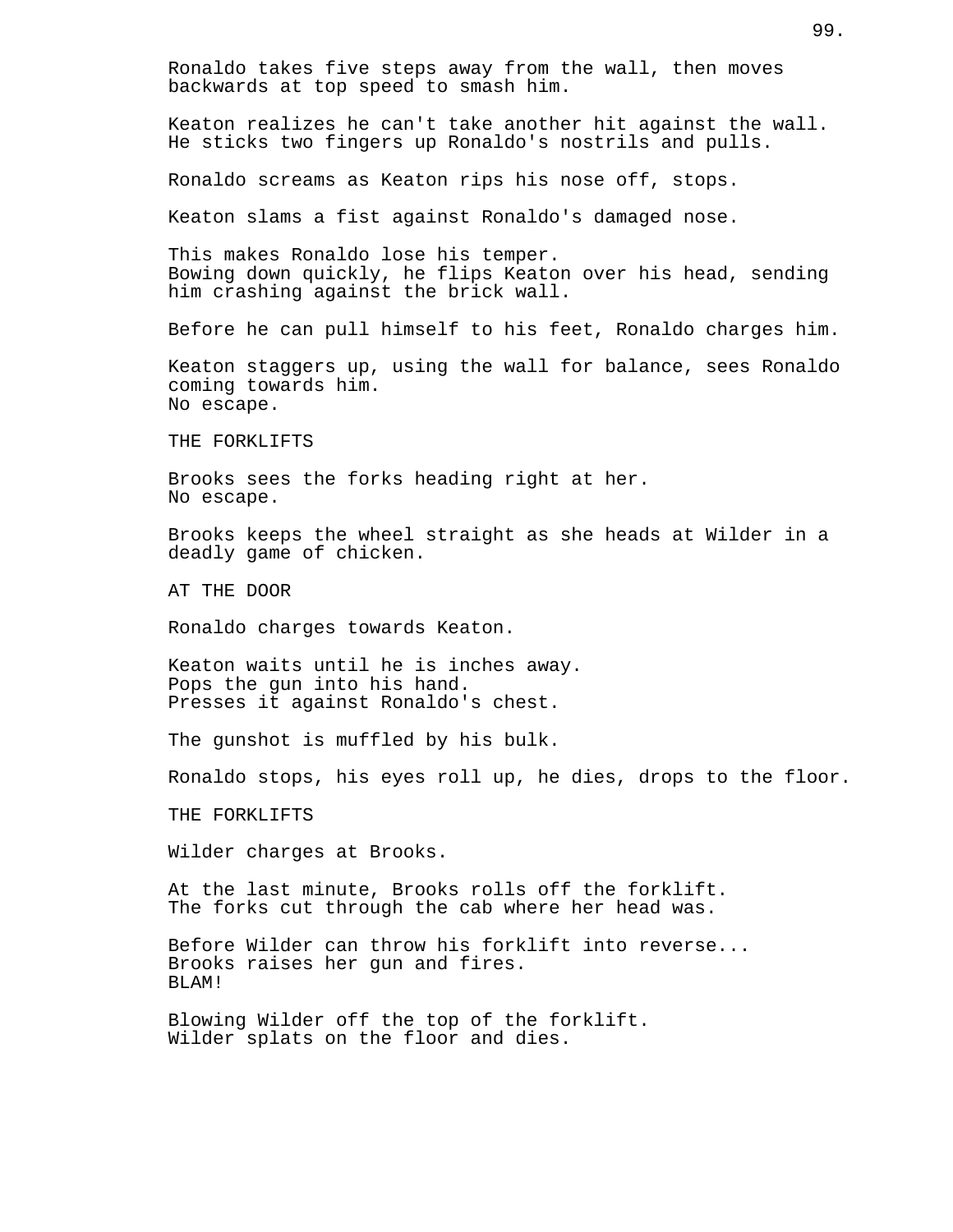EXT. CIGAR BOAT -- DAY

Woodbridge casts off the lines and hits the ignition switch. The Cigar Boar ROARS to life.

INT. DOCKSIDE WAREHOUSE -- DAY

Brooks and Keaton hear the speed boat start up.

## KEATON

Woodbridge!

They run out of the warehouse to the dock.

EXT. DOCK BEHIND THE WAREHOUSE -- DAY

Keaton and Brooks run out of the warehouse in time to see:

Woodbridge's sleek black Cigar Boat speed out of the marina behind the warehouse towards the Pacific.

KEATON

Shit!

Brooks looks down the pier at a tethered Cruiser.

INT. CABIN CRUISER -- DAY

Brooks can see the keys in the boat's ignition.

#### BROOKS

Let's go.

Keaton and Brooks jump into the Cabin Cruiser.

Keaton starts the engine. Brooks untethers the boat from the pier.

They back the Cabin Cruiser out of the slip, and with Keaton at the wheel, move out of the Marina. Chasing Woodbridge.

EXT. THE PACIFIC OCEAN - DAY

THE CABIN CRUISER skims over the surface of the Pacific towards the Cigar Boat. Rippling wake reflecting the orange sun on the horizon.

THE CIGAR BOAT

Woodbridge shoots across a wave, water splashing. Behind him, the Cabin Cruiser gives chase.

THE CABIN CRUISER

Keaton looks at the black Cigar Boat a hundred yards in front of him. He gives the Cabin Cruiser full throttle, speeding.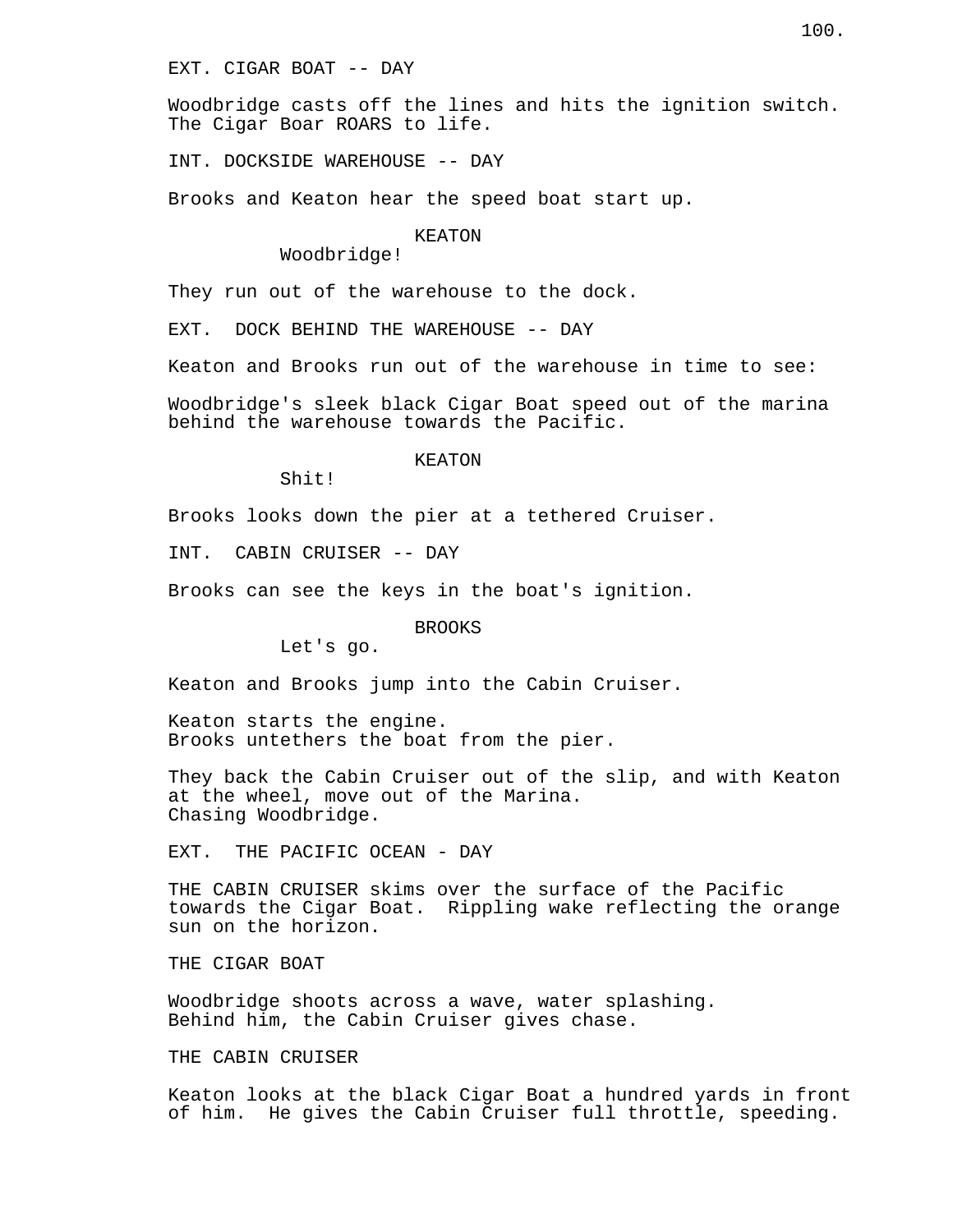Woodbridge twists the wheel, splashing the boat over another wave and pulling the bow out of the water.

Behind him, the Cabin Cruiser shoots over the waves.

THE CABIN CRUISER

Keaton has the boat at full power.

When they get within a hundred yards of the Cigar Boat, Brooks pulls out the 44 Magnum and takes aim at the boat.

Spreading her legs to stabilize herself, she fires three shots at the Cigar Boat.

The bullets ricochet off, sending Woodbridge into a panicked zig-zag.

THE CIGAR BOAT

Woodbridge gives the boat more fuel, splashing the Cigar Boat to the left against the waves.

THE CABIN CRUISER

Keaton shoots the wave, speeds in hot pursuit. But the Cigar boat is twice as fast.

> KEATON Brooks! I got something to tell you!

> > BROOKS

What's that?

KEATON You got shit taste in boats.

Brooks re-aims the pistol at the rear of the Cigar Boat and fires, ripping a hole in the steel.

THE CIGAR BOAT

THE BULLET hits the gas tank. A spray of orange fuel shoots out the back of the Cigar Boat.

Woodbridge ducks as Brooks's bullets whiz over his head. When he looks back in front of the Cigar Boat, he sees:

THE FOUR BARGES

Floating on the horizon. All loaded with crates of guns. Dozens of crates of Glock P-100 plastic guns. ALSO: crates marked "AMMUNITION".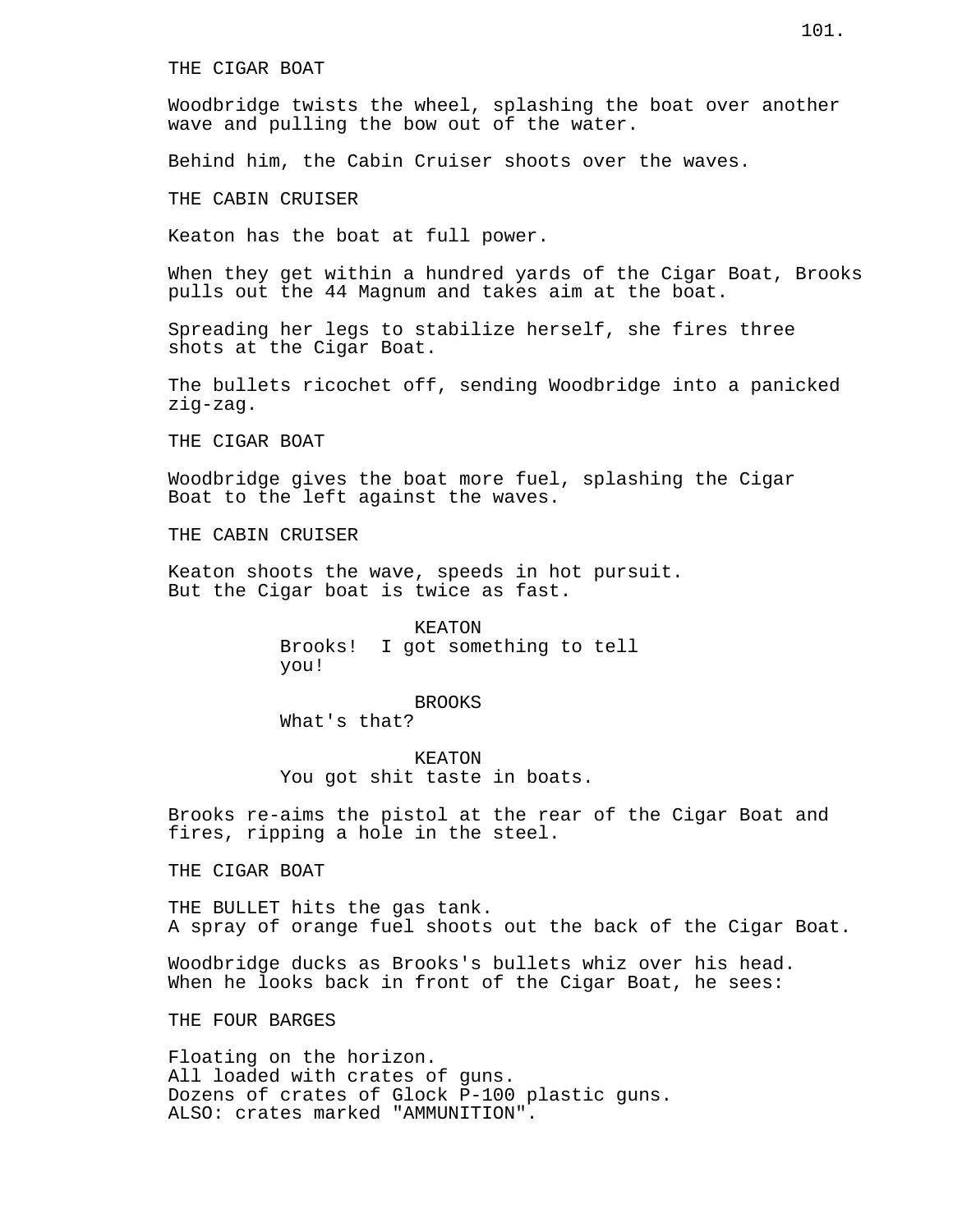THE CABIN CRUISER

Keaton twists the wheel of the Cabin Cruiser, following the black Cigar Boat.

Brooks takes aim again and fires. Click! Out of shells.

> BROOKS Keaton! I need more rounds!

## KEATON

All out.

Brooks looks at the gun. It's no good.

THE CIGAR BOAT

Woodbridge hits the fuel, zooming the Cigar Boat away from the Cabin Cruiser; flying across the water towards the barges. Throwing a HUGE wake.

THE CABIN CRUISER

Brooks ducks as waves shoot over the bow of the Cabin Cruiser.

Keaton is almost swept off his feet, but his hands clamp onto the steering wheel.

Water crashes over the roof and splashes on the rear deck.

THE CIGAR BOAT

Woodbridge gives the Cigar Boat more fuel, pulling away from the Cabin Cruiser.

Then the fuel gauge reads empty, and the Cigar Boat sputters and coughs as it slows down.

THE CABIN CRUISER

BROOKS We can't let him get away. He'll take the barges into international waters and wait for us to leave.

Keaton springs the 9mm into his palm and hands it to Brooks.

KEATON Should be two shots left.

Brooks takes the gun.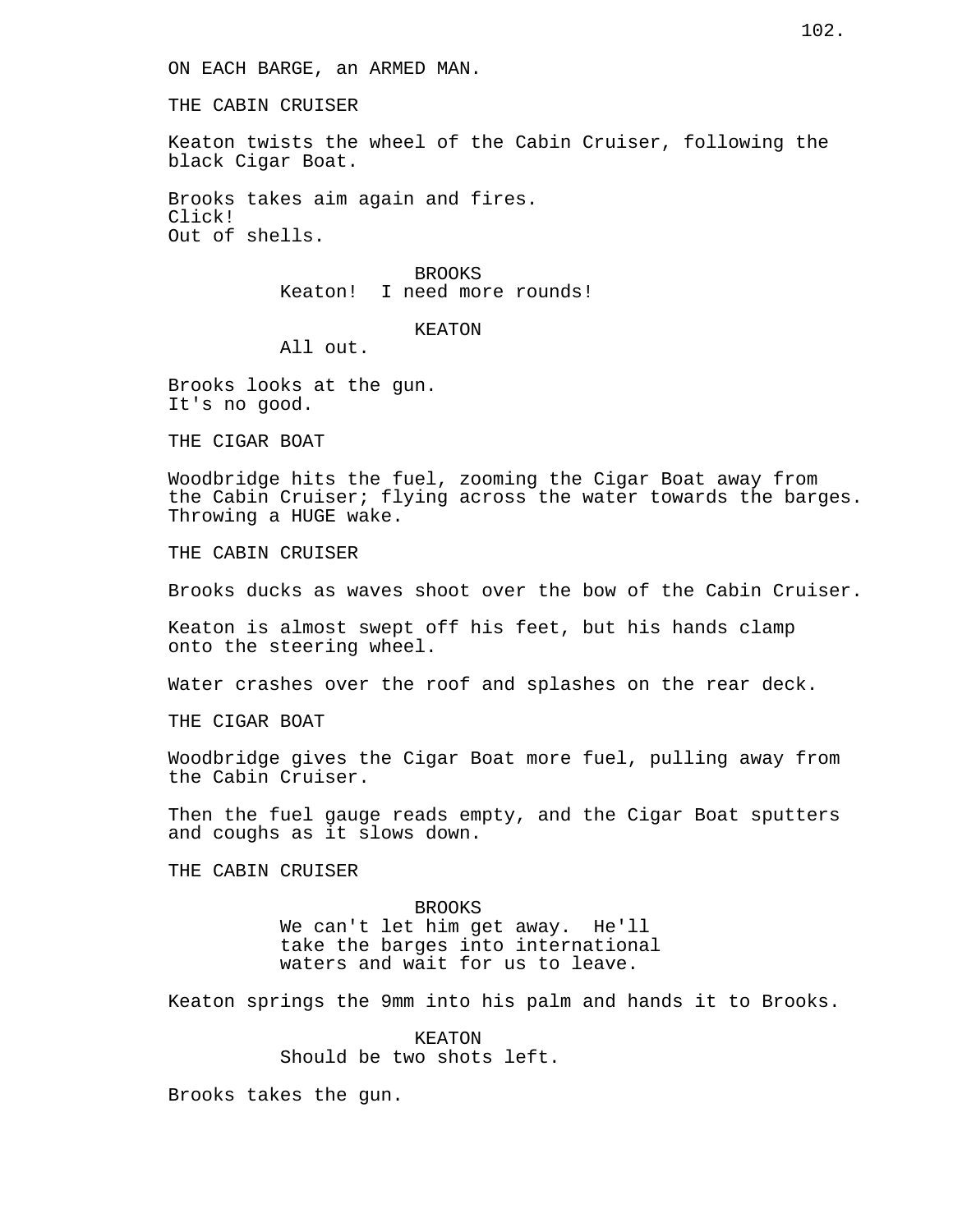# BROOKS

I better not miss.

The Cabin Cruiser flies through the water at the Cigar Boat.

THE CIGAR BOAT

Woodbridge looks at the Cabin Cruiser, closing in!

WOODBRIDGE Damn them to hell....

He hits the button for the auxiliary fuel tank. The Cigar Boat comes back to life and speeds up.

THE TWO BOATS speed towards the three mile limit.

THE CABIN CRUISER

Hits full speed, bow climbing up out of the water. Every little wave they hit launches the boat through the air, bringing it down with a crunch into the water.

THE CIGAR BOAT

Woodbridge presses the throttle all the way into the red. The Cabin Cruiser is right behind him, also increasing speed.

THE CABIN CRUISER

Keaton pushes the throttle all the way to the metal.

KEATON She won't go any faster!

Brooks gets into stance and takes aim.

THE CIGAR BOAT

Woodbridge gives the boat more fuel, speeding away.

THE CABIN CRUISER

Brooks almost falls over as they hit a wave, turns to face the Cigar Boat.

> KEATON We're going too fast! Get down!

She doesn't listen to him.

Keeping her legs spread apart for maximum balance, Brooks pulls the pistol once more and aims it at the Cigar Boat.

THE CIGAR BOAT is less than forty feet away.

THE CABIN CRUISER is running at full speed.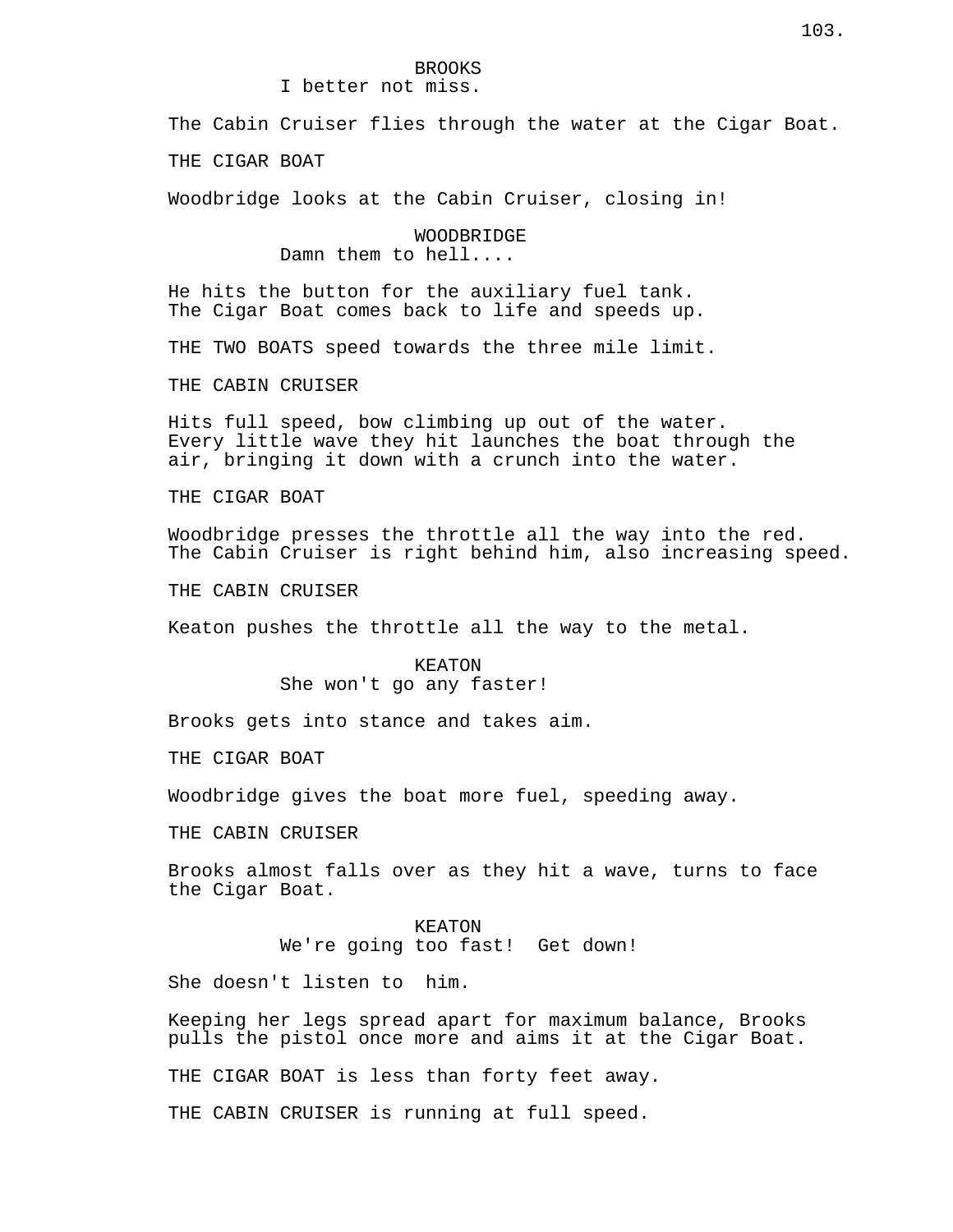THE CIGAR BOAT

Woodbridge gives more fuel. Trying to get the hell away from the Cabin Cruiser.

THE CABIN CRUISER

Brooks takes aim and fires.

THE CIGAR BOAT

The bullet hits the Cigar Boat's front window, cracking the plexiglass into a milk-white crystal.

The bullet lodges in the empty passenger seat. Woodbridge speeds, leaving the Cabin Cruiser in his wake.

THE CABIN CRUISER

Brooks is almost knocked from her feet by the wake. She regains balance, aims again.

The Cigar Boat is speeding away. Shooting towards the horizon at high speed.

> KEATON It's now or never.

Brooks pulls the trigger on the 9mm. Click.

She drops the gun and turns to Keaton.

BROOKS Anything else?

KEATON

Got a knife.

Keaton pulls the knife from his ankle, handing it to Brooks.

Brooks shakes her head and lets go of the knife. It hits the deck and quivers.

Cigar Boat five hundred yards away, moving farther every minute.

THE CIGAR BOAT

Woodbridge sees the barges only a few hundred feet away. The Cigar Boat picks up speed.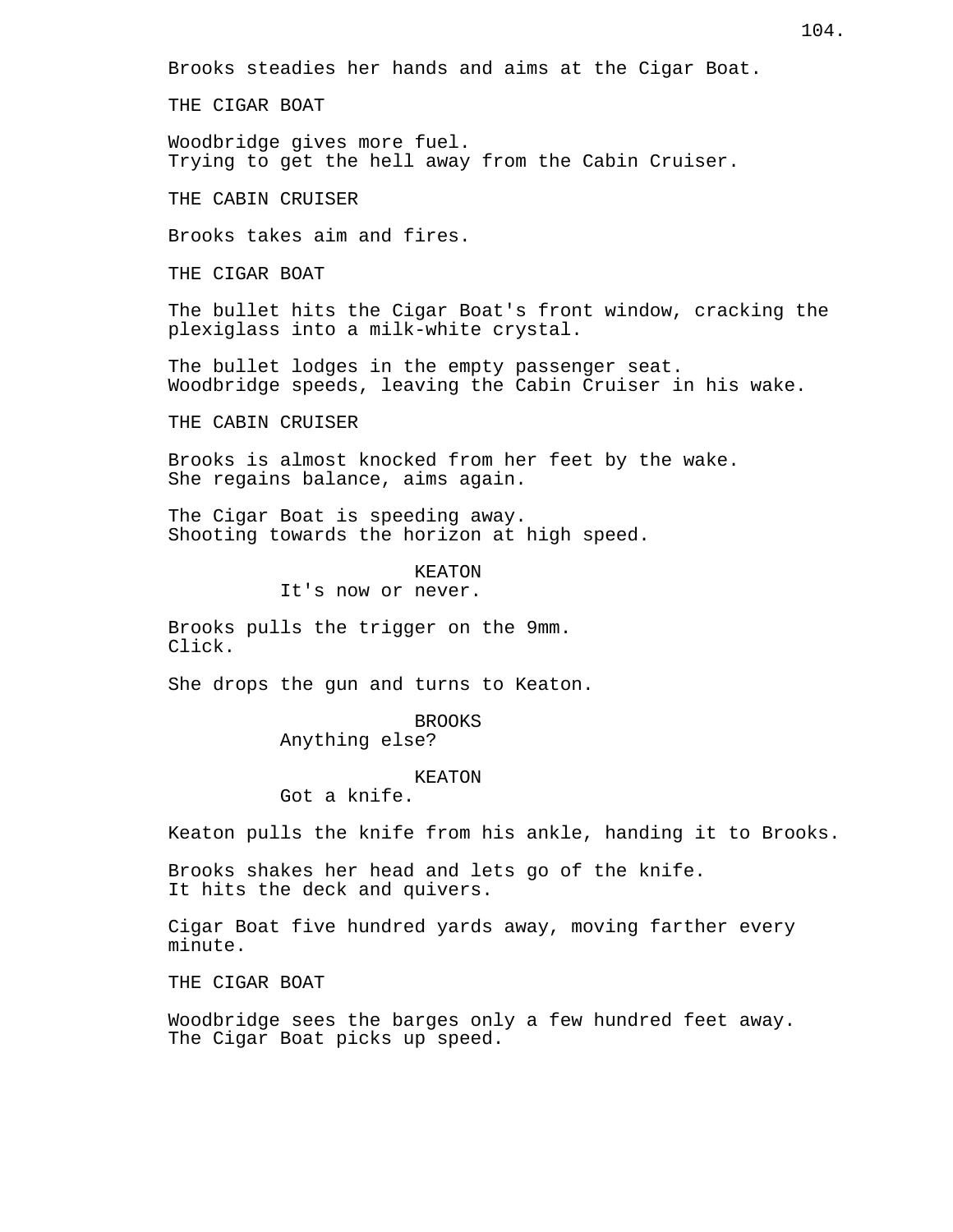BROOKS We've got to stop him!

KEATON How? He's twice as fast as us.

The Cigar Boat is almost to the barges.

BROOKS We've got to stop him. We've got to stop him. We've got to...

KEATON This isn't getting us very far.

BROOKS

VERY!

She looks below decks, comes back with the Very Signal Pistol.

THE CIGAR BOAT

Woodbridge speeds towards the gun and ammo barges on the horizon, leaving the Cabin Cruiser far behind.

THE CABIN CRUISER

Brooks takes aim with the Very Pistol. She pulls the trigger.

THE FLARE fires towards the Cigar Boat.

THE CIGAR BOAT

Woodbridge cuts speed as he closes in on the Barges.

He doesn't want his wake to tip them over. The Cigar Boat taps the side of the first barge.

THE CABIN CRUISER

Keaton and Brooks watch the flare land on the Cigar Boat... Hits the ruptured fuel tank and explodes! BLAAAAAAAAAAAAAAAAAAAAAAAAAAAAAAAM!

DEBRIS flies over the Pacific.

THE GUN BARGES CATCH FIRE. The high impact plastic burns HOT, spewing ugly black smoke.

SUDDENLY, the ammo catches fire.

BLAAAAAAAAAAAMMMMM!

A giant explosion, sending debris and flames over the horizon.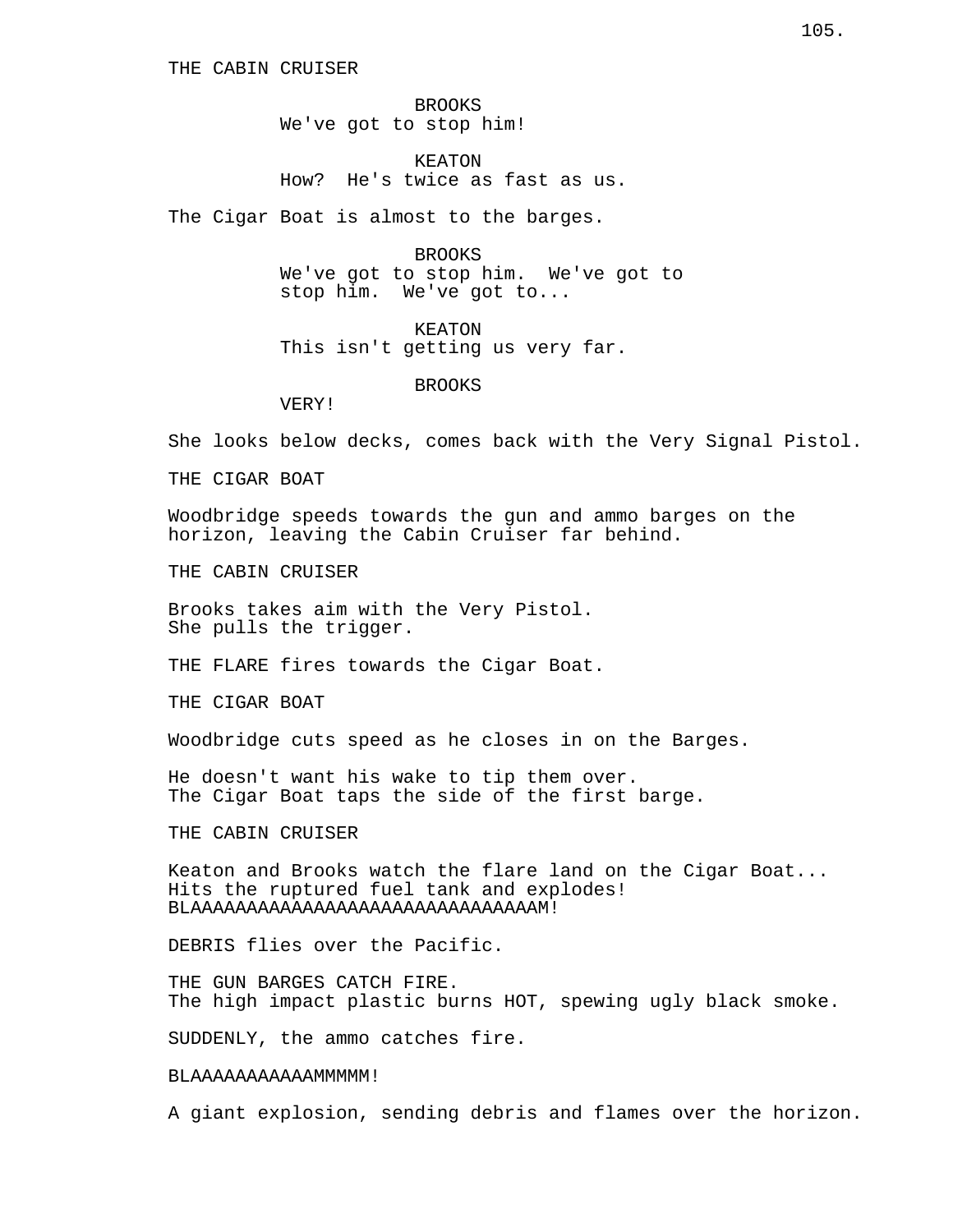Keaton slows the boat, stopping it just inside the three mile limit. A cloud of smoke washes over the Cabin Cruiser.

> KEATON Don't you hate the smell of burning plastic?

Brooks laughs.

Keaton and Brooks relax. It's over. Brooks slides down the wall of the boat and sits on the deck. She turns and looks at the deep blue of the Pacific.

SUDDENLY, Woodbridge lunges out of the water at her. Grabs her by the hair and begins pulling himself onto the boat.

Brooks screams.

Keaton turns, sees what's happening.

Woodbridge pulls himself out of the water by her hair.

Brooks' hand searches around the deck and finds the knife.

Grabbing it, she pulls it out of the deck and jambs it into Woodbridge's neck.

Woodbridge screams and let's go of Brooks, grabbing the knife, trying to pull it from his neck. He bobs on the surface of the water.

Keaton pulls the Cabin Cruiser away from Woodbridge, leaving him alone in the Pacific.

As they pull away from Woodbridge, a shark fin breaks the surface. Keaton looks at it.

> KEATON Guess there's no such thing as professional courtesy anymore.

Then the boat roars away across the Pacific. Heading home.

INT. KELLY BROOKS APARTMENT -- NIGHT

The front door opens and Keaton enters.

KEATON Hey! Pigmy! Where are you?

Lisa comes out of her room. She's been crying.